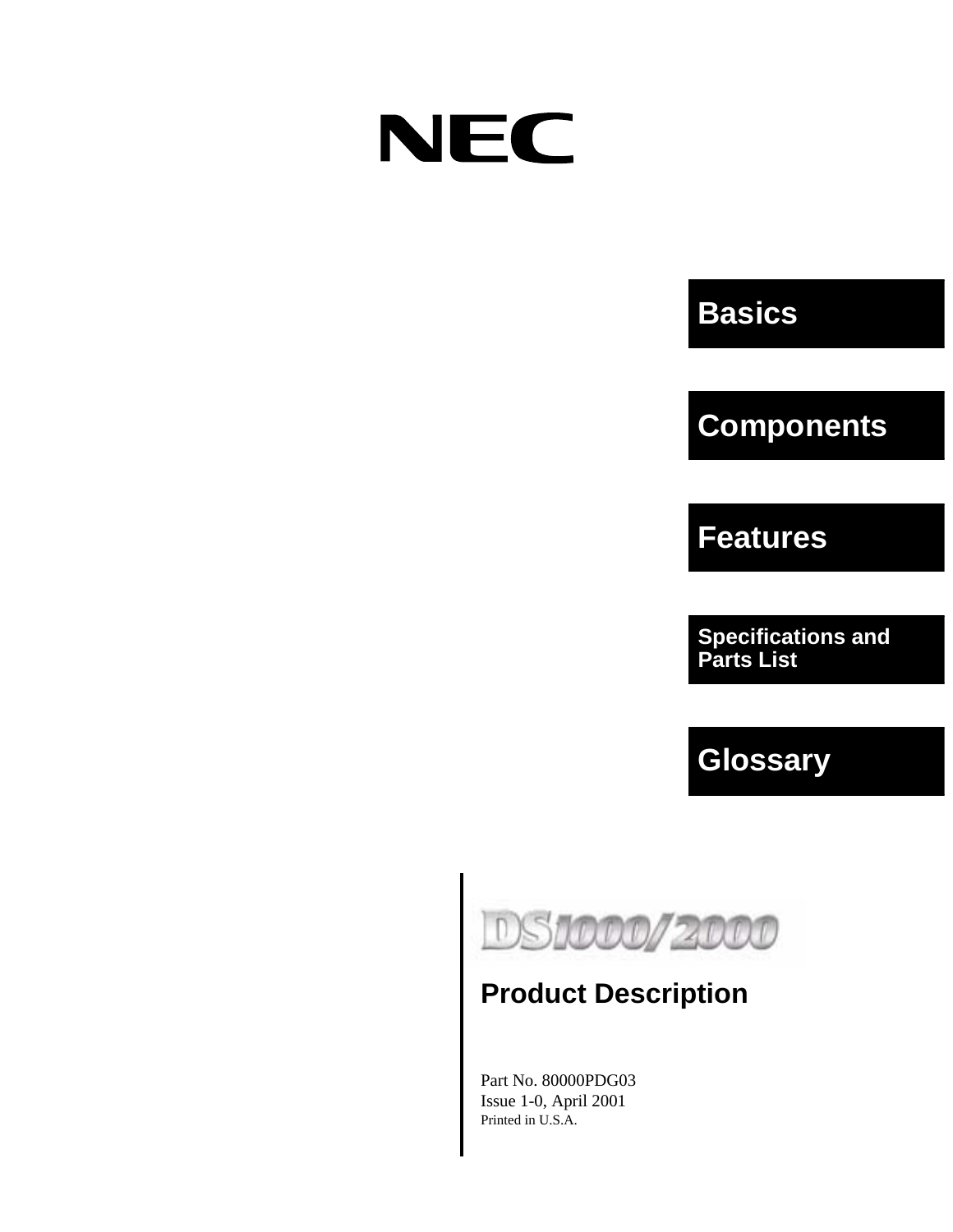This manual has been developed by NEC America, Inc. It is intended for the use of its customers and service personnel, and should be read in its entirety before attempting to install or program the system. Any comments or suggestions for improving this manual would be appreciated. Forward your remarks to:

#### **NEC America, Inc., Corporate Networks Group** 4 Forest Parkway Shelton, CT 06484 **cng.nec.com**

Nothing contained in this manual shall be deemed to be, and this manual does not constitute, a warranty of, or representation with respect to, any of the equipment covered. This manual is subject to change without notice and NEC America, Inc. has no obligation to provide any updates or corrections to this manual. Further, NEC America, Inc. also reserves the right, without prior notice, to make changes in equipment design or components as it deems appropriate. No representation is made that this manual is complete or accurate in all respects and NEC America, Inc. shall not be liable for any errors or omissions. In no event shall NEC America, Inc. be liable for any incidental or consequential damages in connection with the use of this manual. This document contains proprietary information that is protected by copyright. All rights are reserved. No part of this document may be photocopied or reproduced without prior written consent of NEC America, Inc.

> ©2001 by NEC America, Inc.. All Rights Reserved. Printed in U.S.A.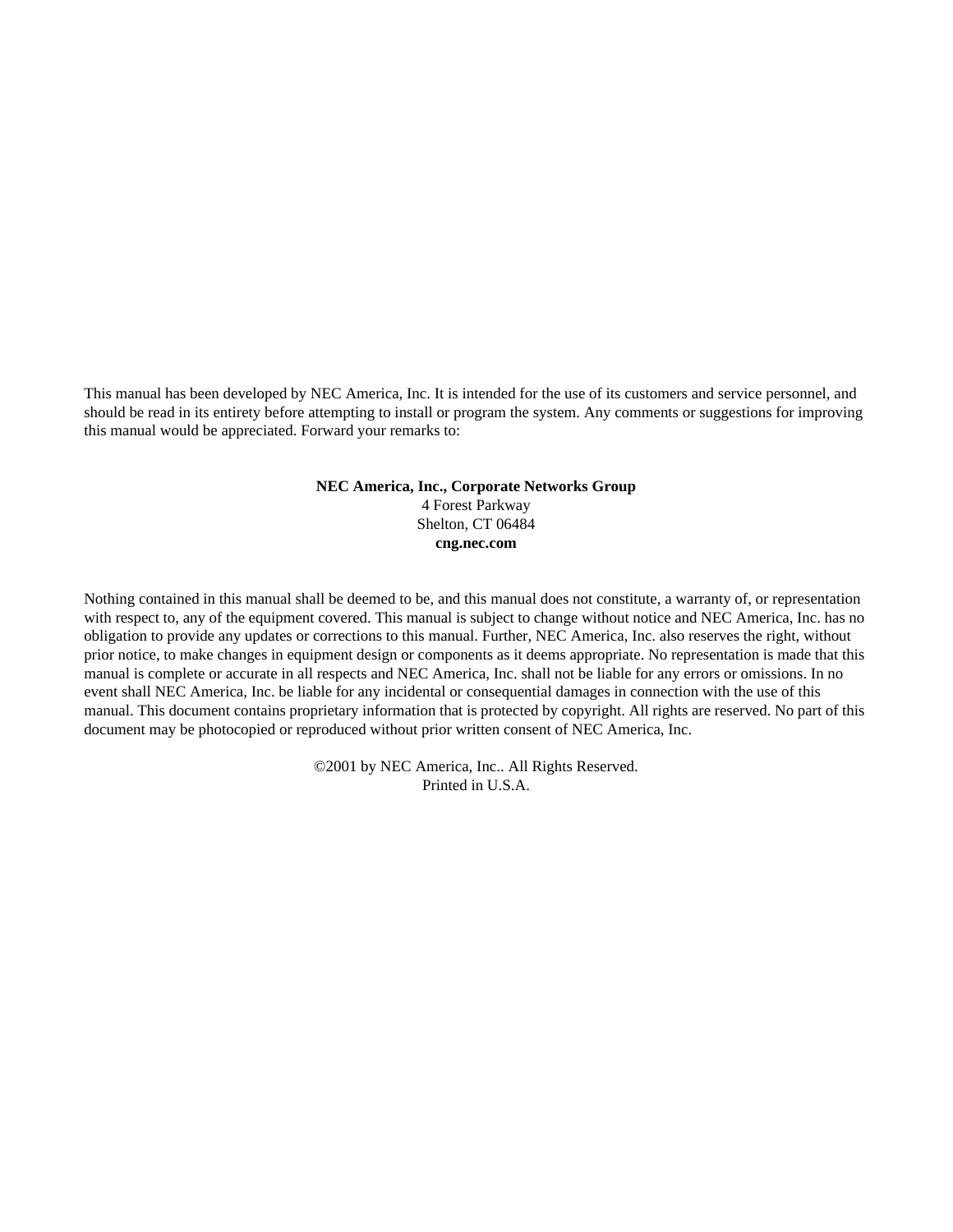<span id="page-2-0"></span>

| Introducing DS1000/2000 - The STANDARD for the              |
|-------------------------------------------------------------|
|                                                             |
|                                                             |
| Integrating our renowned power features —                   |
|                                                             |
| A family of telephones that sets the new standard in office |
|                                                             |
|                                                             |
|                                                             |
|                                                             |
|                                                             |
|                                                             |
|                                                             |
|                                                             |
|                                                             |
|                                                             |
|                                                             |
|                                                             |
|                                                             |
|                                                             |
|                                                             |
|                                                             |
|                                                             |
|                                                             |
|                                                             |
|                                                             |
|                                                             |
| 110-Button (P/N 80555) and 24-Button (P/N 80556)            |
|                                                             |
|                                                             |
| Digital Door Box (P/N 80560) and Analog                     |
|                                                             |
|                                                             |
|                                                             |
|                                                             |
|                                                             |
|                                                             |
|                                                             |
|                                                             |
|                                                             |
|                                                             |
| CPU Central Processing Unit PCB (P/Ns 80025 and 80025A) 11  |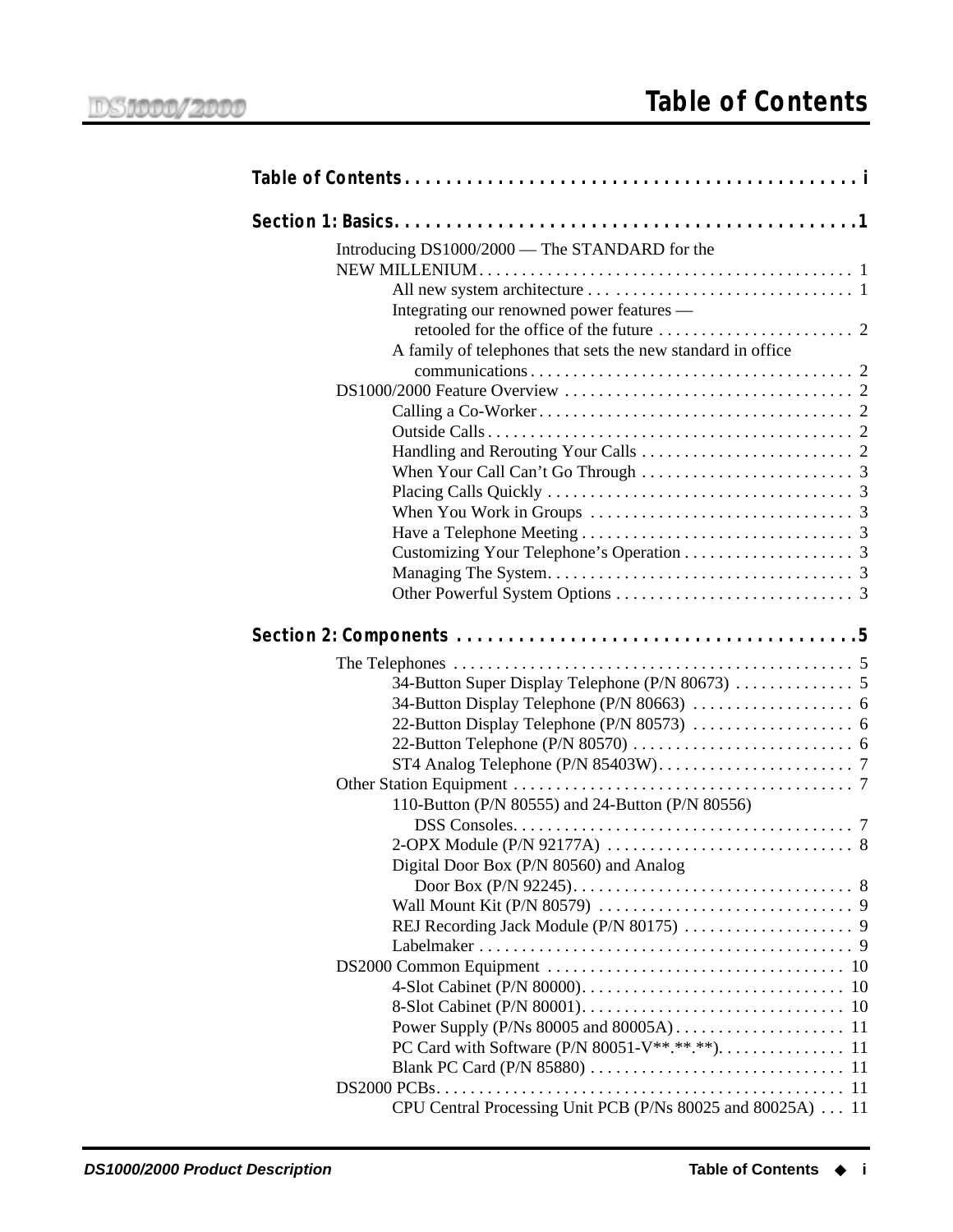| 16DSTU Digital Station PCB (P/Ns 80021 and 80021A)  12     |  |
|------------------------------------------------------------|--|
| 8ASTU 8 Port Analog Station PCB (P/Ns 80041 and 80041A) 13 |  |
| 4ASTU 4 Port Analog Station PCB (P/Ns 80040 and 80040A) 13 |  |
| 8ATRU 8 Port Analog Trunk PCB (P/Ns 80011 and 80011A) 14   |  |
| 4ATRU 4 Port Analog Trunk PCB (P/Ns 80010 and 80010A) 14   |  |
|                                                            |  |
|                                                            |  |
|                                                            |  |
|                                                            |  |
|                                                            |  |
|                                                            |  |
|                                                            |  |
|                                                            |  |
|                                                            |  |
|                                                            |  |
|                                                            |  |
| DB25 Male to Mod-8 Adaptor (P/N 85981) 17                  |  |
|                                                            |  |
|                                                            |  |
|                                                            |  |
|                                                            |  |
|                                                            |  |
| Hardware Configuration for DS2000 4 Slot Cabinet with      |  |
|                                                            |  |
| Hardware Configuration for DS2000 4 Slot Cabinet with      |  |
|                                                            |  |
| Hardware Configuration for DS2000 8 Slot Cabinet with      |  |
|                                                            |  |
|                                                            |  |
|                                                            |  |
|                                                            |  |
|                                                            |  |
|                                                            |  |
|                                                            |  |
|                                                            |  |
|                                                            |  |
|                                                            |  |
|                                                            |  |
|                                                            |  |
|                                                            |  |
|                                                            |  |
|                                                            |  |
|                                                            |  |
|                                                            |  |
|                                                            |  |
|                                                            |  |
|                                                            |  |
|                                                            |  |
|                                                            |  |
|                                                            |  |
|                                                            |  |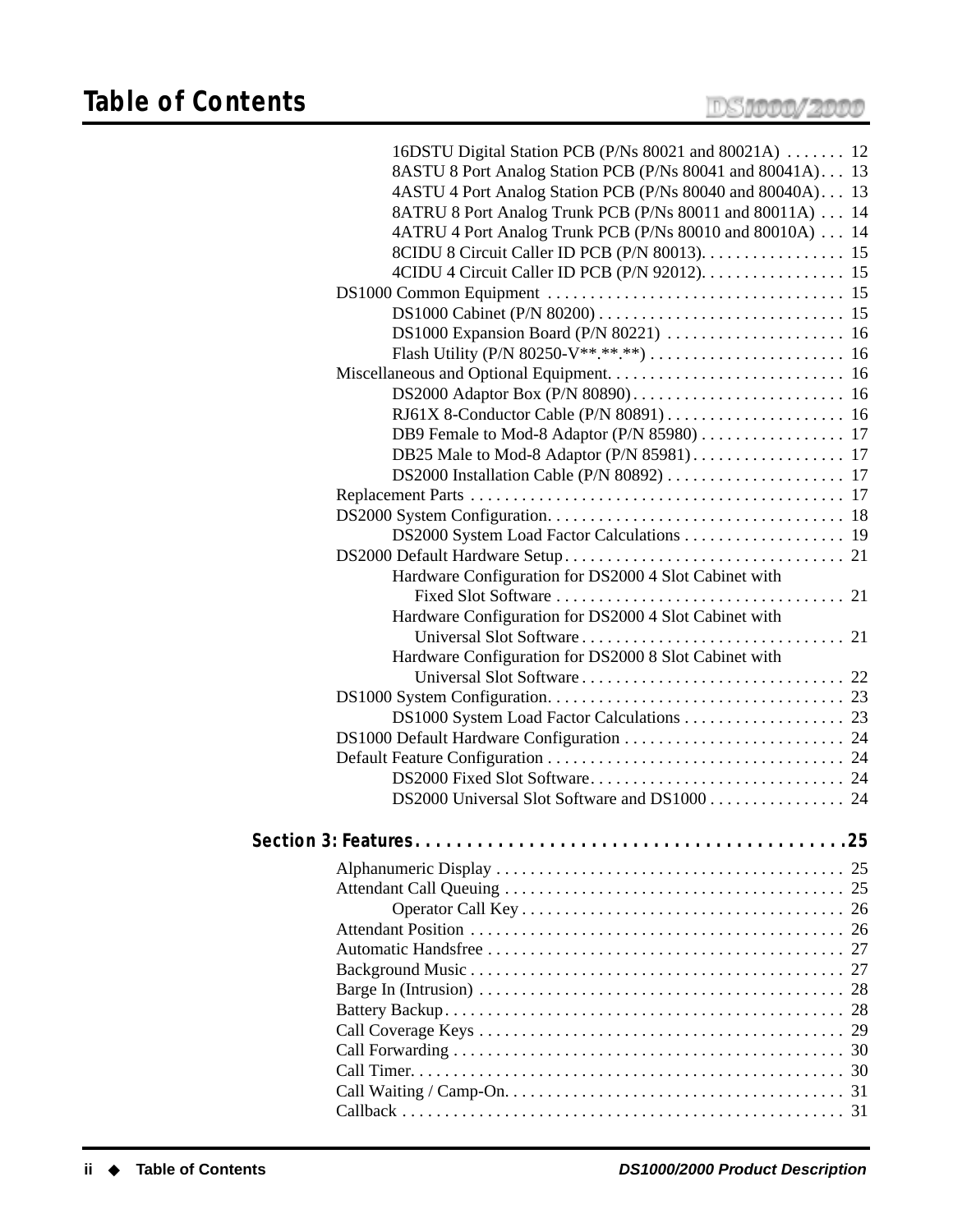| Single and Multiple Message Format Compatibility  32                |  |
|---------------------------------------------------------------------|--|
|                                                                     |  |
|                                                                     |  |
| Second Call Caller ID (Extension Level Call Waiting Caller ID) . 33 |  |
|                                                                     |  |
|                                                                     |  |
|                                                                     |  |
|                                                                     |  |
|                                                                     |  |
|                                                                     |  |
|                                                                     |  |
|                                                                     |  |
|                                                                     |  |
|                                                                     |  |
|                                                                     |  |
|                                                                     |  |
|                                                                     |  |
|                                                                     |  |
|                                                                     |  |
|                                                                     |  |
|                                                                     |  |
|                                                                     |  |
|                                                                     |  |
|                                                                     |  |
|                                                                     |  |
|                                                                     |  |
|                                                                     |  |
|                                                                     |  |
|                                                                     |  |
|                                                                     |  |
|                                                                     |  |
|                                                                     |  |
|                                                                     |  |
|                                                                     |  |
|                                                                     |  |
|                                                                     |  |
|                                                                     |  |
|                                                                     |  |
|                                                                     |  |
|                                                                     |  |
| Handsfree Answerback and Forced Intercom Ringing 53                 |  |
|                                                                     |  |
|                                                                     |  |
|                                                                     |  |
|                                                                     |  |
|                                                                     |  |
|                                                                     |  |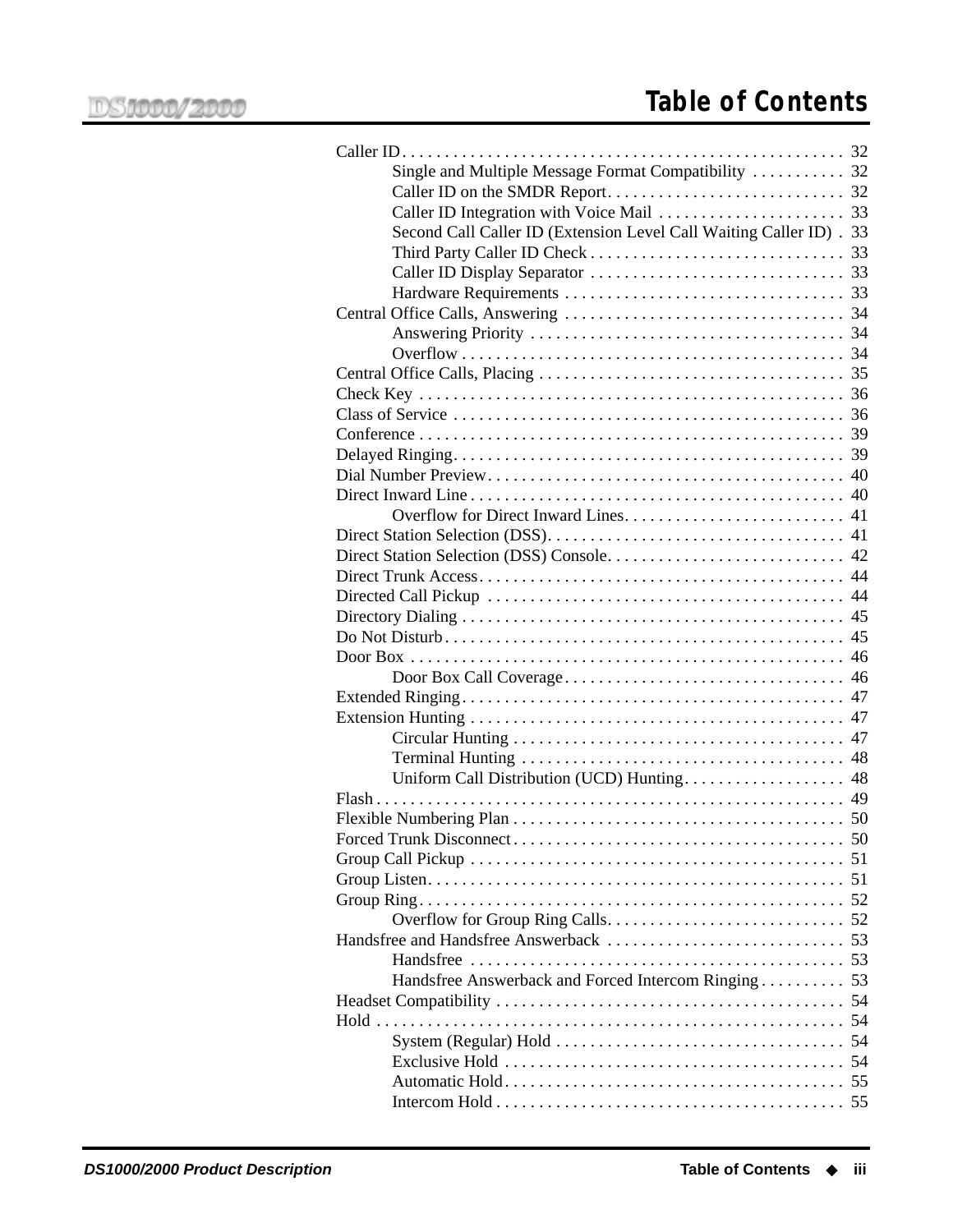| Handsfree Answerback and Forced Intercom Ringing 56 |    |
|-----------------------------------------------------|----|
|                                                     |    |
|                                                     |    |
|                                                     |    |
|                                                     |    |
|                                                     |    |
|                                                     |    |
|                                                     |    |
|                                                     |    |
|                                                     |    |
|                                                     |    |
|                                                     |    |
|                                                     |    |
|                                                     |    |
|                                                     |    |
|                                                     |    |
|                                                     |    |
|                                                     |    |
|                                                     |    |
|                                                     |    |
|                                                     |    |
|                                                     |    |
|                                                     |    |
|                                                     |    |
|                                                     |    |
|                                                     |    |
|                                                     |    |
|                                                     |    |
|                                                     |    |
|                                                     |    |
|                                                     |    |
|                                                     | 69 |
|                                                     | 69 |
|                                                     | 70 |
|                                                     | 70 |
|                                                     | 71 |
|                                                     | 71 |
|                                                     | 74 |
| Removing Trunks and Extensions From Service         | 74 |
|                                                     | 75 |
|                                                     | 76 |
|                                                     | 76 |
|                                                     | 76 |
|                                                     | 78 |
|                                                     |    |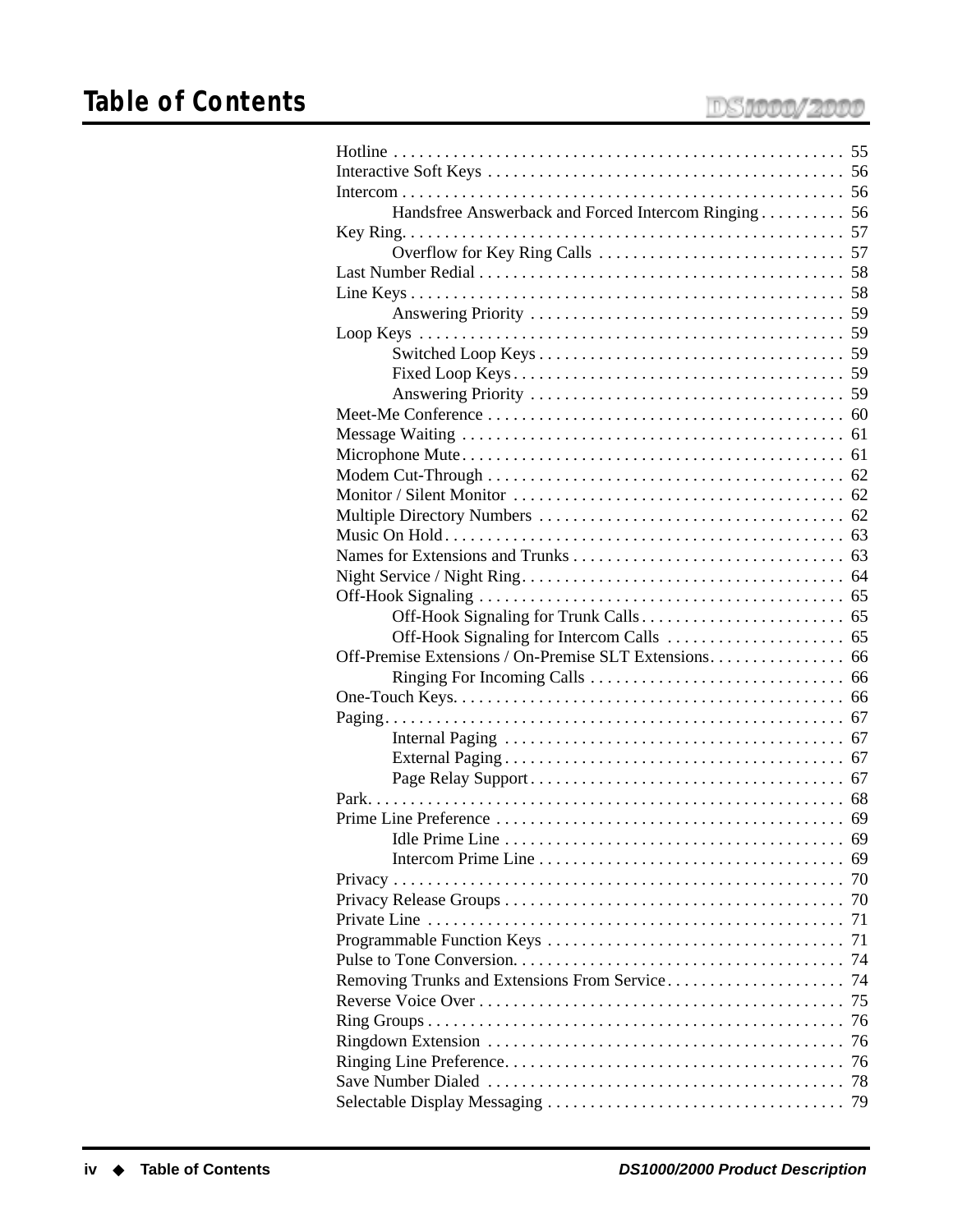| Storing Trunk Routing in a Speed Dial Bin 81 |    |
|----------------------------------------------|----|
|                                              |    |
|                                              |    |
|                                              |    |
|                                              |    |
|                                              |    |
|                                              |    |
|                                              |    |
|                                              |    |
|                                              |    |
|                                              |    |
|                                              |    |
|                                              |    |
|                                              |    |
|                                              |    |
|                                              |    |
|                                              |    |
|                                              |    |
|                                              |    |
|                                              |    |
|                                              |    |
|                                              |    |
|                                              |    |
|                                              |    |
|                                              |    |
|                                              |    |
|                                              |    |
|                                              |    |
|                                              |    |
|                                              |    |
|                                              | 99 |
|                                              |    |
|                                              |    |
|                                              |    |
| Section 4: Specifications and Parts List101  |    |
|                                              |    |
|                                              |    |
|                                              |    |
|                                              |    |
|                                              |    |
|                                              |    |
|                                              |    |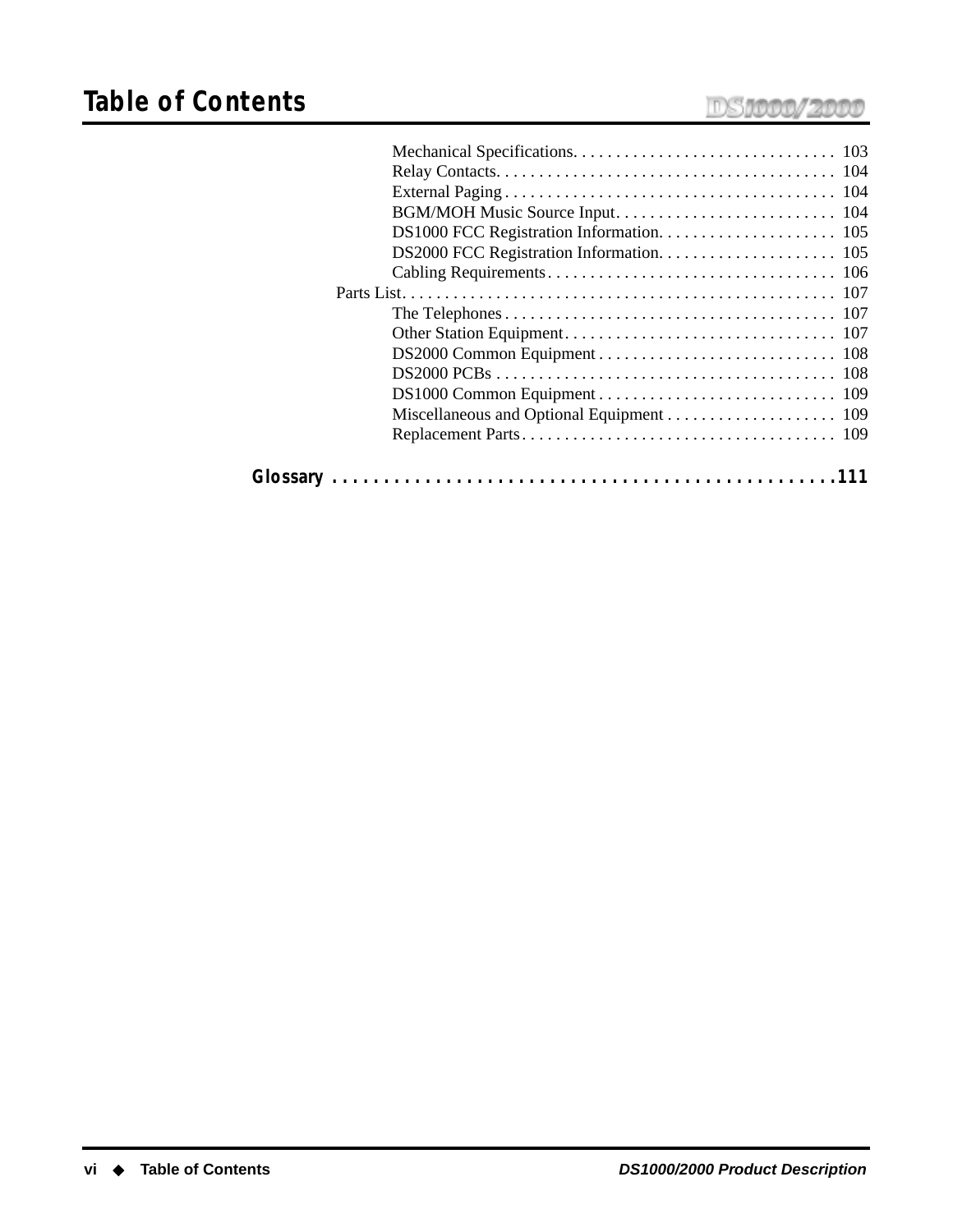# **1 Section 1 Basics**

# <span id="page-8-1"></span><span id="page-8-0"></span>**Introducing DS1000/2000 — The STANDARD for the NEW MILLENIUM**



#### <span id="page-8-2"></span>**All new system architecture . . . . . . built for the 21ST century**

NEC's legendary reliability and quality standards are evident in the DS1000/2000 innovative 32-bit architecture. This new concept features Digital Signal Processor (DSP) Technology, on-board flash memory, and field software upgradeability. The compact DS1000 starts with 3 lines, 8 stations, and 4 analog ports. It expands to 6 lines, 16 stations and 8 analog ports just by plugging in a single expansion board. The basic DS2000 system is available with 4 slots and 48 ports. It is easily expandable to 8 slots and 104 ports by upgrading to a 104 port cabinet. You can grow the system as you grow your business — while keeping your initial investment in common equipment intact.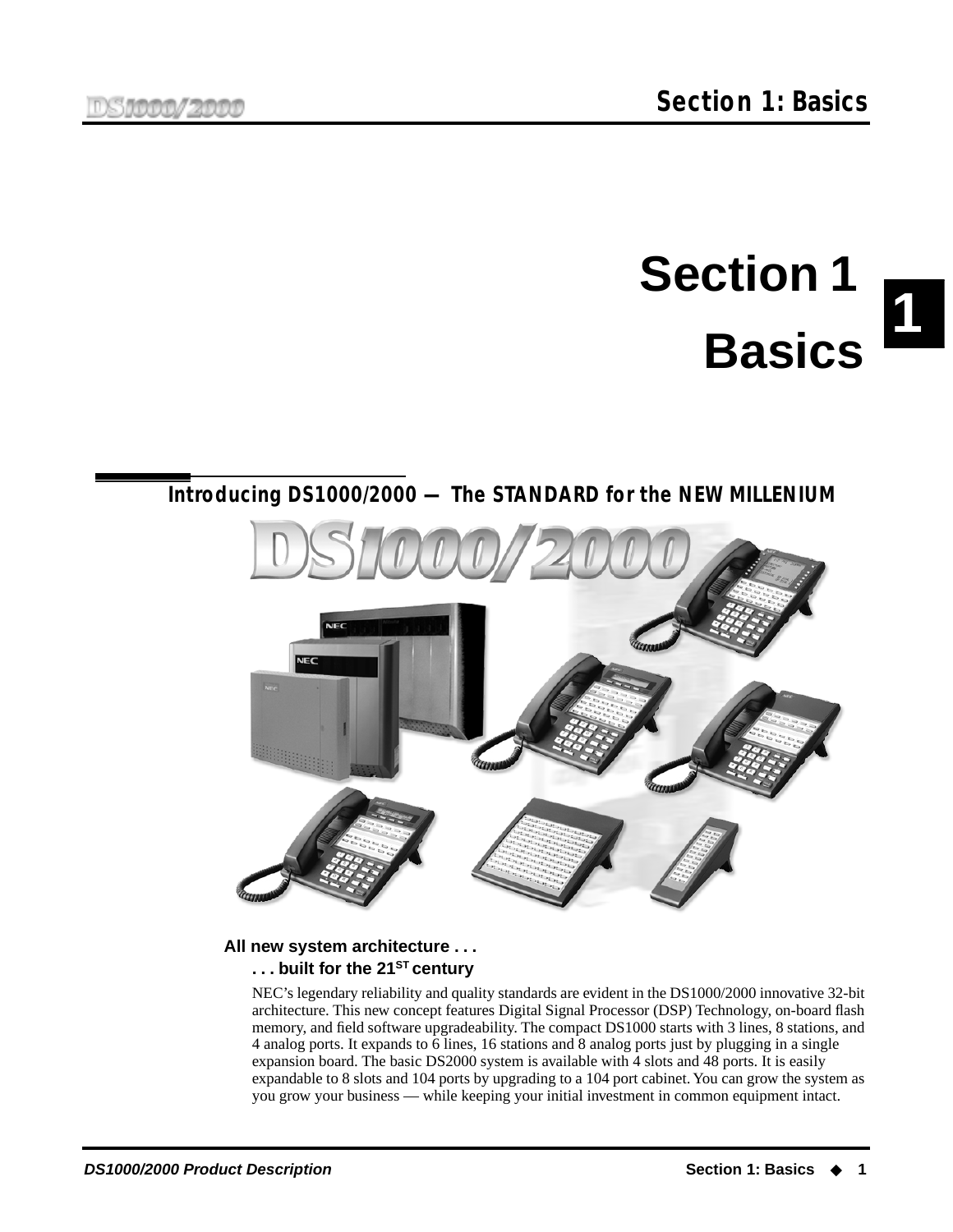#### <span id="page-9-0"></span>**Integrating our renowned power features — retooled for the office of the future**

The power features first introduced a decade ago in the legendary DS01 have since become the industry standard. DS1000/2000 builds on this base with its totally revamped and redesigned feature set that further enhances the ease-of-use of its digital predecessor. DS1000/2000 brings a new level of speed and sophistication to the features you've come to expect from an NEC phone system.

Busy offices can always keep pace with productivity features like Caller ID, Last Number Redial, Speed Dial and Hotline. Getting through to busy co-workers is never a problem thanks to extensively redeveloped Call Waiting, Voice Over, Reverse Voice Over and Off-Hook Signaling.

Larger firms have a bevy of workgroup features from which to choose, such as Call Coverage on any phone, Extension Hunting, Group Call Pickup and multi-party Conference. With the User-Programmable Features, any extension user can customize their phone to work just the way they like. As the demands on the phone system increase, DS1000/2000 is right there with advanced features like full NVM-Series Voice Mail Integration (highlighted by Park and Page, Conversation Record, Make Call with Caller ID, and Answering Machine Emulation).

#### <span id="page-9-1"></span>**A family of telephones that sets the new standard in office communications**

All telephone models offer 10 One-Touch (Speed Dial) Keys, Dual Color LEDs, Voice Over and built-in Handsfree Speakerphone. All 2-line display models feature 4 Interactive Soft Keys for intuitive, automated feature operation. In addition, the 34-button sets are available with an optional 24 or 110-Button Direct Station Selection (DSS) console.

# <span id="page-9-3"></span><span id="page-9-2"></span>**DS1000/2000 Feature Overview**

#### **Calling a Co-Worker**

Easily get in touch with co-workers over the Intercom. The party you call can have their phone ring, or they can respond without touching the phone using Handsfree Answerback. With a Hotline button, you can Intercom frequently called co-workers, Transfer a call and even see at a glance when they're busy. When you must get through to an associate right away, you can Barge In to get through even if they are talking with another caller.

#### <span id="page-9-4"></span>**Outside Calls**

You can answer Outside Calls that ring your phone or flash your line/loop keys. You can customize the way incoming calls ring your phone. For example, they can ring during the day and just flash at night. Caller ID can show your caller's number and optional name before you answer their call. While you're on a call, use Reverse Voice Over to talk privately to a co-worker without putting your call on Hold.

Place Outside Calls by pressing your line/loop keys, dialing simple codes or just lifting the handset. Once your call goes through, the Call Timer shows how long you're on the phone.

#### <span id="page-9-5"></span>**Handling and Rerouting Your Calls**

Use Hold to have your call wait at your phone, or Park it in orbit for a co-worker. Don't know where a co-worker is? Use Paging to locate them. When you leave your desk, forward your calls to a coworker or to your NVM-Series voice mailbox. NVM-Series offers the industry's finest integrated Voice Mail, offering powerful productivity tools such as Return Call with Caller ID, Park and Page and One Touch Mailbox Access.

In a hurry? Think about leaving your co-worker a Message Waiting, or use the NVM-Series Voice Mail to record a voice message for them. Enable Conversation Record to have your voice mailbox record your own conversations.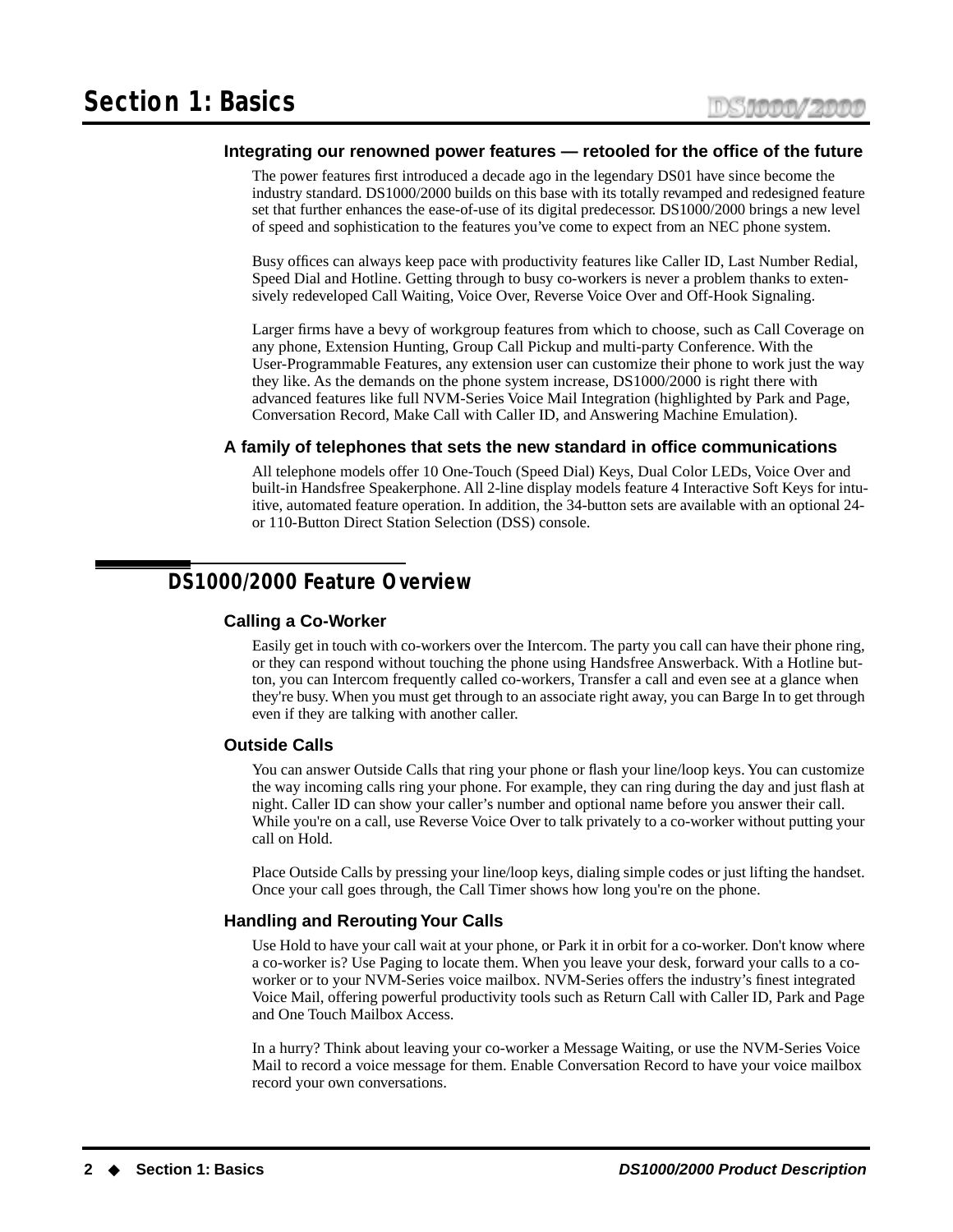#### <span id="page-10-0"></span>**When Your Call Can't Go Through**

Don't just hang up when your call can't get through to a co-worker! Use Call Waiting to wait without hanging up. Send your co-worker Off Hook Signals to let them know you're waiting, or use Voice Over for a private announcement. With Voice Over, you can talk to a busy user while they keep talking to their initial caller. If you don't have time to wait, leave a Callback request that automatically rings you when they become free. You can optionally just lift the handset to have your call go through.

#### <span id="page-10-1"></span>**Placing Calls Quickly**

Use Personal Speed Dial to store numbers you call often and easily dial them with just a few key presses. To quickly retry the number you just dialed, try Last Number Redial, or Save a number for quick redialing later on. With Directory Dialing, select a co-worker or outside call from a list of names, rather than dialing the phone number.

#### <span id="page-10-2"></span>**When You Work in Groups**

If you and your co-workers handle each other's calls, set up an Extension Hunting group. To answer a call ringing a co-worker's phone, use Group Call Pickup, Directed Call Pickup or a Call Coverage key. When you're on a call and want others in your area to listen in on the conversation, activate Handsfree or Group Listen.

#### <span id="page-10-3"></span>**Have a Telephone Meeting**

Conference allows you to quickly set up a telephone meeting. Use Meet Me Conference to set up a meeting which lets others join if they choose.

#### <span id="page-10-4"></span>**Customizing Your Telephone's Operation**

The User-Programmable Features let you set up your telephone to meet your own unique requirements. For example, you can set ringing options for your line keys, Group Call Pickup keys and Call Coverage keys. Also, you can program your Speed Dial numbers, assign Hotline and DSS keys, and set up your Off-Hook Signaling options. You even have access to your Prime Line Assignment and Ringing Line Preference options.

#### <span id="page-10-5"></span>**Managing The System**

Set up Toll Restriction to block those expensive, unnecessary long distance calls. To monitor traffic patterns, have Station Message Detail Recording print a record of your system's calls. Control the power and flexibility of system extensions through Class of Service. Some sites have unique numbering considerations, like matching phone numbers to room numbers in a school. If yours does, you'll appreciate Flexible System Numbering.

#### <span id="page-10-6"></span>**Other Powerful System Options**

Use analog Single Line Telephones to set up a traditional PBX-type system. With the 2-OPX Module (DS2000 only), you can connect Single Line Telephones or off-premise extensions to the same common equipment used for digital phones. The system analog ports also lets you connect to fax machines and modems.

The system allows you to connect a music source for Background Music and Music on Hold, and provides an audio output for External Paging.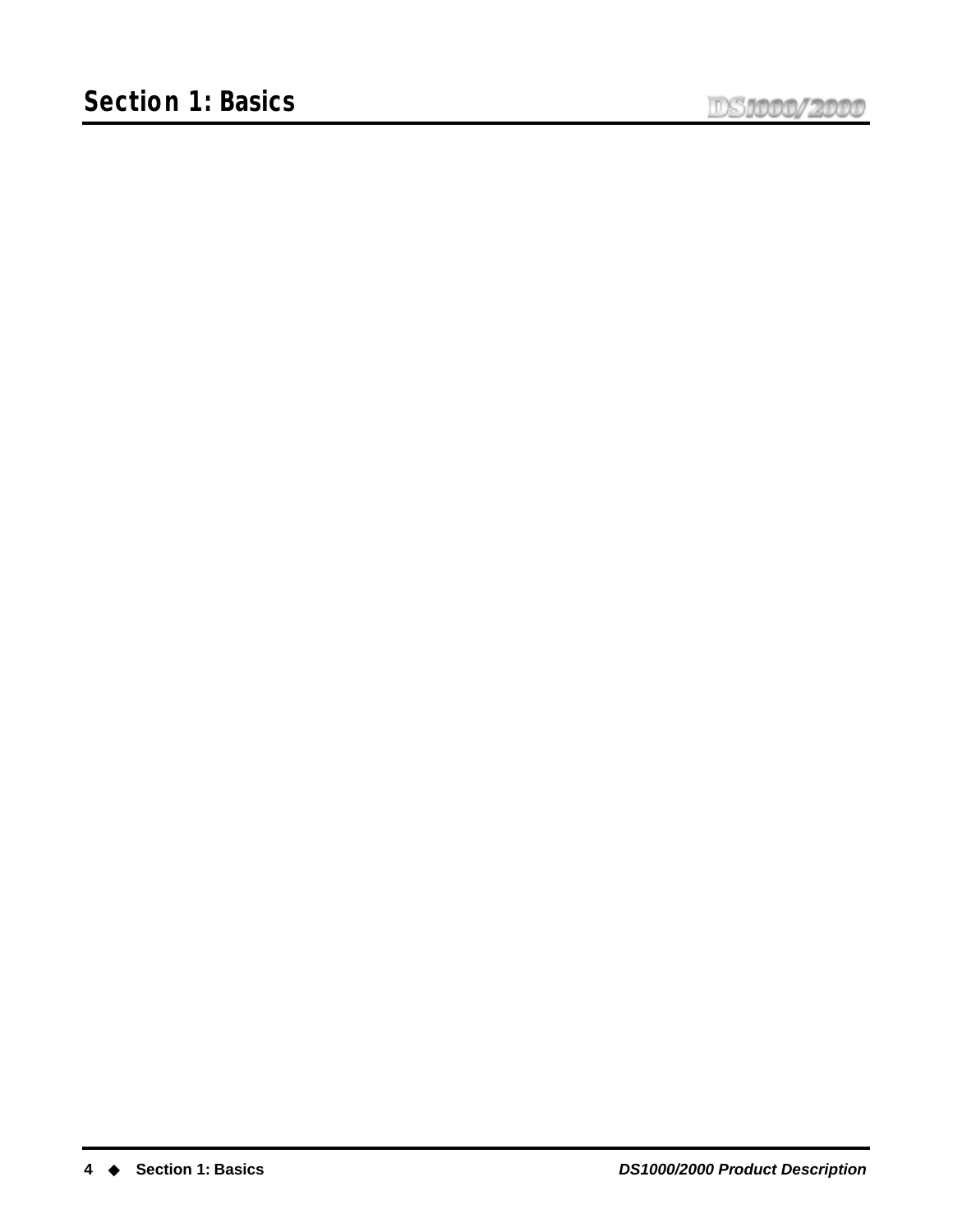# **Section 2 Components**

# <span id="page-12-1"></span><span id="page-12-0"></span>**The Telephones**

**The total number of telephones, other station equipment, and trunks you can connect to your system depends on several configuration requirements. Turn to** *[DS2000 System](#page-25-0)  [Configuration](#page-25-0)* on page 18 **and** *[DS1000 System Configuration](#page-30-0)* on page 23 **for more on these requirements. Also, for your convenience there is a complete** *Parts List* [on page 107](#page-114-3) **at the end of this manual.**

### <span id="page-12-2"></span>**34-Button Super Display Telephone (P/N 80673)**

The 34-Button Super Display Telephone is the system's premier telephone instrument. It features an 8-line, 20-character display with 12 interactive keys that provide intuitive call processing. The Super Display also offers 24 user-programmable function keys for one-button access to a host of sophisticated features. The 14 fixed feature keys provide quick access to the vast array of standard features. The Super Display has a built-in speakerphone and desk stand, offers Dual Color LEDs and is compatible with the optional REJ Recording Jack.



✍ **34-Button Super Display Telephone P/N 80673 at a glance —**

| Display 8 x 20 Soft Keys Yes Dual Color LEDs Yes   |  |
|----------------------------------------------------|--|
| Function Keys 24 Speed Dial Keys10 Feature Keys 14 |  |
| HandsfreeYes DSS/REJ CompatibleYes Load Factor 1   |  |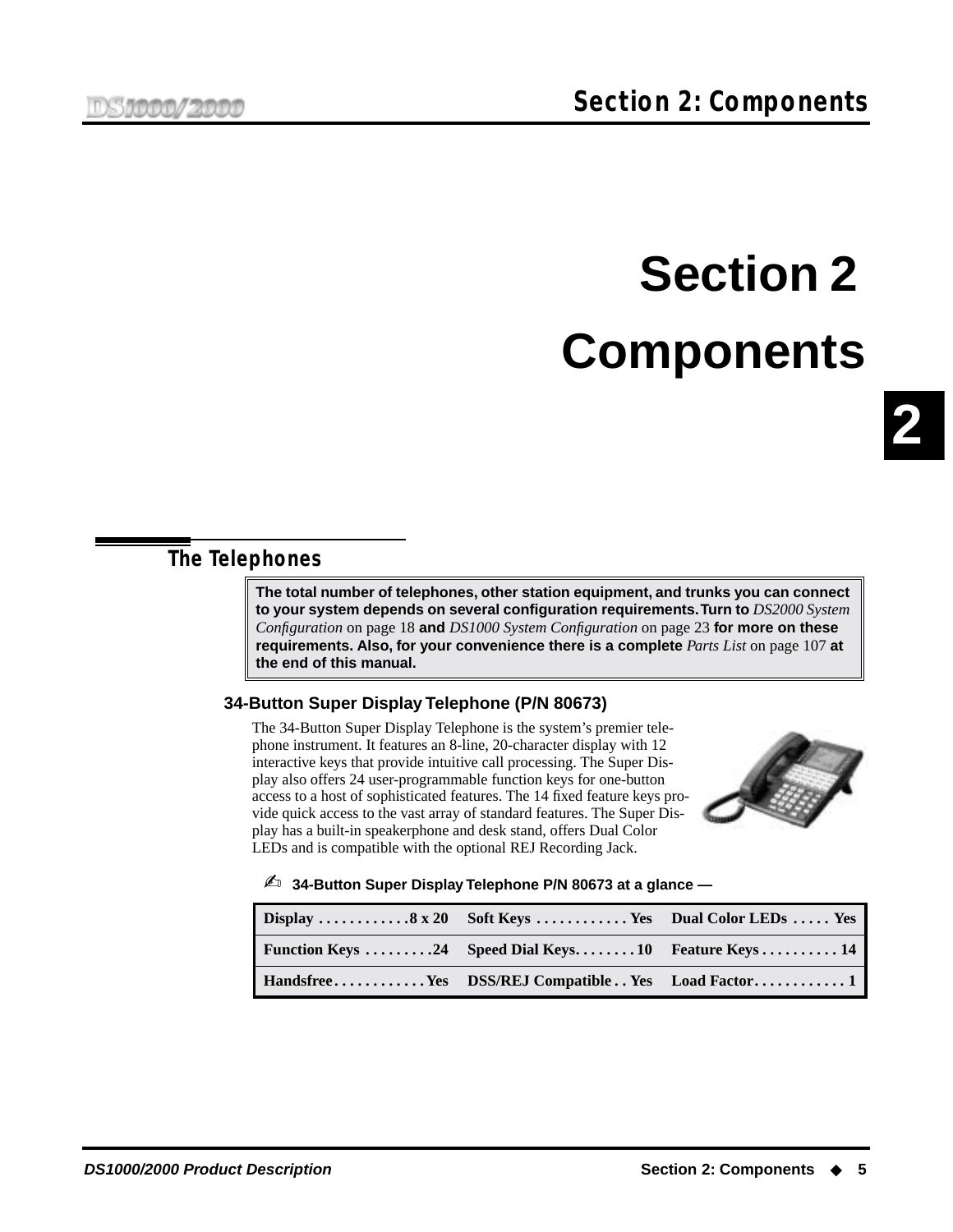#### <span id="page-13-0"></span>**34-Button Display Telephone (P/N 80663)**

The 34-Button Display Telephone features a 2-line, 20 character display with 4 Interactive Soft Keys for intuitive feature access, 10 Personal Speed Dial bin keys, 24 user-programmable function keys and 14 fixed feature keys. It also offers a built-in speakerphone, Dual Color LEDs, and a built-in desk stand. The 34-Button Display Telephone is compatible with the optional REJ Recording Jack.



#### ✍ **34-Button Display Telephone P/N 80663 at a glance —**

| Function Keys 24 Speed Dial Keys10 Feature Keys 14 |  |
|----------------------------------------------------|--|
|                                                    |  |

#### <span id="page-13-1"></span>**22-Button Display Telephone (P/N 80573)**

The 22-Button Display Telephone provides a 2-by-20 alphanumeric display with 4 Interactive Soft Keys for intuitive feature access, 10 Personal Speed Dial bin keys, 12 user-programmable function keys and 14 fixed feature keys. It also offers a built-in speakerphone, Dual Color LEDs and a built-in desk stand.



#### ✍ **22-Button Display Telephone P/N 80573 at a glance —**

| Function Keys 12 Speed Dial Keys10 Feature Keys 14 |  |
|----------------------------------------------------|--|
|                                                    |  |

#### <span id="page-13-2"></span>**22-Button Telephone (P/N 80570)**

The economical 22-Button Telephone also has 10 Personal Speed Dial bin keys, 12 user-programmable function keys and 14 fixed feature keys. It also provides a built-in speakerphone, Dual Color LEDs and a built-in desk stand. It does not, however, have a display or Interactive Soft Keys.



✍ **22-Button Telephone P/N 80570 at a glance —**

| Display  No Soft Keys  No Dual Color LEDs  Yes           |  |
|----------------------------------------------------------|--|
| <b>Function Keys 12</b> Speed Dial Keys10 Feature Keys14 |  |
| HandsfreeYes DSS/REJ Compatible No REJ Compatible1       |  |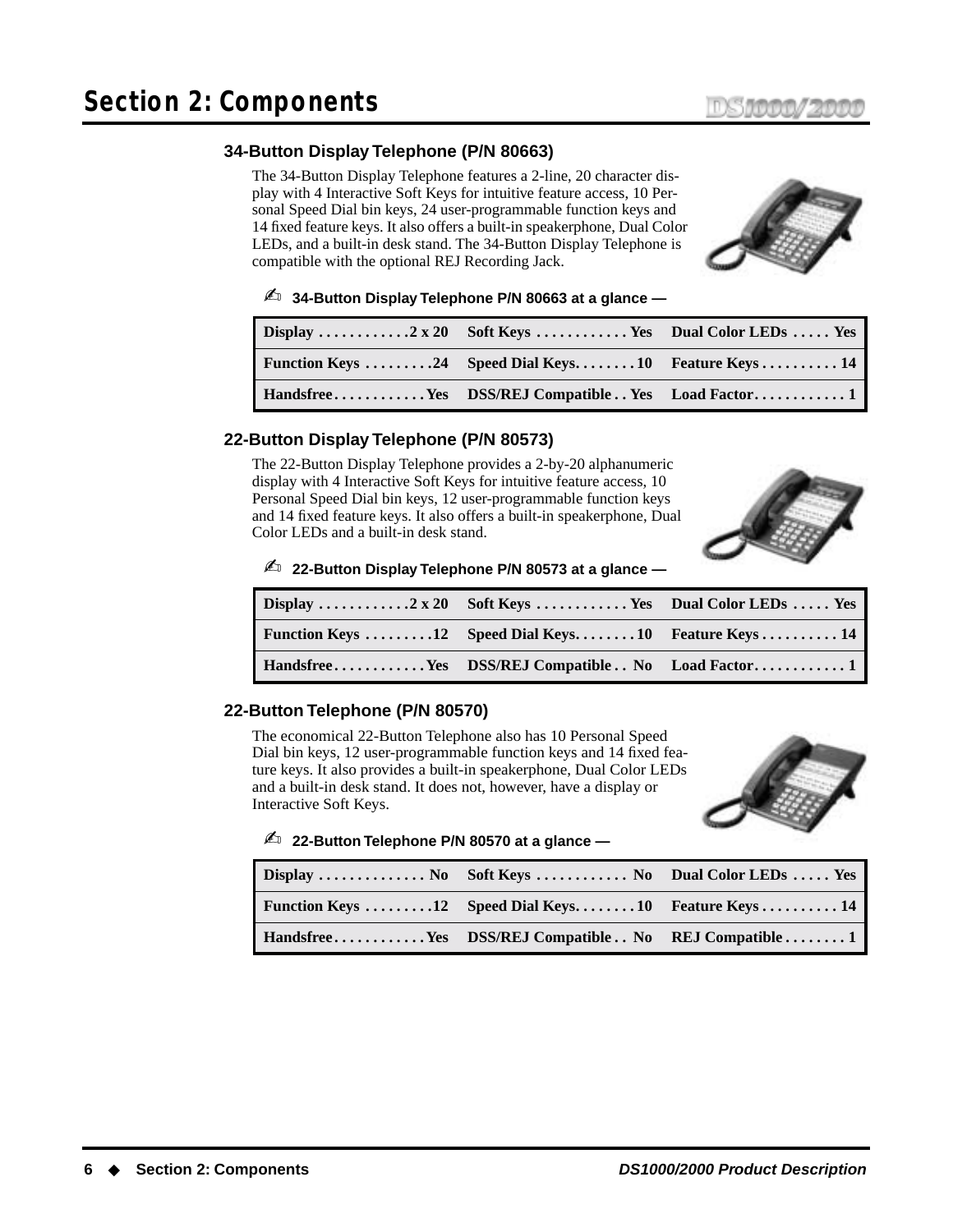#### <span id="page-14-0"></span>**ST4 Analog Telephone (P/N 85403W)**

Use the ST4 or other 2500 type single line set for analog telephone applications. The ST4 features attractive styling, a Flash key and Last Number Redial key. The ST4 is only available in the United States.



#### ✍ **ST4 Analog Telephone P/N 85403W at a glance —**

| Handsfree No DSS/REJ Compatible No Load FactorSee page 19. |  |
|------------------------------------------------------------|--|

# <span id="page-14-2"></span><span id="page-14-1"></span>**Other Station Equipment**

#### **110-Button (P/N 80555) and 24-Button (P/N 80556) DSS Consoles**

The 110-Button DSS Console gives a 34-Button Super Display or 34-Button Display user a 110-button Busy Lamp Field (BLF) and one-button access to extensions, trunks, and selected system features. The 110-Button DSS Console is a great time saver for users that do a lot of call processing (such as operators or dispatchers). By default, the 110-Button DSS Console is set up with Hotline keys to extensions and 14 feature keys for quick access to Page, Park and the system Night Mode.



#### ✍ **110-Button DSS Console P/N 80555 at a glance —**

| Installs only in 34-Button Super Display and 34-Button Display Telephones. |  |
|----------------------------------------------------------------------------|--|

The compact 24-Button DSS Console is identical in operation to the 110 button model — but provides 24 keys (instead of 110). By default, the 24-Button DSS Console provides Hotline keys for system extensions.

✍ **24-Button DSS Console P/N 80556 at a glance —**



| Installs only in 34-Button Super Display and 34-Button Display Telephones. |  |
|----------------------------------------------------------------------------|--|

You can install up to 4 DSS Consoles maximum. Depending on your system configuration, the number of DSS Consoles you can install may also be limited by the System Load Factor. See *[DS2000 System Configuration](#page-25-0)* on page 18 and *[DS1000 System Configuration](#page-30-0)* on page 23 for more.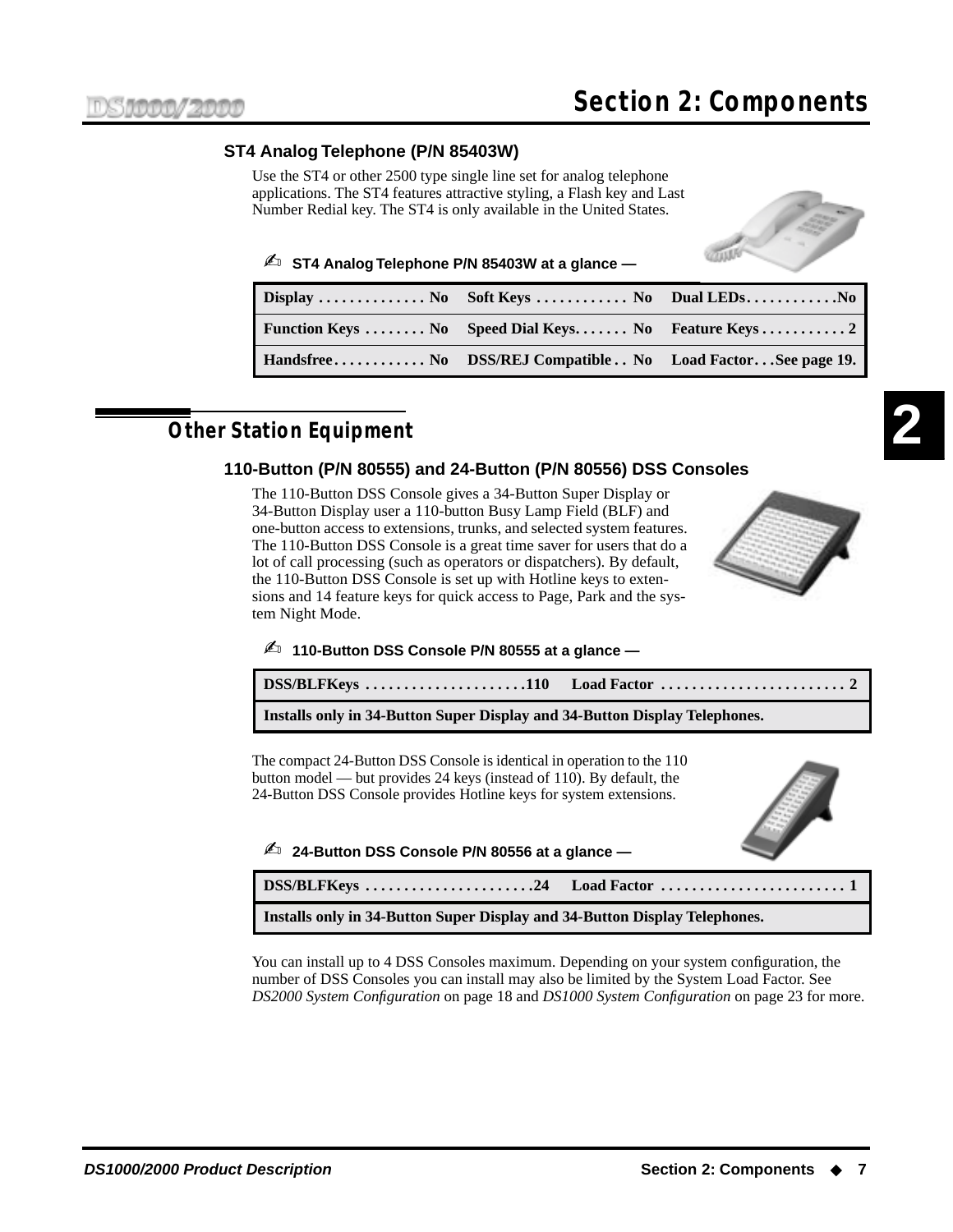#### <span id="page-15-0"></span>**2-OPX Module (P/N 92177A)**

The 2-OPX Module provides two 2500 type analog circuits for connecting single line sets, modems and fax machines. It is also a handy way to connect Voice Mail ports in systems without separate ASTU PCBs. (See [page 13](#page-20-0) for more on ASTU PCBs.) The 2-OPX Module is a stand-alone unit with its own internal DTMF receivers, ring generator and power supply. Since the 2-OPX Module is a true OPX, it can connect to telco OL13 B/C OPX circuits. Even though it provides 2 analog circuits, the 2-OPX Module connects to a *single* digital



(DSTU) port. The 2-OPX Module is wall-mountable using the provided wall mount brackets.

The number of 2-OPX Modules you can install may also be limited by the System Load Factor. See *[DS2000 System Configuration](#page-25-0)* on page 18 for more.

The 2-OPX Module in not available in DS1000.

#### ✍ **2-OPX Module P/N 92177A at a glance —**

| Connects to a single digital (DSTU) port. |  |
|-------------------------------------------|--|

#### <span id="page-15-1"></span>**Digital Door Box (P/N 80560) and Analog Door Box (P/N 92245)**

The Door Box is a self-contained Intercom unit typically used to monitor an entrance door. A visitor at the door can press the Door Box call button (like a door bell). The Door Box then sends chime tones to all extensions programmed to receive chimes. To answer the chime, the called extension user just lifts the handset.This lets the extension user talk to the visitor at the door. The Door Box is convenient to have at a delivery entrance, for example. It is not necessary to have company personnel monitor the door.



There are two types of Door Boxes: Analog Door Box P/N 92245 and Digital Door Box P/N 80560. Both Door Boxes operate identically. There are, however, some differences:

- The Digital Door Box connects to a digital station port. The number of Digital Door Boxes you can install may be limited by the System Load Factor. See *[DS2000 System Load Factor](#page-26-0)  [Calculations](#page-26-0)* on page 19 and *[DS1000 System Load Factor Calculations](#page-30-1)* on page 23 for more.
- The Digital Door Box is available in Universal Slot (02.nn.nn) versions of DS2000 and all versions of DS1000.
- The Analog Door Box is only available in DS1000 (2 maximum). An Analog Door Box plugs into one of the dedicated Door Box ports (DOOR1 or DOOR2).
- The Analog Door Box can be mounted outside. The Digital Door Box is not intended for outdoor installations.

Any extension that receives Door Box alerts can also activate a control relay. If the relay is connected to electric door strike circuits, an extension user can press FLASH or a soft key to remotely lock and unlock the entrance door. There is a single relay in DS2000, located on the CPRU. There are two relays in DS1000, one for each Analog Door Box. Digital Door Boxes in DS1000 do not provide relay control.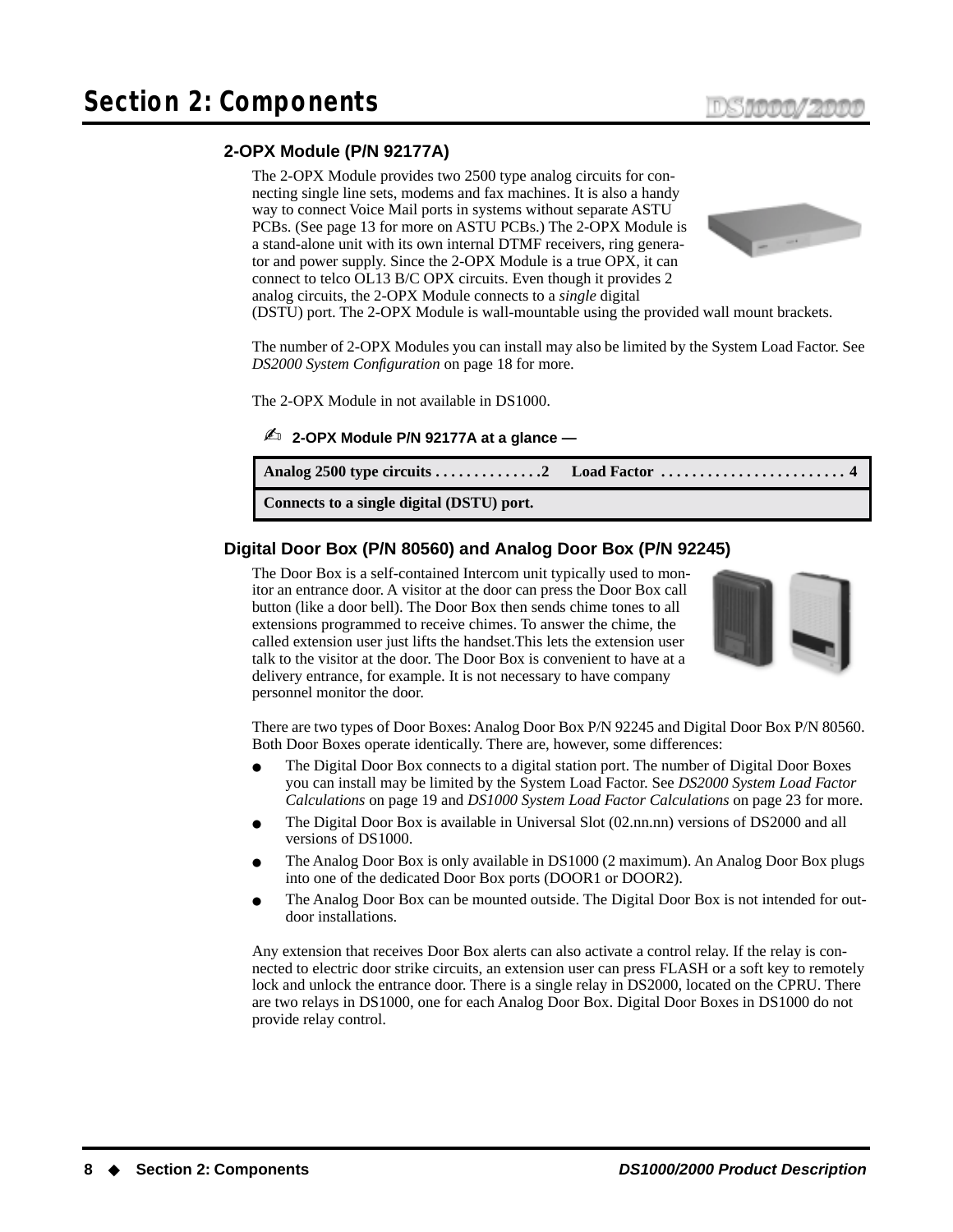#### ✍ **Digital Door Box P/N 80560 at a glance —**

| Connects to a single digital (DSTU) port. | Load Factor $\dots\dots\dots\dots\dots\dots\dots\dots\dots$ |
|-------------------------------------------|-------------------------------------------------------------|
| One control relay on CPRU in DS2000.      | No control relays in DS1000.                                |

#### ✍ **Analog Door Box P/N 92245 at a glance (DS1000 Only) —**

| <b>Connects to a dedicated Analog Door Box</b> | <b>Control relay available for each Analog</b> |
|------------------------------------------------|------------------------------------------------|
| port $(2 \text{ max.})$ .                      | Door Box.                                      |

#### <span id="page-16-0"></span>**Wall Mount Kit (P/N 80579)**

Use the snap-on Wall Mount Kit to attach any key telephone to the wall or a standard wall plate. The wall-mount kit includes a mounting bracket, wall-mount screws and a handset hanger.

#### <span id="page-16-1"></span>**REJ Recording Jack Module (P/N 80175)**

Use the REJ Recording Jack to connect a Super Display or 34-Button Display Telephone to an external tape recorder or amplifier. The REJ broadcasts both sides of the conversation (i.e., the extension user's voice and the caller's voice) whenever the user lifts the handset. The REJ does not broadcast Paging announcements or activate for Handsfree calls.



The REJ provides a standard AUX level output through a mono subminiature jack.

✍ **REJ Recording Jack Module P/N 80175 at a glance —**

| Installs only in 34-Button Super Display and 34-Button Display Telephones. |  |
|----------------------------------------------------------------------------|--|

#### <span id="page-16-2"></span>**Labelmaker**

The DS1000/2000 Labelmaker consists of template software (P/N 80055) which, in combination with separately available pre-cut forms, allows you to make custom key labels for each key telephone. These custom key labels can include Speed Dial names and Programmable Function Key descriptions.

The following pre-cut forms are available:

- 34-Button Super Display Laser Labels package of 10 (P/N 80625-S34)
- 34-Button Display Laser Labels package of 25 (P/N 80625-34)
- 22-Button Laser Labels package of 25 (P/N 80625-22)
- 110-Button DSS Laser Labels package of 10 (P/N 80625-DSS)
- 24-Button DSS Laser Labels package of 10 (P/N 80625-24DSS)

The Labelmaker requires:

- A Windows-compatible sheet fed laser or ink jet printer.
- Microsoft Windows 95/98/2000
- Microsoft Excel (Office 97 version or higher) OR

Lotus 123 (Release 5 or higher)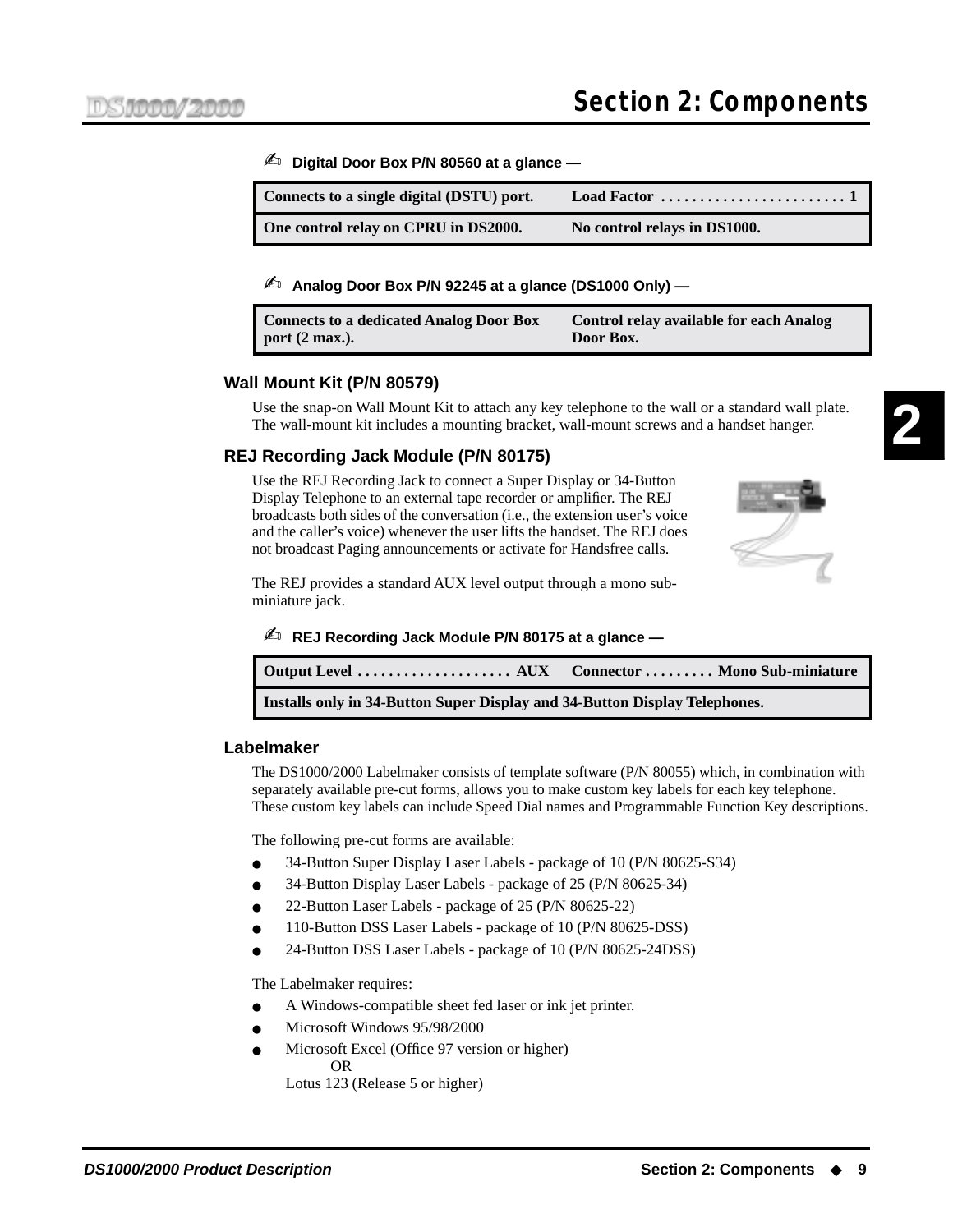# <span id="page-17-1"></span><span id="page-17-0"></span>**DS2000 Common Equipment**

#### **4-Slot Cabinet (P/N 80000)**

The 4-Slot Cabinet houses the CPU, 4 universal PCB slots and the system's power supply. It provides 48 ports and can connect up to 24 trunks and 40 extensions. It is wall-mountable, has a flip off cover and removable side panel for easy access. The cabinet has a handy translucent panel in the cover that allows you to get essential system status and troubleshooting information at a glance, without removing the cover.



#### **Make a note of the following…**

- You must plug a 16DSTU PCB into the first universal slot of the 4-Slot Cabinet.
- The 4-Slot Cabinet accepts either A series or non-A series PCBs and power supply.

Be sure to review *[DS2000 System Configuration](#page-25-0)* on page 18 for more on setting up the 4-Slot cabinet.

#### ✍ **4-Slot Cabinet P/N 80000 at a glance —**

| Accepts either A series or non-A series PCBs and power supplies. |  |
|------------------------------------------------------------------|--|

#### <span id="page-17-2"></span>**8-Slot Cabinet (P/N 80001)**

The 8-Slot Cabinet contains the CPU slot, 8 universal PCB slots and up to 3 system power supplies (depending on Load Factor requirements). It provides 104 ports and can connect up to 48 trunks and 96 extensions. Just like the 4-slot model, the 8 Slot Cabinet is wall-mountable, has a flip off cover and removable side panel for easy access. The 8-Slot Cabinet also has a translucent panel in the cover for getting essential system status and troubleshooting at a glance.



#### **Make a note of the following…**

- You must plug a 16DSTU PCB into the first universal slot of the 8-Slot Cabinet.
- Only install A series PCBs and power supplies in the 8-Slot Cabinet.
- Install a power supply for every 2 16DSTU PCBs.

Be sure to review *[DS2000 System Configuration](#page-25-0)* on page 18 for more on setting up the 8-Slot Cabinet.

#### ✍ **8-Slot Cabinet P/N 80001 at a glance —**

| Accepts only A series PCBs and power supplies. |  |
|------------------------------------------------|--|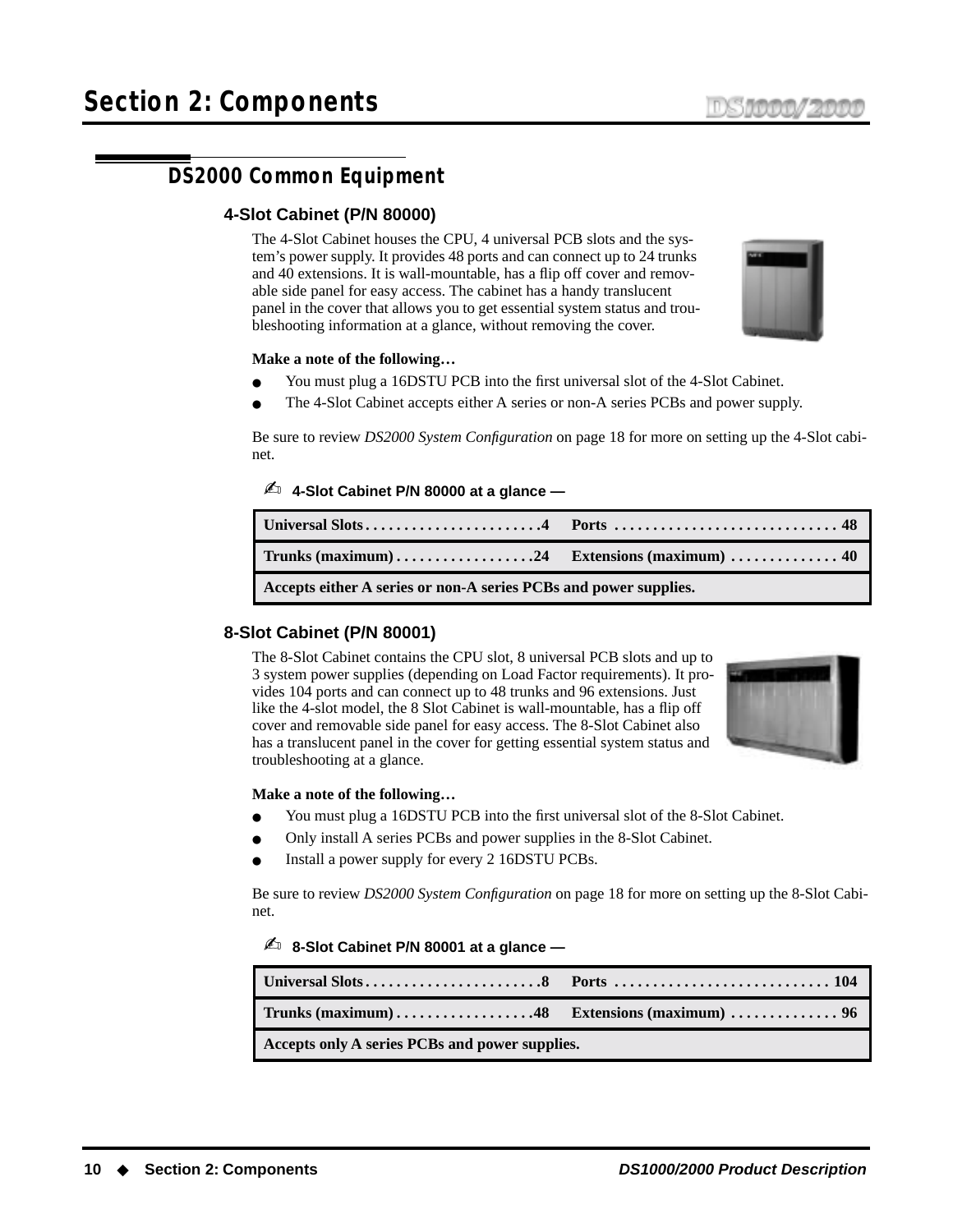#### <span id="page-18-0"></span>**Power Supply (P/Ns 80005 and 80005A)**

The power supply provides the various DC voltages required to power the system's PCBs. The 4-Slot Cabinet requires a single power supply. The 8-Slot Cabinet requires up to 3 power supplies, depending on system configuration.

#### **Make a note of the following…**

- A 4 Slot Cabinet can use either an A series or non-A series power supply.
- An 8 Slot Cabinet can use only A series power supplies.
- In an 8 Slot Cabinet, you must have a power supply for every 2 16DSTU PCBs installed.

Be sure to review *[DS2000 System Configuration](#page-25-0)* on page 18 for help on deciding how many power supplies your 8-Slot Cabinet requires.

#### <span id="page-18-1"></span>**PC Card with Software (P/N 80051-V\*\*.\*\*.\*\*)**

The PC Card with Software allows you to easily upgrade your system's software without removing system PCBs or powering down your system. Just insert the PC Card, flip a switch, and reboot your system with the latest software enhancements fully installed.

#### <span id="page-18-2"></span>**Blank PC Card (P/N 85880)**

Use the Blank PC Card to store up to 16 system databases. Unlike the PC Card with Software above, the Blank PC Card does not contain system software. You cannot use it to field-upgrade your system's software. Note that you cannot use PC Card with Software P/N 80051-V\*\*.\*\*.\*\* to store system databases.

Always review the Release Notes that ship with every system for the latest information on DS2000 data base compatibility.

## <span id="page-18-4"></span><span id="page-18-3"></span>**DS2000 PCBs**

#### **CPU Central Processing Unit PCB (P/Ns 80025 and 80025A)**

The CPU PCB is the system's control center. It provides the system's central processing, stored program, and memory for the customer's site-specific data. Every system requires a CPU PCB. In addition, it also provides:

- PC Card interface
- Conference circuits, DTMF receivers and DTMF generators
- External music input
- **External Paging output**
- External relay
- **Real Time Clock**
- Battery for short term (14 day) backup of the customer's site-specific data
- Diagnostic and status LEDs





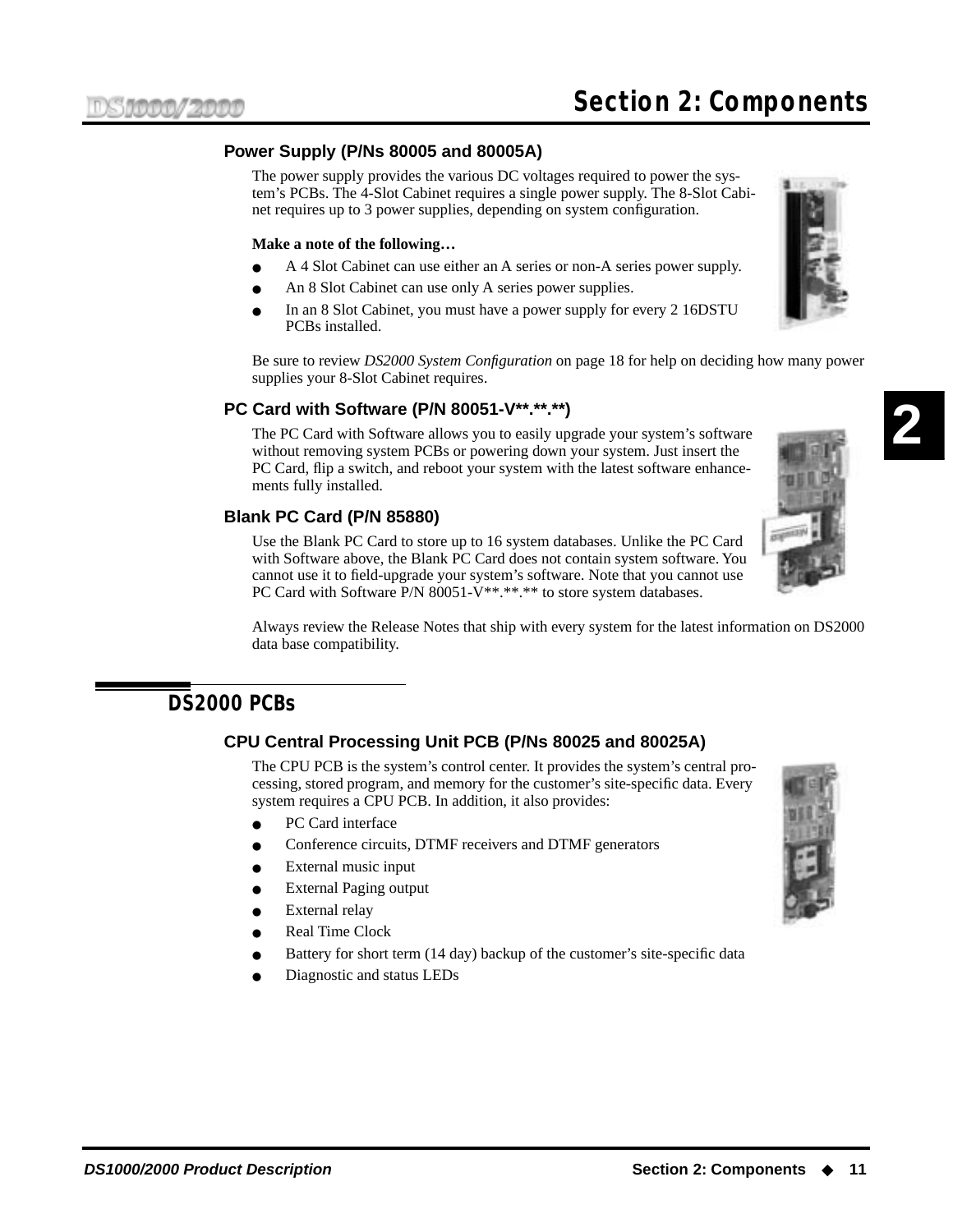#### **Make a note of the following…**

- You can install either an A series or non-A series CPU in a 4-Slot Cabinet.
- If you install a non-A CPU (P/N  $80025$ ) in a 4 Slot Cabinet, the system automatically loads a unique 16 trunk x 32 digital station database. Turn to *[Hardware Configuration for DS2000 4](#page-28-2)  [Slot Cabinet with Universal Slot Software](#page-28-2)* on page 21 for more.
- If you install an A CPU (P/N 80025A) in a 4 Slot Cabinet, the system automatically loads the same database as that used in the 8 Slot Cabinet. Again, turn to *[Hardware Configuration for](#page-28-2)  [DS2000 4 Slot Cabinet with Universal Slot Software](#page-28-2)* on page 21 for more.
- You must install an A series CPU in an 8-Slot Cabinet. Read *[Hardware Configuration for](#page-29-0)  [DS2000 8 Slot Cabinet with Universal Slot Software](#page-29-0)* on page 22 for more on the default database automatically loaded into the 8-Slot Cabinet.
- When connecting a music source, an External Paging system, or a device controlled by the CPU relay, make sure the connected device is compatible with the CPU input and output specifications. Review you system's *Hardware Manual* for more.

#### ✍ **CPU P/Ns 80025 and 80025A at a glance —**

| You must install an A series CPU (P/N 80025A) in an 8-Slot Cabinet. |  |
|---------------------------------------------------------------------|--|

#### <span id="page-19-0"></span>**16DSTU Digital Station PCB (P/Ns 80021 and 80021A)**

Each 16DSTU PCB connects 16 digital extensions (i.e., keysets) and/or Digital Door Boxes. You can also connect 2-OPX Modules. The 16DSTU has a Mode Switch (for taking the PCB out of service). It also has a status LED that indicates proper PCB operation — as well as a port activity LED that flashes faster as traffic on the PCB increases. You can install up to 2 16DSTU PCBs in a 4-Slot Cabinet. You can install up to 6 16DSTU PCBs in an 8-Slot Cabinet. See *[DS2000](#page-25-0)  [System Configuration](#page-25-0)* on page 18 for more.



#### **Make a note of the following…**

- When connecting 2-OPX Modules, always observe the System Load Factor. See [page 19](#page-26-0) for more.
- You must install a separate power supply for every 2 16DSTU PCBs installed.
- In all systems, you must install a 16DSTU PCB in the first universal slot.
- In Fixed Slot systems, you can only install 16DSTU PCBs in the first 2 universal slots.
- In Universal Slot systems, you can install 16DSTU PCBs in any universal slot.
- You can install either A or non-A series 16DSTU PCBs in 4-Slot Cabinets.
- You must install A series 16DSTU PCBs in 8-Slot Cabinets.

#### ✍ **16DSTU PCB P/Ns 80021 and 80021A at a glance —**

| 4-Slot Universal  Any universal slot 8-Slot Universal  Any universal slot |  |
|---------------------------------------------------------------------------|--|
| You must install A series 16DSTUs (P/N 80021A) in an 8-Slot Cabinet.      |  |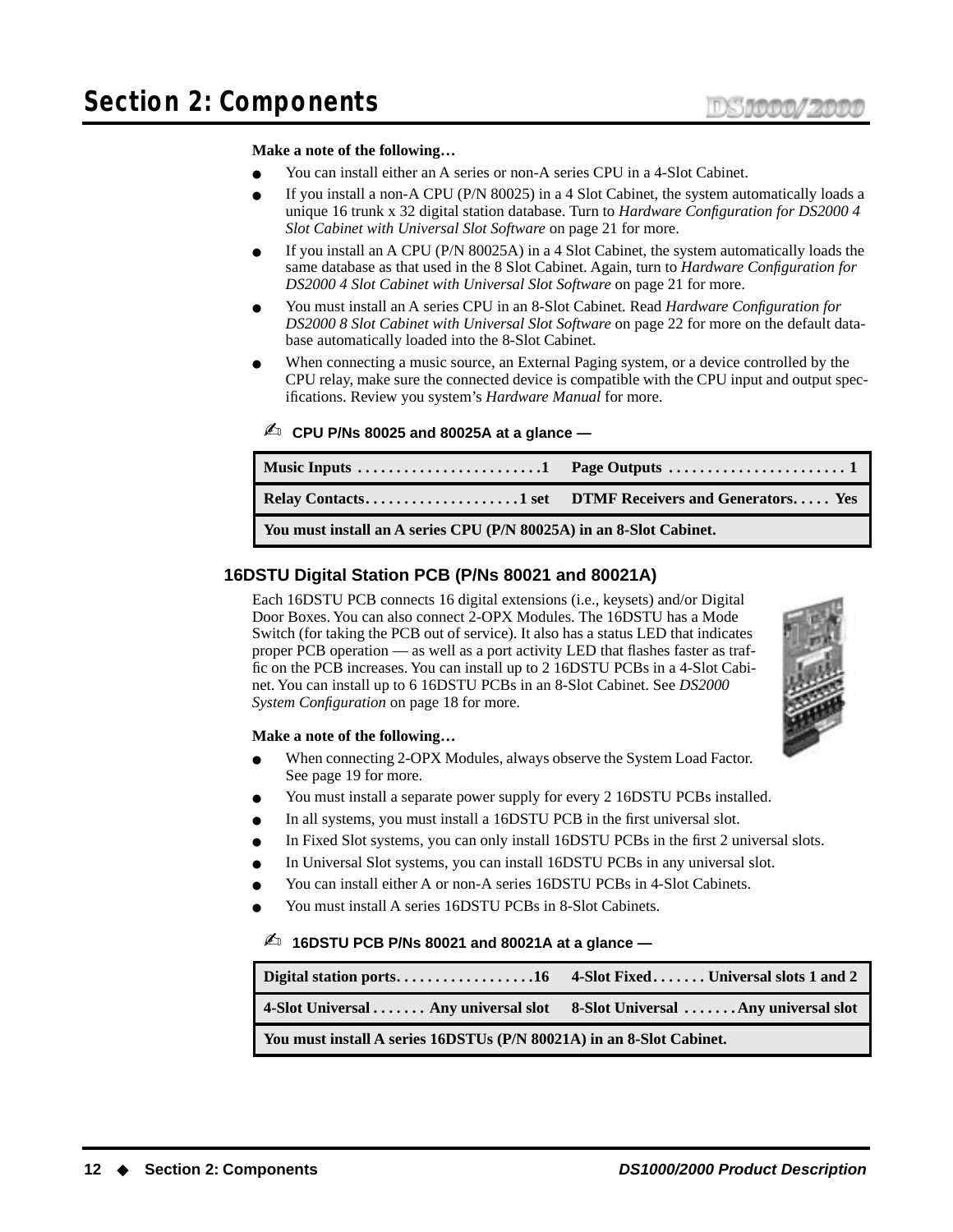#### <span id="page-20-0"></span>**8ASTU 8 Port Analog Station PCB (P/Ns 80041 and 80041A)**

The 8ASTU PCB connects 8 analog extensions. These can include single line telephones, fax machines, modems or Voice Mail ports. Just like the 16DSTU PCB, the 8ASTU PCB has a Mode Switch (for taking the PCB out of service), a status LED indicating proper PCB operation, and a port activity LED to indicate traffic on the PCB. The number of 8ASTU PCBs you can install depends on system configuration. Turn to *[DS2000 System Configuration](#page-25-0)* on page 18 for more.

#### **Make a note of the following…**

- In Fixed Slot systems, you can only install an 8ASTU in the second universal slot.
- In Universal Slot systems, you can install 8ASTU PCBs in any universal slot except the first.
- You can install either A or non-A series 8ASTU PCBs in 4-Slot Cabinets.
- You must install A series 8ASTU PCBs in 8-Slot Cabinets.

#### ✍ **8ASTU PCB P/Ns 80041 and 80041A at a glance —**

| 4-Slot Universal Any universal slot but 1 8-Slot Universal Any universal slot but 1 |  |
|-------------------------------------------------------------------------------------|--|
| You must install A series 8ASTUs (P/N 80041A) in an 8-Slot Cabinet.                 |  |

#### <span id="page-20-1"></span>**4ASTU 4 Port Analog Station PCB (P/Ns 80040 and 80040A)**

The 4ASTU PCB is identical to the 8ASTU PCB, except that it provides connection for only 4 analog extensions. The 4ASTU PCB has a Mode Switch (for taking the PCB out of service), a status LED indicating proper PCB operation, and a port activity LED to indicate traffic on the PCB. The number of 4ASTU PCBs you can install depends on system configuration. Turn to *[DS2000 System](#page-25-0)  [Configuration](#page-25-0)* on page 18 for more.

#### **Make a note of the following…**

- In Fixed Slot systems, you can only install a 4ASTU in the second universal slot. It provides connection for 4 analog extensions, but uses up 8 analog ports.
- In Universal Slot systems, you can install 4ASTU PCBs in any universal slot except the first.
- You can install either A or non-A series 4ASTU PCBs in 4-Slot Cabinets.
- You must install A series 4ASTU PCBs in 8-Slot Cabinets.

#### ✍ **4ASTU PCB P/Ns 80040 and 80040A at a glance —**

| 4-Slot Universal Any universal slot but 1                           | 8-Slot Universal Any universal slot but 1 |
|---------------------------------------------------------------------|-------------------------------------------|
| You must install A series 4ASTUs (P/N 80040A) in an 8-Slot Cabinet. |                                           |

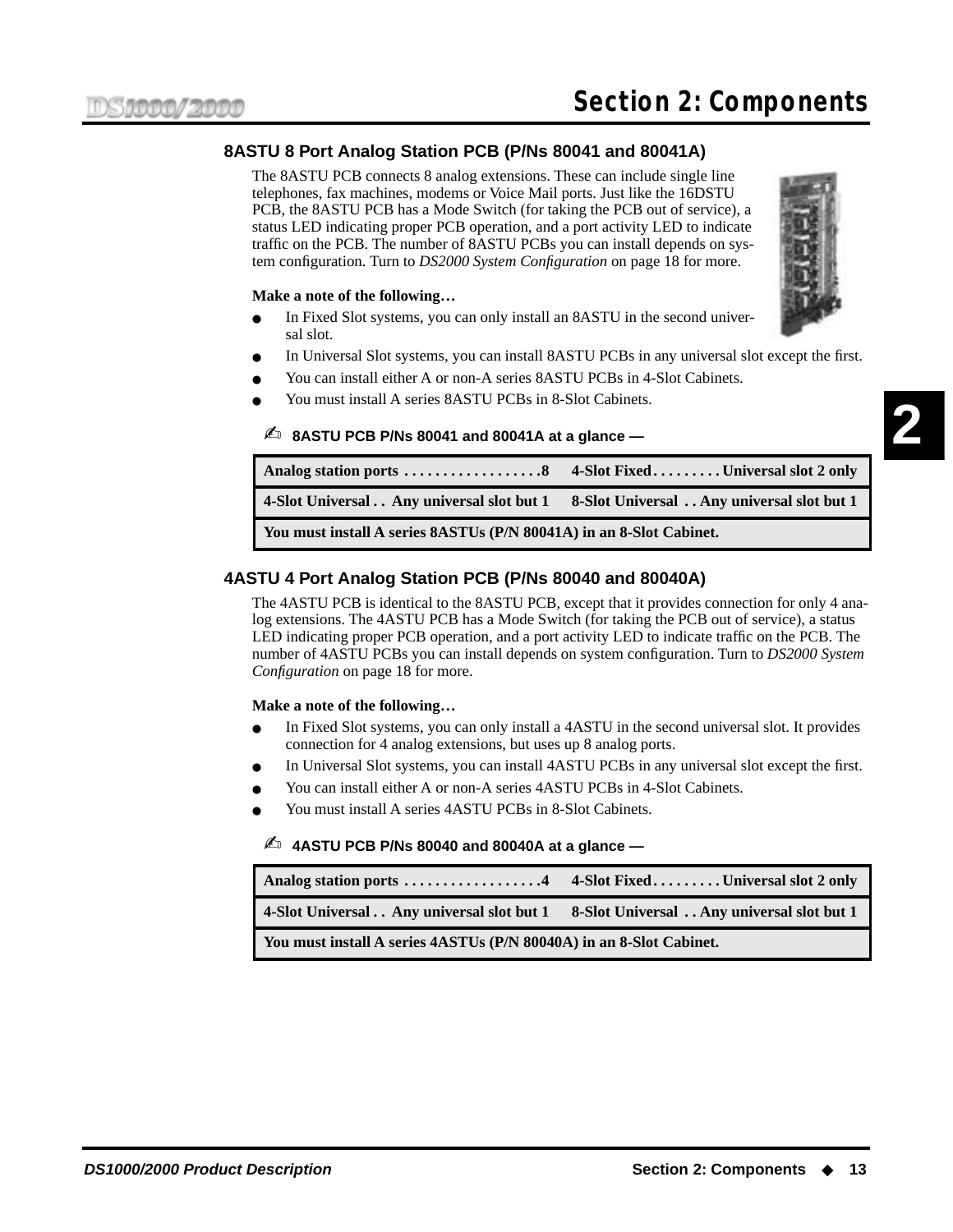#### <span id="page-21-0"></span>**8ATRU 8 Port Analog Trunk PCB (P/Ns 80011 and 80011A)**

The 8ATRU PCB supports 8 analog loop start CO trunks. The PCB has a Mode Switch (for taking the PCB out of service), a status LED indicating proper PCB operation, and a port activity LED that indicates traffic on the PCB. You can install 2 8ATRU PCBs in a Fixed Slot 4-Slot Cabinet, up to 3 8ATRU PCBs in a Universal Slot 4-Slot Cabinet, and up to 6 8ATRU PCBs in an 8-Slot Cabinet. Turn to *[DS2000 System Configuration](#page-25-0)* on page 18 for more.

Each 8ATRU PCB also provides 2 power failure cut-through circuits. When commercial AC power fails, the PCB automatically cuts through 2 trunk circuits to 2 power failure telephones.



The A series version of the 8ATRU PCB (P/N 80011A) also accepts Caller ID PCB daughter board P/N 80013 for Caller ID applications.

#### **Make a note of the following…**

- In Fixed Slot systems, you can only install 8ATRU PCBs in the last 2 universal slots.
- In Universal Slot systems, you can install 8ATRU PCBs in any universal slot except the first.
- You can install either A or non-A series 8ATRU PCBs in 4-Slot Cabinets.
- You must install A series 8ATRU PCBs in 8-Slot Cabinets.
- You can only install Caller ID PCB daughter boards on A series 8ATRU PCBs.

#### ✍ **8ATRU PCB P/Ns 80011 and 80011A at a glance —**

| 4-Slot UniversalAny U slot but 1 (3 max)                            | 8-Slot Universal. Any U slot but 1 (6 max) |
|---------------------------------------------------------------------|--------------------------------------------|
| You must install A series 8ATRUs (P/N 80011A) in an 8-Slot Cabinet. |                                            |

#### <span id="page-21-1"></span>**4ATRU 4 Port Analog Trunk PCB (P/Ns 80010 and 80010A)**

The 4ATRU PCB is identical to the 8ATRU PCB except that it supports only 4 analog loop start CO trunks. Just like the 8ATRU PCB, the 4ATRU PCB has a Mode Switch (for taking the PCB out of service), a status LED indicating proper PCB operation, and a port activity LED that indicates traffic on the PCB. You can install 2 4ATRU PCBs in a Fixed Slot 4-Slot Cabinet, and up to 3 4ATRU PCBs in a Universal Slot 4-Slot Cabinet. The number you can install in an 8-Slot Cabinet depends on system configuration. See *[DS2000 System Configuration](#page-25-0)* on page 18 for more.

Each 4ATRU PCB also provides 2 power failure cut-through circuits. When commercial AC power fails, the PCB automatically cuts through 2 trunk circuits to 2 power failure telephones.

The A series version of the 4ATRU PCB (P/N 80010A) also accepts Caller ID PCB daughter board P/N 92012 for Caller ID applications.

#### **Make a note of the following…**

- In Fixed Slot systems, you can only install 4ATRU PCBs in the last 2 universal slots. Each PCB provides connection for 4 loop start trunks, but uses up 8 analog trunk ports.
- In Universal Slot systems, you can install 4ATRU PCBs in any universal slot except the first.
- You can install either A or non-A series 4ATRU PCBs in 4-Slot Cabinets.
- You must install A series 4ATRU PCBs in 8-Slot Cabinets.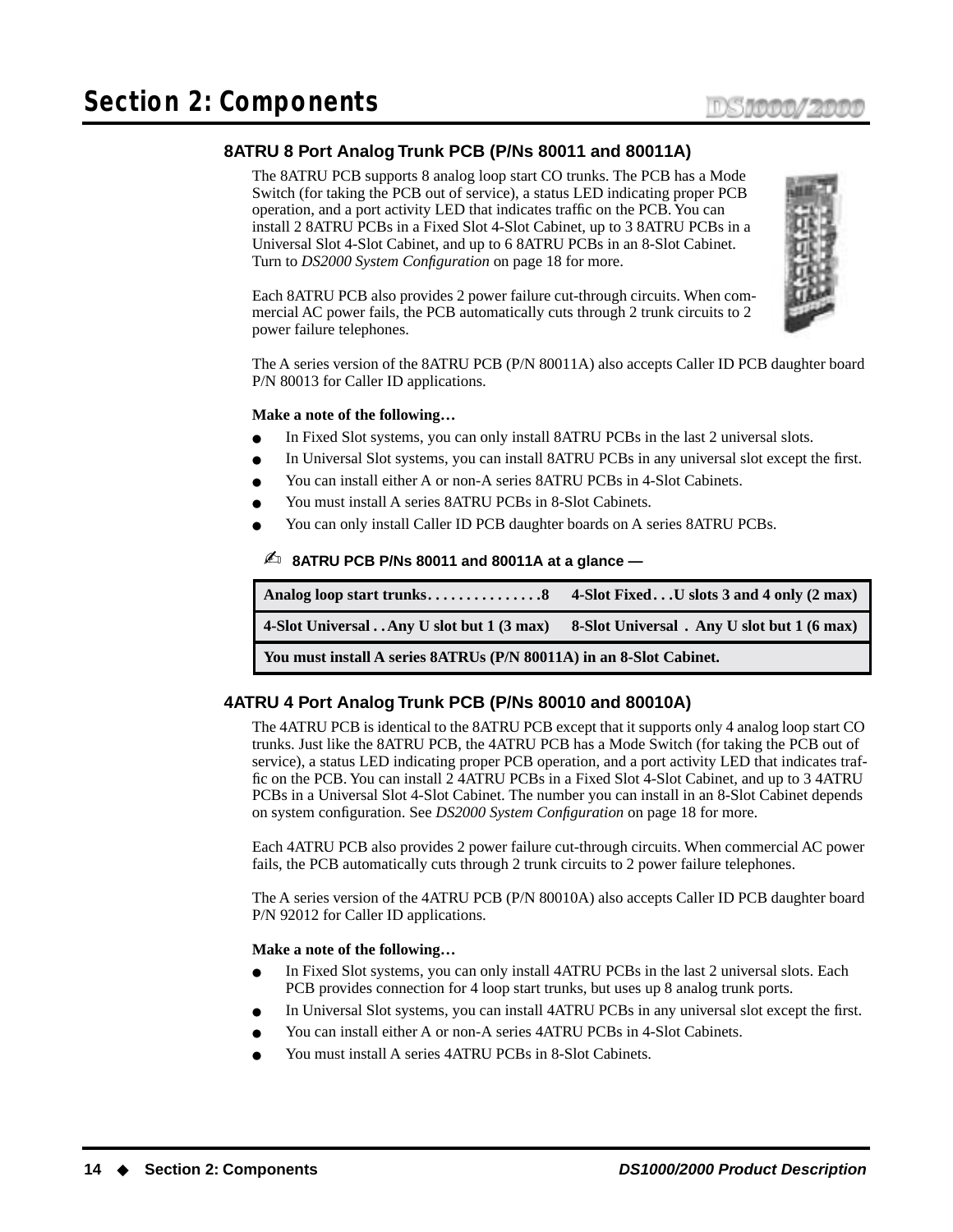You can only install Caller ID PCB daughter boards on A series 4ATRU PCBs.

#### ✍ **4ATRU PCB P/Ns 80010 and 80010A at a glance —**

| 4-Slot UniversalAny U slot but 1 (3 max)                            | 8-Slot Universal. Any U slot but 1 (6 max) |  |  |  |
|---------------------------------------------------------------------|--------------------------------------------|--|--|--|
| You must install A series 4ATRUs (P/N 80010A) in an 8-Slot Cabinet. |                                            |  |  |  |

#### <span id="page-22-0"></span>**8CIDU 8 Circuit Caller ID PCB (P/N 80013)**

The 8 Circuit Caller ID Daughter Board PCB snaps on to an 8ATRU Analog Trunk PCB (P/N 80011A) to provide Caller ID capability on all 8 trunk circuits. You can install 8 Circuit Caller ID Daughter Boards on all of the system's 8ATRU PCBs without any Load Factor considerations.

#### **Make a note of the following…**

You can install an 8 Circuit Caller ID PCB only on an A series 8ATRU PCB (P/N 80011A).

#### <span id="page-22-1"></span>**4CIDU 4 Circuit Caller ID PCB (P/N 92012)**

The 4 Circuit Caller ID Daughter Board PCB snaps on to a 4ATRU Analog Trunk PCB (P/N 80010A) to provide Caller ID capability on all 4 trunk circuits. You can install 4 Circuit Caller ID Daughter Boards on all of the system's 4ATRU PCBs without any Load Factor considerations.

#### **Make a note of the following…**

- You can install a 4 Circuit Caller ID PCB only on the A series version of the 4ATRU PCB (P/N 80010A).
- If you install a 4 Circuit Caller ID PCB on an 8ATRU PCB (P/N 80011A), you will get Caller ID service only on the first 4 trunks.

# <span id="page-22-3"></span><span id="page-22-2"></span>**DS1000 Common Equipment**

#### **DS1000 Cabinet (P/N 80200)**

The compact, wall-mountable DS1000 main equipment cabinet contains all the system's common control circuitry and provides connection for trunks (outside lines), extensions, Door Boxes and other peripherals. *Without* the plug in Expansion Board installed, the DS1000 cabinet supports:

- 3 trunks
- 8 digital extensions
- 4 analog extensions
- 1 Analog Door Box
- 1 Analog Door Box control relay that can alternately be used for External Paging amplifier control
- 1 External Paging output
- 1 Music input

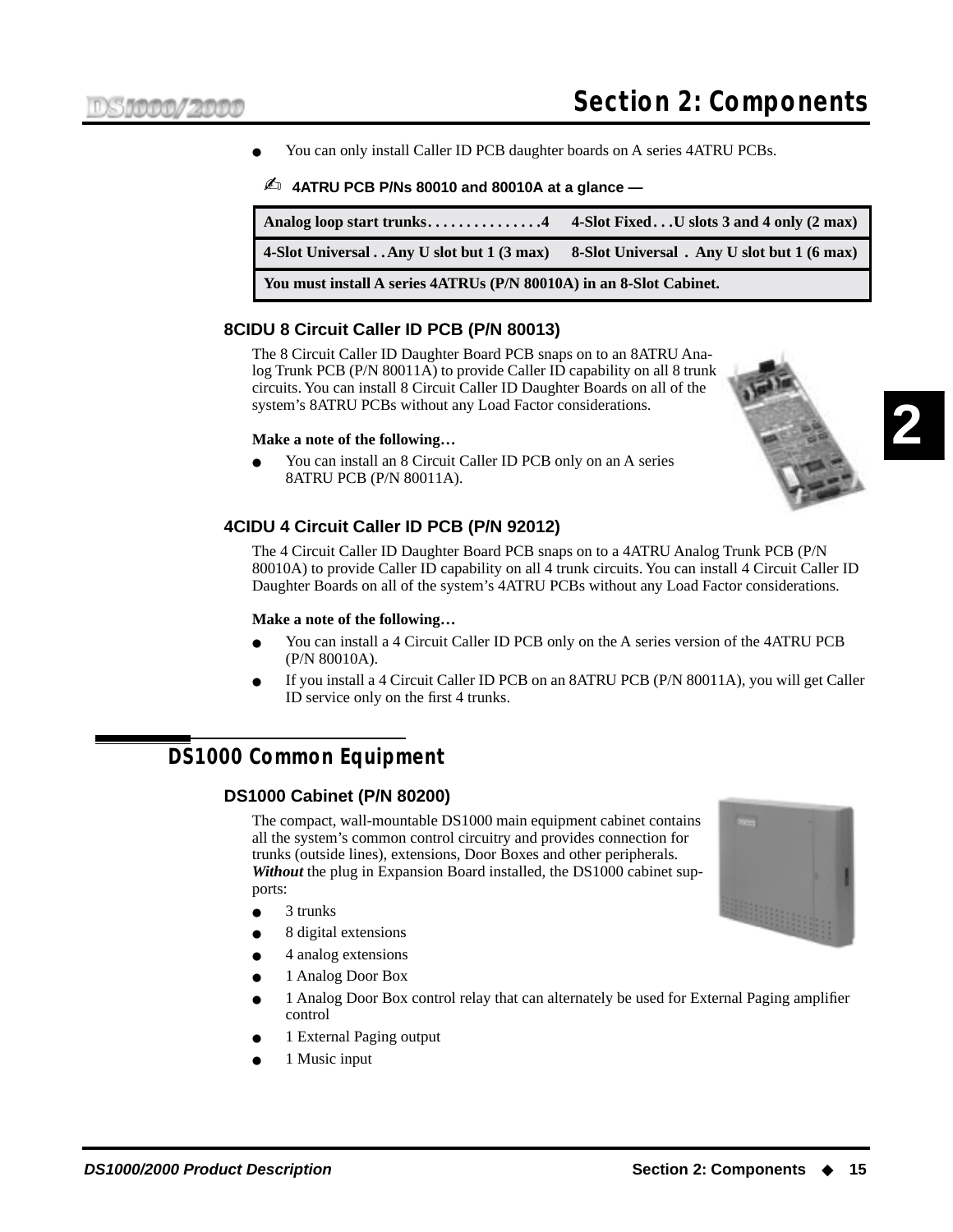# <span id="page-23-0"></span>**DS1000 Expansion Board (P/N 80221)**

By removing the main equipment cabinet cover and snapping in the Expansion Board, the DS1000 can accommodate *an additional*:

- 3 trunks
- 8 digital extensions
- 4 analog extensions
- 1 Analog Door Box
- 1 Analog Door Box control relay that can alternately be used for External Paging amplifier control

With the Expansion Board installed, the *total system capacity* is:

- 6 trunks
- 16 digital extensions
- 8 analog extensions
- 2 Analog Door Boxes
- 2 control relays
- 1 External Paging output
- 1 Music input

# <span id="page-23-1"></span>**Flash Utility (P/N 80250-V\*\*.\*\*.\*\*)**

Use the Flash Utility installed on a PC or laptop connected to your system to upgrade your system's software. The Flash Utility, along with the latest system software files, is available on the System Document CD (P/N 80200DCD<sup>\*\*</sup>) that is provided with each DS1000 system. The Flash Utility and system software files are also available on the web at **ws1.nitsuko.com/ds2000**.

# <span id="page-23-3"></span><span id="page-23-2"></span>**Miscellaneous and Optional Equipment**

#### **DS2000 Adaptor Box (P/N 80890)**

The DS2000 Adaptor Box has two 8-conductor (RJ61X) modular jack inputs and 8 2-conductor modular jack (RJ11) outputs. When used with the RJ61X 8-Conductor Cable below (P/N 80891), it can connect up to 8 extensions, 8 trunks, or 4 of each. You can also use the Adaptor Box for the CPU audio and relay connections. The Adaptor Box is intended for DS2000 testing and demo systems.

#### <span id="page-23-4"></span>**RJ61X 8-Conductor Cable (P/N 80891)**

In DS2000, use the RJ61X 8-Conductor Cable to connect DSTU PCBs, ASTU PCBs, ATRU PCBs, or the CPU audio and relay connections to Adaptor Box P/N 80890. Each Adaptor Box requires 2 RJ61X 8-Conductor Cables.

In DS1000, you can use the RJ61X 8-Conductor Cable to connect:

- A modem to the system's RS-232-C serial port. This application also requires DB25 Male to Mod-8 Adaptor P/N 85981. Note that you can also use a standard Mod 8 Patch Cord in lieu of 8-conductor cable P/N 80891.
- A PC or laptop to the system's RS-232-C serial port. Use the PC or laptop to collect call history, view Station Message Detail Recording (SMDR) data, or use the Flash Utility to upgrade system software. These applications also require DB9 Female to Mod-8 Adaptor P/N 85980. Note that you can also use a standard Mod 8 Patch Cord in lieu of 8-conductor cable P/N 80891.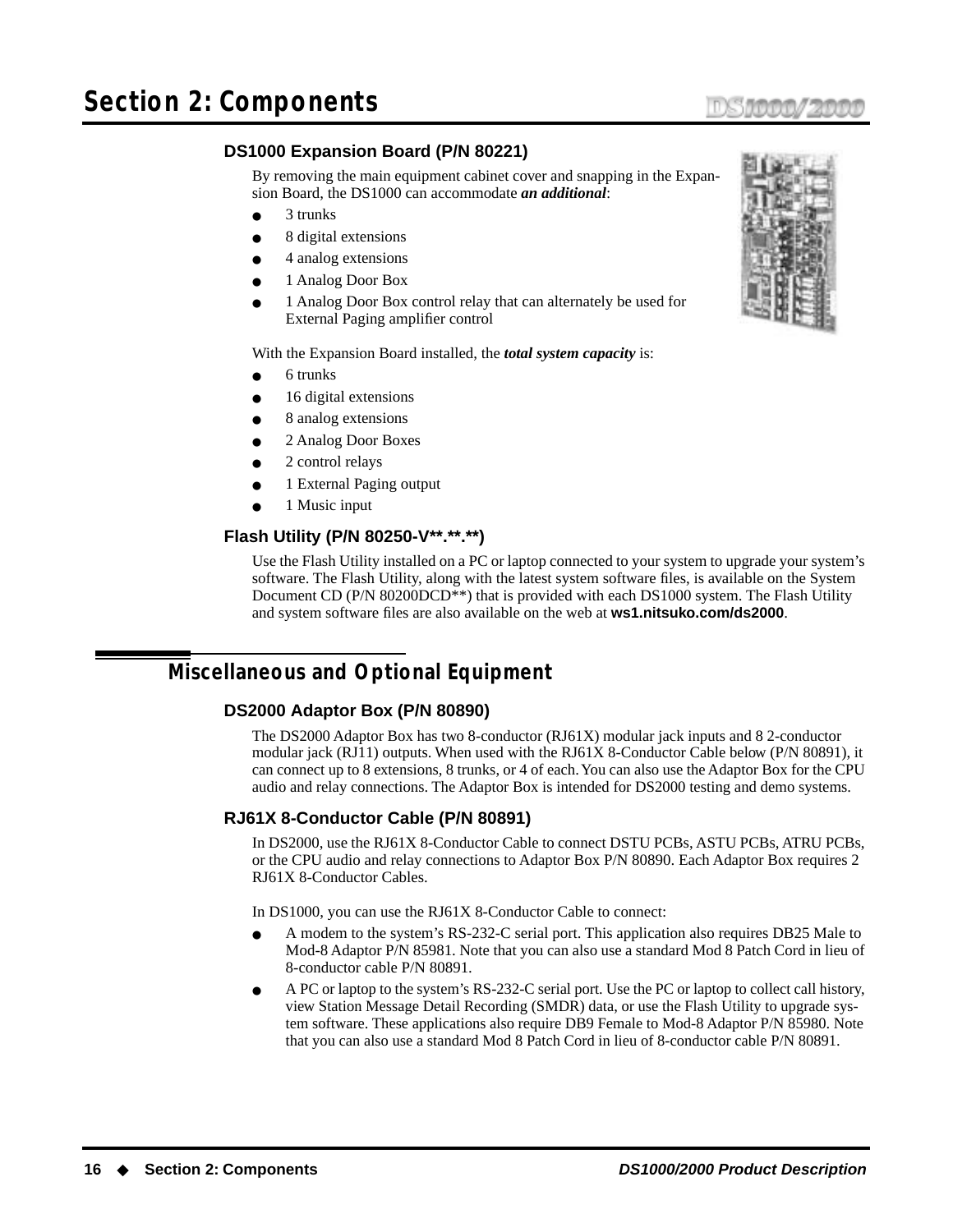#### **DS2000 8-Pin DIN to Mod-8 Cable (P/N 80893)**

The 8-Pin DIN to Mod-8 Cable is intended for connecting a modem, PC, or SMDR collection device to the DS1000/2000 RS-232-C serial port.

- Use cable P/N 80893 along with the DB9 Female to Mod-8 Adaptor (P/N 85980) below when connecting to a PC or laptop.
- Use cable P/N 80893 along with the DB25 Male to Mod-8 Adaptor (P/N 85981) below when connecting to a modem.

#### <span id="page-24-0"></span>**DB9 Female to Mod-8 Adaptor (P/N 85980)**

In DS2000, use DB9 Female to Mod-8 Adaptor P/N 85980 along with 8-Pin DIN to Mod-8 Cable P/N 80893 to connect a PC or laptop to the DS2000 RS-232-C serial port.

In DS1000, use DB9 Female to Mod-8 Adaptor P/N 85980 along with RJ61X 8-Conductor Cable P/N 80891 (or a standard Mod 8 Patch Cord) to connect a PC or laptop to the DS1000 RS-232-C serial port.

#### <span id="page-24-1"></span>**DB25 Male to Mod-8 Adaptor (P/N 85981)**

In DS2000, use DB25 Male to Mod-8 Adaptor P/N 85981 along with 8-Pin DIN to Mod-8 Cable P/N 80893 to connect a modem to the DS2000 CPU RS-232-C serial port.

In DS1000, use DB25 Male to Mod-8 Adaptor P/N 85981 along with RJ61X 8-Conductor Cable P/N 80891 (or a standard Mod 8 Patch Cord) to connect a modem to the DS1000 RS-232-C serial port.

#### <span id="page-24-2"></span>**DS2000 Installation Cable (P/N 80892)**

Installation Cable P/N 80892 makes it easy to connect the DS2000 system PCBs to standard 66M1-50 connecting blocks. This 25-pair cable has 6 8-pin modular connectors on one end and is unterminated on the other.

## <span id="page-24-3"></span>**Replacement Parts**

Turn to *Parts List* [on page 107](#page-114-3) for a complete parts list of all system components and replacement parts.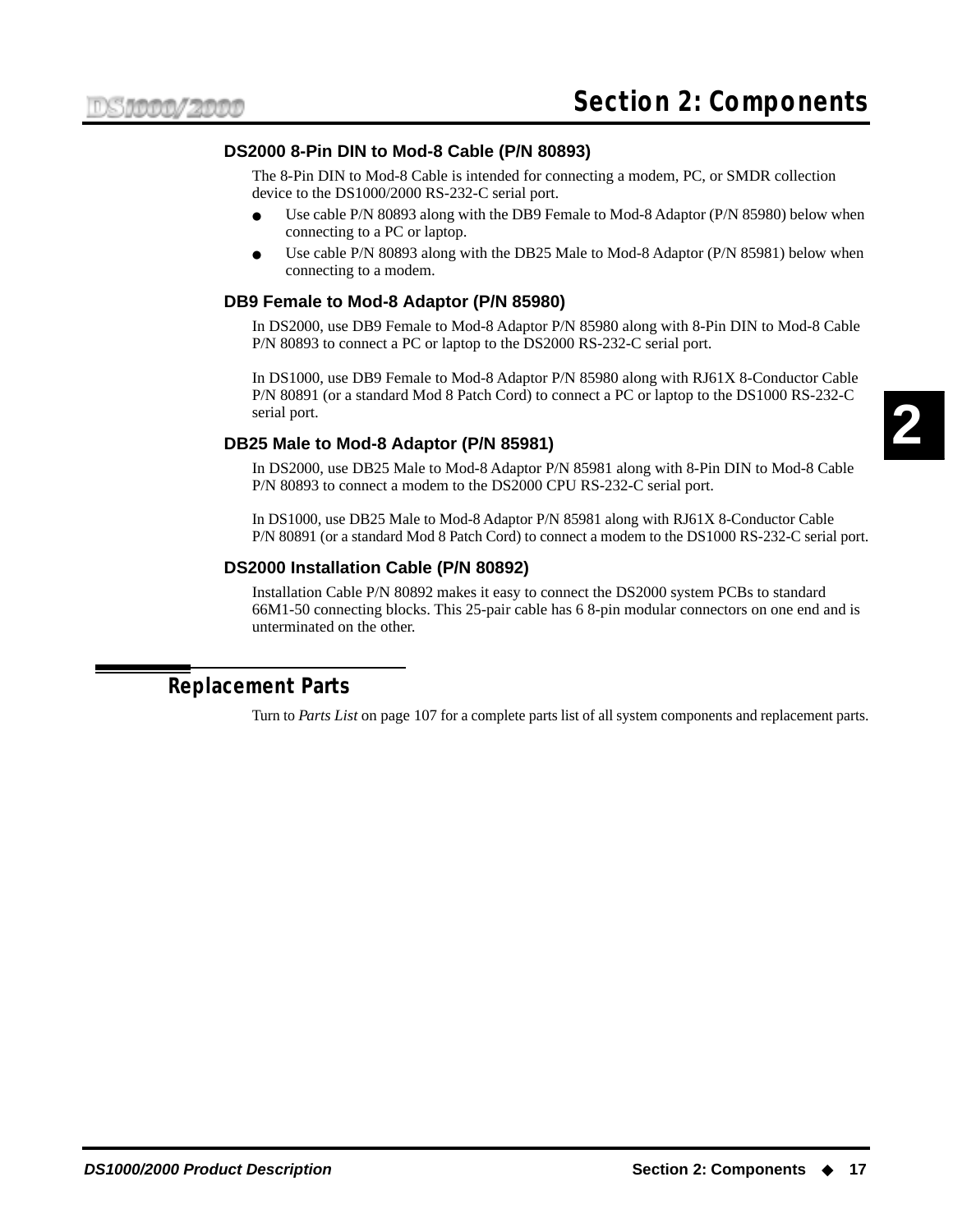# <span id="page-25-0"></span>**DS2000 System Configuration**

The total number of components you can install and connect to your DS2000 system depends on power supply capacity and the System Load Factor. Use the notes below and the System Load Factor Table to calculate your system's capacity.

#### **Notes for DS2000 Fixed Slot Software**

*Fixed Slot (01.nn.nn) software is only available with 4 slot cabinets*.

- Fixed Slot software is no longer available, but you may encounter it in existing installations.
- DSTU PCBs can plug only into the first two slots. Do not install more than 2 16DSTU PCBs under any circumstances.
- An ASTU PCB can plug only into the second slot (in place of the second DSTU PCB).
- ATRU PCBs can plug only into slots 3 and 4.
- Maximum configuration is 16 trunks, 32 extensions, and 48 ports.
- Use the System Load Factor Table only if your system has DSS Consoles and 2-OPX Modules.

#### **Notes for DS2000 Universal Slot Software**

#### *Universal Slot (02.nn.nn) software is available with both 4 and 8 slot cabinets.*

#### 4 Slot Cabinets

- Do not install more than 2 16DSTU PCBs under any circumstances.
- The first 16DSTU PCB you install must be in the first slot.
- You can install up to 40 extensions maximum, as follows: (2) 16DSTU PCBs = 32 digital extensions (1) 8ASTU PCB =  $\frac{8}{2}$  analog extensions
	- 40 extensions total
- You can install up to 24 trunks maximum, as follows:  $(3)$  8ASTU PCBs = 24 analog trunks
- Maximum configuration is 48 ports.
- The total of all extensions and trunks installed cannot exceed 48.
- Always use the System Load Factor Table to check your system configuration.

#### 8 Slot Cabinets

- Do not install more than 2 16DSTU PCBs for each power supply.
- The first 16DSTU PCB you install must be in the first slot.
- You can install up to 96 extensions maximum.
- You can install up to 48 trunks maximum.
- The total of all extensions and trunks installed cannot exceed 104 (104 ports).
- 8 slot cabinets **require** A series PCBs, as follows: CPU PCB P/N 80025**A** Power Supply P/N 80005**A** 16DSTU Digital Station PCB P/N 80021**A** 8 ASTU 8 Port Analog Station PCB P/N 80041**A** 4ASTU 4 Port Analog Station PCB P/N 80040**A** 8ATRU 8 Port Analog Trunk PCB P/N 80011**A** 4ATRU 4 Port Analog Trunk PCB P/N 80010**A**
- Always use the System Load Factor Table to check your system configuration.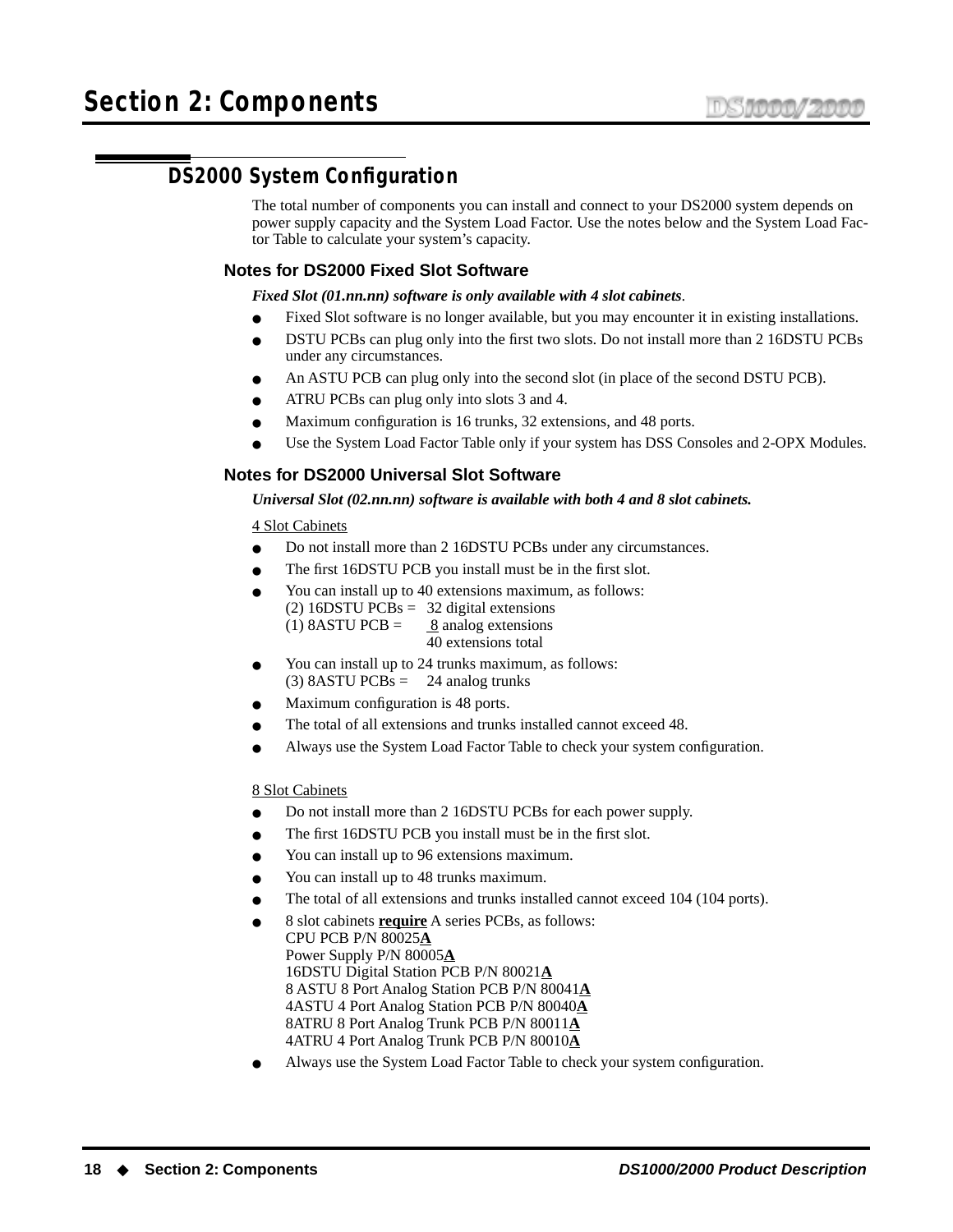#### <span id="page-26-0"></span>**DS2000 System Load Factor Calculations**

#### **To check your DS2000 system configuration:**

- 1. Indicate the quantity for each item installed in the **Qty** column.
- 2. For each item, multiply the **Qty** times the **Load Factor** and enter the value in the **Total Load** column.
- 3. Add all the values in the **Total Load** column and enter the value in **Item 1**.
- 4. Determine the System Load Factor capacity of the power supplies installed in your system and enter the total in **Item 2**.

*A 4-Slot Cabinet can have only 1 power supply. An 8-Slot Cabinet can have up to 3 power supplies. You cannot have more than two 16DSTU PCBs per power supply, regardless of System Load Factor calculations.*

5. Compare the entry in **Item 2** to your entry in **Item 1**. *Item 1 must always be equal to or less than the entry in Item 2.*

#### **Do not operate your system if the System Load Factor total (Item 1) exceeds the allowable value (Item 2).**

| <b>DS2000 System Load Factor Calculations</b>                                                                                                                                                                                        |                    |     |                   |
|--------------------------------------------------------------------------------------------------------------------------------------------------------------------------------------------------------------------------------------|--------------------|-----|-------------------|
| <b>Item</b>                                                                                                                                                                                                                          | <b>Load Factor</b> | Qty | <b>Total Load</b> |
| Each Digital Telephone and Dig-<br>ital Door Box                                                                                                                                                                                     | 1                  |     |                   |
| <b>4ASTU PCB</b>                                                                                                                                                                                                                     | 8                  |     |                   |
| <b>8ASTU PCB</b>                                                                                                                                                                                                                     | 12                 |     |                   |
| 110-Button DSS Console                                                                                                                                                                                                               | $\overline{2}$     |     |                   |
| 24-Button DSS Console                                                                                                                                                                                                                |                    |     |                   |
| Total DSS Consoles installed cannot exceed 4.                                                                                                                                                                                        |                    |     |                   |
| 2-OPX Module                                                                                                                                                                                                                         | 4                  |     |                   |
| <b>Item 1:</b> Total load for this configuration:                                                                                                                                                                                    |                    |     |                   |
| <b>Item 2:</b> If you have <u>one</u> power supply installed, enter 48.<br>If you have two power supplies installed, enter 80.<br>If you have three power supplies installed, enter 112.<br>(2 16DSTU PCBs maximum per power supply) |                    |     |                   |
| Note: An 8-Slot Cabinet can have up to 3 power supplies. You <i>cannot</i> have more than<br>two 16DSTU PCBs per power supply, regardless of System Load Factor calculations.                                                        |                    |     |                   |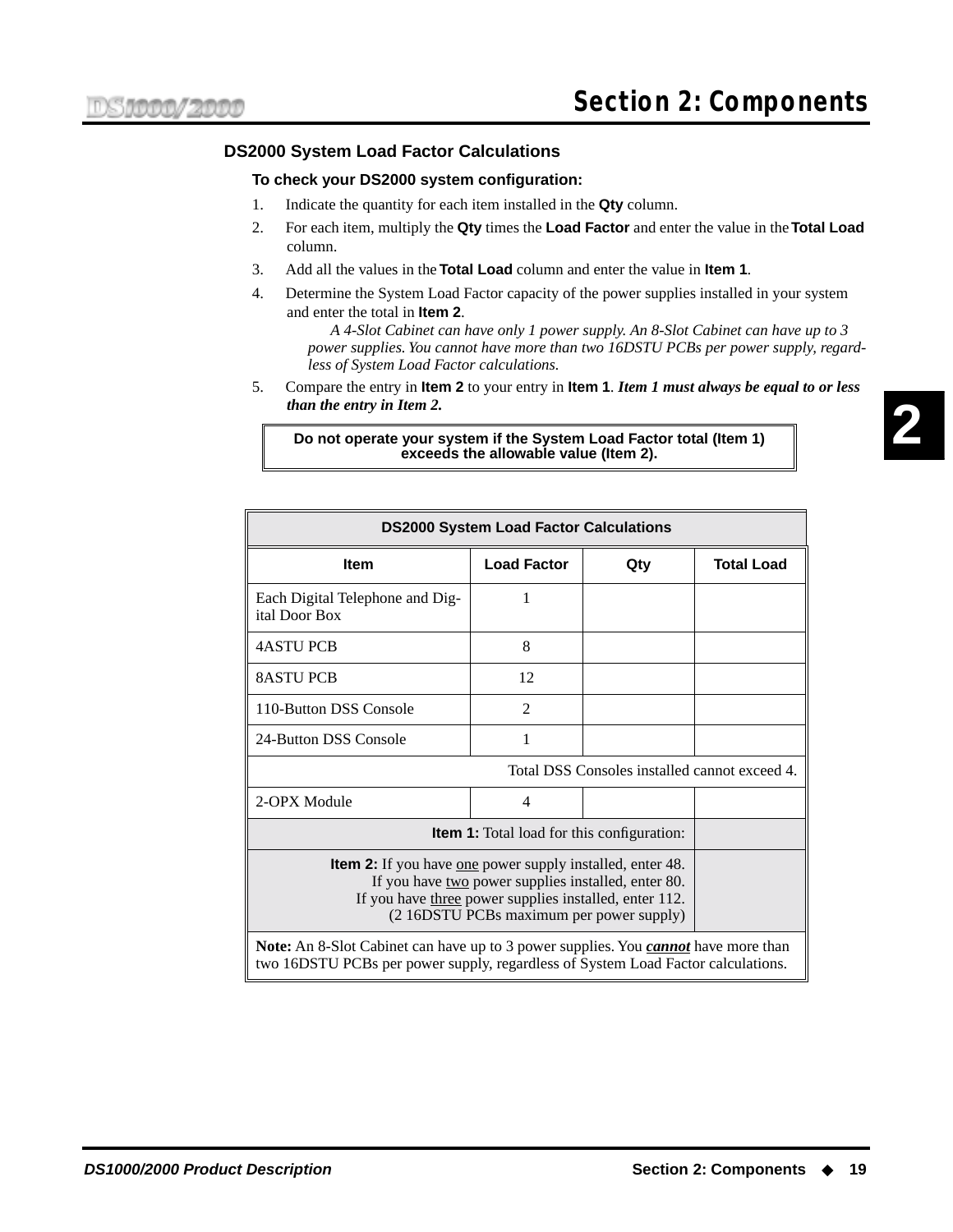#### **Sample DS2000 System Configurations**

#### **Examples of Typical 4-Slot Cabinet Maximum Configurations**

Note that only the first configuration listed below (16 x 32) applies to fixed slot software.

- 16 x 32 (16 trunks and 32 digital extensions) Recommended for sites with no Voice Mail and high trunk usage.
- $24 \times 16$  (24 trunks and 16 digital extensions) Recommended for sites with no Voice Mail and very high trunk usage.
- **8 x 16 x 16** (8 trunks, 16 digital extensions and 16 analog extensions) Recommended for sites with Voice Mail, normal trunk usage and high analog extension usage.
- **16 x 16 x 8** (16 trunks, 16 digital extensions and 8 analog extensions) Recommended for sites with Voice Mail, high trunk usage and high analog extension usage.
- **8 x 32 x 8** (8 trunks, 32 digital extensions and eight analog extensions) Recommended for sites with Voice Mail, normal to low trunk usage and low analog extension usage.

#### **Examples of Typical 8-Slot Cabinet Maximum Configurations**

- **32 x 64** (32 trunks and 64 digital extensions) Recommended for sites with no Voice Mail and high trunk usage. This configuration requires 2 power supplies.
- **48 x 32** (48 trunks and 32 digital extensions) Recommended for sites with no Voice Mail and very high trunk usage. This configuration requires 1 power supply.
- **16 x 32 x 32** (16 trunks, 32 digital extensions and 32 analog extensions) Recommended for sites with Voice Mail, normal trunk usage and high analog extension usage. This configuration requires 2 power supplies.
- **32 x 32 x 16** (32 trunks, 32 digital extensions and 16 analog extensions) Recommended for sites with Voice Mail, high trunk usage and high analog extension usage. This configuration requires 2 power supplies.
- **16 x 64 x 16** (16 trunks, 64 digital extensions and 16 analog extensions) Recommended for sites with Voice Mail, normal to low trunk usage and low analog extension usage. This configuration requires 3 power supplies.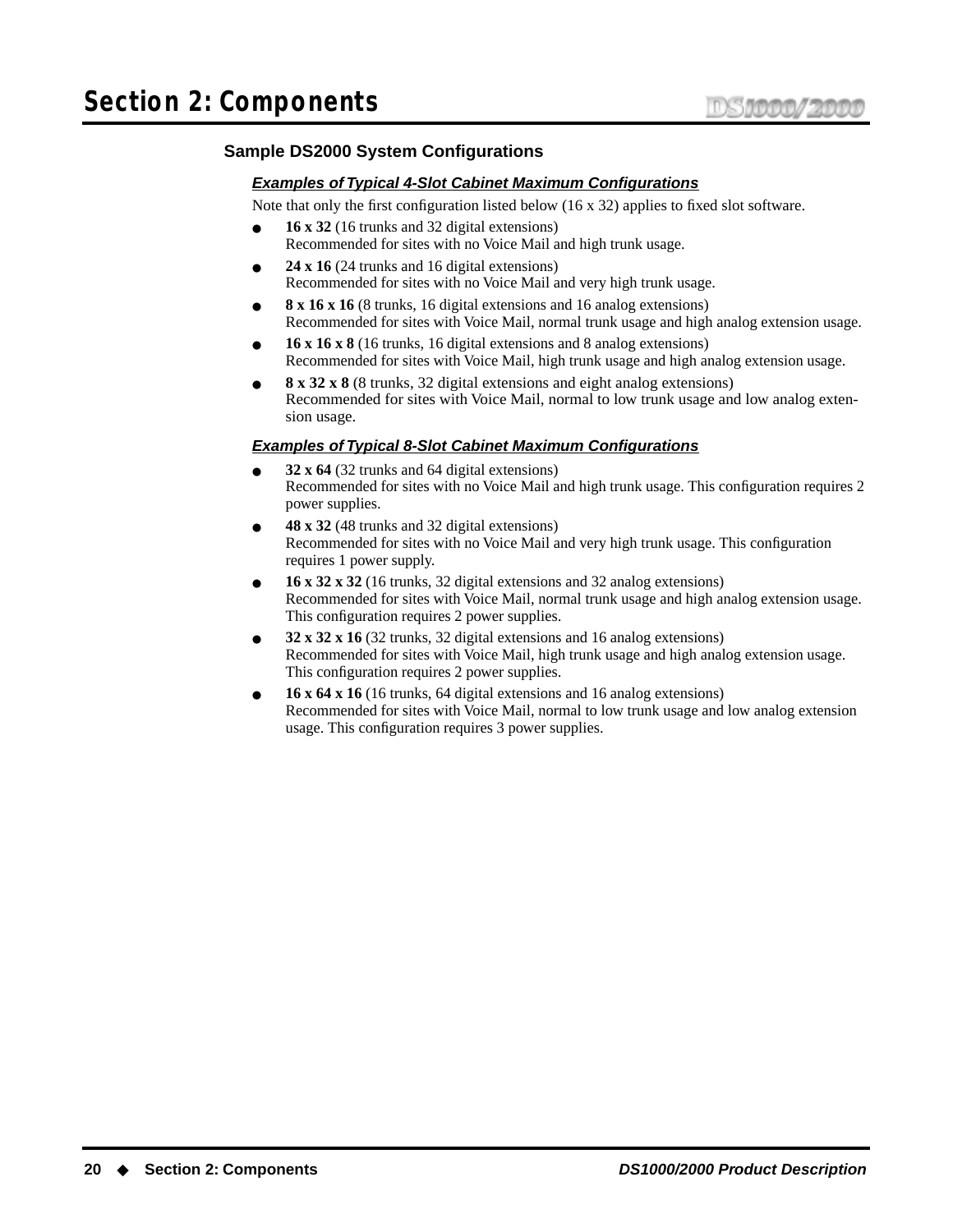# <span id="page-28-1"></span><span id="page-28-0"></span>**DS2000 Default Hardware Setup**

Every DS2000 system has a factory-installed default setup. The default setup determines the hardware you can install and how the system features work *without reprogramming*.

#### **Hardware Configuration for DS2000 4 Slot Cabinet with Fixed Slot Software**

Following is the default PCB configuration for a 4 slot cabinet using CPU P/N 80025 equipped with Fixed Slot software. Although Fixed Slot software is no longer available, you may encounter it in existing installations. Note that an existing CPU P/N 80025 equipped with Fixed Slot software can be upgraded to Universal Slot software. Contact your Sales Representative for the specifics.

| <b>Slot</b> | <b>Extensions</b><br><b>PCB</b> |         |
|-------------|---------------------------------|---------|
|             | 16DSTU                          | 300-315 |
|             | 16DSTU                          | 316-331 |
|             | <b>8 ATRU</b>                   | 401-408 |
|             | 8 ATRU                          | 409-416 |

#### <span id="page-28-2"></span>**Hardware Configuration for DS2000 4 Slot Cabinet with Universal Slot Software**

Both CPU P/N 80025 and P/N 80025A can be equipped with Universal Slot Software. When installed in a 4 Slot cabinet, each version CPU will provide a different default PCB configuration.

#### **Configuration 1 - with CPU P/N 80025**

Following is the default PCB configuration for a 4 slot cabinet using CPU P/N 80025 equipped with Universal Slot software.

| <b>Slot</b> | <b>PCB</b>    | <b>Extensions</b> |
|-------------|---------------|-------------------|
|             | 16DSTU        | 300-315           |
|             | 16DSTU        | 316-331           |
|             | 8 ATRU        | 401-408           |
|             | <b>8 ATRU</b> | 409-416           |

#### **Configuration 2 - with CPU P/N 80025A**

Following is the default PCB configuration for a 4 slot cabinet using CPU P/N 80025A equipped with Universal Slot software. *Since a 4 slot system allows only 2 16DSTU PCBs, you must reprogram this configuration.*

| <b>Slot</b> | <b>PCB</b> | <b>Extensions</b> |
|-------------|------------|-------------------|
|             | 16DSTU     | 300-315           |
|             | 16DSTU     | 316-331           |
|             | 16DSTU     | 332-347           |
|             | 16DSTU     | 348-363           |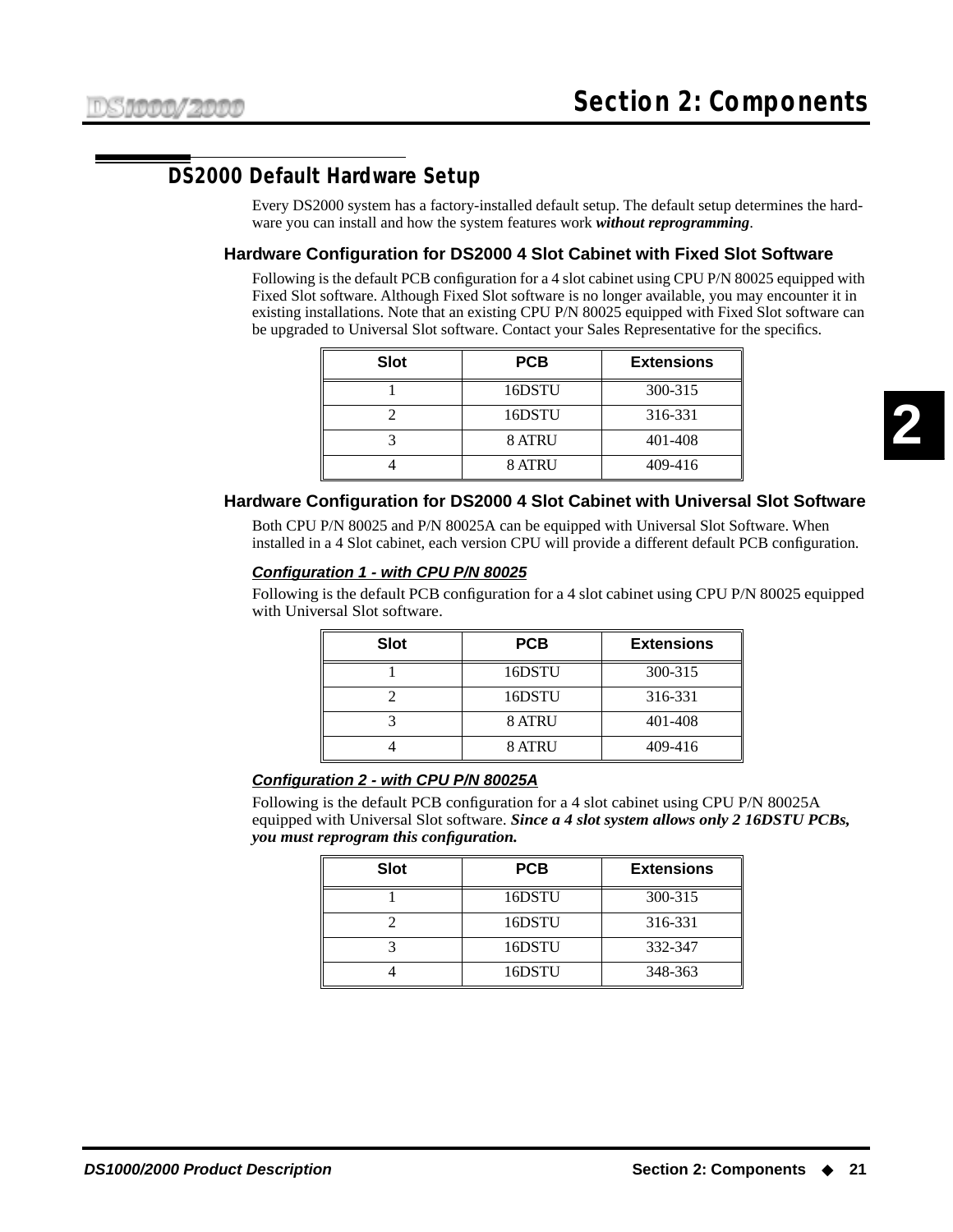#### <span id="page-29-0"></span>**Hardware Configuration for DS2000 8 Slot Cabinet with Universal Slot Software**

Following is the default PCB configuration for an 8 slot cabinet with Universal Slot software. Note that this configuration requires 3 power supplies. Refer to *[DS2000 System Load Factor Calcula](#page-26-0)tions* [on page 19](#page-26-0) for more. In addition, the 8 Slot Cabinet with CPU P/N 80025A does not support Fixed Slot software.

| <b>Slot</b>    | <b>PCB</b>    | <b>Extensions</b> |
|----------------|---------------|-------------------|
|                | 16DSTU        | 300-315           |
| $\mathfrak{D}$ | 16DSTU        | 316-331           |
| 3              | 16DSTU        | 332-347           |
|                | 16DSTU        | 348-363           |
| 5              | 16DSTU        | 364-379           |
| 6              | <b>8 ATRU</b> | 401-408           |
|                | 8 ATRU        | 409-416           |
| 8              | 8 ATRU        | 417-424           |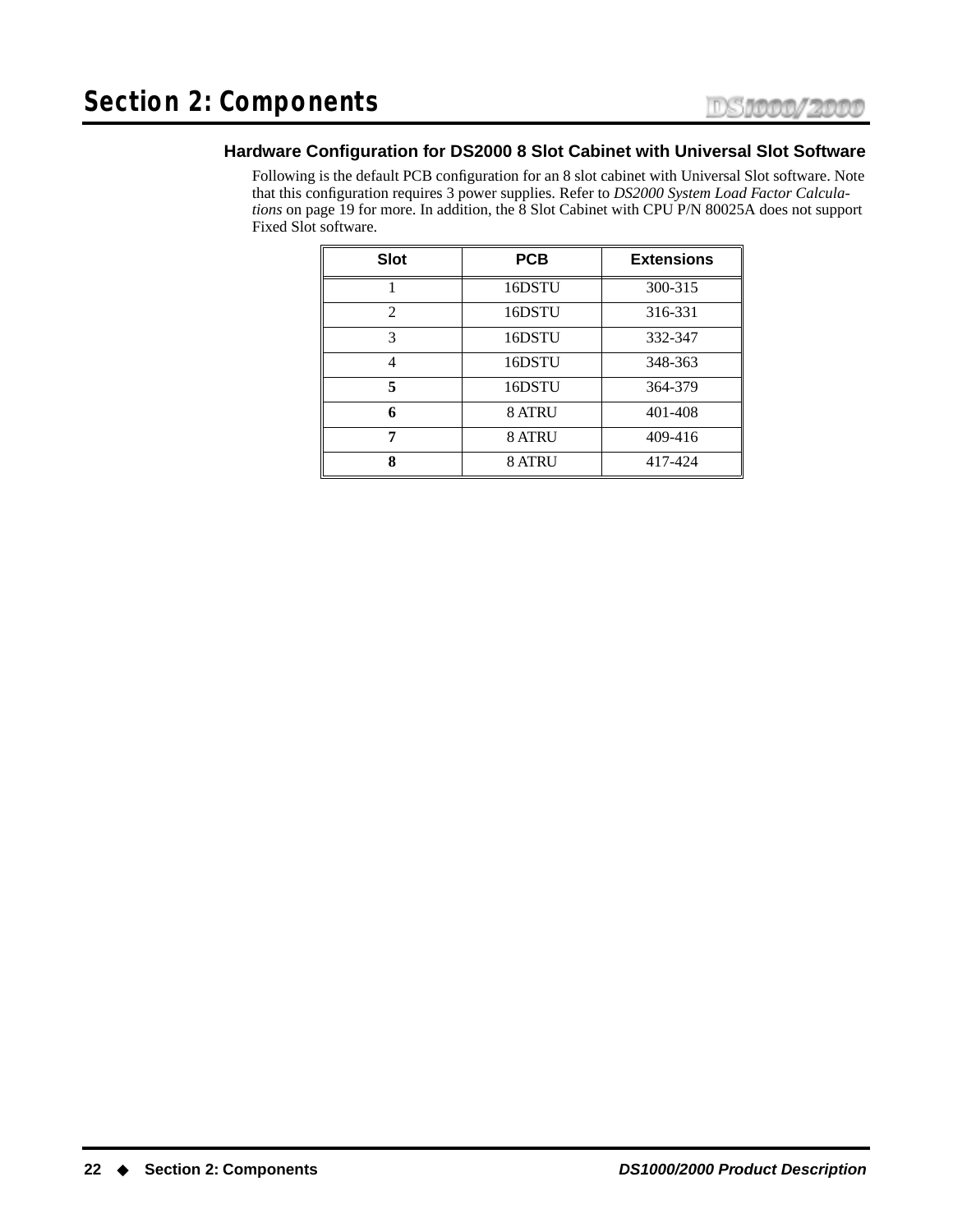# <span id="page-30-1"></span><span id="page-30-0"></span>**DS1000 System Configuration**

#### **DS1000 System Load Factor Calculations**

The combination of extensions, Digital Door Boxes and DSS Consoles you can connect to your system may be limited by the System Load Factor. Use the *DS1000 System Load Factor Calculations* chart below to verify your system's configuration.

#### **To check your DS1000 system configuration:**

- 1. Indicate the quantity for each item installed in the **Qty** column.
- 2. For each item, multiply the **Qty** times the **Load Factor** and enter the value in the **Total Load** column.
- 3. Add all the values in the **Total Load** column and enter the value in **Item 1**.
- 4. Compare the entry in **Item 2** to your entry in **Item 1**. *Item 1 must always be equal to or less than the entry in Item 2.*

#### **Do not operate your system if the System Load Factor total (Item 1) exceeds the allowable load of 30 (Item 2).**

| <b>DS1000 System Load Factor Calculations</b>     |                    |     |                   |
|---------------------------------------------------|--------------------|-----|-------------------|
| <b>Item</b>                                       | <b>Load Factor</b> | Qty | <b>Total Load</b> |
| Each Digital Telephone and Dig-<br>ital Door Box  |                    |     |                   |
| Analog Telephone                                  |                    |     |                   |
| Analog Door Box                                   | $\Omega$           |     |                   |
| 110-Button DSS Console                            | $\mathfrak{D}$     |     |                   |
| 24-Button DSS Console                             |                    |     |                   |
| Total DSS Consoles installed cannot exceed 4.     |                    |     |                   |
| <b>Item 1:</b> Total load for this configuration: |                    |     |                   |
| <b>Item 2:</b> Maximum allowable load:            |                    |     | 30                |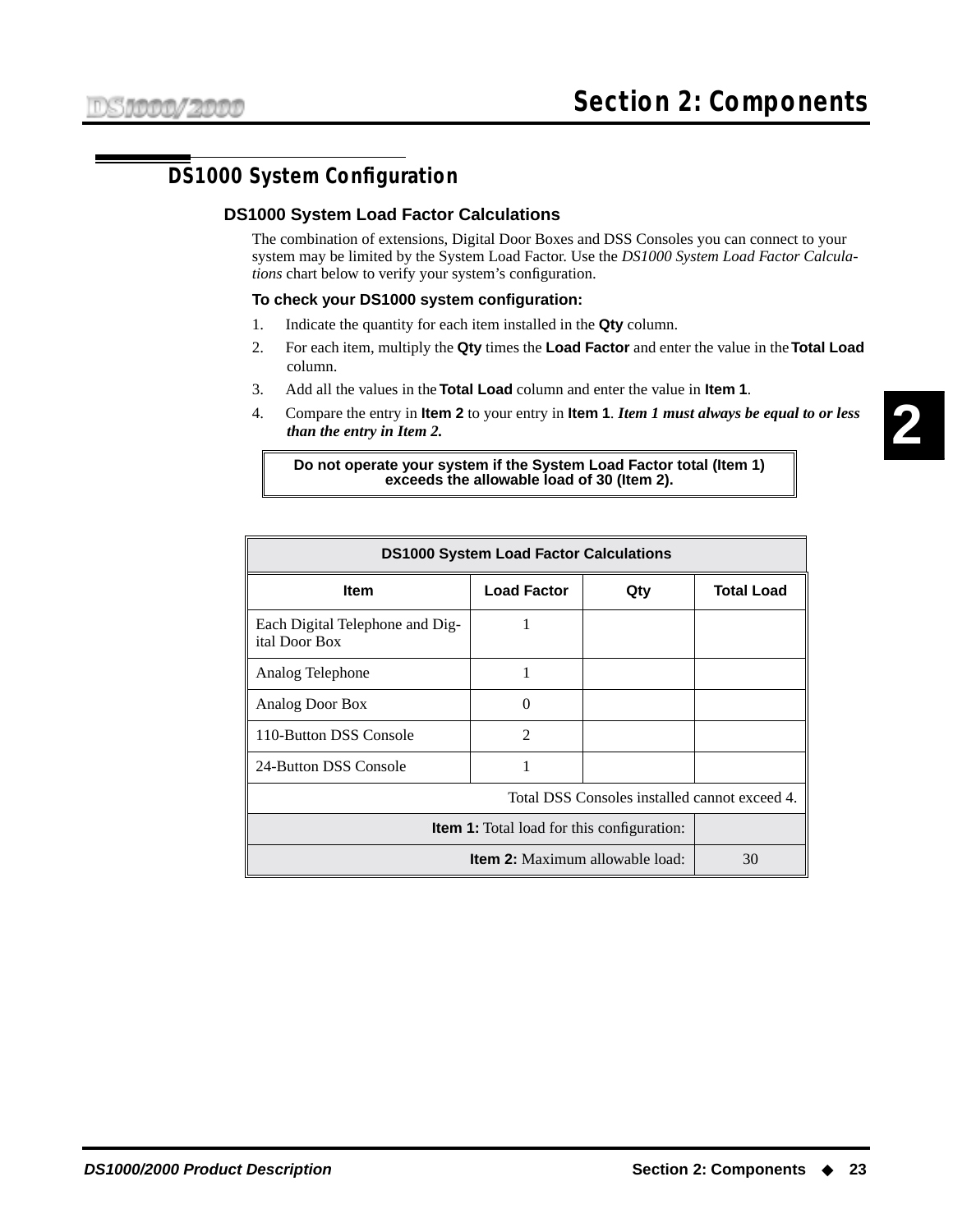# <span id="page-31-0"></span>**DS1000 Default Hardware Configuration**

Using the factory installed default configuration, your DS1000 system provides:

|                           | <b>Base</b> | <b>Expansion</b> | <b>Total</b> |
|---------------------------|-------------|------------------|--------------|
| <b>Trunks</b>             | 3           | 3                | 6            |
| <b>Digital Extensions</b> | 8           | 8                | 16           |
| Analog Extensions         | 4           | 4                | 8            |
| <b>Analog Door Boxes</b>  |             |                  | 2            |
| Relays                    |             |                  | 2            |
| Page Output               |             |                  |              |
| Music Input               |             |                  |              |

# <span id="page-31-2"></span><span id="page-31-1"></span>**Default Feature Configuration**

#### **DS2000 Fixed Slot Software**

- All trunks are loop start DTMF
- All extensions are 22-Button Display models.
- Trunks 1-8 ring on line keys 1-8.
- Extension users cannot press ICM and dial 9 for an outside line. Trunk Group Routing, Line Dial-Up, and Direct Trunk Access are disabled.
- The last active Programmable Function Key on extension 300 is the Operator Call Key.

#### <span id="page-31-3"></span>**DS2000 Universal Slot Software and DS1000**

- All trunks are loop start DTMF.
- All extensions are 22-Button Display models.
- DS1000: Trunks 1-6 ring on line keys 1-6. (Trunks 4-6 will only work if you have an Expansion Board Installed.)

DS2000: Trunks 1-24 ring on line keys 1-24.

- Extension users can press ICM and dial 9 for an outside line. Line Dial-Up and Direct Trunk Access are disabled.
- At the attendant's extension (300), key 11 is the Night Key and key 12 is the Operator Call Key. - The attendant presses the Night Key to put the system in the night mode.
	- The attendant presses the Operator Call Key to answer incoming queued Intercom calls.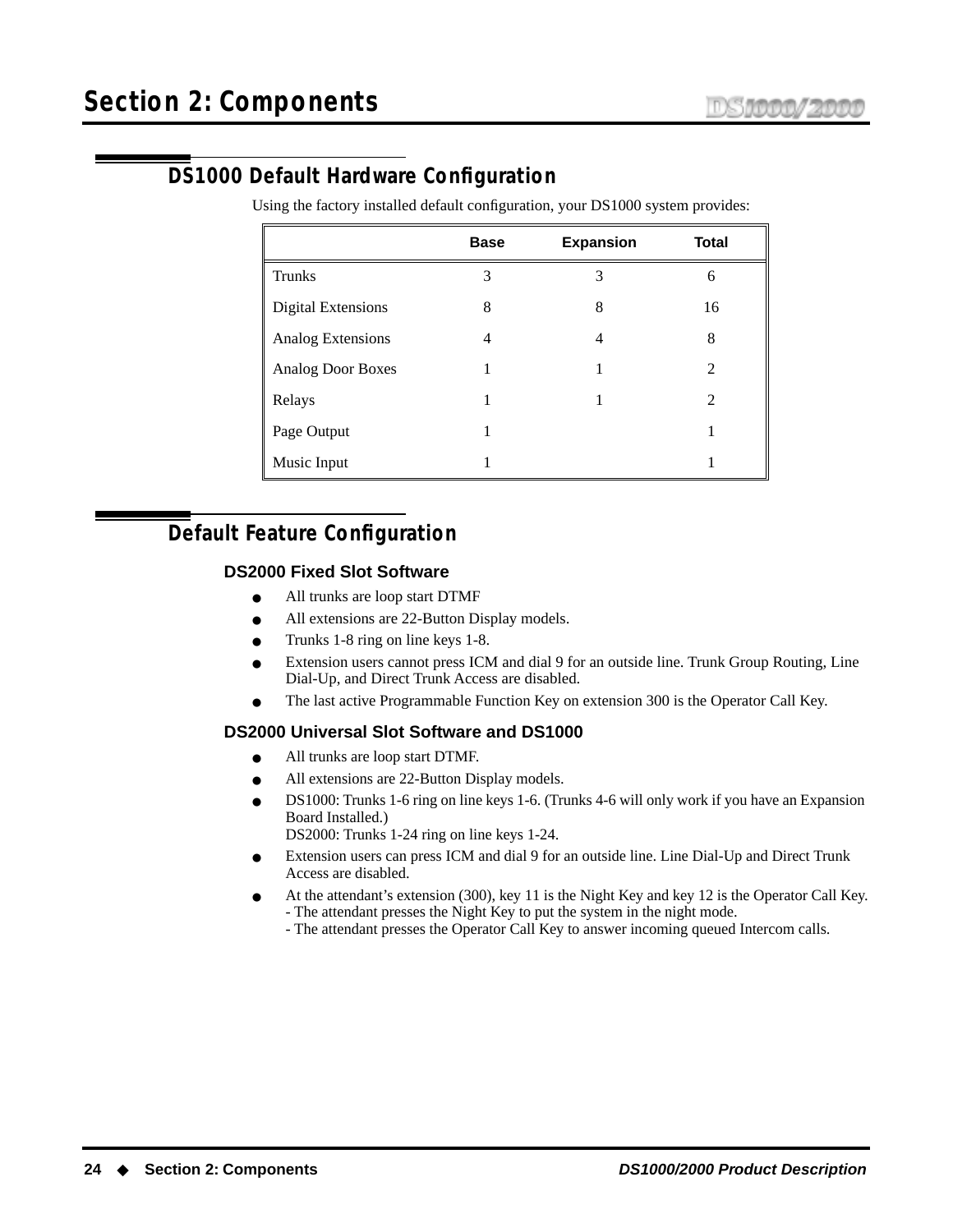# **Section 3 Features**

# <span id="page-32-1"></span><span id="page-32-0"></span>**Alphanumeric Display**

*Alphanumeric Display messages help the display telephone user process calls, identify callers and customize features.*

*Availability:* All versions.

The 22- and 34-Button Display Telephones have a two-line, 20 character per line alphanumeric display. The first line displays the date and time (while idle) and feature status messages. The second line displays the Soft Key definitions.

The 34-Button Super Display Telephone has an eight-line, 20-character per line alphanumeric display. The first line displays the data and time (while idle) and feature status messages, just like the 22- and 34-Button Display Telephones. Lines 2-8 are the comprehensive Super Display Telephone soft key definitions.

● To learn more about the Soft Keys, see *Soft Keys* [on page 80](#page-87-2).

#### **To adjust the display contrast:**

1. While your keyset is idle, press VOL ▲ and VOL ▼.

# <span id="page-32-2"></span>**Attendant Call Queuing**

*Attendant Call Queuing helps minimize call congestion in systems that use the attendant as the overflow destination for unanswered calls.*

*Availability:* All versions.

An unlimited number of Intercom callers can queue for the attendant. The callers hear ringback while they wait for the attendant to answer — not busy tone. If you have the attendant as the overflow destination for Direct Inward Lines, for example, unanswered DILs will "stack up" at the attendant until they are answered.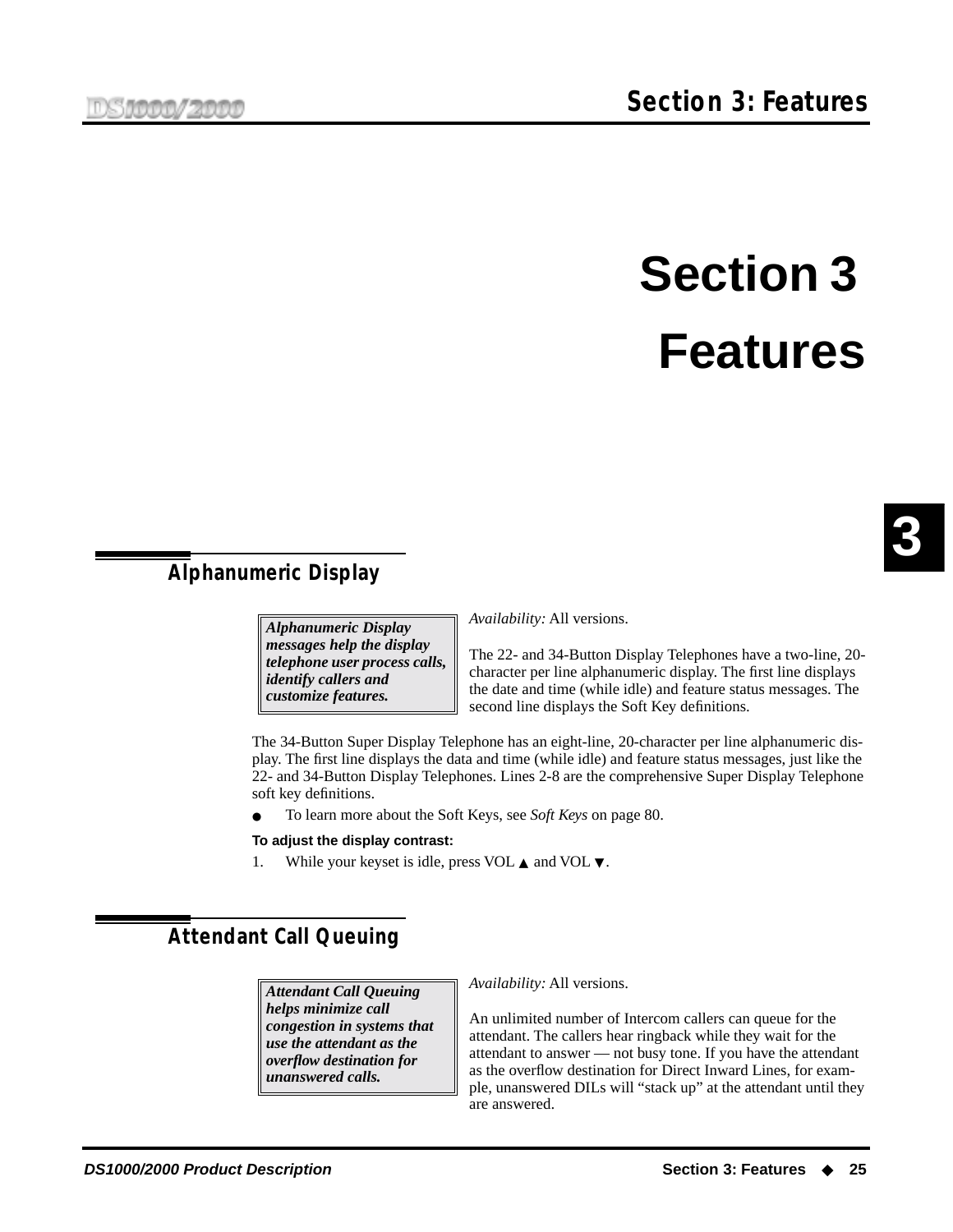#### <span id="page-33-0"></span>**Operator Call Key**

The last programmable key on an attendant telephone is permanently assigned as an Operator Call Key. When the operator has Intercom calls waiting to be answered, the calls queue under this key. The key winks (on) when calls are queued.

The Operator Call Key is a permanent assignment for all extensions assigned as operators. You cannot change this assignment. Attendant Call Queuing is a permanent, non-programmable feature.

#### **Feature Quick Steps**

#### **To answer a call flashing the Operator Call Key:**

1. Press the flashing Operator Call Key.

# <span id="page-33-1"></span>**Attendant Position**

*The attendant is the system's call processing focal point.*

*Availability:* All versions.

The attendant is the focal point for call processing within the system. The system can have up to four attendants. In addition to the features of a standard keyset, the attendant also has the following unique capabilities (refer to the respective feature for details):

● **[Attendant Call Queuing](#page-32-2)** (page 25) Incoming Intercom calls from co-workers queue for the attendant. The callers never hear busy tone.

- **[Barge In \(Intrusion\)](#page-35-0)** (page 28) The attendant can break into another extension user's established call. This option is enabled in the attendant's Class of Service (COS 1).
- **[Direct Trunk Access](#page-51-0)** (page 44) Direct Trunk Access lets the attendant user dial a code to access an individual trunk. This option is enabled in the attendant's Class of Service (COS 1).
- **[Forced Trunk Disconnect](#page-57-1)** (page 50) In an emergency, the attendant can release (disconnect) another user's active trunk call. This option is enabled in the attendant's Class of Service (COS 1).
- **[Night Service / Night Ring](#page-71-0)** (page 64) An attendant with a Night key can put the system in the night mode. This option is enabled in the attendant's Class of Service (COS 1).
- **[Removing Trunks and Extensions From Service](#page-81-1)** (page 74) The attendant can remove problem trunks from service —then return them to service once the problem is corrected. This option is enabled because the attendant has Direct Trunk Access enabled in their Class of Service (COS 1).
- **[Trunk \(Line\) Queuing / Trunk Callback](#page-100-1)** (page 93) The attendant can Camp On (queue) for a busy trunk. This option is enabled in the attendant's Class of Service (COS 1).

The attendant should use a 34-Button Display or 34-Button Super Display Telephone. In addition, most attendants should find a 24-Button or 110-Button [Direct Station Selection \(DSS\) Console](#page-49-0) helpful when processing calls.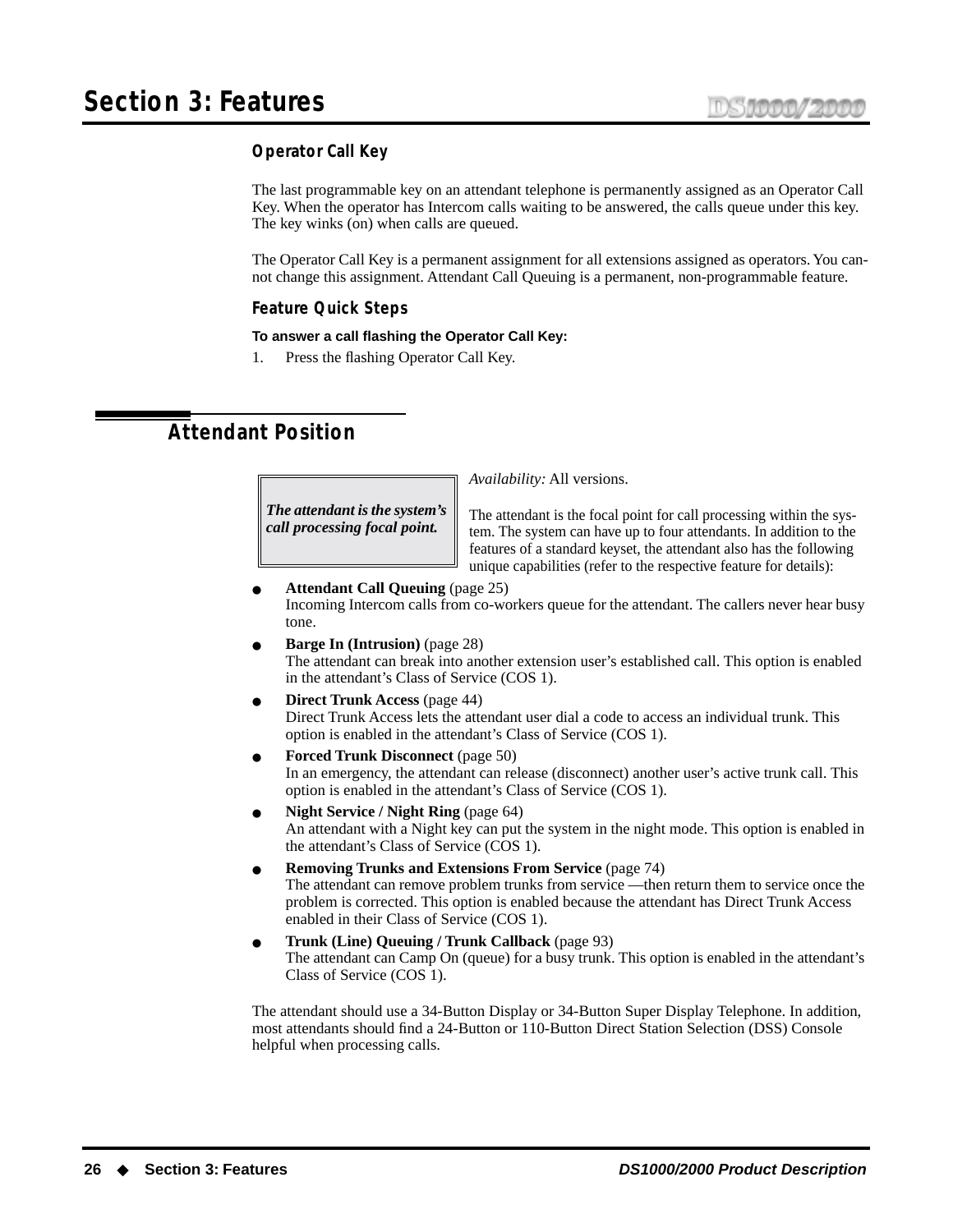#### **Feature Quick Steps**

#### **To call the attendant:**

1. Press **ICM** + Dial 0 (or 01-04 if the system has multiple attendants).

# <span id="page-34-0"></span>**Automatic Handsfree**

*Automatic Handsfree is a convenience for workers who don't have a free hand to answer a call or use a feature.*

*Availability:* All versions.

Automatic Handsfree allows a keyset user to place or answer a call Handsfree by just pressing a key — without lifting the handset or pressing **SPK** first.

If enabled, the system provides Automatic Handsfree for:

- Call Coverage keys
- Central Office Calls (line and loop calls)
- **[Group Call Pickup](#page-58-0) keys**
- Hotline keys
- [Intercom](#page-63-1) (**ICM** key)
- [Last Number Redial](#page-65-0) (LND key)
- [Paging](#page-74-0) keys
- [Park](#page-75-0) keys
- Personal Speed Dial bin keys
- Personal and System Speed Dial keys

The system always provides Automatic Handsfree for:

- Dial Number Preview
- **Directory Dialing**

## <span id="page-34-1"></span>**Background Music**

*Broadcast music through the telephone speaker for a more pleasing work environment.*

*Availability:* All versions.

Background Music (BGM) sends music from a customer-provided music source to speakers in keysets. If an extension user activates it, BGM plays whenever the extension is idle. Incoming calls and Paging announcements temporarily override (turn

off) Background Music. Background Music requires a customer-provided music source.

The system provides a single external music input source. Background Music and Music on Hold share the same external source. For example, if Music on Hold uses a customer-provided program from CD, Background Music uses this source as well. In DS2000, the external music source connects to the CPU's 8-pin mod jack. In DS1000, the external music source connects to the AUDIO jack. For more on connecting a customer-provided music source, refer to the system's Hardware Manual.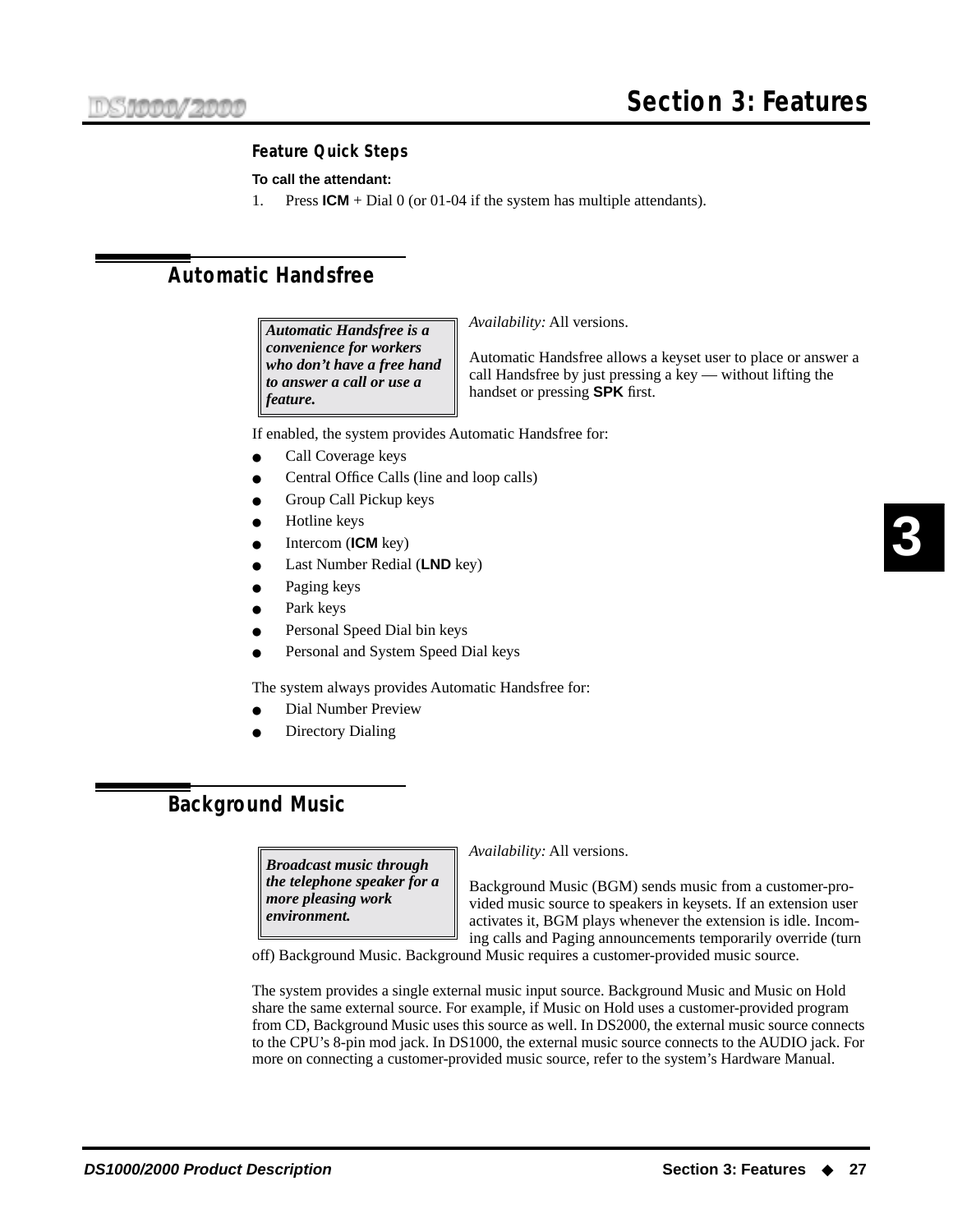**Note:** In accordance with U.S. copyright law, a license may be required from the America Society of Composers, Authors and Publishers (ASCAP) or other similar organizations, if radio, television broadcasts or music other than material not in the public domain are transmitted through the Background Music feature of telecommunications systems. NEC America, Inc., hereby disclaims any liability arising out of the failure to obtain such a license.

#### **Feature Quick Steps**

#### **To turn Background Music on and off:**

1. Do not lift handset or press **SPK** + Press **HOLD**.

# <span id="page-35-0"></span>**Barge In (Intrusion)**

*In an emergency, use Barge In to get through to a coworker right away.*

*Availability:* All versions.

Barge In permits an extension user to break into another extension user's established call. This sets up a three-way conversation between the intruding extension and the two parties on the initial call. The user can Barge In on an Intercom call or a trunk call.

#### **!! CAUTION !!**

Unauthorized intrusion on calls using this feature may be interpreted as an invasion of privacy.

#### **Feature Quick Steps**

#### **To Barge-In on a call:**

- 1. Call busy extension or access busy trunk + Dial 4.
- 2. Join the conversation in progress.

## <span id="page-35-1"></span>**Battery Backup**

*The CPU PCB provides temporary backup of system memory and the time and date.*

*Availability:* All versions.

In the event of commercial AC power failure, the battery on the CPU PCB provides short-term backup of system memory and the system time and date (Real Time Clock). This battery will hold memory and time and date for up to 10-14 days. When commercial AC power is restored, the system restarts with all program-

ming and the time and date intact.

Additional Battery Backup capability can be provided by a customer-supplied Uninterruptable Power Supply (UPS). The length of the time the UPS will power the system when power fails depends on the capacity of the UPS unit. Consult with the UPS manufacturer for the specifics. When sizing a UPS unit, keep in mind that the DS2000 requires 165 VA per power supply, and the DS1000 requires 66 VA. Refer to the system's *Hardware Manual* for additional details.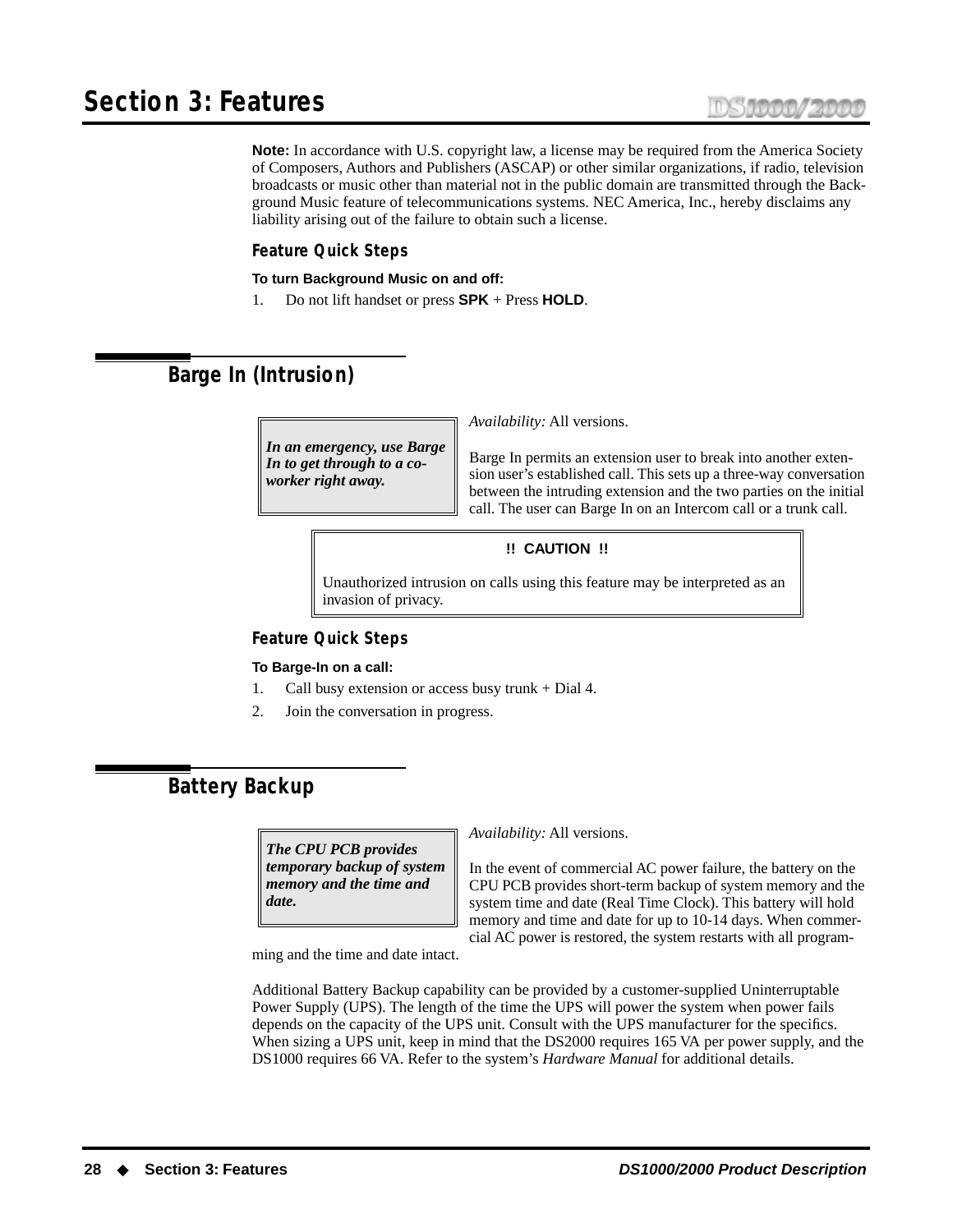# <span id="page-36-0"></span>**Call Coverage Keys**

*Call Coverage keys allow an extension user to cover a coworker's calls from their own telephone.*

*Availability:* All versions.

• DS2000 U Slot (02.nn.nn) and DS1000 add new User Programmable Feature steps.

A keyset can have Call Coverage Keys for a co-worker's extensions, Ring Group master numbers and UCD group master num-

bers. The Call Coverage Key lights when the co-worker's extension is busy, flashes slowly when the coworker has an incoming call, and flashes fast when the co-worker is in Do Not Disturb. The Call Coverage Key can ring immediately when a call comes into the covered extension, ring after a delay or not ring at all. In addition, the keyset user can press the Call Coverage Key to intercept their co-worker's incoming call. They can also press the Call Coverage key to call the covered extension. An extension can have as many Call Coverage Keys as they have available Programmable keys on their telephone.

| <b>Call Coverage Key Busy Lamp Indications</b> |                       |  |  |  |
|------------------------------------------------|-----------------------|--|--|--|
| The covered extension is:<br>When the key is:  |                       |  |  |  |
| Off                                            | Idle or not installed |  |  |  |
| On.                                            | Busy                  |  |  |  |
| Flashing slowly                                | Ringing               |  |  |  |
| Flashing fast                                  | In Do Not Disturb     |  |  |  |

Call Coverage Keys will intercept Key Ring and ringing Intercom calls.

### **Feature Quick Steps**

### **To answer a call ringing or flashing a Call Coverage Key:**

1. Press flashing Call Coverage Key.

### **To place a call from an idle Call Coverage Key to the covered extension:**

1. Press Call Coverage Key + Speak with co-worker at the covered extension.

### **User Programmable Feature (U Slot): # R A C**

## **User Programmable Feature (Fixed Slot): # R C**

Select Call Coverage Key ringing mode.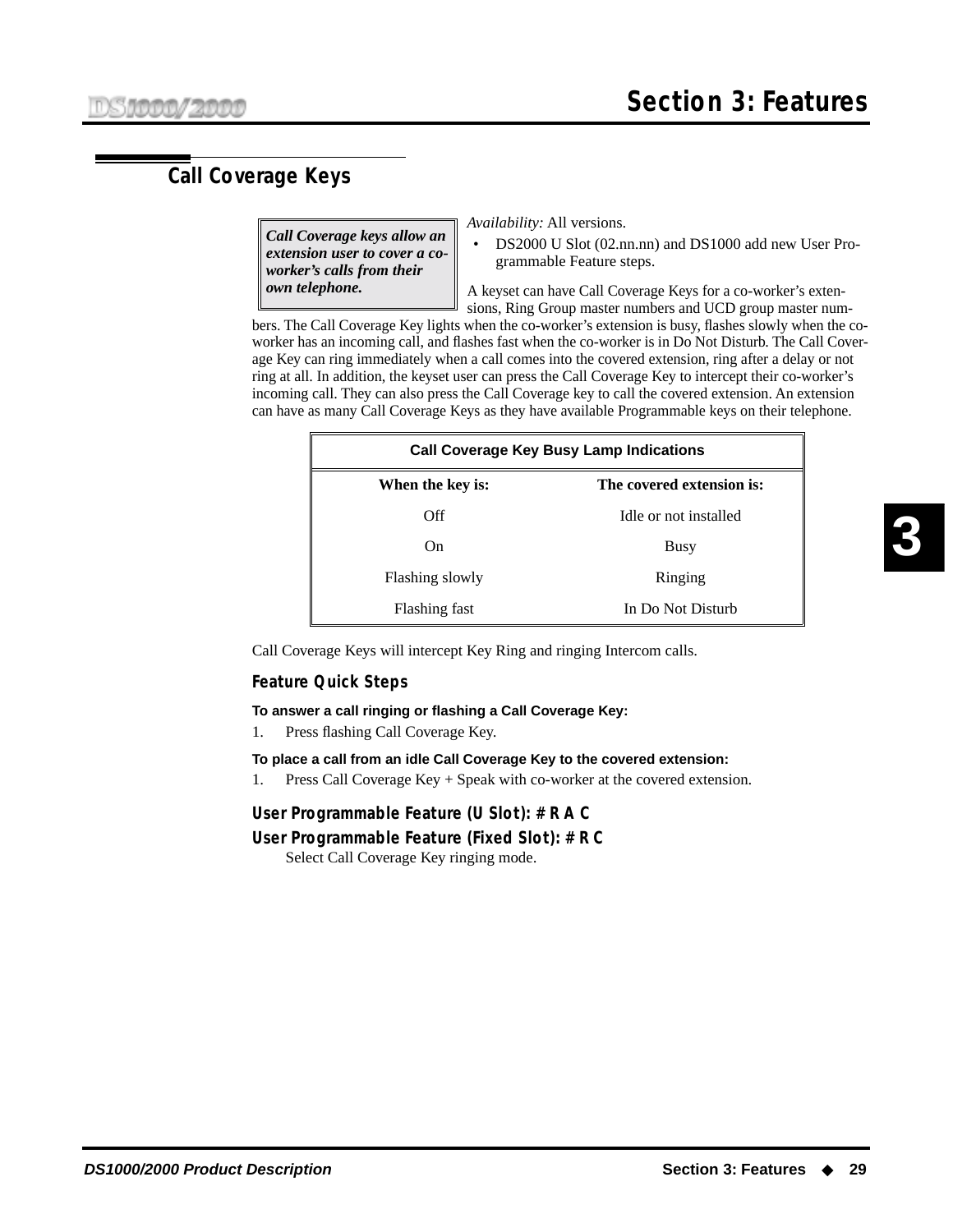# <span id="page-37-0"></span>**Call Forwarding**

*Call Forwarding ensures that the user's calls are covered when they are away from their work area.*

*Availability:* All versions.

Call Forwarding permits an extension user to redirect their call to another extension.

The types of Call Forwarding are:

- **Call Forwarding when Not Answered** Calls ringing the extension forward when not answered.
- **Call Forwarding when Busy or Not Answered** Calls ringing the extension forward when not answered, and all calls forward while the extension is busy.
- **Call Forwarding Immediate** All calls to the extension forward immediately.

Extension users can chain Call Forwards. For example, extension 301 can forward all calls immediately to 304, which in turn can forward all calls immediately to extension 302. Any co-worker calling 301 or 304 goes to 302 instead. If extension 302 is Call Forwarded to Voice Mail, callers to 301 or 304 go directly to 302's mailbox.

# **Feature Quick Steps**

### **To activate or cancel Call Forwarding:**

- 1. Press **ICM** + Dial **\*3**.
- 2. Dial Call Forwarding type:
	- **0** = Cancel your extension's Call Forwarding
	- **2** = Call Forwarding Busy/No Answer
	- **4** = Call Forwarding Immediate
	- **6** = Call Forwarding No Answer
- 3. Dial destination extension or press Voice Mail key + Press **SPK** to hang up.

# **Call Timer**

*Call Timer helps users that must keep track of their time on the phone.*

*Availability:* All versions.

Call Timer lets a keyset user with a Call Timer key time their trunk calls on the telephone display.

There are two types of Call Timer keys:

● **Manual Call Timer** 

The Manual Call Timer key works like a stopwatch. Pressing the key turns on the timer, while pressing the key a second time resets and turns off the timer. With a Manual Call Timer key, the timer will not start automatically. For example, if an extension user presses the Manual Call Timer key and calls three clients, the display will show the total elapsed time for all three calls. The user can also press the Manual Call Timer key to time events anytime while their phone is idle.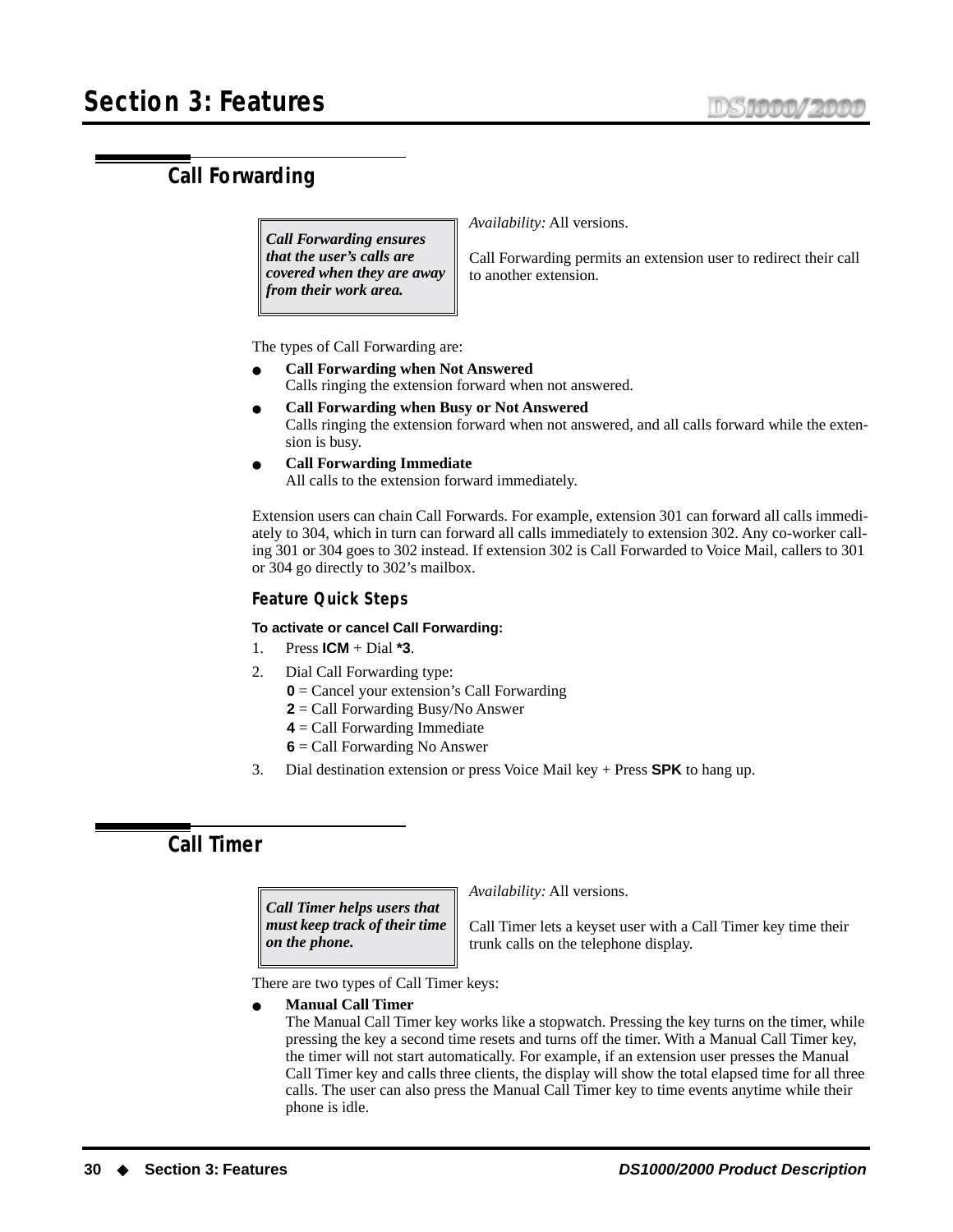### ● **Automatic Call Timer**

The Automatic Call Timer key will automatically start the Call Timer for each new trunk call, without the user having to press the key. The Automatic Call Timer can also work like a Manual Call Timer key: push to turn on, then push a second time to reset and turn off. There is no need to have a Manual and Automatic Call Timer key on the same phone.

### **Feature Quick Steps**

#### **To time your trunk call if you have an Automatic Call Timer key:**

1. Place or answer trunk call. The Call Timer starts automatically.

### **To time your call if you have a Manual Call Timer key:**

1. Place or answer Intercom or trunk call + Press Manual Call Timer key.

# <span id="page-38-0"></span>**Call Waiting / Camp-On**

*Call Waiting helps busy extension users know when they have additional waiting calls. It also lets callers wait in line for a busy extension without being forgotten.*

*Availability:* All versions.

With Call Waiting, an extension user may call a busy extension and wait in line (Camp-On) without hanging up. When the user Camps-On, the system signals the busy extension with two beeps indicating the first waiting call. (The busy extension can be on a handset or Handsfree call.) The beeps periodically repeat while the call waits. The call goes through when the extension becomes free.

If an extension has more than one caller waiting, they queue on a first-in/first-out basis (FIFO). The extension will not hear Camp-On beeps for additional waiting calls.

### **Feature Operation**

### **To Camp-On to a busy extension:**

- 1. Call busy extension  $+$  Dial 2 (do not hang up). *If you hang up, the system converts your Camp-On to a Callback.*
- 2. Speak to your co-worker when they answer their Camp-On ring.

# **Callback**

*With Callback, a user does not have to repeatedly call a busy extension back, hoping to find it idle.*

*Availability:* All versions.

When an extension user calls a busy co-worker, they can leave a Callback request for a return call.

The system services Callback requests as follows:

- Caller at extension A leaves a Callback at extension B.
- When extension B becomes idle, the system rings extension A. This is the Callback ring.
- Once caller A answers the Callback ring, the system rings (formerly busy) extension B.
- As soon as extension B answers, the system sets up an Intercom call between A and B.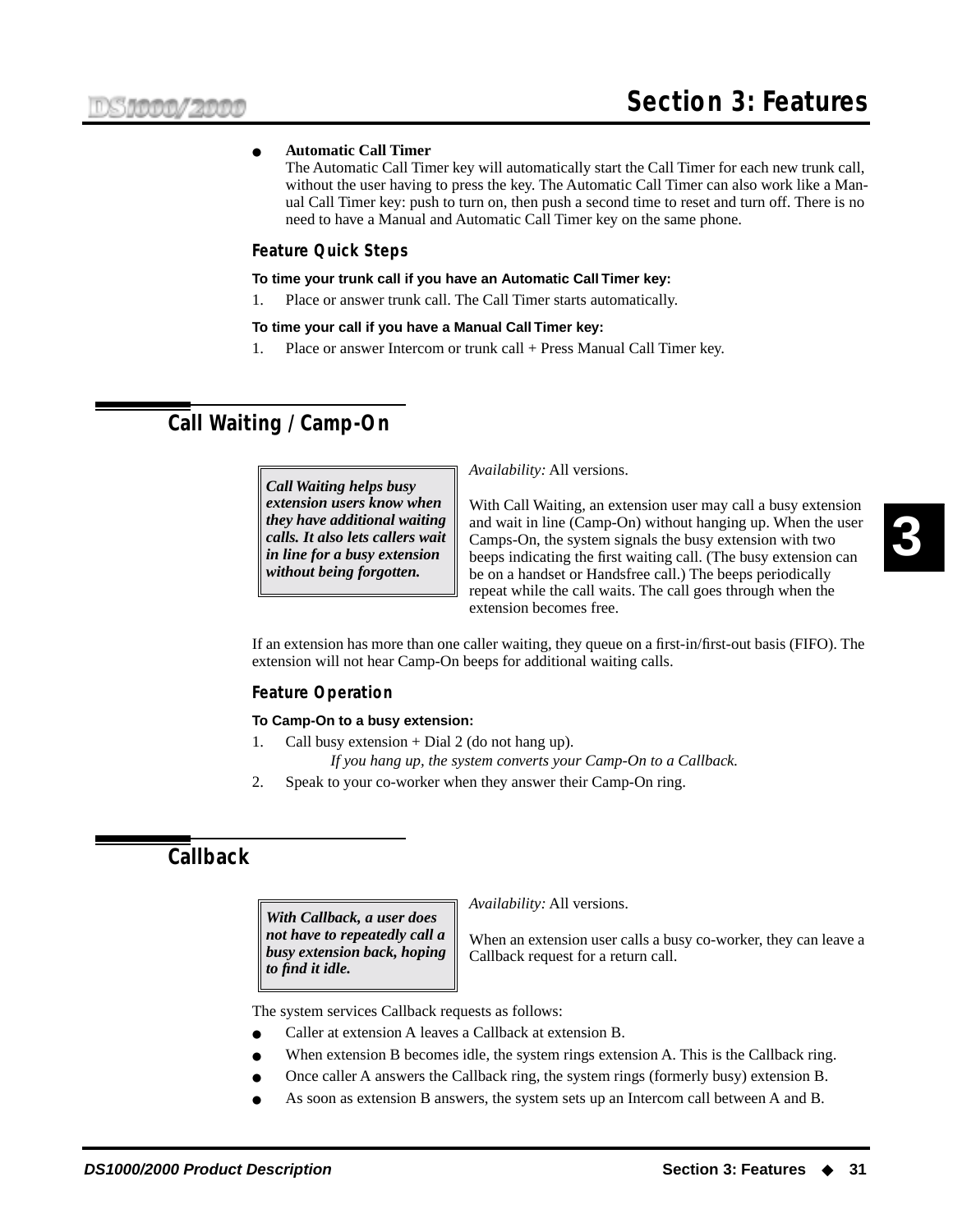# **Section 3: Features**

An extension user can leave a Callback at many extensions simultaneously. The system processes the Callbacks as the extensions become free. In addition, many extensions can leave a Callback at the same extension. The system processes these Callbacks on a first-in/first-out (FIFO) basis.

If an extension user leaves a Callback request and then fails to answer within four rings, the system cancels the Callback.

### **Feature Quick Steps**

### **To place a Callback:**

- 1. Call busy extension + Dial 2 and hang up.
	- *Stay on the line without hanging up if you want to Camp-On instead.*
- 2. Lift handset to answer when Callback calls you back.
- 3. Speak to your co-worker when call goes through.

# <span id="page-39-0"></span>**Caller ID**

*Caller ID automatically displays the phone number and optional name for incoming trunk calls.*

*Availability:* Requires DS2000 U Slot (02.nn.nn) or DS1000.

Caller ID allows a display keyset to show an incoming caller's telephone number (called Directory Number or DN) and optional name. Caller ID supports the telco's Called Number Identification (CNI) and Called Number Delivery (CND) ser-

vice, when available. These services provide the Caller ID information (i.e. messages) between the first and second ring burst of an incoming call.

Caller ID provides the following features:

# **Single and Multiple Message Format Compatibility**

There are two types of Caller ID message formats currently available: Single Data Message Format (SDMF) and Multiple Data Message Format (MDMF). With Single Message Data Format, the telco sends only the caller's phone number (DN). The DN is up to 10 digits long. In Multiple Data Message Format, the telco sends the DN and the caller's name. The DN for this format is also up to 15 digits long and the name provided consists of up to 15 ASCII characters. If no DN is received, no number or error message displays.

### **Caller ID on the SMDR Report**

Caller ID data prints on the SMDR report. SDMF prints a single line which shows just the incoming number. MDMF records print on two lines, with the first line showing the number and the second line showing the name. Unlike the telephone display, the SMDR report can show the entire 15 digits in the DN, if required.

Following is a sample SMDR report showing Caller ID data. The first two lines of the report show a complete MDMF record with both the caller's number and name. The last two lines of the report show two Caller ID error messages: Private Number and Out of Area. the "IN" in the type column indicates that the records shown are for incoming calls. If no DN is received, no number or error message displays.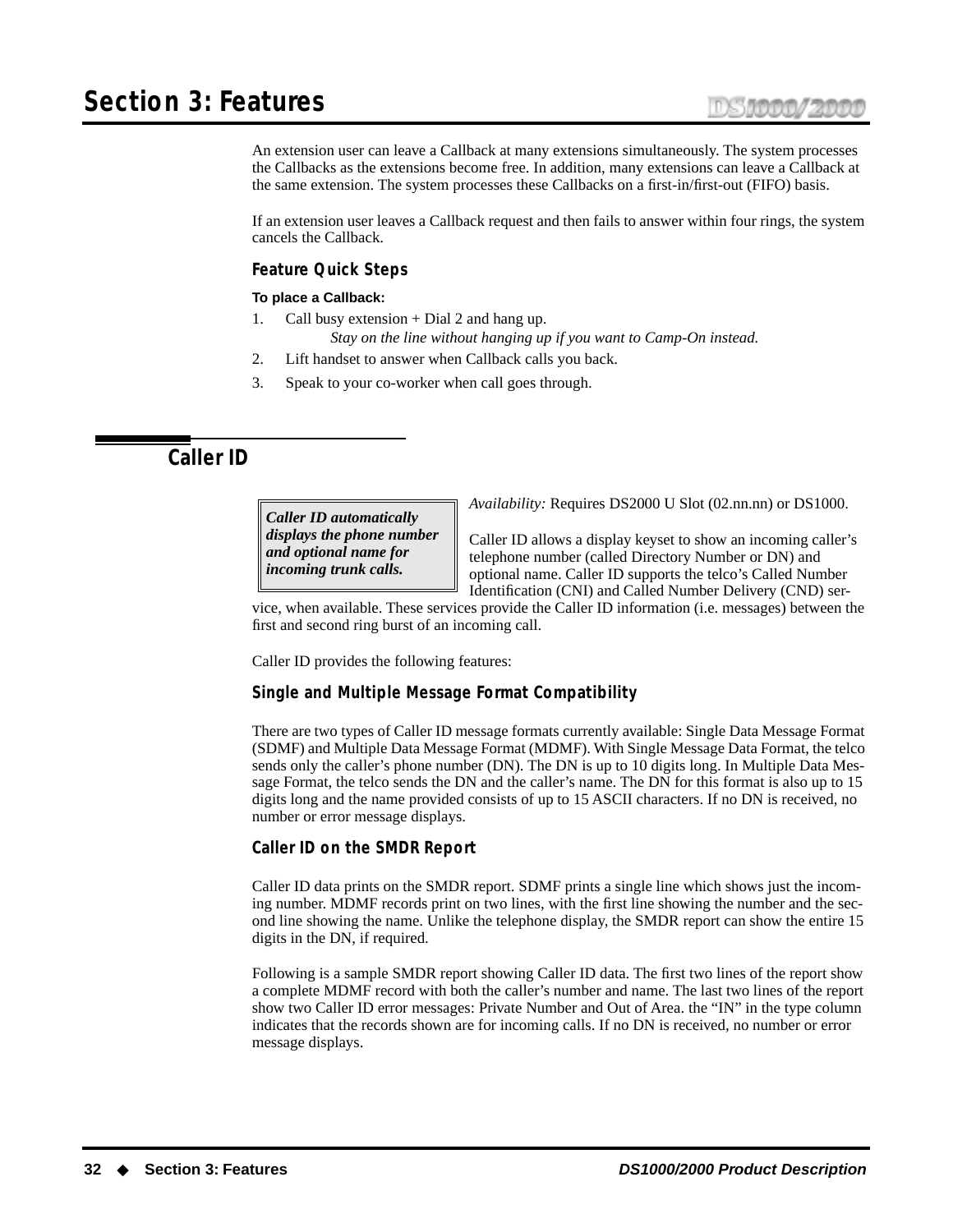Station Message Detail Recording 05/07/1999 09:10P

|                   | Sta Lin <br>$--++---.$    | ---+---+------------<br>Number Dialed                                | Account   Start   Duration   T                                                                      |  |
|-------------------|---------------------------|----------------------------------------------------------------------|-----------------------------------------------------------------------------------------------------|--|
| 301<br>301<br>301 | 301 02 <br>02<br>02<br>02 | 2139261000<br>ANDERSON ALLEN<br>Private Number<br>Out of Area Number | 11:11:39A 00:01:13 1N<br> 11:11:39A 00:01:13 1N<br> 09:12:13P 00:01:12 IN<br> 09:12:07P 00:01:20 1N |  |

## **Caller ID Integration with Voice Mail**

Caller ID fully integrates with NVM-Series Voice Mail systems. This enables Voice Mail features such as Make Call with Caller ID. Make Call allows the Voice Mail subscriber to return a call to someone who left them a message without knowing the calling party's phone number.

## **Second Call Caller ID (Extension Level Call Waiting Caller ID)**

While a display keyset user is busy on a call, the system can show the Caller ID information for a waiting call. If the busy extension is programmed to receive Camp On tones or Off-Hook Ringing from the waiting call, the system will send the Caller ID data to the busy telephone's display. If the busy extension does not receive Camp On tones or Off-Hook Ringing, it will also not receive the waiting call's Caller ID. (Note that Caller ID data from a Camp On is displayed only once, corresponding to the single Camp On beep.)

### **Third Party Caller ID Check**

Third Party Caller ID Check allows a keyset user to display the Caller ID data for another trunk. The trunk that the user checks can be ringing or busy.

### **Caller ID Display Separator**

An extension's display can optionally show a calling party number separator. The separator is a dash after the area code and after the local exchange on a 7 or 10 digit number.

### **Hardware Requirements**

In DS2000, Caller ID requires the installation of Caller ID Daughter Boards on your ATRU PCBs:

- 4ATRU PCB P/N 80010A uses Caller ID Daughter Board P/N 92012.
- 8ATRU PCB P/N 80011A uses Caller ID Daughter Board P/N 80013.
- The 4ATRU and 8ATRU PCBs must use firmware 1.5 or higher.

In DS1000, Caller ID is built-in and requires the installation of no additional equipment.

### **Feature Quick Steps**

**To cancel the Caller ID display and return your phone to its normal display:**

1. Press **CLEAR**.

**To turn the Caller ID display back on (after you press CLEAR to cancel it):**

1. Press **CHECK**.

### **To display the Caller ID data for the third party's call (i.e., use Third Party Caller ID Check):**

- 1. Press **ICM** + **CHECK**.
- 2. Press the key for the call you want to check. *You can press a line key, loop key, Hotline key or Call Coverage key:*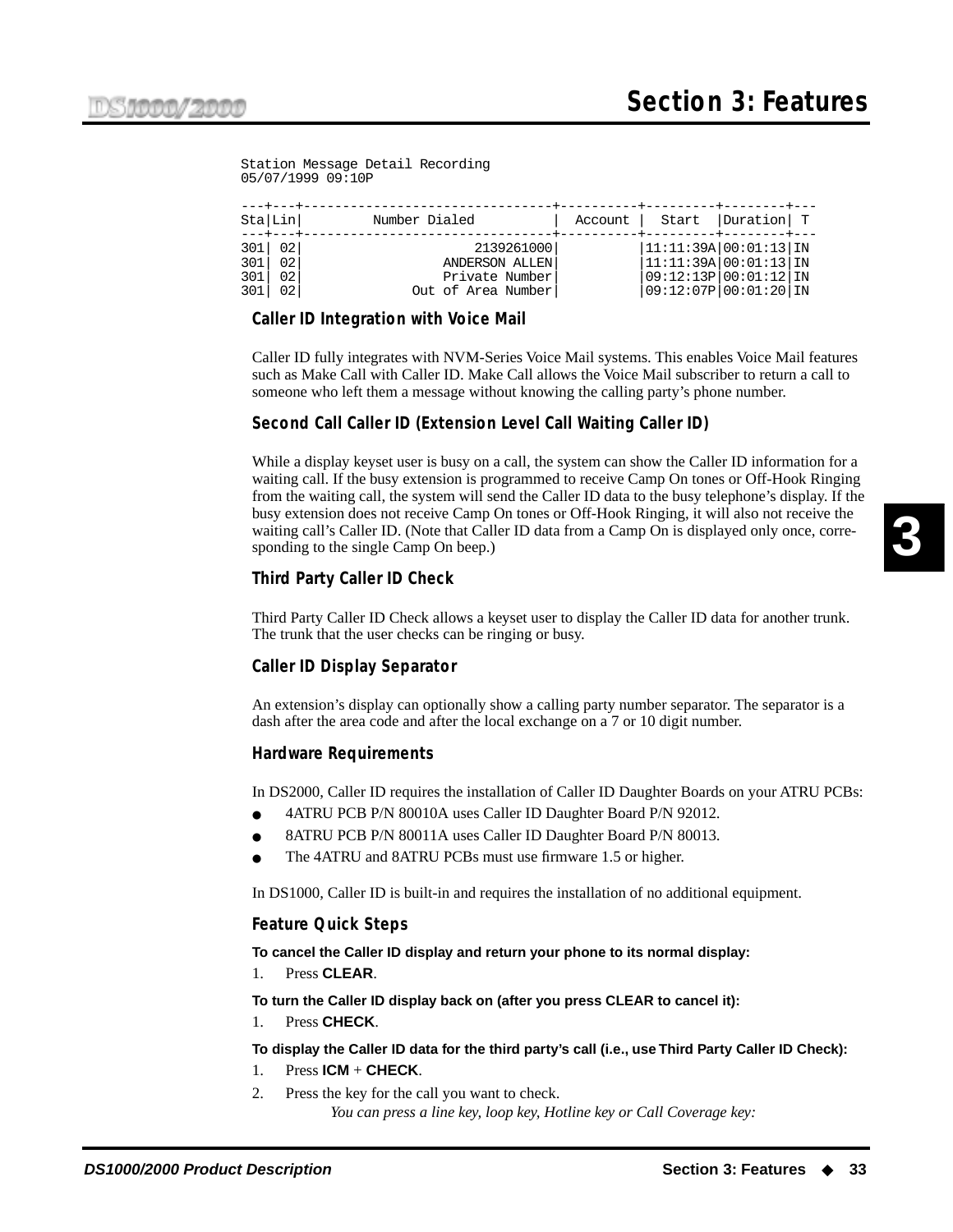- *Press a line key while the call is ringing or connected to the third party.*
- *Press a loop key while the call is ringing the third party.*
- *Press a Hotline key while the call is connected to the third party.*
- *Press a Call Coverage Key while the call is ringing the third party.*
- 3. Hang up when you are done.

# <span id="page-41-0"></span>**Central Office Calls, Answering**

*The system allows trunk calls to ring and be answered at any combination of system extensions.*

*Availability:* All versions.

• DS2000 U Slot (02.nn.nn) and DS1000 add new User Programmable Feature Steps.

The system provides flexible routing of incoming CO (trunk) calls to meet the exact site requirements.

# **Answering Priority**

When multiple calls ring an extension simultaneously, the system services the ringing calls in the following order:

- 1. **ICM** Key
- 2. Line Key (from lowest to highest)
- 3. Loop Key (from lowest to highest)

### **Overflow**

Refer to *[Overflow for Key Ring Calls](#page-64-0)* on page 57 for details on the overflow options.

### **Feature Quick Steps**

### **To answer an incoming trunk call:**

- 1. Lift handset.
	- *If you have Ringing Line Preference, lifting the handset answers the call.*
- 2. Press flashing line or loop key.

### **User Programmable Feature (U Slot): # R A L**

### **User Programmable Feature (Fixed Slot): # R L**

Assigns line key ringing mode.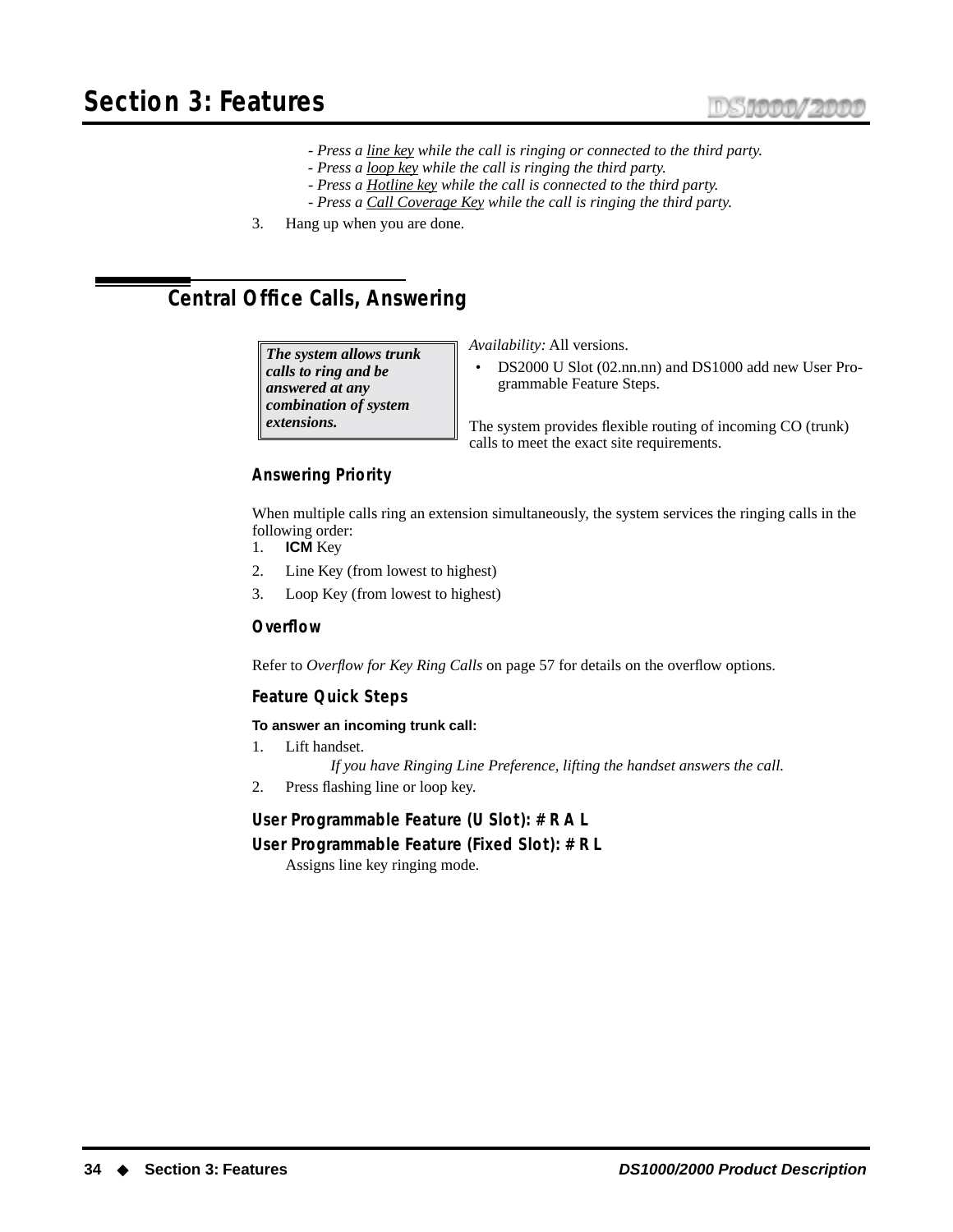# <span id="page-42-0"></span>**Central Office Calls, Placing**

*Customize the call placing options to meet the site requirements and each individual's needs.*

*Availability:* All versions.

• DS2000 U Slot (02.nn.nn) and DS1000 add new User Programmable Feature Steps. DS2000 U Slot and DS1000 also allow all users to dial 9 for an outside line by default.

The system provides flexibility in the way each extension user can place outgoing trunk calls. A user can place a call by:

### ● **Pressing a Line Key**

Any keyset can have line keys for one-touch access to specific trunks. See *[Line Keys](#page-65-0)* on [page 58 for more.](#page-65-0)

**Pressing a Loop Key** 

Loop Keys provide a user with one-touch access to the assigned Loop Group. Loop Groups can consist of one or more Trunk Groups. See *Loop Keys* [on page 59 for more.](#page-66-0)

**Using Line Dial-Up** 

With Line Dial-Up, a user can select a specific trunk by pressing **ICM** and dialing the Line Dial-Up code (#9) followed by the trunk number (1-16).

**Using Direct Trunk Access** 

Direct Trunk Access allows a user to access a trunk by pressing **ICM** and dialing the trunk's extension number (e.g., 401 for trunk 1, 402 for trunk 2. etc.). See *[Direct Trunk Access](#page-51-0)* on [page 44 for more.](#page-51-0)

● **Dialing a Trunk Group Access Code**

User's can also place trunk calls by pressing **ICM** and dialing a Trunk Group Access Code (90- 98). See *Trunk Groups* [on page 94 for more.](#page-101-0)

● **Trunk Group Routing**

If the system has Trunk Group Routing enabled, users get the first available trunk when the press **ICM** and dial 9. See *[Trunk Group Routing](#page-100-0)* on page 93 for more.

# **Feature Quick Steps**

### **To place a call over a specific trunk using a line key:**

1. Lift handset + Press line key + Dial outside number.

### **To place a call over a specific trunk (using Line Dial-up or Direct Trunk Access):**

- 1. Lift handset + Press **ICM**.
- 2. **For Line dial-up:** Dial **#9** followed by the trunk number (e.g., #901 for trunk 1). OR

**For Direct Trunk Access:** Dial **4** plus the trunk number (e.g., 401 for trunk 1).

3. Dial outside number.

### **To place a call over a trunk group:**

- 1. Lift handset + Press **ICM**.
- 2. Dial trunk group code (90-98) + Dial outside number.

### **User Programmable Feature (U Slot): # R A L**

# **User Programmable Feature (Fixed Slot): # R L**

Assigns line key ringing mode.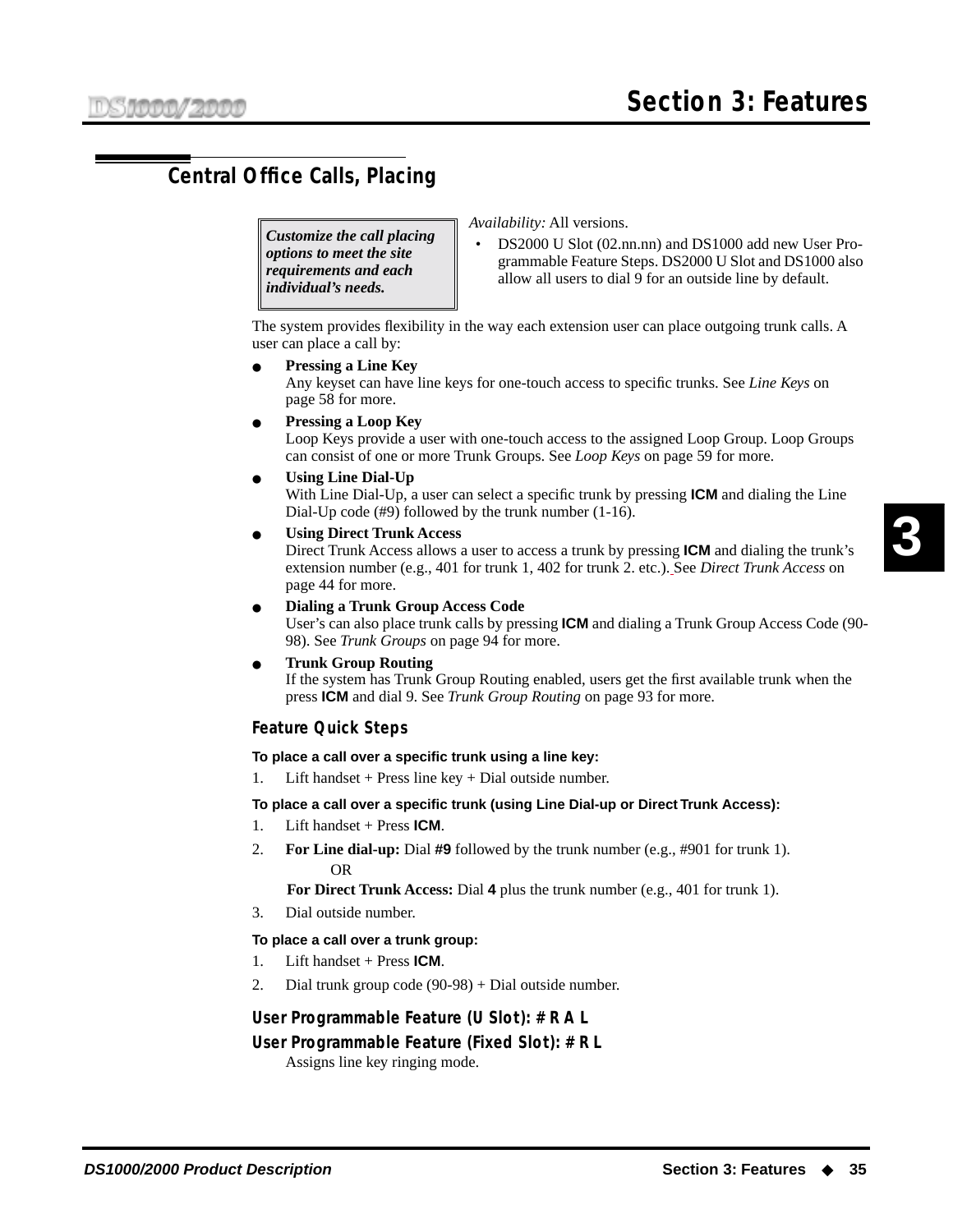# **Check Key**

*Quickly check keyset and DSS Console Programmable Function Key assignments.*

*Availability:* All versions.

A display telephone user can use the CHECK key to check keyset and DSS Console Programmable Function Key assignments and Personal Speed Dial bin names.

## **Feature Quick Steps**

### **To check a Programmable Function Key assignment:**

- 1. Press **CHECK** + Press the Programmable Function Key
- 2. Press another key or **SPK** to exit the check mode.

### **To check a Personal Speed Dial bin name:**

- 1. Press **CHECK** + Press the Personal Speed Dial Key once to display the name for the lowered numbered bin (e.g., 701).
- 2. Press the Personal Speed Dial Key a second time to display the numbered stored in the lower numbered bin.
- 3. Press the Personal Speed Dial Key a third time to display the name for the higher numbered bin (e.g., 711).
- 4. Press the Personal Speed Dial key a fourth time to display the number stored in the higher numbered bin.
- 5. Press another key or **SPK** to exit the check mode.

# **Class of Service**

*Customize features and dialing options for extensions.*

*Availability:* All versions.

Class of Service (COS) sets various features and dialing options for extensions. The system allows any number of extensions to share the same Class of Service.

The table below shows each Class of Service option. Refer to the individual features referenced in the table for more.

|  |  |  |  | <b>Table 1: Class of Service Options</b> |  |  |
|--|--|--|--|------------------------------------------|--|--|
|--|--|--|--|------------------------------------------|--|--|

| <b>Option</b>                       | <b>Description</b>                                                                                                                                |
|-------------------------------------|---------------------------------------------------------------------------------------------------------------------------------------------------|
| <b>Barge-In (Intrusion)</b>         | Use this option to enable or disable an extension's ability to<br>Barge In on a co-worker.<br>See Barge In (Intrusion) on page 28 for more.       |
| <b>Camp-On to Busy</b><br>Extension | Use this option to enable or disable an extension's ability to<br>Camp-On to a busy extension.<br>See Call Waiting / Camp-On on page 31 for more. |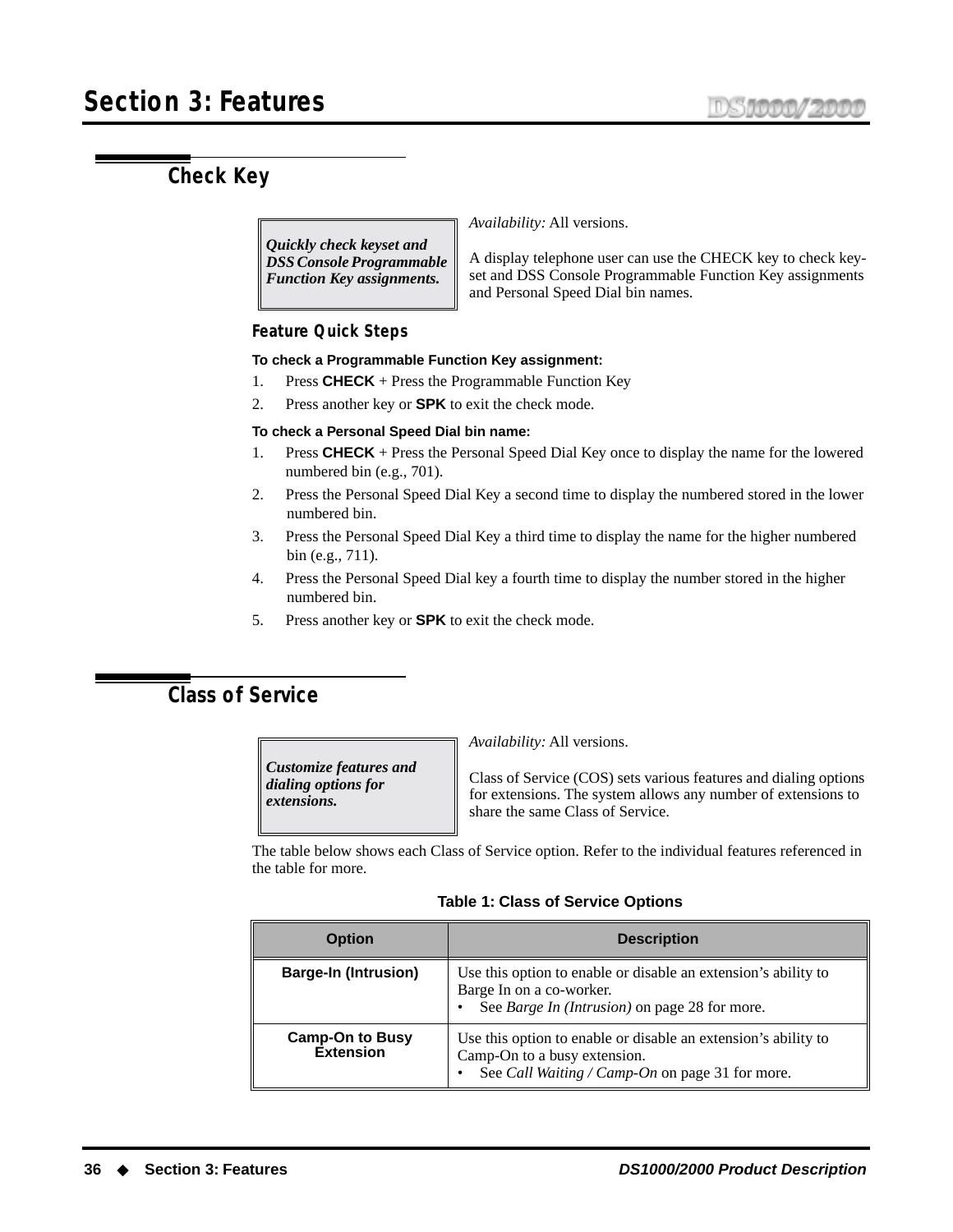| <b>Option</b>                                  | <b>Description</b>                                                                                                                                                                                                                                                                                          |
|------------------------------------------------|-------------------------------------------------------------------------------------------------------------------------------------------------------------------------------------------------------------------------------------------------------------------------------------------------------------|
| <b>Internal Call Forwarding</b>                | Use this option to enable or disable an extension's ability to use<br>Internal Call Forwarding.<br>See Call Forwarding on page 30 for more.                                                                                                                                                                 |
| <b>System Speed Dial</b><br><b>Access</b>      | Use this option to enable or disable an extension's ability to<br>access System Speed Dial.<br>See System Speed Dial on page 80 for more.                                                                                                                                                                   |
| <b>Extended Ring</b>                           | Use this option to enable or disable Extended Ringing at the<br>extension.<br>See <i>Extended Ringing</i> on page 47 for more.                                                                                                                                                                              |
| <b>Privacy</b>                                 | Use this option to enable or disable Privacy at the extension.<br>See Privacy on page 70 for more.<br>$\bullet$                                                                                                                                                                                             |
| <b>Trunk (Line) Queuing</b><br><b>Priority</b> | Use this option to enable or disable Trunk (Line) Queuing Prior-<br>ity at the extension. If more than one extension with Priority is<br>queued on a busy trunk, the system services the Priority exten-<br>sions on a first-queued, first-served basis.<br>See Trunk Queuing Priority on page 94 for more. |
| <b>Forced Trunk Disconnect</b>                 | Use this option to enable or disable an extension's ability to use<br>Forced Trunk Disconnect.<br>See Forced Trunk Disconnect on page 50 for more.                                                                                                                                                          |
| <b>Camp-On to Busy Line</b>                    | Use this option to enable or disable an extension's ability to<br>Camp-On to a busy trunk.<br>See Trunk (Line) Queuing / Trunk Callback on page 93 for<br>more.                                                                                                                                             |
| <b>Initiate All Call Page</b>                  | Use this option to enable or disable an extension's ability to<br>make an All Call Paging announcement.<br>See Paging on page 67 for more.                                                                                                                                                                  |
| <b>Access Page Zone 1</b>                      | Use this option to enable or disable an extension's ability to<br>make a Paging announcement into zone 1.<br>See Paging on page 67 for more.                                                                                                                                                                |
| <b>Access Page Zone 2</b>                      | Use this option to enable or disable an extension's ability to<br>make a Paging announcement into zone 2.<br>See <i>Paging</i> on page 67 for more.                                                                                                                                                         |
| <b>Access Page Zone 3</b>                      | Use this option to enable or disable an extension's ability to<br>make a Paging announcement into zone 3.<br>See <i>Paging</i> on page 67 for more.                                                                                                                                                         |
| <b>Access Page Zone 4</b>                      | Use this option to enable or disable an extension's ability to<br>make a Paging announcement into zone 4.<br>See <i>Paging</i> on page 67 for more.                                                                                                                                                         |
| <b>Access Page Zone 5</b>                      | Use this option to enable or disable an extension's ability to<br>make a Paging announcement into zone 5.<br>See <i>Paging</i> on page 67 for more.                                                                                                                                                         |

**Table 1: Class of Service Options**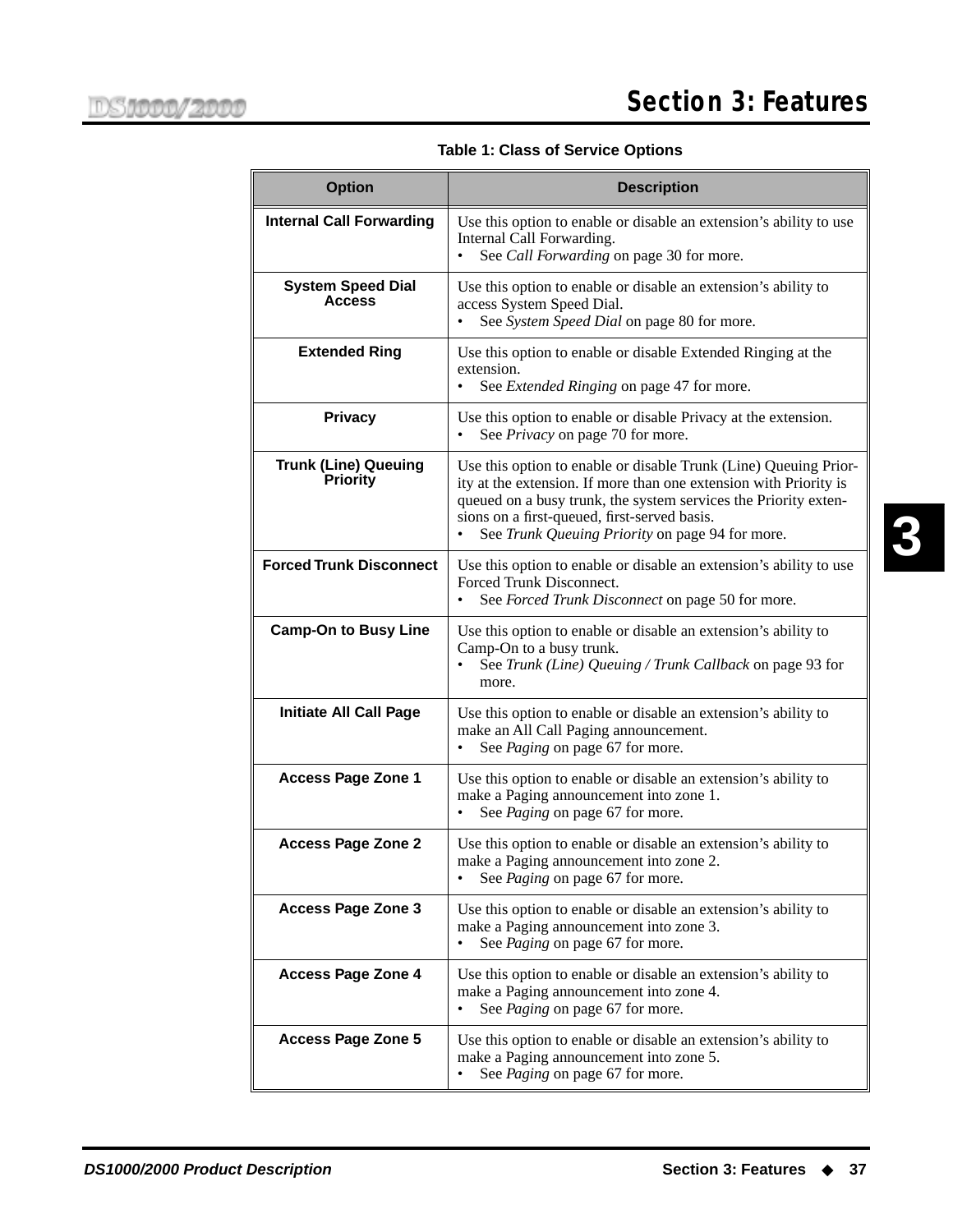| <b>Option</b>                                     | <b>Description</b>                                                                                                                                                                                                                                                                    |
|---------------------------------------------------|---------------------------------------------------------------------------------------------------------------------------------------------------------------------------------------------------------------------------------------------------------------------------------------|
| <b>Access Page Zone 6</b>                         | Use this option to enable or disable an extension's ability to<br>make a Paging announcement into zone 6.<br>See Paging on page 67 for more.                                                                                                                                          |
| <b>Access Page Zone 7</b>                         | Use this option to enable or disable an extension's ability to<br>make a Paging announcement into zone 7.<br>See <i>Paging</i> on page 67 for more.                                                                                                                                   |
| <b>Silent Monitor</b>                             | Use this option to enable or disable an extension's ability to use<br>Silent Monitor.<br>See Monitor / Silent Monitor on page 62 for more.<br>$\bullet$                                                                                                                               |
| <b>Flash for Single Line</b><br>Sets              | Use this option to enable or disable Flash for single line tele-<br>phones. This option only applies to single line telephones.<br>See Flash on page 49 for more.<br>$\bullet$                                                                                                        |
| <b>Single Ring for Single</b><br><b>Line Sets</b> | Use this option to enable or disable single ring for single line<br>telephones. This option only apples to single line telephones.<br>See Off-Premise Extensions / On-Premise SLT Extensions on<br>page 66 for more.                                                                  |
| <b>Automatic Hold</b>                             | Use this option to enable or disable Automatic Hold at an exten-<br>sion.<br>See <i>Hold</i> on page 54 for more.                                                                                                                                                                     |
| <b>Activate Night Mode</b>                        | Use this option to enable or disable an extension's ability to acti-<br>vate Night Service.<br>See Night Service / Night Ring on page 64 for more.                                                                                                                                    |
| <b>Direct Trunk Access</b>                        | Use this option to enable or disable an extension's ability to use<br>Direct Trunk Access. Note that enabling Direct Trunk Access<br>allows the user to bypass Toll Restriction.<br>See Direct Trunk Access on page 44 for more.                                                      |
| <b>Soft Keys</b>                                  | Use this option to enable or disable a display set's Interactive<br>Soft Keys.<br>See See Interactive Soft Keys on page 56 for more.                                                                                                                                                  |
| <b>Conversation Record</b>                        | Use this option to enable or disable an extension's ability to<br>record conversations into their Voice Mail mailbox. If enabled,<br>the user can press either their Conversation Record key or<br>RECORD soft key to initiate recording.<br>See Voice Mail on page 96 for more.<br>٠ |
| <b>CLID Display</b>                               | Use this option to enable or disable an extension's ability to dis-<br>play Caller ID data.<br>See Caller ID on page 32 for more.                                                                                                                                                     |
| 2nd Call CLID                                     | Use this option to enable or disable an extension's ability to show<br>the 2nd Call Caller ID (Extension Level Call Waiting Caller ID).<br>See Caller ID on page 32 for more.<br>٠                                                                                                    |
| 3rd Party Caller ID                               | Use this option to enable or disable an extension's ability to<br>show 3rd Party Caller ID.<br>See Caller ID on page 32 for more.<br>٠                                                                                                                                                |

**Table 1: Class of Service Options**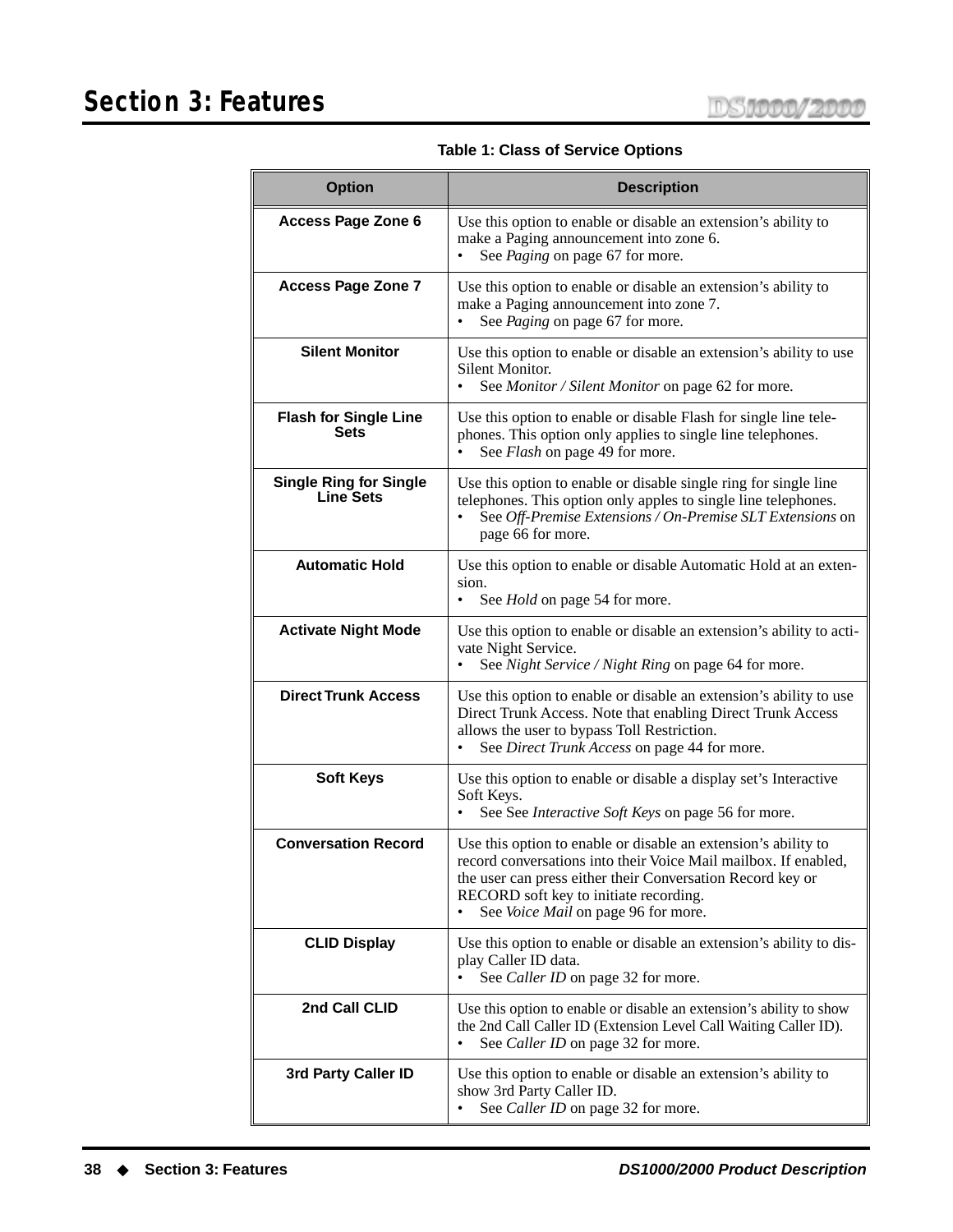# **Conference**

*A user can set up a multipleparty telephone meeting.*

*Availability:* All versions.

Conference lets an extension user add additional inside and outside callers to their conversation.

The following table shows the system's Conference capacities:

| <b>Description</b>                                                                 | Capacity |
|------------------------------------------------------------------------------------|----------|
| Conference circuits                                                                | 32       |
| Maximum simultaneous users in Conference<br>(total of all Conferences system-wide) | 32       |
| Maximum simultaneous conferences                                                   | 8        |
| Maximum parties in any one Conference<br>(trunks and/or extensions)                | 8        |

The system's 32 Conference circuits are dynamically allocated as users request them.

# **Feature Quick Steps**

### **To establish a Conference:**

- 1. Establish Intercom or trunk call + Press **CONF**.
- 2. Dial extension you want to add, place or answer trunk call, retrieve call from Park Orbit.
- 3. Press **CONF** to set up the Conference.
- 4. Repeat steps 2 and 3 to add additional parties to your Conference.

### **To exit a Conference without affecting the other parties:**

1. Hang up.

# **Delayed Ringing**

*Delayed Ringing helps coworkers cover each other's unanswered calls.*

*Availability:* All versions.

Delayed Ringing allows a trunk to start ringing a preset interval *after* the call starts flashing a line key. This is helpful for coworkers that cover each other's calls. For example, a secretary can have Delayed Ringing for the trunks that ring the boss's telephone. If the boss doesn't answer after the Delayed Ringing

interval, the call will start ringing the secretary's extension.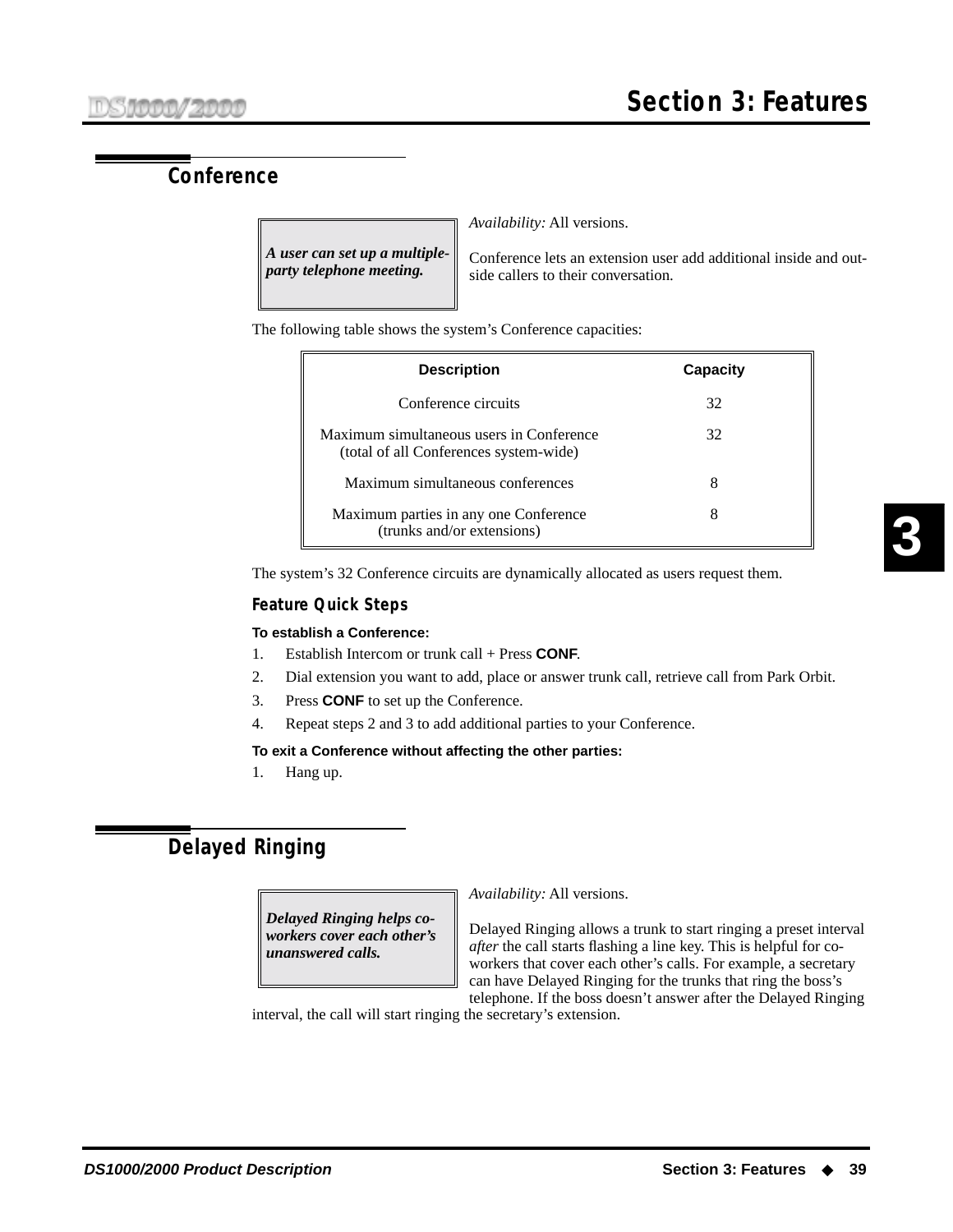# **Dial Number Preview**

*Dial Number Preview helps the user avoid dialing errors.*

*Availability:* All versions.

Dialing Number Preview lets a display keyset user dial and review a number before the system dials it out.

### **Feature Quick Steps**

### **To dial using Dial Number Preview:**

- 1. Do not lift the handset, or press **SPK** or press **ICM** + Dial \*.
- 2. Dial the number you want to call + Press line key to dial previewed number.

### **To correct the displayed digits before dialing them out:**

- 1. Use VOL  $\blacktriangle$  and VOL  $\nblacktriangledown$  until the cursor replaces the digit you want to change. *VOL* ▲ *moves the cursor to the left. VOL* ▼ *moves the cursor to the right.*
- 2. Dial the digit that you want to replace the cursor.
- 3. Press VOL  $\blacktriangle$  and VOL  $\nabla$  to place the cursor over any other digits you want to edit. OR

Press VOL  $\blacktriangledown$  until the entire number displays to the left of the cursor. *The system will only dial the digits to the left of the cursor.*

4. Press a line key.

# <span id="page-47-0"></span>**Direct Inward Line**

*A DIL lets an employee know which calls are just for them.*

*Availability:* All versions.

A Direct Inward Line (DIL) is a trunk that directly rings an extension, Ring Group master number, or UCD Group master number (including Voice Mail). Since DILs only ring one extension, employees always know which calls are for them. For example, a company operator can have a Direct Inward Line for

International Sales Information. When outside callers dial the DIL's phone number, the call rings the operator on the International Sales line key. The DIL does not ring other extensions.

Assigning a DIL to an extension automatically provides immediate ringing and incoming access for the trunk, with no additional programming required.

The extension to which the trunk is terminated controls the night mode of the trunk. For example, if extension 301 has trunk 1 assigned as a DIL, the user can press **DND** to switch trunk 1 to its night routing destination. Switching trunk 1 to night mode at extension 301 has no affect on the night mode of the system. This flexibility could allow a service dispatcher with several DILs to independently send trunks to their night destinations without affecting the night mode of the entire system.

### A DIL can ring:

- An extension number (including the attendant's extension)
- A Ring Group master number
- A UCD Group master number (including the Voice Mail master number)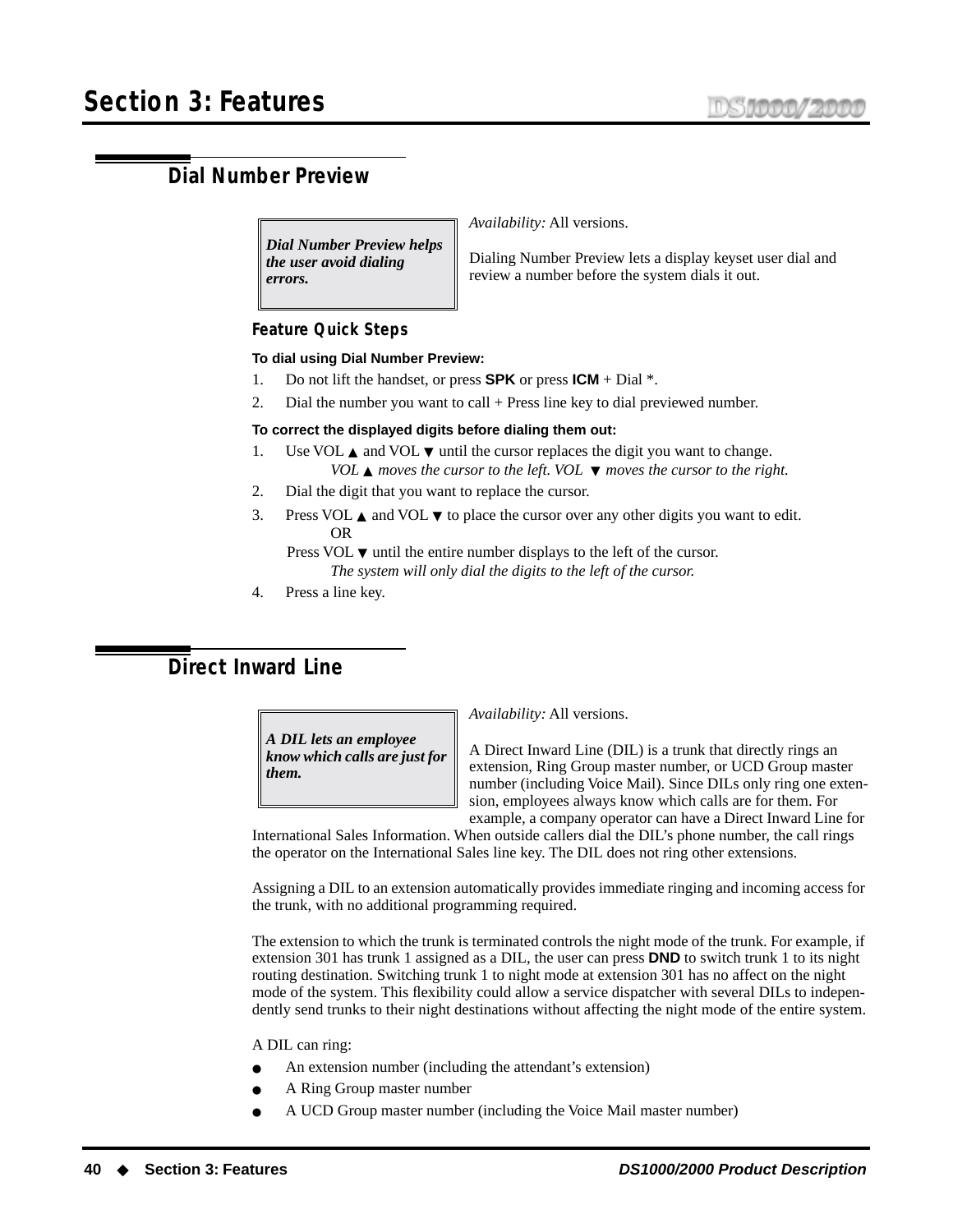# **Overflow for Direct Inward Lines**

If unanswered, DILs calls can route to a programmed overflow destination. The overflow destination can be an extension, Ring Group, UCD Group or Voice Mail (i.e., DIL destination's mailbox). You can set up separate DIL overflow destinations for the day mode and at night. If unanswered at the overflow destination, the call diverts to Key Ring.

# **Feature Quick Steps**

**To answer a call on your Direct Inward Line:**

1. Lift handset.

### **To place all your DILs into Night Mode**

1. Press **DND**.

*This also enables Do Not Disturb at the extension.*

# <span id="page-48-0"></span>**Direct Station Selection (DSS)**

*extension numbers.*

*Quickly place and Transfer calls to co-workers, without having to look up or dial* 

*Availability:* All versions.

• DS2000 U Slot (02.nn.nn) and DS1000 add User Programmable Feature steps. In addition, DS2000 U Slot and DS1000 disable DSS keys by default.

Programmable Function Keys *automatically* become Direct Station Selection (DSS) keys when the user press **ICM**. Direct Station Selection provides an extension user with one-button Intercom access and Transfer to co-workers. Each DSS key also provides a Busy Lamp Field (BLF) for the assigned co-worker.

| When the DSS/BLF key is: | The covered extension is: |
|--------------------------|---------------------------|
| Off                      | Idle                      |
| O <sub>n</sub>           | Busy or ringing           |
| Flashing fast            | In Do Not Disturb         |

For an alternate feature that also provides one-button Intercom access and Transfer, turn to *[Hotline](#page-62-0)* [on page 55.](#page-62-0)

### **Feature Quick Steps**

**To place a call to a co-worker using a DSS key:**

1. Lift handset + Press **ICM** + Press DSS key for co-worker you want to call.

### **To Transfer a call to a co-worker using a DSS key:**

- 1. Place or answer trunk call + Press **ICM** + Press DSS key for co-worker.
- 2. Hang up to have the Transfer go through unscreened. OR

Wait for the called party to answer if you want them to screen the Transfer.

### **User Programmable Feature: # B L F**

Assigns co-workers to DSS keys.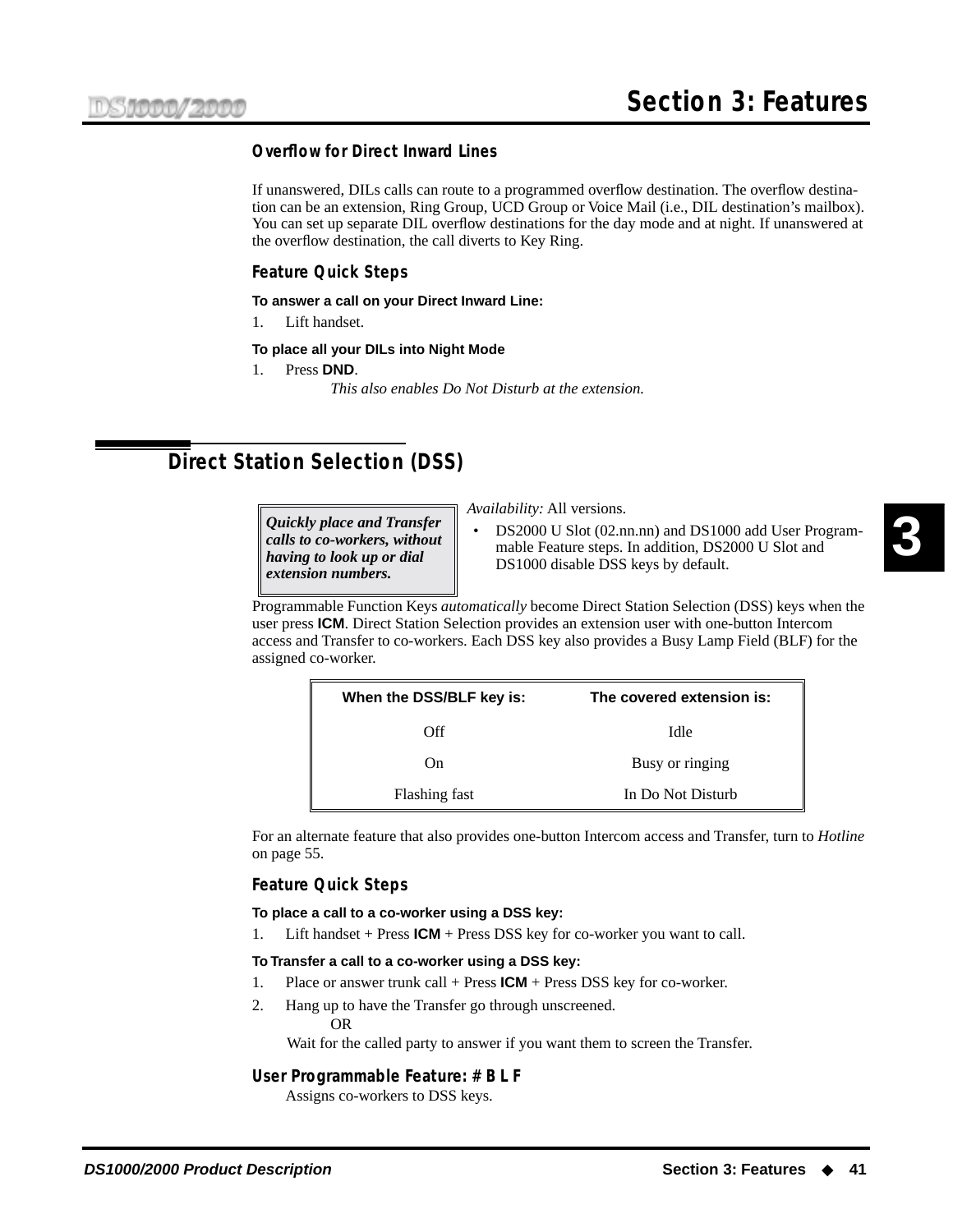# **Direct Station Selection (DSS) Console**

*DSS Consoles provide onetouch access to extensions, trunks and system features.* *Availability:* All versions.

- DS2000 U Slot (02.nn.nn) and DS1000 add User Programmable Feature steps. In addition, DS2000 U Slot and DS1000 disable DSS keys by default.
- DS2000 U Slot and DS1000 also provide Page keys, Park keys and a Night key on the last two rows of the console.

The DSS Console gives a 34-Button Display or 34-Button Super Display user a Busy Lamp Field (BLF) and one-button access to extensions, trunks, and selected system features. This saves time for users that do a lot of call processing (such as operators or dispatchers). There are two DSS Consoles types: the 24-Button (P/N 80556) and the 110 Button (P/N 80555).

## **Figure 1: 24-Button and 110-Button DSS Consoles**



The system allows you to install 4 DSS Consoles maximum. In addition, System Load Factor may further reduce the number that you can install. You cannot connect multiple DSS Consoles to the same keyset. DSS Consoles do not use a station port and do not require their own power supply.

The system provides four unique DSS configurations (called blocks). If you want your DSS Consoles to have unique key configurations, assign them to different blocks. If you want your consoles to share the same configuration, assign them to the same block. Note that DSS Console Personal Speed Dial bins are the same as the extension to which the console is attached. This means that DSS Consoles that share the same block number still have unique Personal Speed Dial.

You can assign DSS Console keys to the following functions:

| Call Coverage (immedi-<br>ate, delayed or no ring) | Night Key          | Speed Dial, Personal |
|----------------------------------------------------|--------------------|----------------------|
| Group Pickup (immedi-<br>ate, delayed or no ring)  | Page Zones         | Speed Dial, System   |
| Hotline                                            | Park Orbit         | Split                |
| <b>ICM</b> Directory                               | Reverse Voice Over | Trunks (line keys)   |
| Message Center                                     | Save               | Voice Mail Record    |

### **Feature Quick Steps**

### **To use your DSS Console trunk (line) key:**

1. Press the DSS Console trunk key.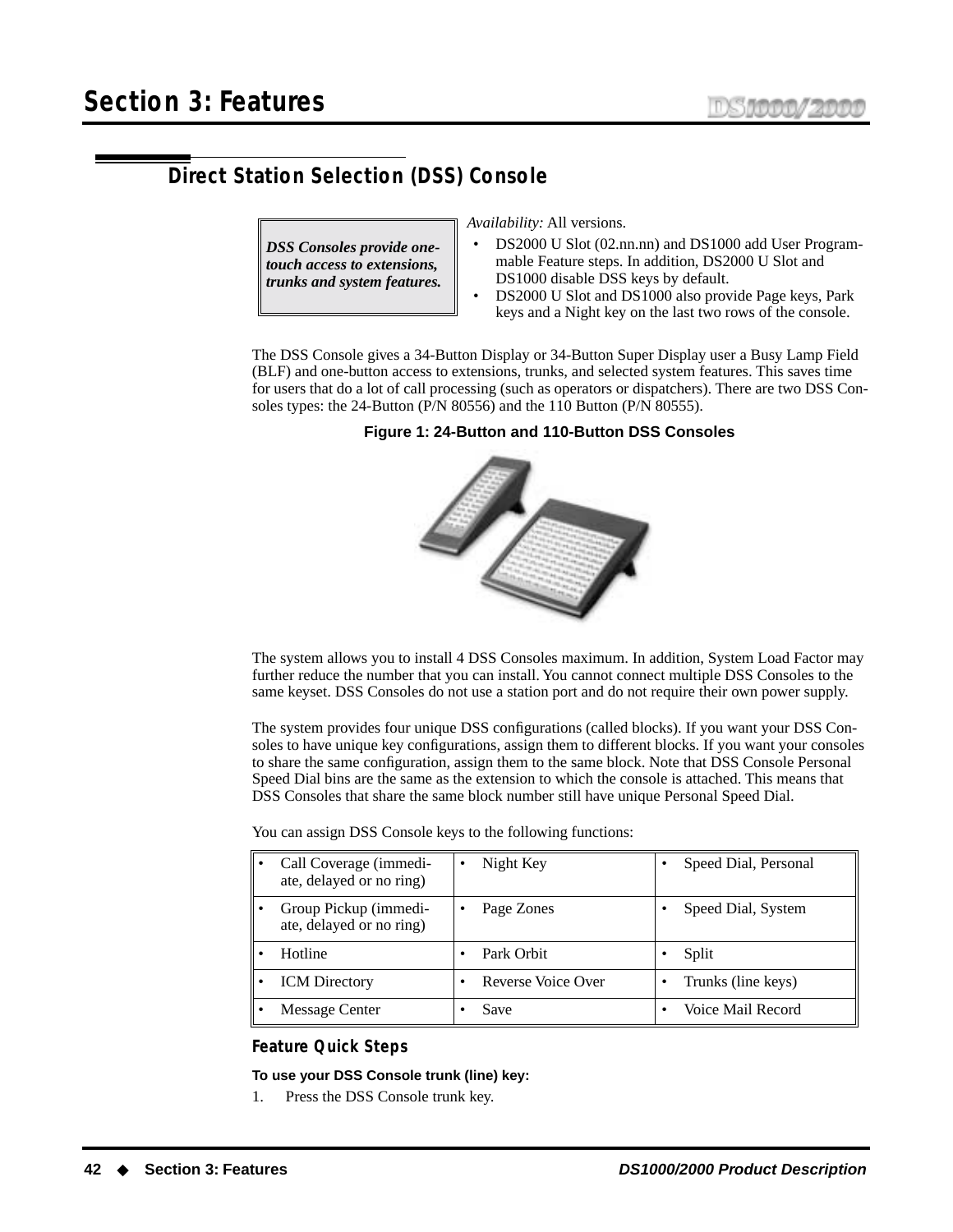### **To use your DSS Console Park key:**

1. Press DSS Console Park key to Park or retrieve call.

### **To use your DSS Console Hotline key:**

1. Press key to call Hotline partner.

### **To use your DSS Console Call Coverage key:**

1. Press key to call covered extension or pick up ringing call. *You can set up the Call Coverage key for immediate ring, delayed ring, or no ring.*

### **To use your DSS Console Group Call Pickup key:**

1. Press key to answer call ringing Pickup Group. *You can set up the Group Call Pickup key for immediate ring, delayed ring, or no ring.*

### **To use your DSS Console Page Zone key:**

1. Press key to Page into assigned zone.

#### **To use your DSS Console System Speed dial key:**

1. Press key to dial stored number. *System Speed Dial keys provide no BLF.*

#### **To use your DSS Console Personal Speed dial key:**

- 1. Press key to dial stored number.
	- *Personal Speed Dial keys provide no BLF.*

### **To use your DSS Console Voice Mail Record key:**

1. Press key to record conversation in mailbox.

*You must have Voice Mail installed to use this key. A voice prompt and a periodic beep will remind you that your calls are being recorded.*

### **To use your DSS Console Night key:**

1. Press key to put the system in the night mode.

#### **To use your DSS Console Split key:**

*Turn to the Split feature on [page 82](#page-89-0).*

#### **To use your DSS Console ICM Directory key:**

1. Press key to access Intercom Directory Dialing.

#### **To use your DSS Console Reverse Voice Over key:**

1. While on a handset call, press key to place Private Intercom call to covered extension.

#### **To use your DSS Console Message Center key:**

1. Press key to see how many messages are waiting in the Message Center. OR

Press **SPK** (or lift the handset) + key to call Message Center mailbox.

#### **To use your DSS Console Save key:**

1. While on a call, press key to Save the number you just dialed. OR

While idle, press key to redial a previously saved number. *Save keys provide no BLF.*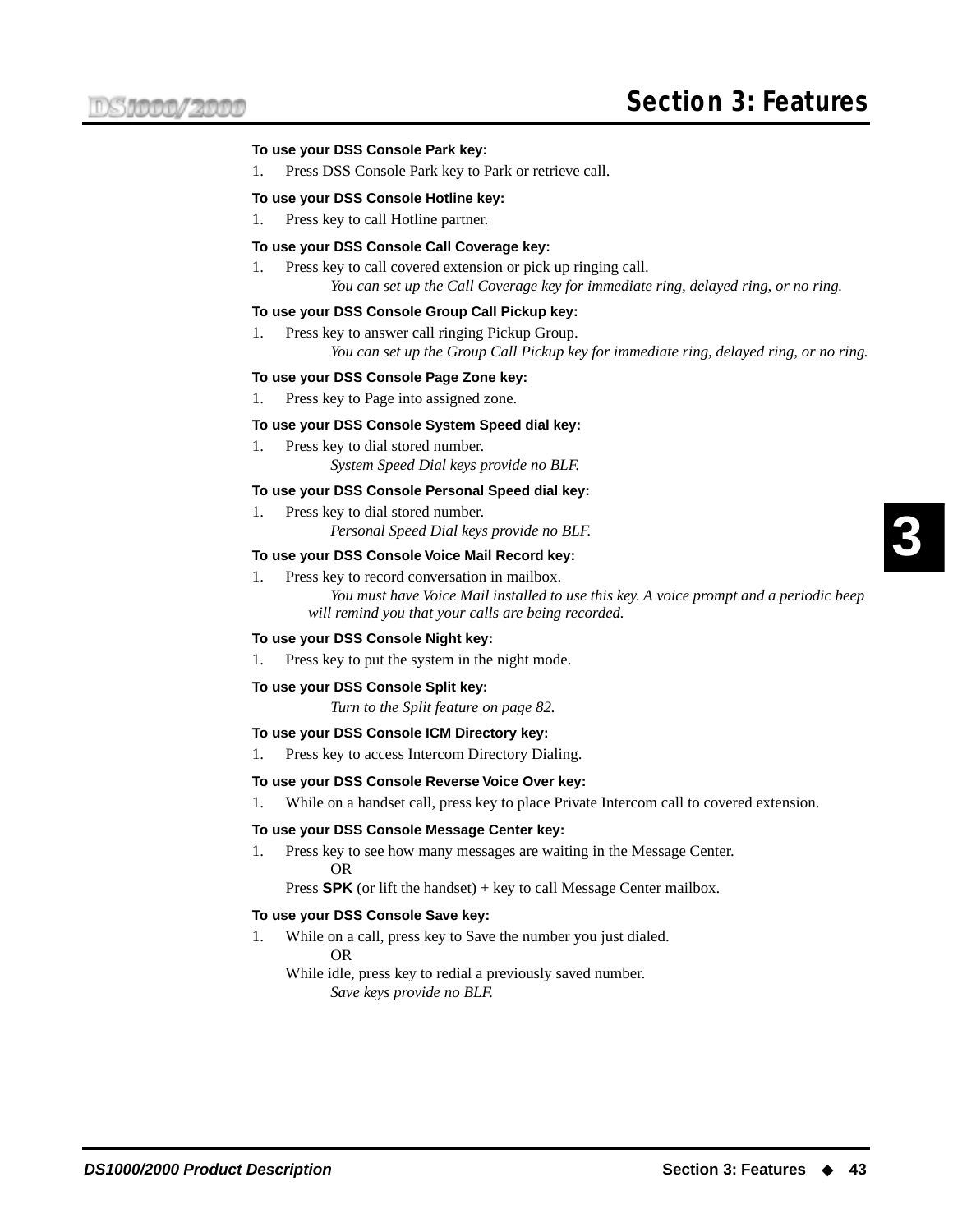# <span id="page-51-0"></span>**Direct Trunk Access**

*Priority users can access trunks directly. Direct Trunk Access also lets maintenance personnel access and test individual trunks.*

*Availability:* All versions.

Direct Trunk Access lets an extension user access (seize) an individual trunk. After seizing the trunk, the user can dial any outside telephone number without restriction. An extension's Class of Service allows or denies Direct Trunk Access. Direct Trunk Access is normally only provided for attendants, priority users and maintenance personnel.

# **Feature Quick Steps**

### **To place a call over a specific trunk using Direct Trunk Access:**

- 1. Lift handset + Press **ICM**.
- 2. Dial **4** plus the trunk number (e.g., 401 for trunk 1). *If you hear busy tone, you may be able to dial 2 to queue for the busy trunk. [See Trunk](#page-100-1)  [\(Line\) Queuing / Trunk Callback](#page-100-1)* on page 93 for more.
- 3. Dial outside number.

# <span id="page-51-1"></span>**Directed Call Pickup**

*Directed Call Pickup allows co-workers to answer each other's calls.*

*Availability:* All versions.

Directed Call Pickup permits an extension user to intercept a call ringing another extension.

With Directed Call Pickup, an extension user can pick up:

- Trunk (Key Ring) calls ringing an extension
- Direct Inward Lines
- Transferred trunk calls
- Ringing Intercom calls.
- Recalls (e.g., Hold recall)

### **Feature Quick Steps**

**To use Directed Call Pickup to intercept a call ringing a co-worker's extension:**

- 1. Lift handset + Dial **\* \***.
- 2. Dial number of extension whose call you want to intercept.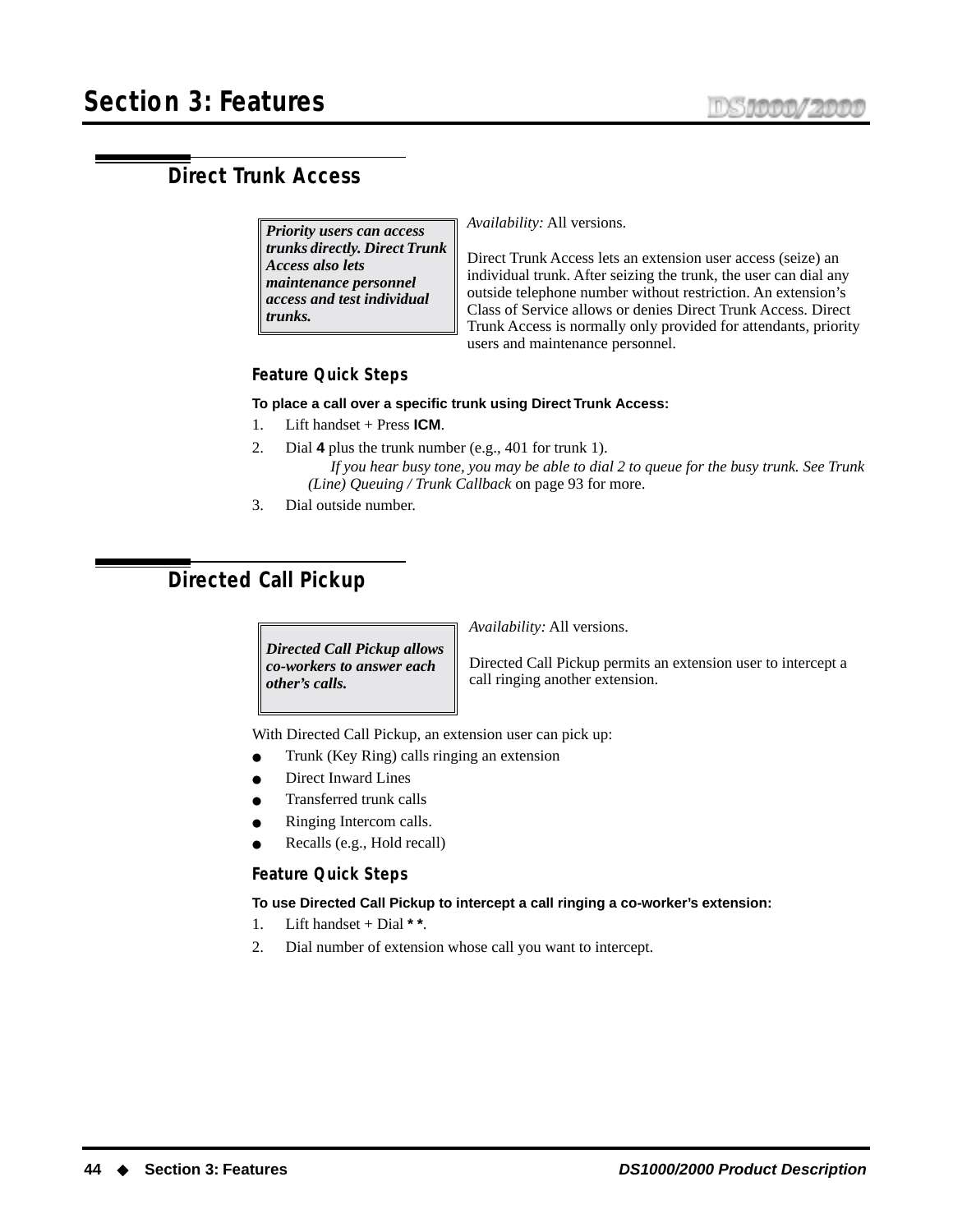# **Directory Dialing**

*Allows users to place Intercom or Speed Dial calls from a displayed list of names.*

*Availability:* All versions.

Directory Dialing allows a display keyset user to select a co-worker or Speed Dial number from a list of names, rather than dialing the phone number.

There are three types of directory Dialing:

- **C** System (Company-Wide) Speed Dial names.
- **I** –Intercom names (including extension, Ring Group and UCD Group names).
- **P** Personal Speed Dial names.

## **Feature Quick Steps**

### **To place a call using Directory Dialing:**

- 1. Do not lift handset or press **SPK**.
- 2. Dial  $3 +$  Dial the type of Directory Dialing (C, I or P). *To scroll alphabetically through the selected directory, press* **VOL** ▲ *or V***OL** ▼*. To call the displayed name, just press* **DIAL***.*
- 3. Dial the first letter of the desired name.

*For example, dial 4 if the first letter in the name begins with G, H or I.* 

- 4. Look at your phone's display and dial the digit for the letter/number you want to call.
	- *In the example above, if the name begins with G, dial 1. If the name begins with H, dial 2. If the name begins with I, dial 3.*
- 5. Press **VOL** ▲ or **VOL** ▼ to scroll through all the names/numbers that begin with the letter/number you selected.

OR

Skip to the next step if the displayed name/number is the one you want to call.

6. Press **DIAL** to have the system dial your call.

### **To exit Directory Dialing at any time.**

1. Press **SPK**.

# **Do Not Disturb**

*Work by the phone undisturbed by incoming calls and announcements.* *Availability:* All versions.

Do Not Disturb (DND) blocks incoming calls, Off-Hook Signaling and Paging announcements. An extension user can activate DND anytime while on a call or while their phone is idle. Once activated, incoming trunk calls still flash the line keys.

The user may use the phone in the normal manner for placing and processing calls.

## **Feature Quick Steps**

### **To activate or cancel DND at your extension:**

1. Press **DND**.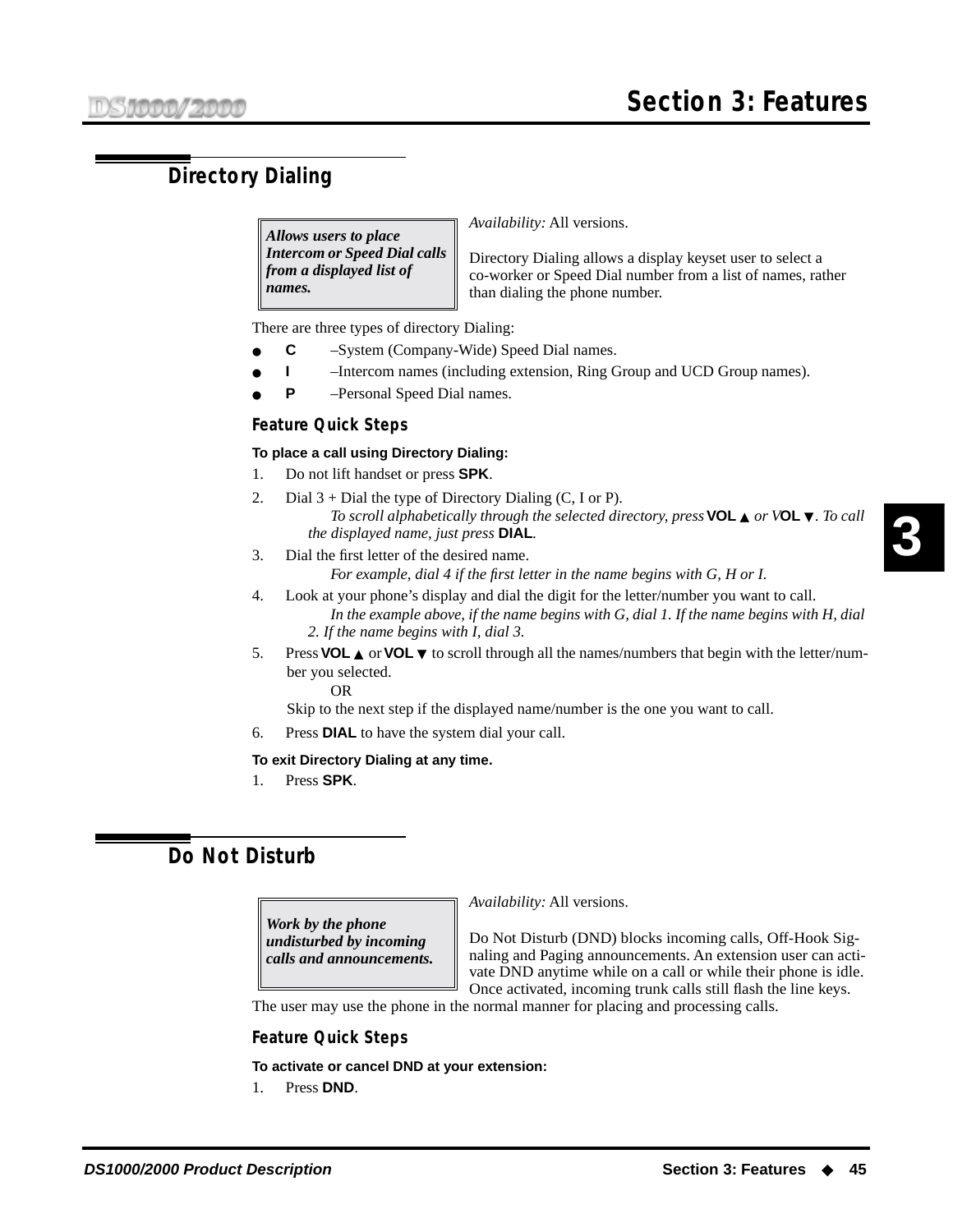# **Door Box**

*Use a Door Box to remotely monitor an entrance door.*

*Availability:* Requires DS2000 U Slot (02.nn.nn) or DS1000.

The Door Box is a self-contained Intercom unit typically used to monitor an entrance door. A visitor at the door can press the Door Box call button (like door bell). The Door Box then sends chime tones to all extensions programmed to receive chimes. To

answer the chime, the called extension user just lifts the handset. This lets the extension user talk to the visitor at the Door Box. The Door Box is convenient to have at a delivery entrance, for example. It is not necessary to have company personnel monitor the delivery entrance; they just answer the Door Box chimes instead.

There are two types of Door Boxes: Analog Door Box P/N 92245 and Digital Door Box P/N 80560. Both Door Boxes operate identically. There are, however, some differences:

The Digital Door Box connects to a digital station port. The number of Digital Door Boxes you can install may be limited by the System Load Factor. See *[DS2000 System Load Factor](#page-26-0)  [Calculations](#page-26-0)* on page 19 and *[DS1000 System Load Factor Cal](#page-30-0)culations* [on page 23](#page-30-0) for more.



- The Digital Door Box is available in U Slot (02.nn.nn) versions of DS2000 and all versions of DS1000.
- The Analog Door Box is only available in DS1000 (2 maximum). An Analog Door Box plugs into one of the dedicated Door Box ports (DOOR1 or DOOR2).
- The Analog Door Box can be mounted outside. The Digital Door Box is not intended for outdoor installations. Turn to *[Specifications](#page-108-0)* on page 101 for more on the Analog and Digital Door Box specifications.

Any extension that receives Door Box alerts can also activate a control relay. If the relay is connected to electric door strike circuits, an extension user can press FLASH or a soft key to remotely lock and unlock the entrance door. There is a single relay in DS2000, located on the CPRU. There are two relays in DS1000, one for each Analog Door Box. Digital Door Boxes in DS1000 do not provide relay control.

The system uses Ring Groups to control Door Box chimes. When a visitor at the door presses the Door Box call button, the Door Box will alert (chime) all the extensions in the Ring Group to which the Door Box belongs. For example, if the Door Box and extensions 301 and 302 are in Ring Group 1, pressing the call button alerts 301 and 302.

# **Door Box Call Coverage**

If a Door Box uses Door Chime type 0 (normal ring), you can set up Call Coverage keys for the Door Box Ring Group. This allows extensions that are not members of the Ring Group to answer Door Box calls. Extensions with Call Coverage keys to the Door Box Ring Group can also activate the relay.

# **Feature Quick Steps**

**To place a call to the Door Box:**

Lift handset and press  $ICM + Dial$  the Door Box extension number.

**To answer the Door Box chimes from a keyset:**

Lift handset or press **SPK**.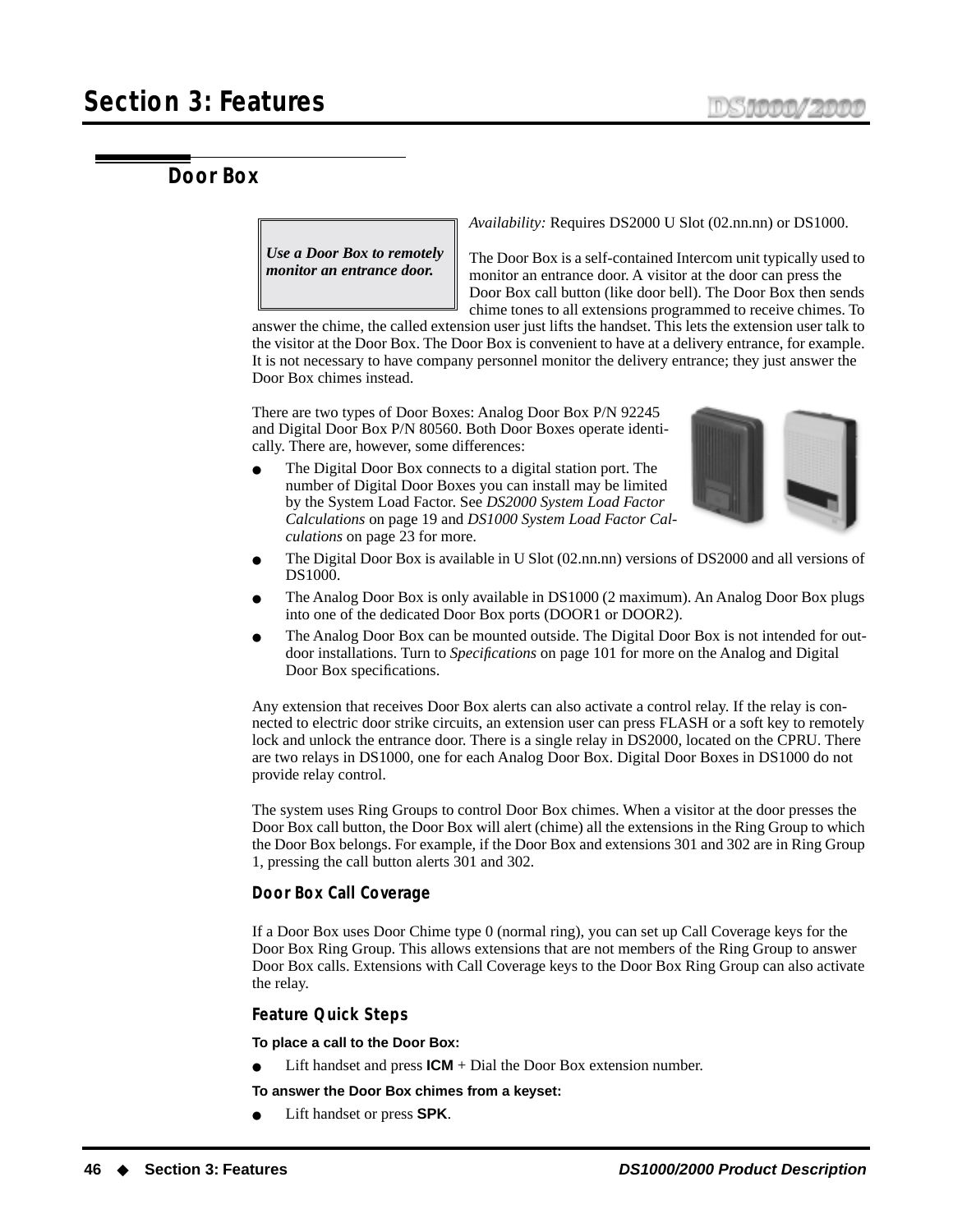### **To control the CPRU relay which in turn controls the door strike.**

● To open the relay, press **FLASH** key or **OPEN** soft key. To close the relay, Press **FLASH** key or **CLOSE** soft key.

# <span id="page-54-0"></span>**Extended Ringing**

*Lets calls ring longer than usual to assist co-workers that can't readily get to their phones.*

*Availability:* All versions.

Extended Ringing forces an unanswered call to ring a telephone an extended number of times before rerouting. This helps users that cannot get to their phones quickly to pick up calls (such as a warehouse worker).

Extended Ringing is available with the following features:

● **[Call Forwarding](#page-37-0)**

A call rings an extension with RNA call forwarding enabled for an extended period before routing to the forwarded destination.

- **[Direct Inward Line](#page-47-0)** DILs ring for an extended period before routing to the overflow destination.
- **[Transfer](#page-99-0)**

Transferred trunks ring for an extended period before recalling the transferring extension.

# **Extension Hunting**

*Automatically route calls to co-workers that work closely together.*

*Availability:* All versions.

• DS2000 U Slot (02.nn.nn) and DS1000 add the UCD Group Log Out code.

Extension Hunting routes calls to a predefined group of hunt group member extensions. A call rings in sequence through the hunt group until answered at a member extension. Extension Hunting is helpful, for example, for a group of co-workers that share responsibility for answering calls. Each call cycles through the group until an available member picks it up.

There are three types of Extension Hunting:

- Circular Hunting
- **Terminal Hunting**
- Uniform Call Distribution (UCD) Hunting

# **Circular Hunting**

A Circular Hunting group consists of a group of extensions programmed into a Circular Hunting list. A call unanswered at a member extension rings the next extension in the programmed list. If unanswered, the call will continue to cycle through the hunt group. Depending on the hunt type (see below), Circular Hunting will occur for transferred trunk calls, DILs to a hunt group member, and ringing Intercom calls. Hunting does not occur for Key Ring and Ring Group calls.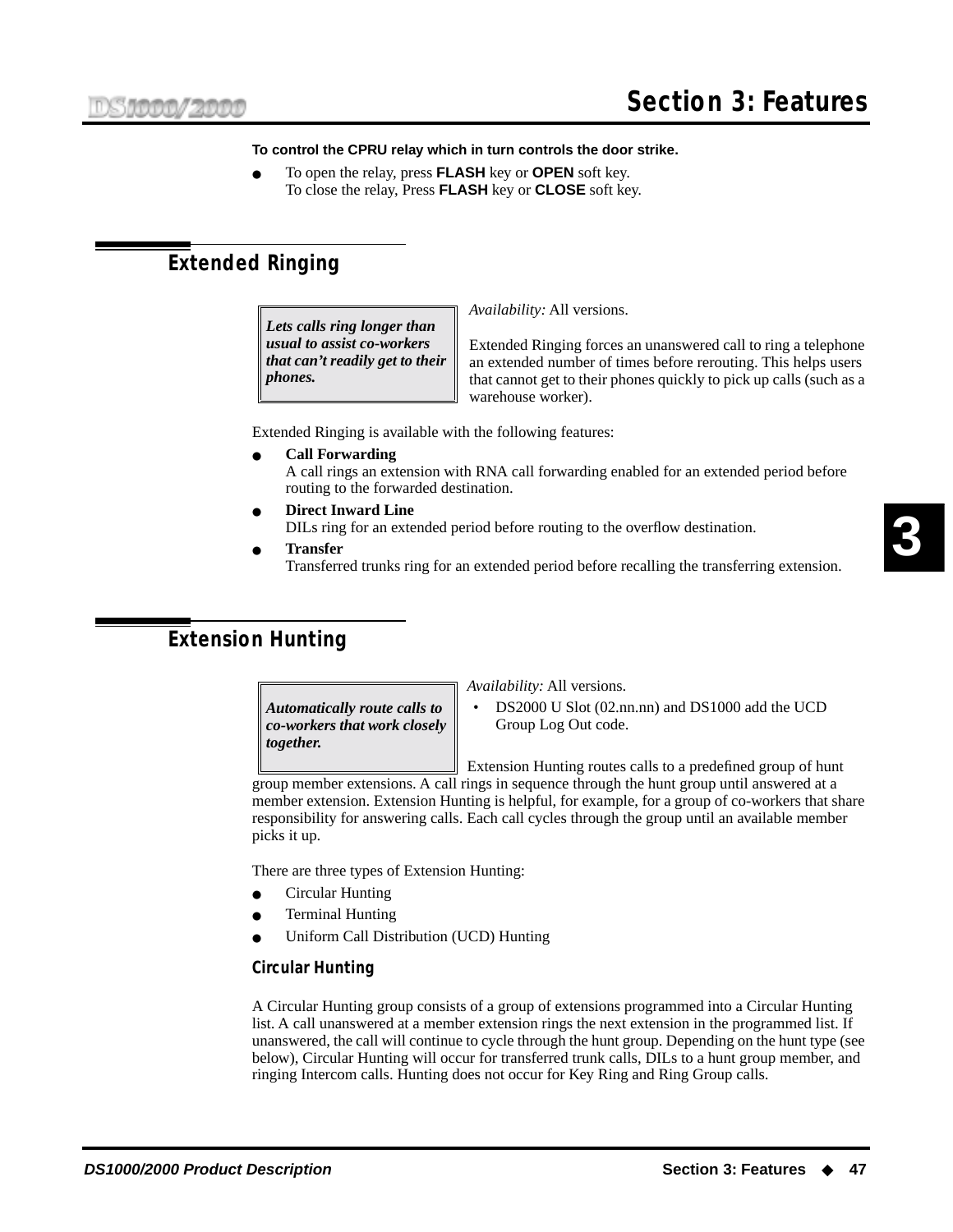There are four types of Circular Hunting:

- **Ring No Answer Trunk** (Option 1) Hunting will occur for unanswered trunk calls. Hunting will not occur for unanswered ringing Intercom calls or while the member extension is busy.
- **Busy/Ring No Answer Trunk** (Option 2) Hunting will occur for unanswered trunk calls and for trunk calls to the member extension while it is busy. Hunting will not occur for ringing Intercom calls.
- **Busy/Ring No Answer All Calls** (Option 3) Hunting will occur for unanswered trunk and ringing Intercom calls, and for trunk and ringing Intercom calls to the member extension while it is busy.
	- **Busy Trunk** (Option 4) Hunting will occur for trunk calls to the member extension while it is busy. Hunting will not occur for unanswered trunk and ringing Intercom calls.

## **Terminal Hunting**

A Terminal Hunting group consists of a group of extensions programmed into a Terminal Hunting list. A call unanswered at a member extension rings the next extension in the programmed list. The call will cycle through the group once, until it reaches the last extension in the list. Unlike Circular Hunting, the call will not cycle back to the top of the hunt list. Depending on the hunt type (see below), Terminal Hunting will occur for transferred trunk calls, DILs to a hunt group member, and ringing Intercom calls. Hunting does not occur for Key Ring and Ring Group calls.

Just like Circular Hunting, there are four types of Terminal Hunting:

- **Ring No Answer Trunk** (Option 1) Hunting will occur for unanswered trunk calls. Hunting will not occur for unanswered ringing Intercom calls or while the member extension is busy.
- **Busy/Ring No Answer Trunk** (Option 2) Hunting will occur for unanswered trunk calls and for trunk calls to the member extension while it is busy. Hunting will not occur for ringing Intercom calls.
- **Busy/Ring No Answer All Calls** (Option 3) Hunting will occur for unanswered trunk and ringing Intercom calls, and for trunk and ringing Intercom calls to the member extension while it is busy.
- **Busy Trunk** (Option 4) Hunting will occur for trunk calls to the member extension while it is busy. Hunting will not occur for unanswered trunk and ringing Intercom calls.

# **Uniform Call Distribution (UCD) Hunting**

Like Circular and Terminal Hunting, a UCD Hunting group also consists of a group of extensions programmed into a hunt list. The system routes calls into a UCD group according to the frequency of use of the member extensions. The first extension rung is the member that has been idle the longest. The last extension rung is the member that has been idle the shortest.

Each member of the group is additionally associated with a UCD Master Extension Number. To activate UCD hunting, an incoming call must route to the UCD master number. This is done by placing an Intercom call to the master number, transferring a call to the master number or setting up a DIL to the master number. When all members of the UCD Hunting group are busy, the call can route to the programmed UCD Overflow destination.

A UCD Hunting group member can dial a code to temporarily remove themselves from their UCD group. They no longer have to put their phone in DND to stop getting UCD group calls.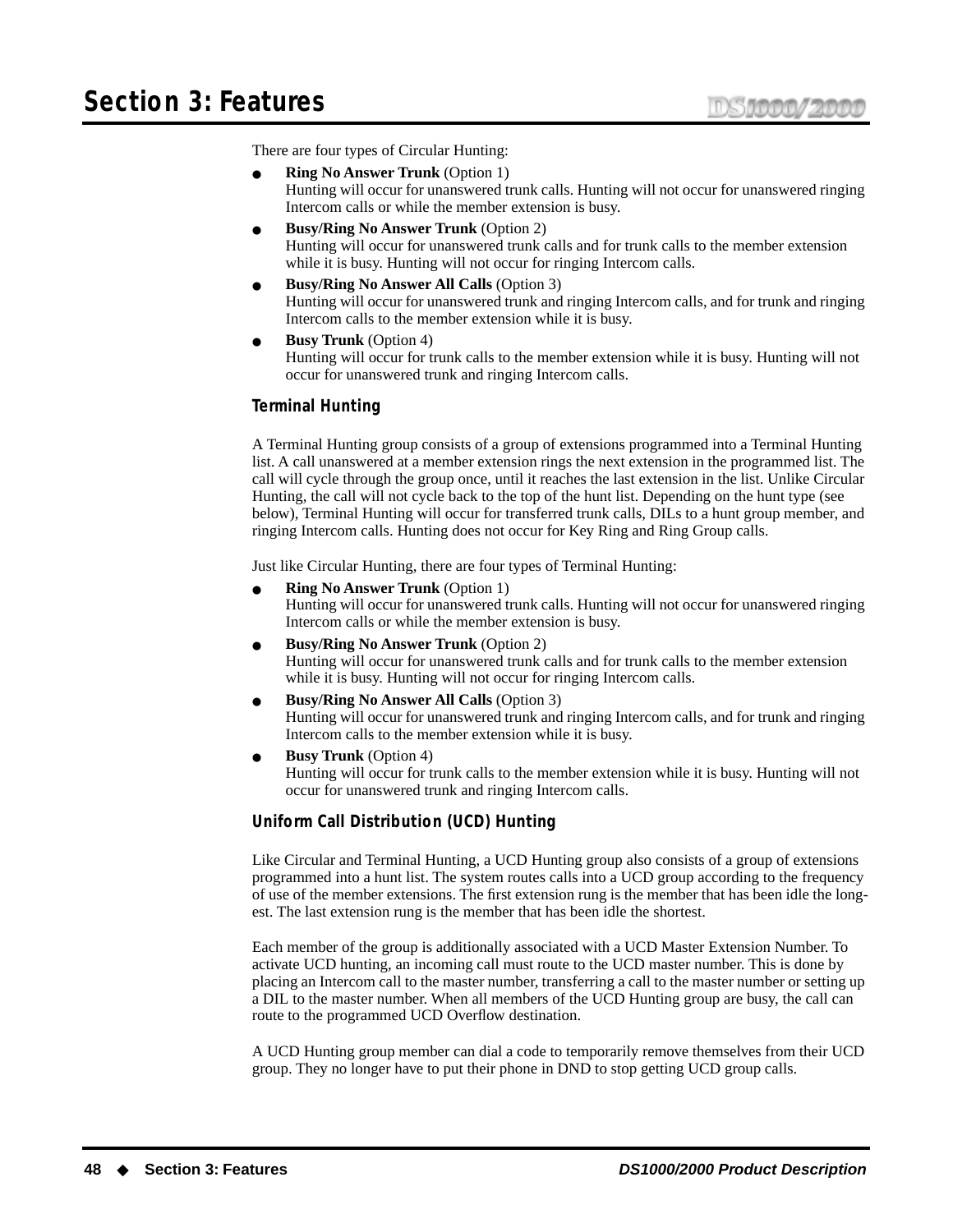# **Feature Quick Steps**

### **To send a call to a Terminal or Circular Hunting group:**

- *The options available depend on the type of hunting set up.*
- Transfer a trunk call to a hunt group member.
- Set up a DIL to a hunt group member.
- Place a ringing Intercom call to a hunt group member.
- Set up a hunt group member as a trunk's overflow destination.

### **To send a call to a UCD Hunting group:**

- Transfer a call to the UCD master number.
- Set up a DIL to the UCD master number.
- Place an Intercom call to the UCD master number.

### **To temporarily install or remove your extension from your UCD group:**

- 1. Press **ICM** and dial \*5.
- 2. Dial 4 to return your extension to your UCD group, or Dial 6 to remove your extension from your UCD group.

<span id="page-56-0"></span>**Flash**

*Extension users can access certain CO and PBX features by interrupting trunk loop current.*

*Availability:* All versions.

Flash allows an extension user to access certain CO and PBX features by interrupting trunk loop current. Flash lets an extension user take full advantage of whatever features the connected telco or PBX offers. You must set the Flash parameters for compatibility with the connected telco or PBX.

### **Feature Quick Steps**

1. Press **FLASH** (if applicable) + Dial the code for the desired CO/PBX feature.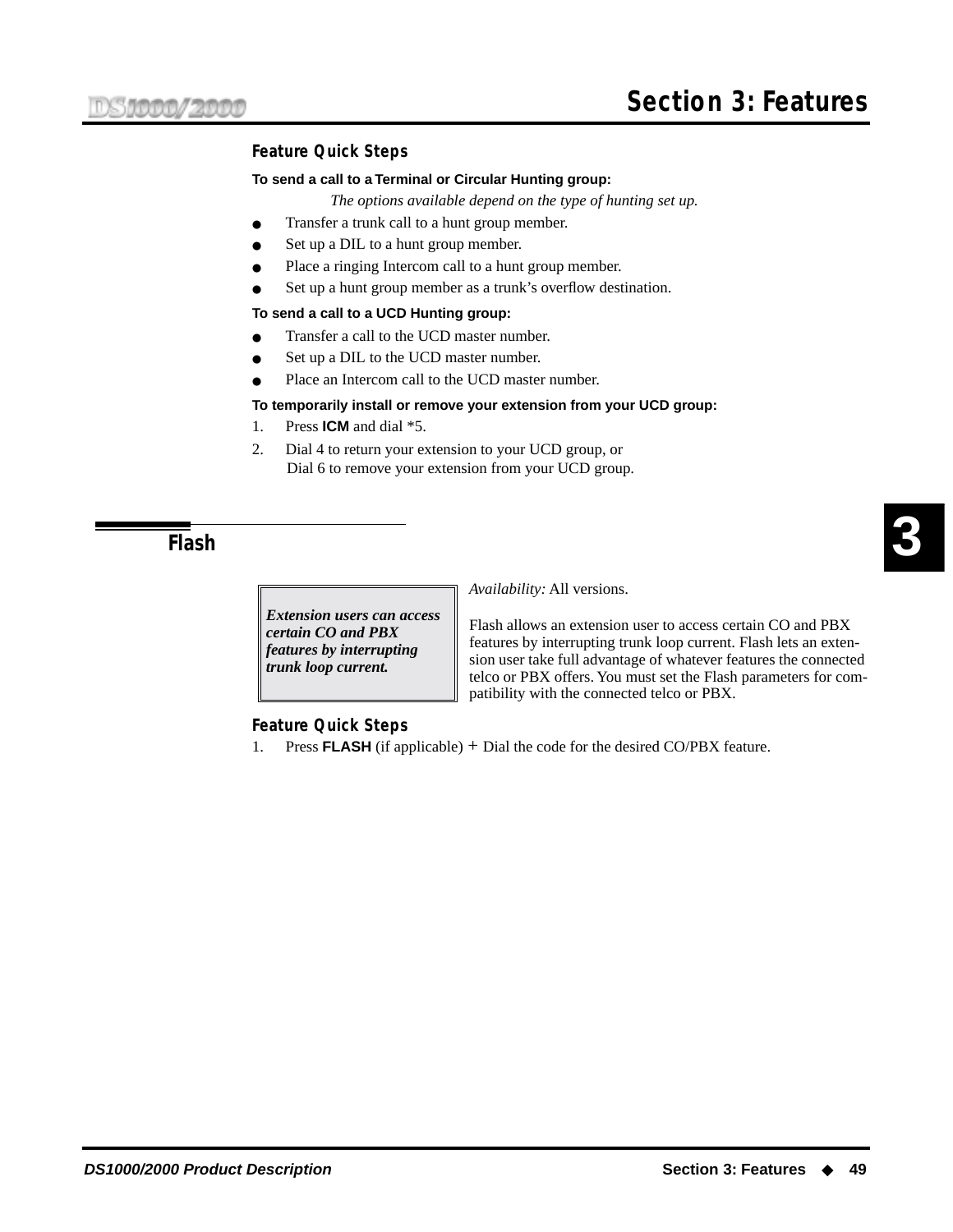# **Flexible Numbering Plan**

*Change the digits users dial for co-workers and other features.*

*Availability:* All versions

The system's Flexible Numbering Plan allows you to change the digits users dial to reach the attendant, other co-workers and trunks. The following chart shows the areas of the system number plan you can change.

| For this feature:             | You can change the digits a<br>user dials to: | These digits are<br>normally: |
|-------------------------------|-----------------------------------------------|-------------------------------|
| <b>Attendant Position</b>     | Reach the system operator(s)                  | 0 or $01-04$                  |
| Intercom                      | Call a co-worker over the Intercom            | 300-331                       |
| <b>Direct Trunk Access</b>    | Directly access a trunk                       | 401-416                       |
| Central Office Calls, Placing | Access a Trunk Group                          | 90-98                         |

# <span id="page-57-0"></span>**Forced Trunk Disconnect**

*Disconnect a co-worker's outside call in an emergency.*

*Availability:* All versions

Forced Trunk Disconnect allows an extension user to disconnect (release) another extension's active trunk call. Forced Trunk Disconnect lets a user access a busy trunk in an emergency, when no other trunks are available. Maintenance technicians can also use Forced Trunk Disconnect to release a trunk on which there is no conversation. This can

happen if a trunk does not properly disconnect when the outside party hangs up.

# **CAUTION**

Forced Trunk Disconnect abruptly terminates the active call on the trunk. Only use this feature in an emergency and when no other trunks are available.

# **Feature Quick Steps**

1. Access busy trunk  $+$  Dial # to disconnect the line.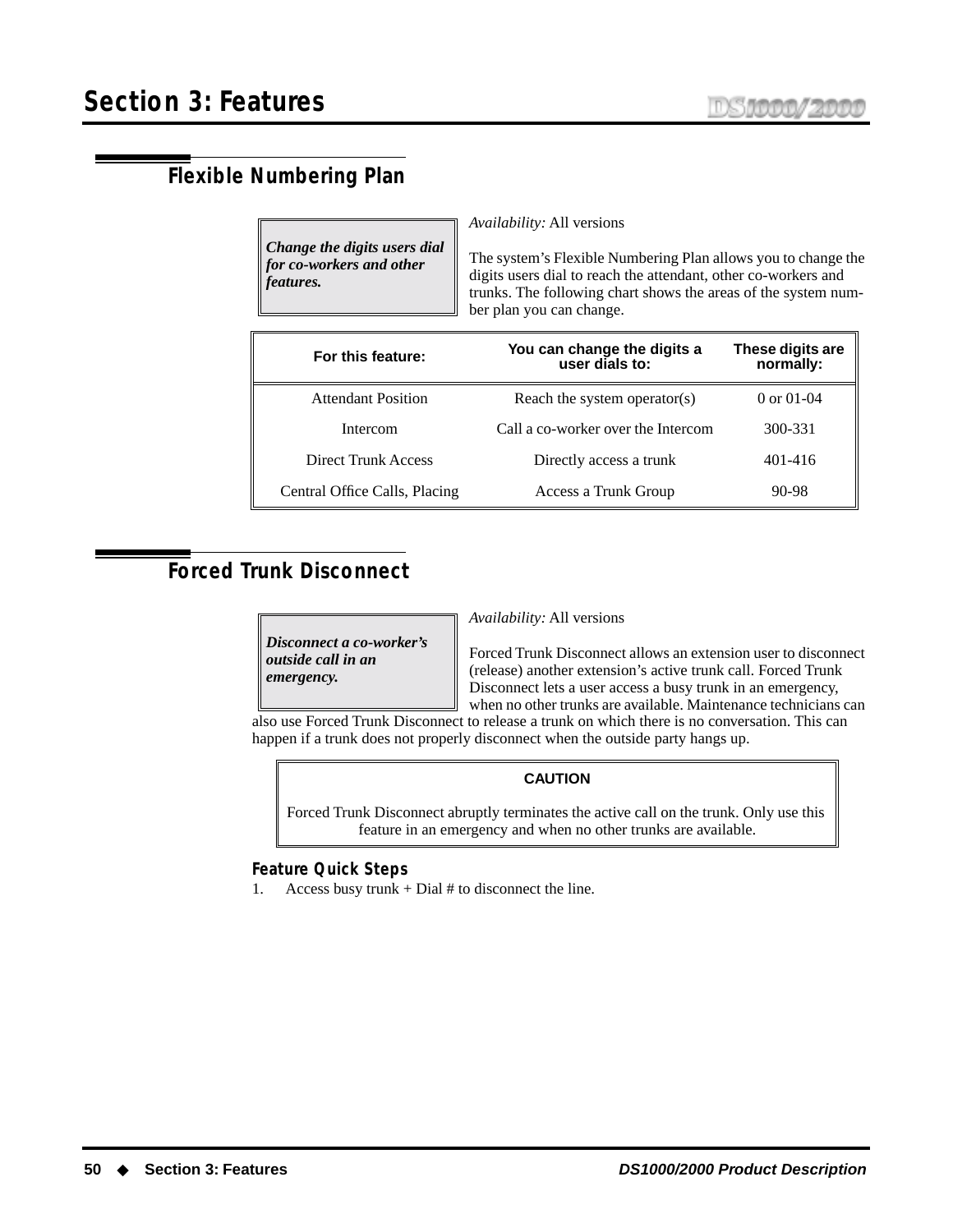# **Group Call Pickup**

*Easily answer a call ringing your Pickup Group, even if you don't know which extension is ringing.*

*Availability:* All versions.

• DS2000 U Slot (02.nn.nn) and DS1000 add new User Programmable Feature Steps.

Group Call Pickup allows an extension user to answer a call ringing an extension in their assigned Pickup Group.This permits co-workers in the same Pickup Group to easily answer each other's ringing calls. The user can intercept the ringing call by dialing a code or pressing a programmed Group Call Pickup key. The system has a maximum of eight Pickup Groups, with an unlimited number of extensions in each group. However, an extension can be a member of only one pickup group.

Group Call Pickup can answer the following types of calls:

- Ringing [Intercom](#page-63-1) calls
- [Transfer](#page-99-0)ed calls
- [Direct Inward Line](#page-47-0)s
- Calls on trunks assigned to the Pickup Group

To simplify picking up calls, an extension can have Programmable Function Keys assigned as Group Call Pickup keys. There are three types of Group Call Pickup keys: immediate ring, no ring (lamp only) or delayed ring.

### **Feature Quick Steps**

### **To answer a call ringing a phone in your Pickup Group:**

1. Lift handset + Press flashing Group Pickup or dial  $*$ #.

### **User Programmable Feature (U Slot): # R A P**

### **User Programmable Feature (Fixed Slot): # R G**

Assigns Group Call Pickup key ringing mode.

# **Group Listen**

*Use Group Listen to talk to an important client or customer and have your coworkers listen in on the meeting.*

*Availability:* All versions.

Group Listen permits a keyset user to talk on the handset and have their caller's voice broadcast over the telephone speaker. This lets the keyset user's co-workers listen to the conversation. Group Listen turns off the keyset's Handsfree microphone so the caller does not hear the co-worker's voices during a Group Listen.

### **Feature Quick Steps**

### **To initiate Group Listen:**

1. Place or answer call using the handset + Press **SPK** twice (but do not hang up).

### **To talk handsfree after initiating Group Listen:**

1. Press **SPK** twice + Hang up.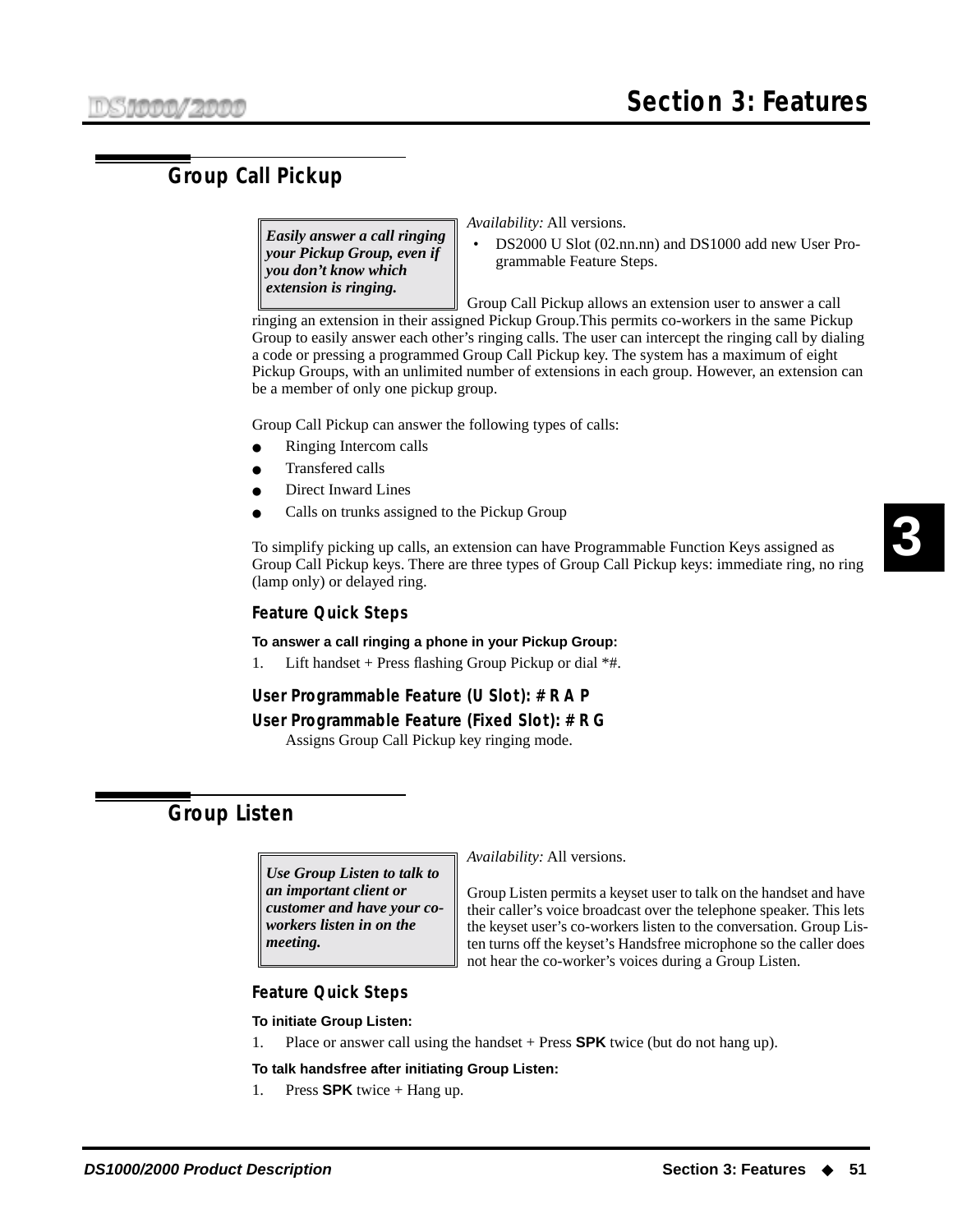## **To cancel Group Listen and return to your handset:**

1. Do not hang up + Press flashing **SPK**.

# **Group Ring**

*Use Group Ring to call a group of co-worker's simultaneously.*

*Availability:* All versions.

Group Ring allows you to arrange extensions into Ring Groups for answering calls. When a call comes into the Ring Group master number, all extensions in the group ring simultaneously. Any user in the Ring Group can answer the call just by lifting

the handset. The ringing call can be:

- A [Direct Inward Line](#page-47-0) to the Ring Group (i.e., terminated to the Ring Group master number)
- A trunk call transferred to the Ring Group master number
- An intercom call to the Ring Group master number

The system provides up to 8 Ring Groups (1-8). The Ring Group master number can be any valid extension number not already in use.

# **Overflow for Group Ring Calls**

If unanswered, DILs to a Ring Group can route to a programmed overflow destination. The overflow destination can be an extension, another Ring Group, UCD Group or Voice Mail. You can set up separate DIL overflow destinations for the day mode and at night. If unanswered at the overflow destination, the call diverts to Key Ring. Note that a Ring Group DIL goes into the night mode when any extension with night mode capability presses their Night key. See *[Night Service / Night](#page-71-0)  Ring* [on page 64](#page-71-0) for more.

# **Feature Quick Steps**

**To make an Intercom call to a Ring Group:**

1. Lift handset + Press **ICM** + Dial Ring Group number (e.g., 350) + Wait for co-worker to answer.

**To Transfer your trunk call to a Ring Group:**

1. Press **ICM** + Dial Ring Group number (e.g., 350) + Wait for answer or hang up.

### **To answer a call that rings your Ring Group:**

1. Lift handset or Press flashing line/loop key.

### **To answer a call that is ringing another group (of which you are not a member):**

1. Lift handset and press **ICM** + Dial \*\* and the Ring Group number (e.g., 350).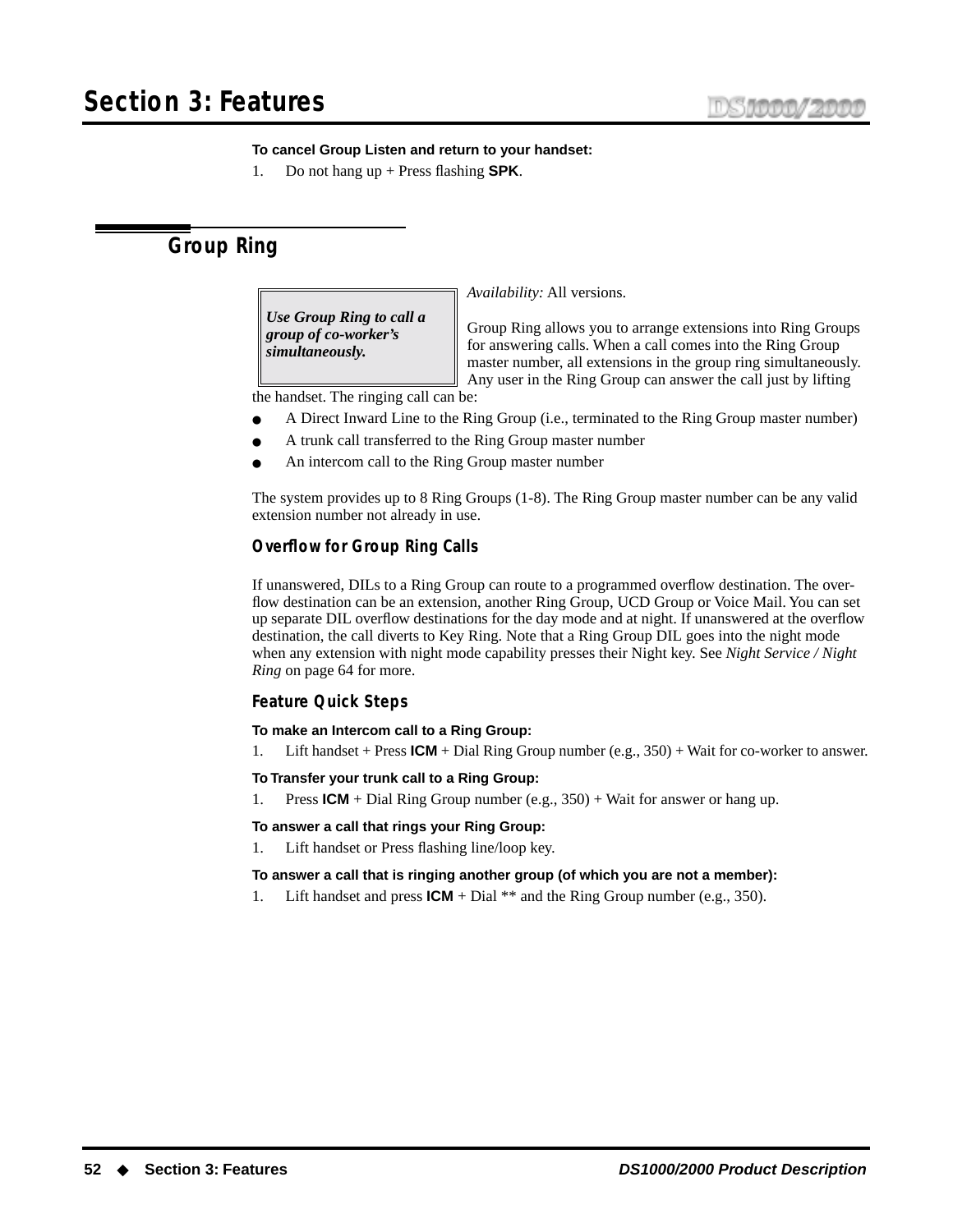# <span id="page-60-0"></span>**Handsfree and Handsfree Answerback**

## **Handsfree**

*Talk over the phone Handsfree, using the builtin speaker and microphone.* *Availability:* All versions.

Handsfree allows a keyset user to process calls using the speaker and microphone in the telephone (instead of the handset). Handsfree is a convenience for workers who don't have a free hand to pick up the handset. For example, a terminal operator

could continue to enter data with both hands while talking on the phone.

# **Handsfree Answerback and Forced Intercom Ringing**

*With Handsfree Answerback, answer an Intercom call by just speaking toward your phone.*

*Availability:* All versions.

• DS2000 U Slot (02.nn.nn) and DS1000 add User Programmable Feature Steps.

Handsfree Answerback permits an extension user to respond to a voice-announced Intercom call by speaking toward the phone,

without lifting the handset. Like Handsfree, this is a convenience for workers who don't have a free hand to pick up the handset. Incoming Intercom calls alert with two beeps if the extension has Handsfree Answerback — a single beep if it does not.

Forced Intercom Ringing causes an Intercom call to ring the destination extension. You can enable Forced Intercom Ringing system-wide (for all extensions), or a user can dial a code to have their Intercom call ring the destination.

# **Feature Quick Steps**

### **Handsfree**

### **To use Handsfree instead of lifting the handset:**

1. Press **SPK**.

**To change a Handsfree call into a handset call:**

1. Lift handset.

### **Handsfree Answerback**

1. Operation is automatic if enabled in system programming.

# **User Programmable Feature (U Slot): # V A**

# **User Programmable Feature (Fixed Slot): # I V or # I R**

Enables Intercom voice announcements or Forced Intercom Ringing.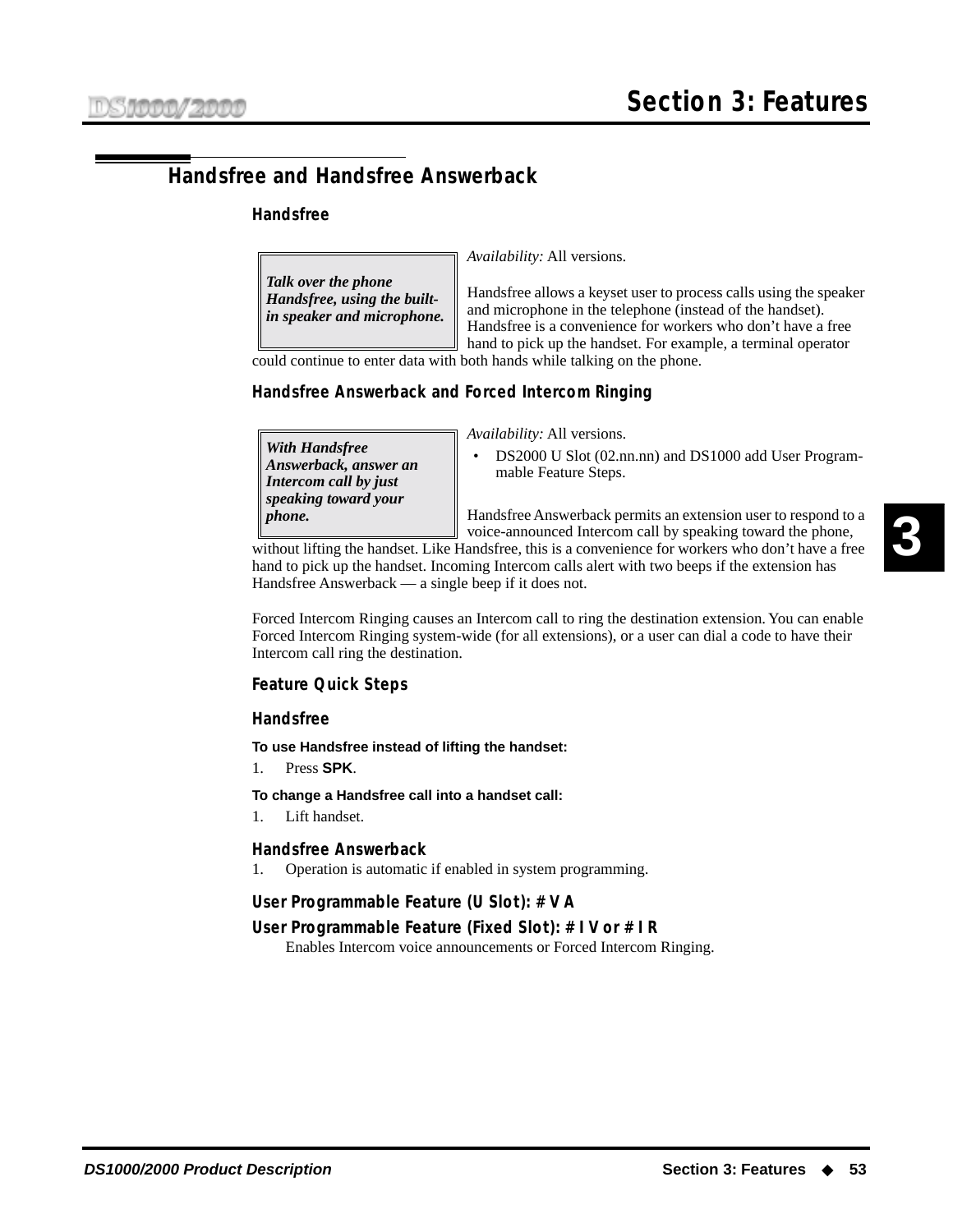# **Headset Compatibility**

*Have the privacy of a handset call without having to hold the handset*

*Availability:* All versions.

• DS2000 U Slot (02.nn.nn) and DS1000 add User Programmable Feature Steps.

A keyset user can utilize a customer-provided headset in place of the handset. Like using Handsfree, using the headset frees up the user's hands for other work. However, the headset provides privacy not available from Handsfree.

An example of compatible headsets are GN Netcom Orator-G or Plantronics Mirage. The headset you choose should have a noise-canceling microphone.

### **Feature Quick Steps**

### **To enable the headset mode:**

Unplug the handset but leave it in the handset cradle  $+$  Plug in the headset or headset adaptor.

#### **When in the headset mode:**

Press a line key to place or answer a trunk call, press **ICM** to get Intercom dial tone, or, if on a call, press **SPK** to hang up.

### **User Programmable Feature: # H S**

Enables or disables the headset mode.

<span id="page-61-0"></span>**Hold**

*Have a call wait on Hold, then pick it up to continue the conversation.*

*Availability:* All versions.

• DS2000 U Slot (02.nn.nn) and DS1000 add Trunk Pickup from Hold.

Hold lets an extension user put a call in a temporary waiting state. The caller on Hold hears silence or Music on Hold, not conversation in the extension user's work area. While the call waits on Hold, the extension user may process calls or use a system feature. Calls left on Hold too long recall the extension that placed them on Hold. If the recall is unanswered, the call diverts to [Key Ring.](#page-64-1)

There are four types of Hold:

### **System (Regular) Hold**

With System Hold, an outside call a user places on Hold flashes the line key (if programmed) at all other keysets. Any keyset user with the flashing line key can pick up the call. An extension user can pick up a trunk on System Hold at another extension if they know the trunk number.

### **Exclusive Hold**

When a user places a call on Exclusive Hold, only that user can pick up the call from Hold. The trunk appears busy to all other keysets that have a key for the trunk. Exclusive Hold is important if the user doesn't want a co-worker picking up their call on Hold.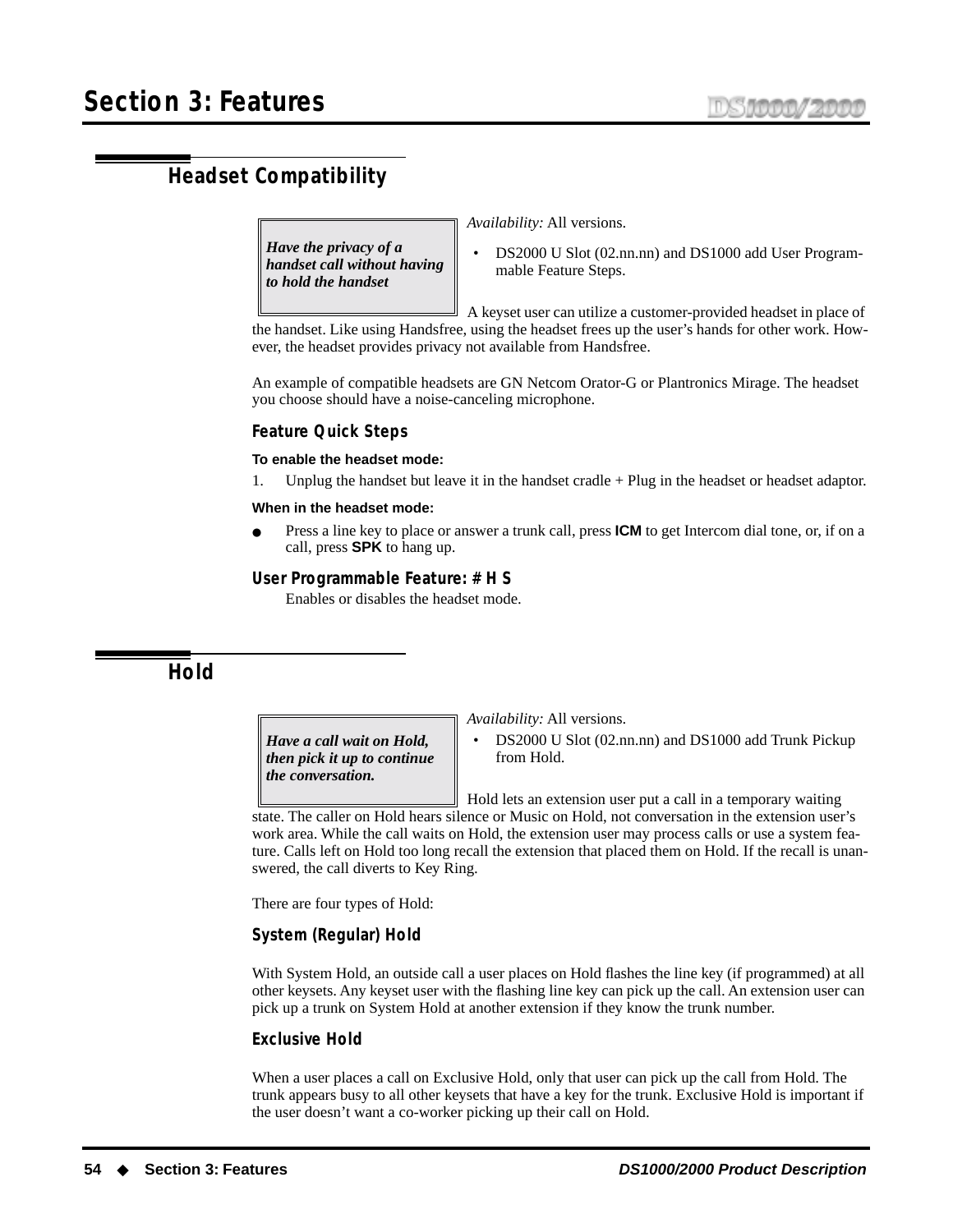## **Automatic Hold**

Automatic Hold allows a user to be on a trunk call, activate a feature and automatically place the call on Hold without first pressing the HOLD key. The system places a call on Hold automatically when the user presses CONF or ICM, a Call Coverage Key or a Hotline key.

### **Intercom Hold**

A user can place an Intercom call on Hold. The Intercom call on Hold does not indicate at any other extension.

### **Feature Quick Steps**

### **To place a trunk call on System Hold:**

1. Press  $HOLD + Hang$ up.

### **To place a trunk call on Exclusive Hold:**

1. Press **HOLD** twice + Hang up.

**To pick up a trunk call on Hold:**

1. Press flashing line key.

### **To pick up a trunk on Hold at another extension:**

1. Press **ICM** + Dial \*4 followed by the trunk number (e.g., 01 for trunk 1).

### **To place an Intercom call on Hold:**

1. Press  $HOLD + Hang$ up.

### **To pick up a call on Intercom Hold:**

1. Lift handset + Press **HOLD**.

# <span id="page-62-0"></span>**Hotline**

*Hotline provides partner extensions with one-button calling and Transfer.*

*Availability:* All versions.

• DS2000 U Slot (02.nn.nn) and DS1000 add User Programmable Feature Steps.

Hotline gives a keyset user with a programmed Hotline key onebutton calling and Transfer to another extension (the Hotline partner). Hotline helps co-workers that work closely together. The Hotline partners can call or Transfer calls to each other just by pressing their Hotline key. In addition, the Hotline key shows the status of the partner's extension:

| <b>Hotline Busy Lamp Indications</b>          |                       |  |  |  |
|-----------------------------------------------|-----------------------|--|--|--|
| The covered extension is:<br>When the key is: |                       |  |  |  |
| Off                                           | Idle or not installed |  |  |  |
| Busy or ringing<br>On.                        |                       |  |  |  |
| In Do Not Disturb<br>Flashing fast            |                       |  |  |  |

For an alternate feature that also provides one-button Intercom access and Transfer, turn to *[Direct](#page-48-0)  [Station Selection \(DSS\)](#page-48-0)* on page 41.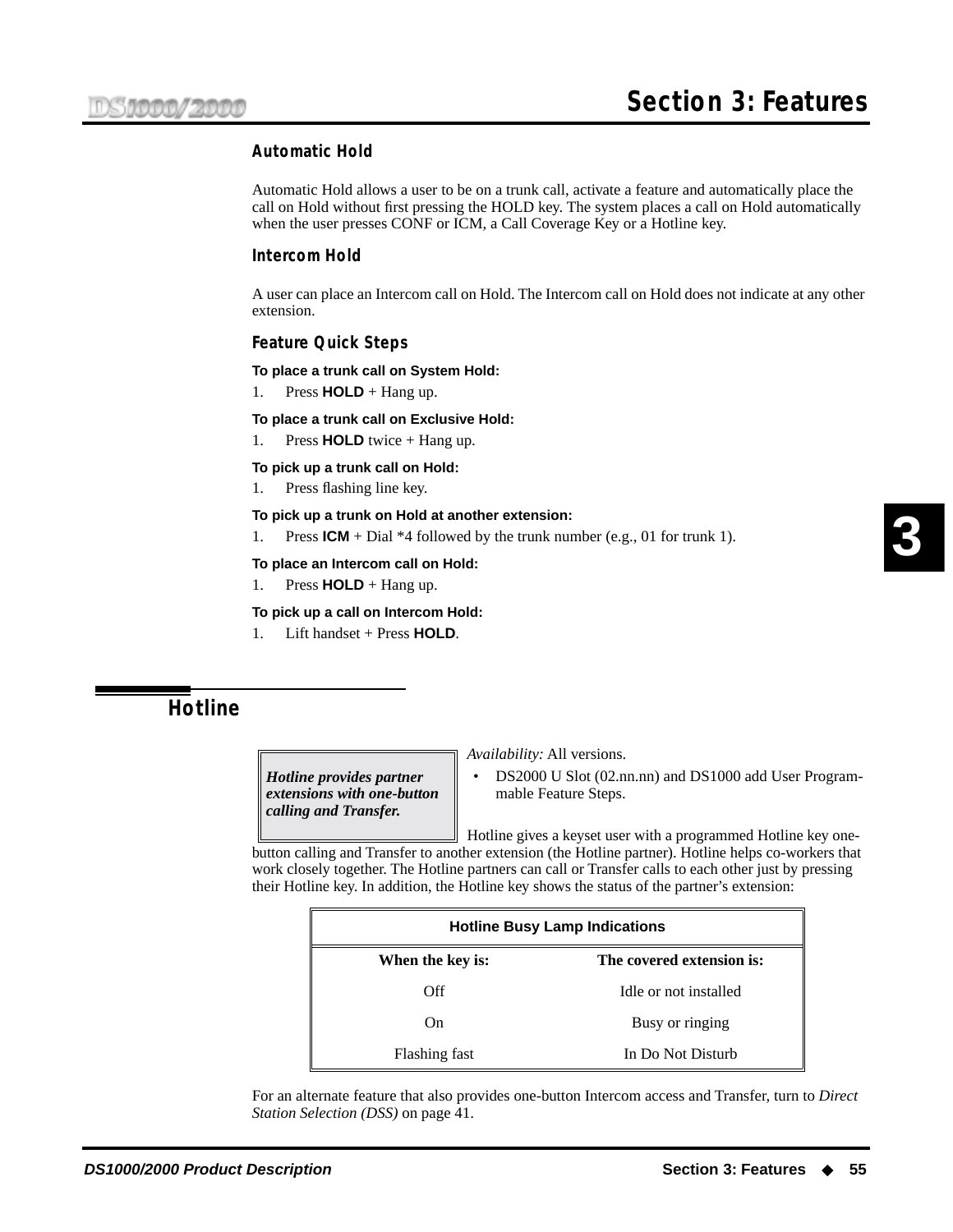### **Feature Quick Steps**

**To place a call to your Hotline partner:**

1. Press Hotline key.

### **To Transfer your trunk call to your Hotline partner:**

1. Press Hotline key + Announce call or hang up.

#### **To answer a call from your Hotline partner:**

1. Speak toward phone.

### **User Programmable Feature: # H L**

Assigns Hotline partners to Hotline keys.

# <span id="page-63-0"></span>**Interactive Soft Keys**

*Use advanced telephone features just by pressing a soft key, without remembering feature codes.* *Availability:* All versions.

Interactive Soft Keys provide intuitive feature access for display keyset users. It is no longer necessary to remember feature codes to access the telephone's advanced features because the function of the soft keys change as the user process calls. For example,

while on a trunk call a display keyset user can press the **PARK** soft key to Park their call in orbit.

For additional information on Interactive Soft Key operation, refer to the DS1000/2000 Soft Key Glossary (P/N 80000GLO\*\*).

# <span id="page-63-1"></span>**Intercom**

*Use Intercom to call any coworker.*

*Availability:* All versions.

• DS2000 U Slot (02.nn.nn) and DS1000 add User Programmable Feature Steps.

Intercom gives extension users access to other extensions. This provides the system with complete internal calling capability.

### **Handsfree Answerback and Forced Intercom Ringing**

Handsfree Answerback permits an extension user to respond to a voice-announced Intercom call by speaking toward the phone, without lifting the handset. Like Handsfree, this is a convenience for workers who don't have a free hand to pick up the handset. Incoming Intercom calls alert with two beeps if the extension has Handsfree Answerback — a single beep if it does not.

Forced Intercom Ringing causes an Intercom call to ring the destination extension. You can enable Forced Intercom Ringing system-wide (for all extensions), or a user can dial a code to have their Intercom call ring the destination.

For more on Handsfree Answerback and Forced Intercom Ringing, see **[Handsfree and Handsfree](#page-60-0)  [Answerback](#page-60-0)** (page 53).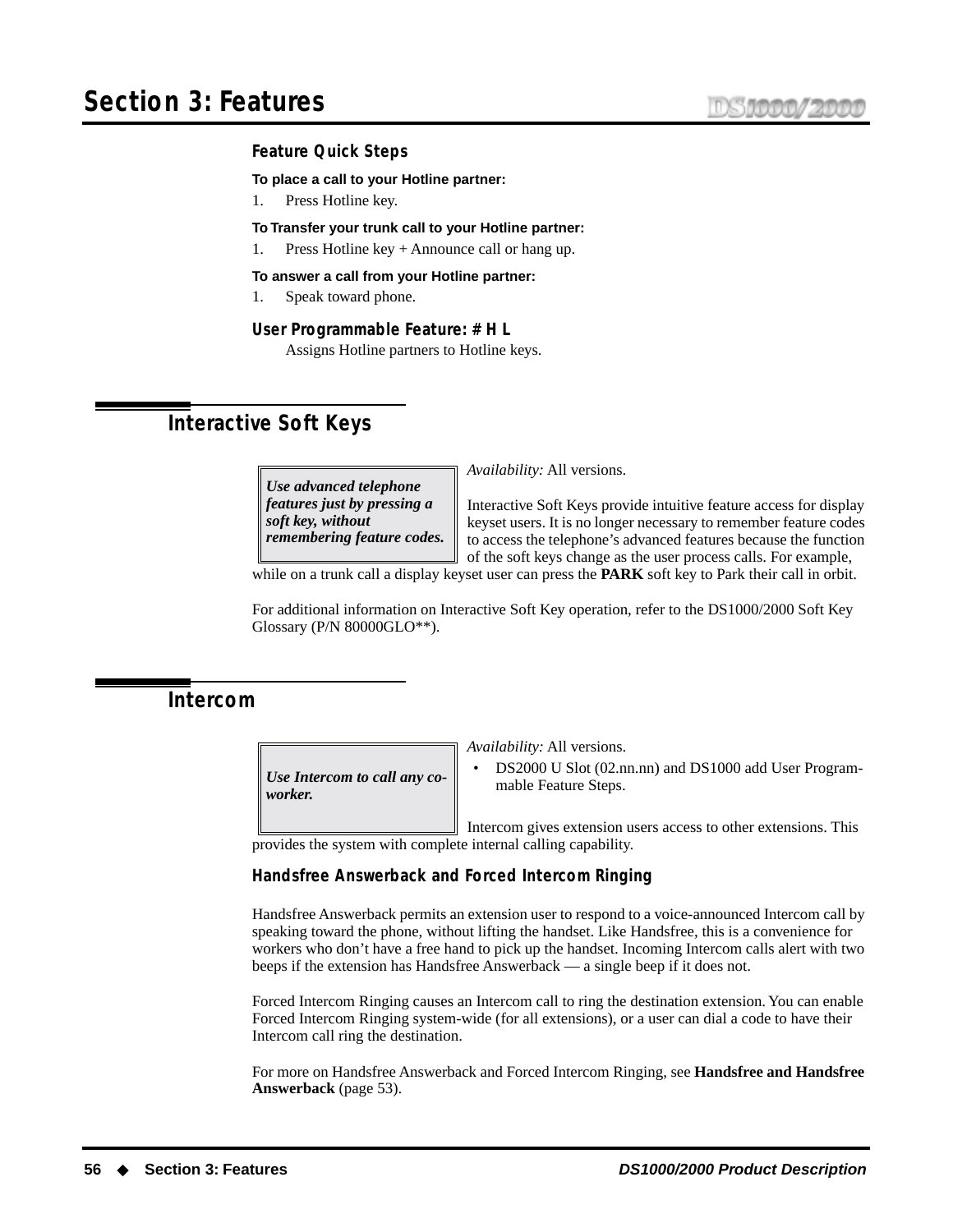# **Feature Operation**

### **To place an Intercom call:**

Lift handset and press  $ICM + Dial$  extension number.

*To call the operator, dial the operator s extension number or dial 0 or 01-04 (depending on how your system is set up).*

*If your call voice-announces the destination, you can dial 1 to force the call to ring.*

**To answer an Intercom call (if you hear two beeps and your phone has Handsfree Answerback):**

1. Speak toward phone, or lift the handset for privacy.

### **To answer an Intercom call (if you hear one beep and your phone does not have Handsfree Answerback):**

1. Lift the handset.

**To answer an Intercom call (if you hear ringing):**

1. Lift the handset.

## **User Programmable Feature (U Slot): # V A**

### **User Programmable Feature (Fixed Slot): # I V or # I R**

Enables Intercom voice announcements or Forced Intercom Ringing.

<span id="page-64-1"></span>**Key Ring**

*So they are not forgotten, unanswered calls automatically ring coworker's extensions.*

*Availability:* All versions.

A Key Ring trunk rings an extension according to the settings in *Program 1805 - Ring Assignments*. Multiple extensions can be enabled to ring immediately or after a programmed delay for each incoming trunk call. In addition, under certain conditions

other types of trunk calls divert to Key Ring if unanswered. The following conditions also initiate Key Ring:

#### **[Direct Inward Line](#page-47-0)**

An unanswered DIL diverts to Key Ring if unanswered at the extension to which it is terminated (see *[Direct Inward Line](#page-47-0)* on page 40 for more).

● **[Hold](#page-61-0)**

Calls left on Hold too long recall the extensions that initially placed them on Hold. If still unanswered, they divert to Key Ring.

● **[Park](#page-75-0)**

Calls parked in orbit recall the extension that initially parked them. If unanswered, the call diverts to Key Ring.

● **[Transfer](#page-99-0)**

An unanswered Transfer recalls the extension that initially transferred it. If still unanswered, the trunk diverts to Key Ring.

### <span id="page-64-0"></span>**Overflow for Key Ring Calls**

If unanswered, Key Ring calls can route to a programmed overflow destination. The overflow destination can be an extension, Ring Group, UCD Group or Voice Mail. You can set up separate Key ring overflow destinations for the day mode and at night. If unanswered at the overflow destination, the call again diverts to Key Ring. Note that a Key Ring trunk goes into the night mode when any extension with night mode capability presses their Night key. See *[Night Service / Night Ring](#page-71-0)* on [page 64](#page-71-0) for more.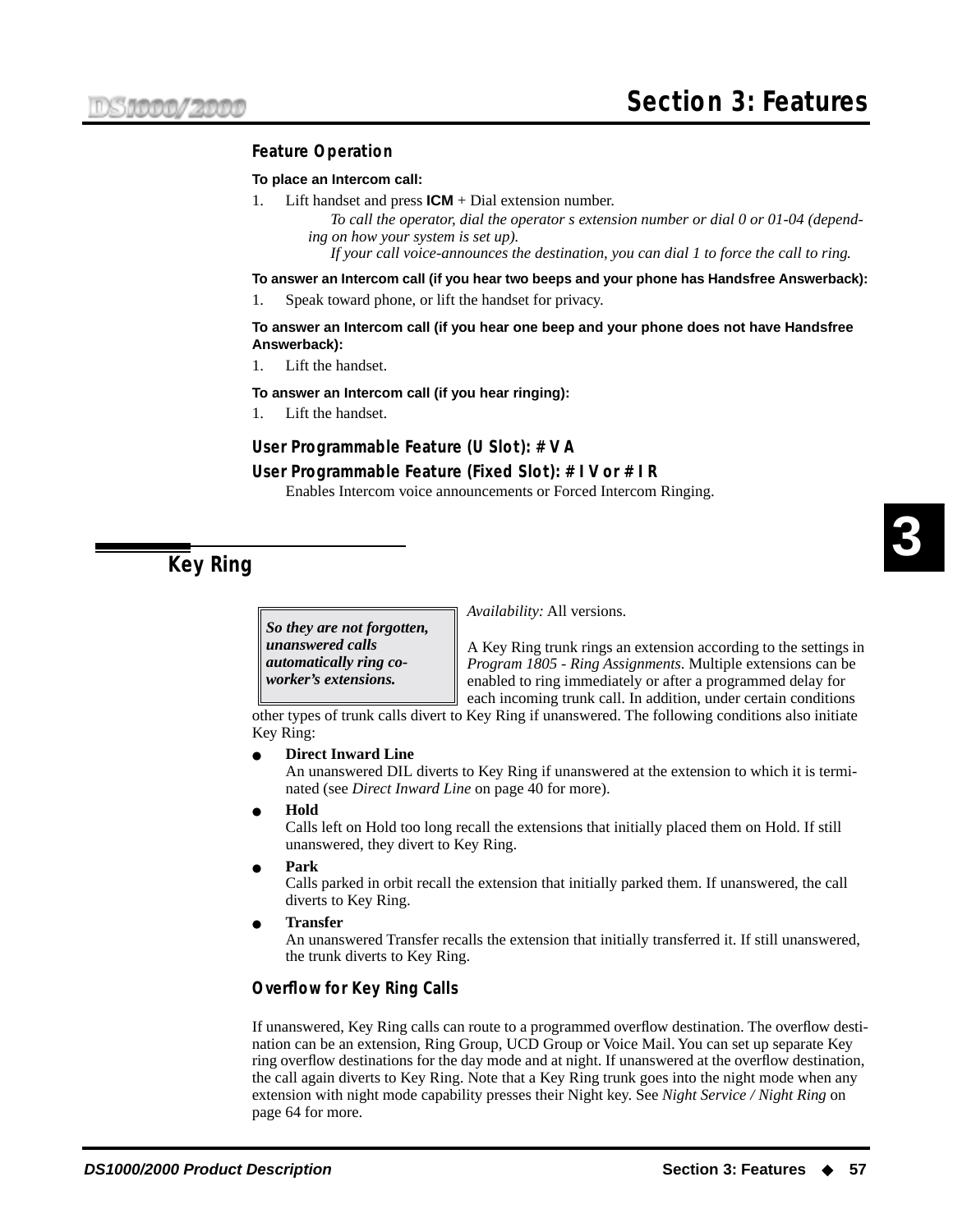# <span id="page-65-1"></span>**Last Number Redial**

*Quickly redial the last number dialed.*

*Availability:* All versions.

Last Number Redial allows an extension user to quickly redial the last outside number dialed. For example, a user may quickly recall a busy or unanswered number without manually dialing the digits. Last Number Redial saves in system memory the last

outside number dialed (up to 32 digits). The number can be any combination of digits 0-9, # and \*. The system remembers the digits regardless of whether the call was answered, unanswered or busy. The system normally uses the same trunk as for the initial call. However, if that trunk is busy and is part of a trunk group, Last Number Redial will automatically select the next trunk in the group. The user can also preselect a specific trunk if desired.

### **Feature Quick Steps**

### **To redial your last call:**

1. Lift the handset + (Optional) Press an idle line key to preselect a trunk + Press **LND**.

# <span id="page-65-0"></span>**Line Keys**

*Press a line key for onetouch access to an outside line.*

*Availability:* All versions.

• DS2000 U Slot (02.nn.nn) and DS1000 add new User Programmable Feature Steps.

A line key provides an extension user with one-button access to trunks. The extension user just presses a line key to place or answer a call on the trunk. There is no need to dial codes to access or intercept trunk calls. In addition, a line key provides a Busy Lamp Field (BLF) for the trunk to which it is assigned (see the table below).

| Line Key BLF Indications |                                                            |  |  |  |
|--------------------------|------------------------------------------------------------|--|--|--|
| When the key is:         | The trunk is:                                              |  |  |  |
| Off                      | Idle or not installed                                      |  |  |  |
| On (red)                 | In use or on Exclusive Hold at a co-<br>worker's extension |  |  |  |
| On (green)               | In use at your extension                                   |  |  |  |
| Winking on (red)         | On System Hold at a co-worker's<br>extension               |  |  |  |
| Winking on (green)       | On System Hold or Exclusive Hold<br>at your extension      |  |  |  |
| Flashing slowly (red)    | Ringing into the system                                    |  |  |  |
| Flashing slowly (green)  | Ringing or recalling directly to your<br>extension         |  |  |  |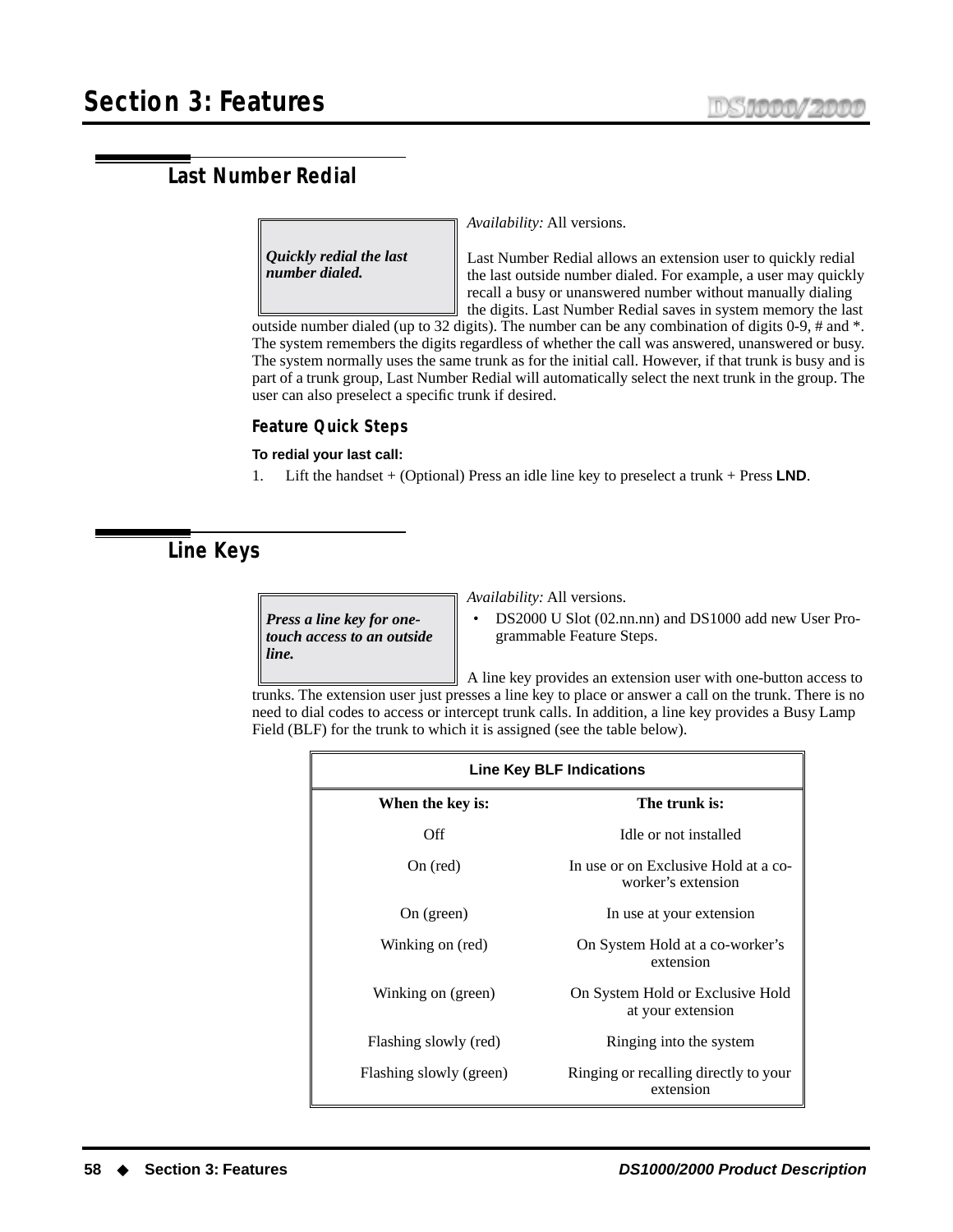# **Answering Priority**

When multiple calls ring an extension simultaneously, the system services the ringing calls in the following order:

- 1. **ICM** Key
- 2. Line Key (from lowest to highest)
- 3. Loop Key (from lowest to highest)

### **Feature Quick Steps**

#### **To place a call over a specific trunk using a line key:**

1. Lift handset + Press line key + Dial outside number.

### **To answer an incoming trunk call:**

1. Lift handset + Press flashing line key.

# **User Programmable Feature (U Slot): # R A L**

### **User Programmable Feature (Fixed Slot): # R L**

Assigns line key ringing mode.

# <span id="page-66-0"></span>**Loop Keys**

*Loop keys simplify answering and placing calls.* *Availability:* All versions.

Loop keys are programmable keys that simplify the way extension users place and answer outside calls. There are two types of loop keys: Switched Loop Keys and Fixed Loop Keys.

## **Switched Loop Keys**

For incoming calls, Switched Loop Keys provide an appearance for any trunk *not* assigned to a line key for which the extension has access and ringing. Switched Loop Keys insure that there is a visual appearance for trunks that do not ring an extension's line keys.

For outgoing calls, Switched Loop Keys provide convenient access to the "dial 9" trunk groups. For example, instead of pressing ICM and dialing 90 for trunk group 0, the user can just press the Switched Loop Key and dial 0 instead.

### **Fixed Loop Keys**

For incoming calls, the Fixed Loop Key works just like a Switched Loop Key. It provides an appearance for any trunk not assigned to a line key for which the extension has access and ringing.

For outgoing calls, a Fixed Loop Key is a loop key assigned to a specific trunk group. When the extension user presses the Fixed Loop Key for an outgoing call, they get the first trunk in the group assigned to the key.

# **Answering Priority**

When multiple calls ring an extension simultaneously, the system services the ringing calls in the following order:

1. **ICM** Key

**3**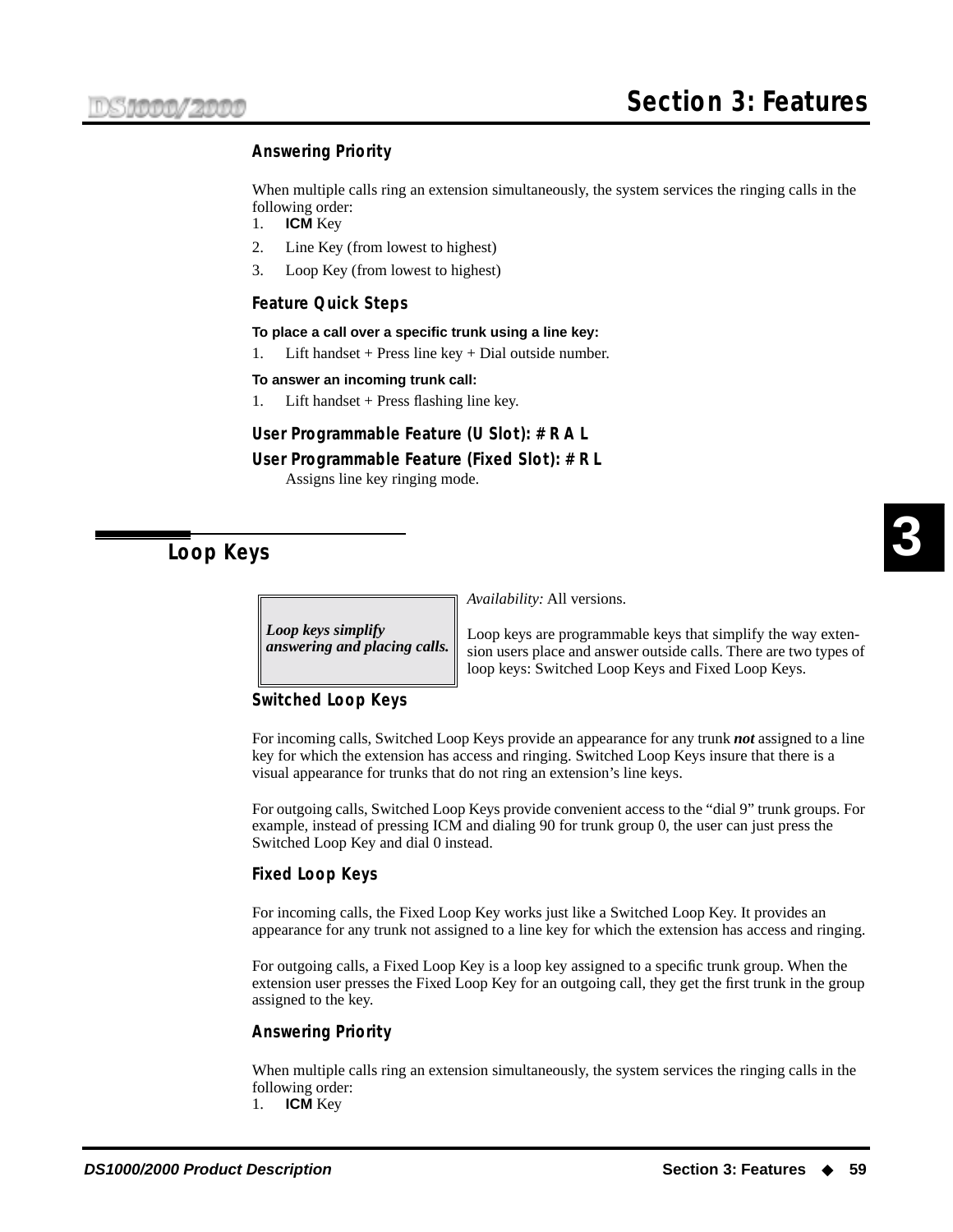- 2. Line Key (from lowest to highest)
- 3. Loop Key (from lowest to highest)

## **Feature Operation**

### **To answer a call on a Loop Key:**

1. Lift handset + Press Switched Loop Key.

### **To place a call on a Loop Key:**

1. Lift handset + Press Loop Key + Dial trunk group code (0-8) + Dial outside number.

# **Meet-Me Conference**

*Set up a multiple-party telephone conversation with your co-workers.*

*Availability:* All versions.

With Meet-Me Conference, an extension user can set up a telephone meeting with their co-workers. Each party joins the Conference by dialing a Meet Me Conference code. Meet Me Conference lets extension users have a telephone meeting —

without leaving the office. Users must join the meeting within the Meet-Me Conference interval.

The system has two Meet-Me Conference codes (#11 and #12). After a Meet-Me Conference is set up and the Meet-Me Conference interval expires, the code used becomes available for a new meeting. Since Meet-Me Conference is a type of Conference, the system's Conference capacity determines:

- The number of users that can join a Meet-Me Conference *and*
- The number of simultaneous conferences.

The following table shows the Conference capacities:

| <b>Description</b>                                                                 | Capacity |
|------------------------------------------------------------------------------------|----------|
| Conference circuits                                                                | 32       |
| Maximum simultaneous users in Conference<br>(total of all Conferences system-wide) | 32       |
| Maximum simultaneous conferences                                                   | 8        |
| Maximum parties in any one Conference<br>(trunks and/or extensions)                | 8        |

The system's 32 Conference circuits are dynamically allocated as users request them.

### **Feature Quick Steps**

### **To set up a Meet-Me Conference:**

- 1. Page parties and announce the Meet-Me Conference code (#11 or #12) + Do not hang up.
- 2. Press **ICM** + Dial announced Meet-Me Conference code (#11 or #12).

### **To join a Meet-Me Conference:**

1. Listen for paged invitation to join the Conference + Press **ICM**.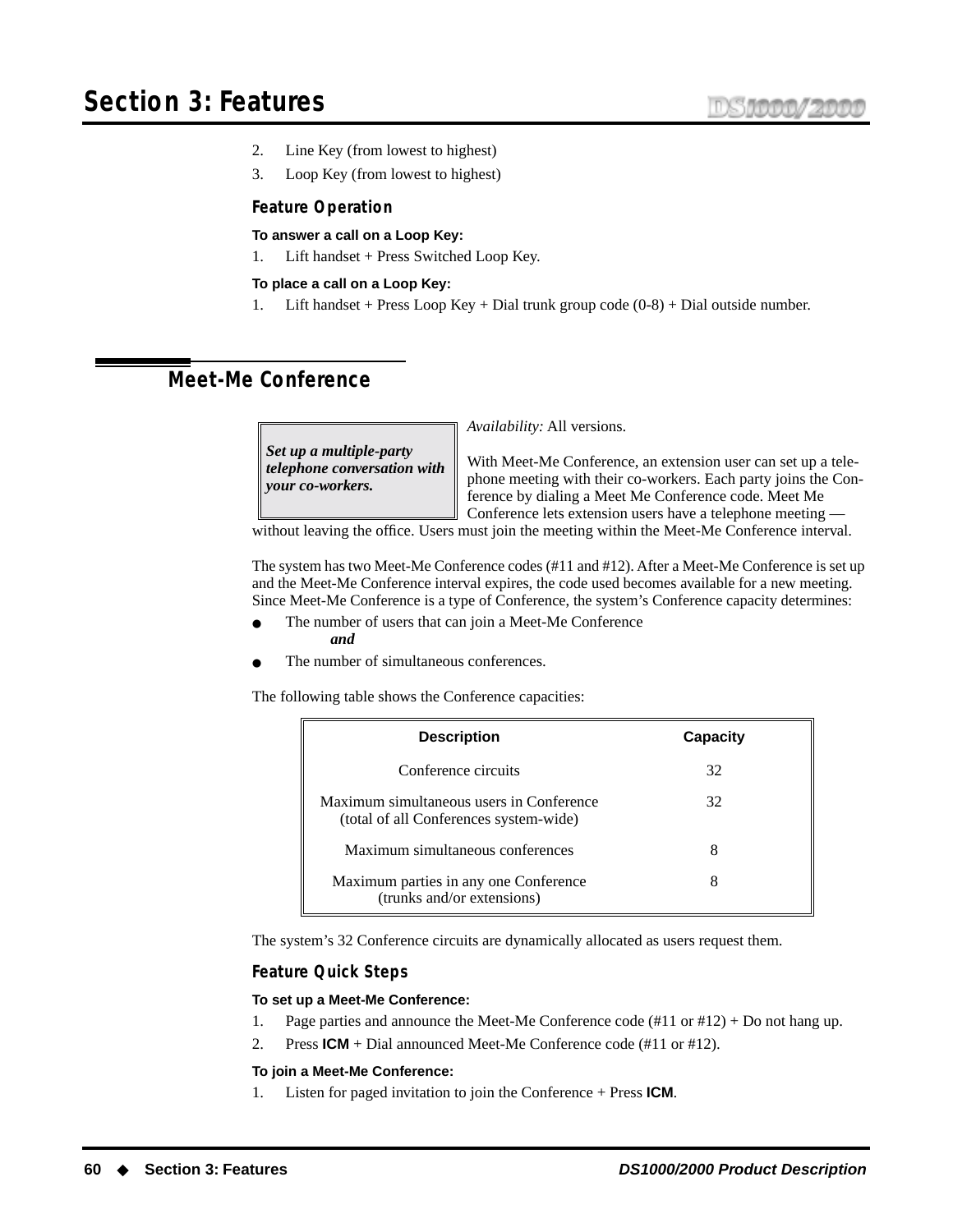2. Dial announced Meet-Me Conference code (#11 or #12).

# **Message Waiting**

*Availability:* All versions

*Leave a Message Waiting request for a return call.*

An extension user can leave a Message Waiting indication at a busy or unanswered extension requesting a return call. The indication is a flashing MW key at the called extension. Answering the Message Waiting automatically calls the extension which left

the indication. Message Waiting ensures that a user will not have to recall an unanswered extension. It also ensures that a user will not miss calls when their extension is busy or unattended.

Additionally, Message Waiting lets extension users scroll through their Messages Waiting and select a co-worker to call back.

An extension user can leave Messages Waiting at any number of extensions. Also, any number of extensions can leave a Message Waiting at the same extension.

## **Feature Quick Steps**

### **To leave a Message Waiting:**

1. Place Intercom call to co-worker + Press **MW** + Hang up. *MW flashes fast at the extension you call.*

### **To answer a Message Waiting:**

1. Lift handset + Press **MW**.

### **To review your Messages Waiting and then select a message for a return call:**

- 1. Do not lift the handset + Press **MW.**
	- *The first extension that left a message displays. Press MW repeatedly to display additional Messages Waiting, if any.*
- 2. When the extension you want to call displays, lift the handset + Press **MW**.

# **Microphone Mute**

*Talk to a co-worker in your office without your caller hearing the conversation*

*Availability:* All versions.

Microphone Mute lets a keyset user turn off their phone's Handsfree microphone at any time. Once activated, Microphone Mute prevents the caller from hearing conversations in the user's work area. The user can turn off the Handsfree microphone

while their telephone is idle, busy on a call, in DND or while a call is ringing. The microphone stays off until the user turns it back on.

While an extension has their microphone muted, incoming Intercom calls announce with a single beep (rather than the normal two beeps). The calling party hears this single beep also when the called extension's microphone is muted.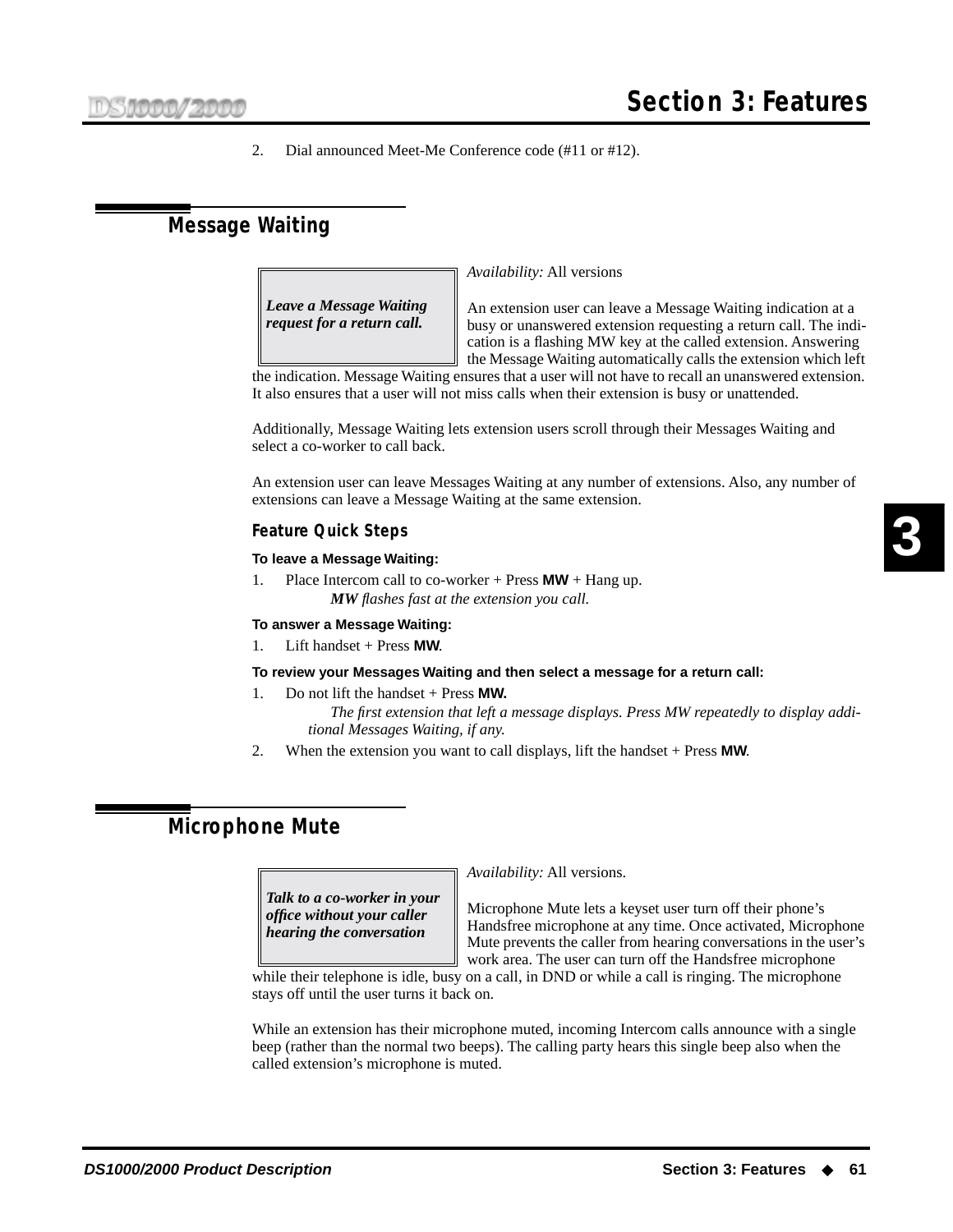## **Feature Quick Steps**

**To activate or deactivate Microphone Mute:**

1. Press **MIC**.

# **Modem Cut-Through**

*Maximize modem throughput speeds and obtain power failure cut-through on the same port.*

*Availability:* DS1000 only.

The unique DS1000 Modem Cut-Through feature allows a modem connected to the system's analog modem port to achieve maximum throughput speeds on outside calls. In addition, a single line set plugged into the modem is a fully functional internal

analog telephone at extension 316. This same single line set is also the system's power-failure telephone. It directly connects to an outside line if there is a commercial power failure.

If you are using Modem Cut-Through or a power-failure telephone, do not use extension 316 for Voice Mail.

# <span id="page-69-0"></span>**Monitor / Silent Monitor**

*Monitor a co-worker's phone conversation without them knowing you are on the phone.*

*Availability:* All versions.

Monitor lets an extension user listen to the conversation at a busy extension. To implement Monitor, an extension user just calls a busy extension and dials the Monitor code. The busy extension and their caller have no indication of the intrusion.

There are no tones heard and there is no visual indication that monitoring is occurring. For example, Monitor could help the supervisor of a service department. The department supervisor could listen to the questions that callers ask without disturbing the service call.

## **!! CAUTION !!**

Monitor provides no warning tones prior to intrusion. Monitor may be interpreted as an invasion of privacy.

### **Feature Quick Steps**

1. Call busy extension + Dial 6 + Listen to the conversation in progress.

# **Multiple Directory Numbers**

See *[Call Coverage Keys](#page-36-0)* on page 29.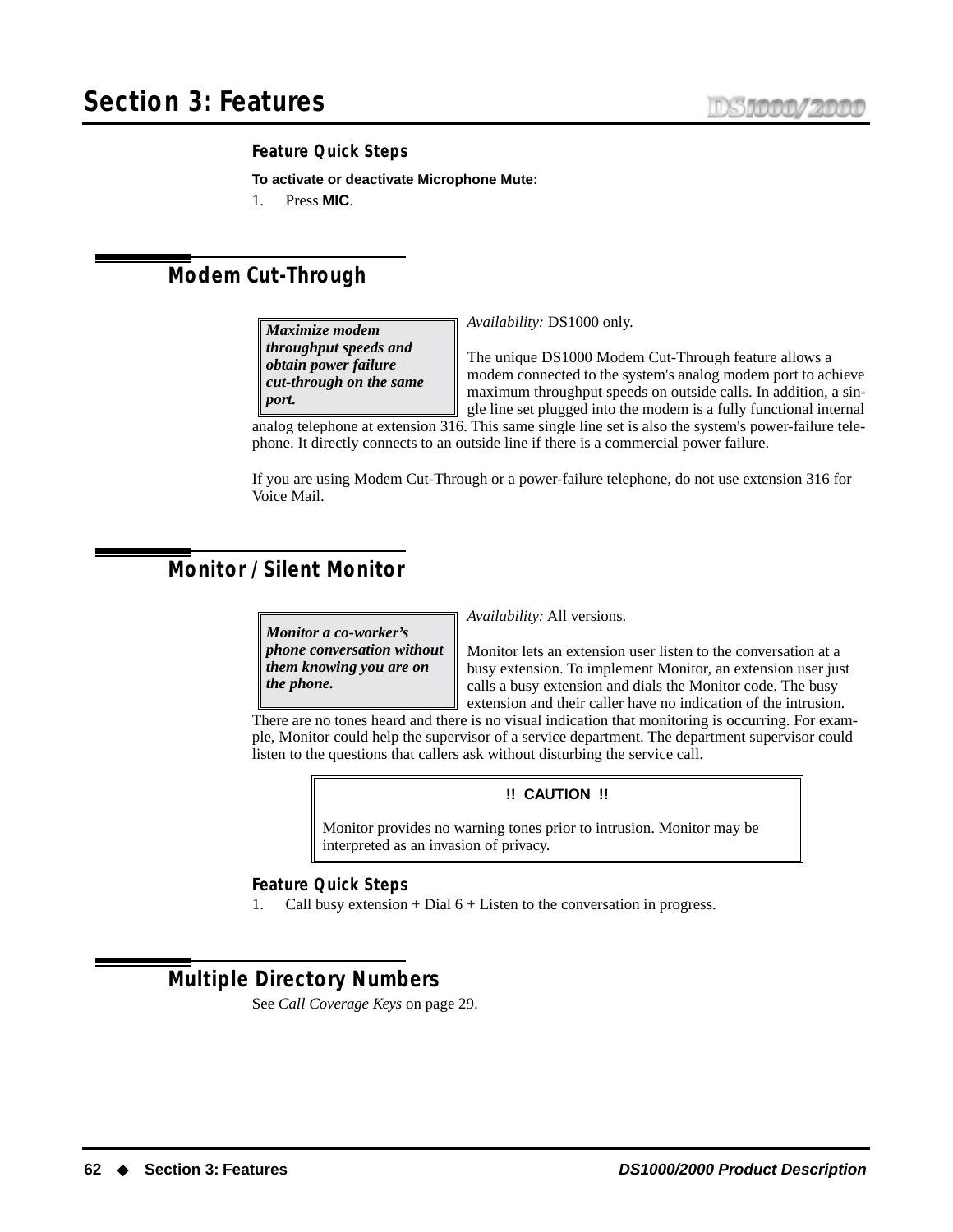# **Music On Hold**

*Callers can listen to music while waiting for their call to go through.*

*Availability:* All versions.

Music on Hold (MOH) plays music to calls on Hold, parked calls, and transferred calls. The music lets the caller know that their call is waiting, not forgotten. Without Music on Hold, the system provides silence to these types of calls. Music on Hold is

available from three sources: two internal beep tones and an external source connected to the CPU music input terminals. The external source typically connects to a customer-provided music source (such as a digital announcer, CD player or FM receiver).

The system provides a single external music input source. Background Music and Music on Hold share the same external source. For example, if Music on Hold uses a customer-provided program from CD, Background Music uses this source as well. In DS2000, the external music source connects to the CPU's 8-pin mod jack. In DS1000, the external music source connects to the AUDIO jack. For more on connecting a customer-provided music source, refer to the system's Hardware Manual.

With Music on Hold enabled, transferred callers can optionally listen to ringback or MOH while their call waits at the transfer destination.

**Note:** In accordance with U.S. copyright law, a license may be required from the America Society of Composers, Authors and Publishers (ASCAP) or other similar organizations, if radio, television broadcasts or music other than material not in the public domain are transmitted through the Music on Hold feature of telecommunications systems. NEC America, Inc., hereby disclaims any liability arising out of the failure to obtain such a license.

# **Names for Extensions and Trunks**

*Names help identify trunks and extension.*

*Availability:* All versions.

Extensions and trunks can have names instead of just circuit numbers. These names show on a keyset's display when the user places or answers calls. Extension and trunk names make it easier to identify callers. The user does not have to refer to a direc-

tory when processing calls. Extension and trunk names can consist of upper and lower case letters, spaces and punctuation. Extension and trunk names can be up to 15 characters long.

Extension names display when placing or answering Intercom calls. Trunk names display when using the following features:

- [Central Office Calls, Answering](#page-41-0)
- [Central Office Calls, Placing](#page-42-0)
- [Direct Inward Line](#page-47-0)
- **[Direct Trunk Access](#page-51-0)**
- [Directed Call Pickup](#page-51-1)
- **[Last Number Redial](#page-65-1)**
- **[Line Keys](#page-65-0)**
- [Loop Keys](#page-66-0)
- [Night Service / Night Ring](#page-71-0)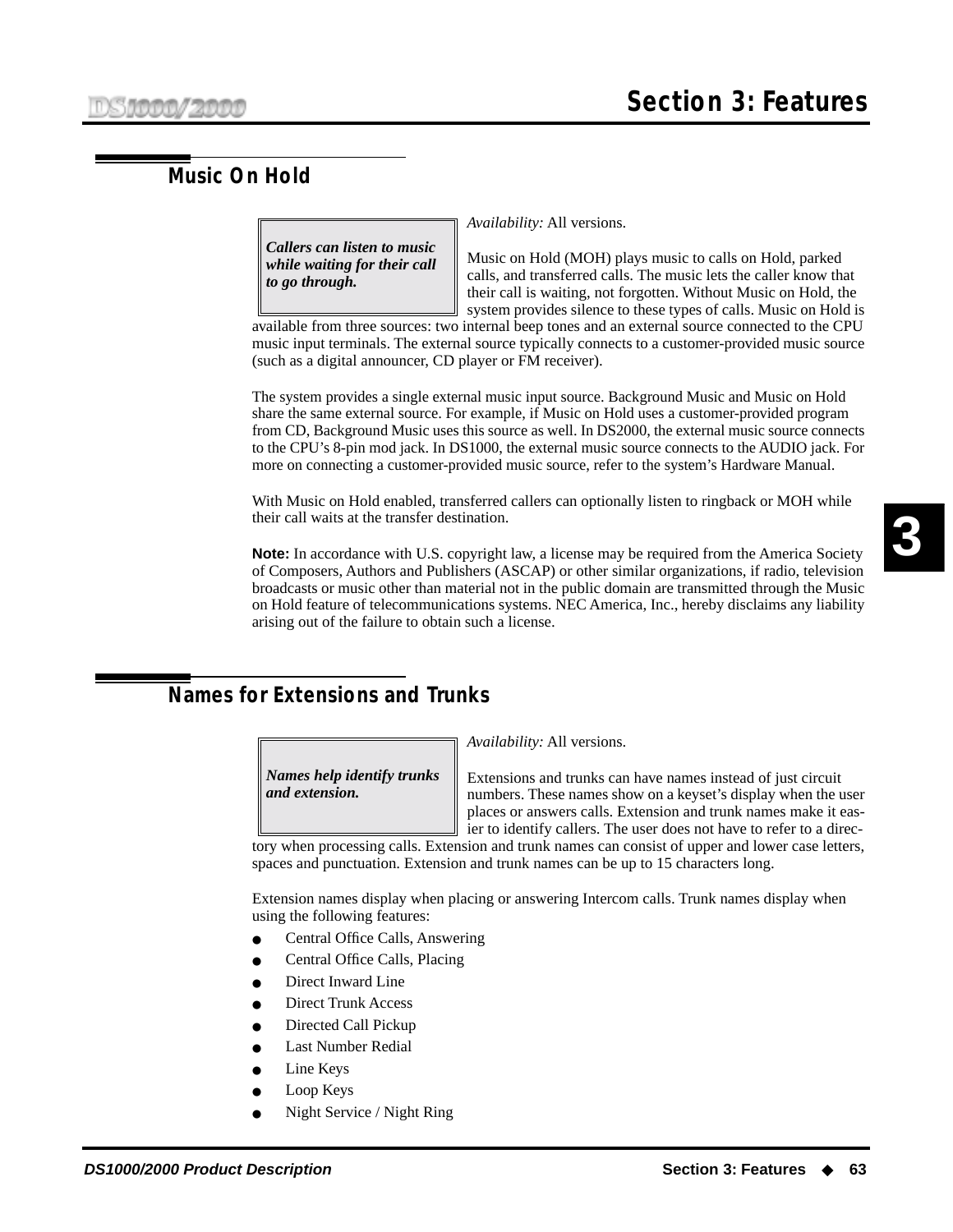- [Park](#page-75-0)
- **[Speed Dial](#page-87-1)**
- **[Transfer](#page-99-0)**

# <span id="page-71-0"></span>**Night Service / Night Ring**

*Use Night Service to reroute calls after hours.*

*Availability:* All versions.

Night Service redirects trunk calls to their night mode destination. Typically, the attendant or supervisor activates Night Service after normal working hours, when most employees are unavailable to answer calls. There are two basic types of Night

Service: Assigned Night Answer and Universal Night Answer.

Assigned Night Answer rings extensions directly at Night, providing specific answering points for Night Service calls. (For example, you can program trunks to ring the security station at night.)

Universal Night Answer (UNA) allows a user to dial a code to pick up a call ringing the system at night. With UNA, an employee can go to any telephone and dial a UNA code to answer the call. The extension does not need to have a line/loop key assigned for the ringing call.

Following are the four basic types of Night Service operation for a trunk. Note that only option 3 enables Universal Night Answer.

● **Option 1: Key Ring Day and Night**

The trunk is a Key Ring trunk during the day and at night. An extension's Night Key (if programmed) controls the day/night mode of the trunk. The trunk will not enable Universal Night Answer pickup.

● **Option 2: Key Ring During the Day, DIL at Night**

The trunk is a Key Ring trunk during the day and a DIL at night.An extension's Night Key (if programmed) controls the day/night mode of the trunk. The trunk will not enable Universal Night Answer pickup.

● **Option 3: DIL During the Day, Key Ring at Night**

The trunk is a DIL during the day and a Key Ring trunk at night.The DIL destination's DND key controls the night mode of the trunk. If the DIL destination is extension 300 (normally the attendant), pressing the DND key also enables Universal Night Answer pickup.

● **Option 4: DIL Day and Night**

The trunk is a DIL during the day and at night. The DIL destination's DND key controls the night mode of the trunk. During the day, the trunk rings the assigned DIL day mode destination extension. At night (after the user presses DND), the trunk rings the programmed DIL night mode destination. Pressing the DND key will not enable Universal Night Answer pickup.

By default, key 11 on attendant keyset is a Night key. This allows the attendant to activate the Night Mode system-wide.

### **Feature Operation**

**To activate or deactivate Night Service:**

Do not lift the handset  $+$  Press the Night key.

**To answer a call that rings a line or loop key at night:**

1. Lift handset + Press flashing line or loop key.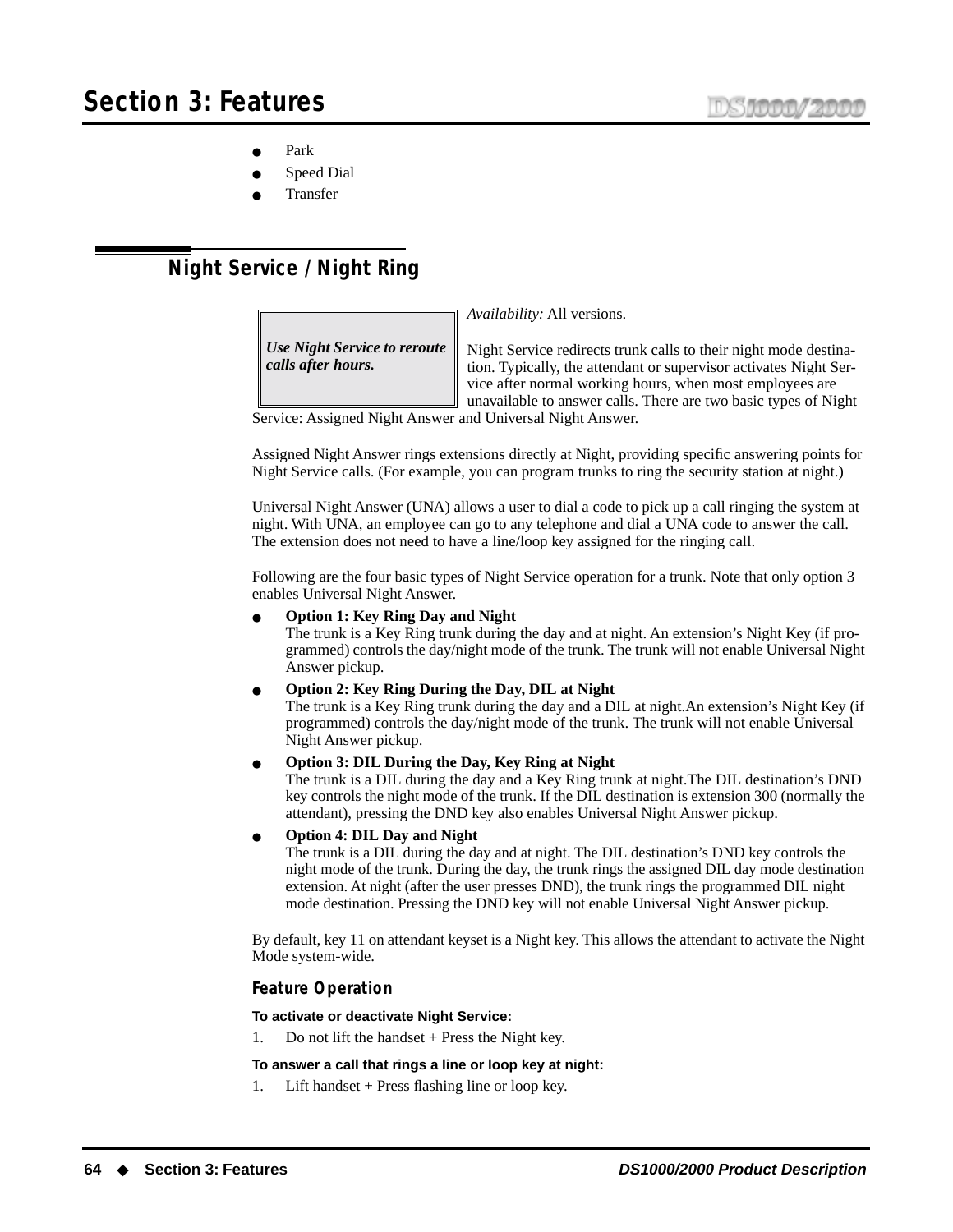#### **To answer a call ringing the system at night (UNA Pickup):**

1. Press **ICM** + Dial \*\* followed by the UNA code (01-04).

# <span id="page-72-0"></span>**Off-Hook Signaling**

*Off-Hook Signaling helps important callers get through.*

*Availability:* All versions.

• DS2000 U Slot (02.nn.nn) and DS1000 add User Programmable Feature Steps.

When a user is busy on a call, Off-Hook Signaling indicates that

another caller is trying to get through. Off-Hook Signaling helps important callers get through, without waiting in line for the called extension to become free. After the user hears the off-hook signal, they can use other system features (such as Hold or Park) to process their active call and then answer the waiting call.

#### **Off-Hook Signaling for Trunk Calls**

While a keyset user is on a handset call, Off-Hook Signaling for trunk calls can be:

While on a handset call, a flashing green Ring/Message lamp, line/loop key, and muted offhook ringing in the telephone speaker.

OR

While on a handset or Handsfree call, a flashing green line/loop key and Camp-On tones. This is the default setting.

Off-Hook Signaling for trunks occurs for DILs, transferred calls, Voice Mail Automated Attendant transfers and Key Ring calls. While Off-Hook Signaling ringing is occurring, use VOL ▲ and VOL ▼ to adjust the volume of ringing. Note that single line telephone users cannot receive off-hook ringing.

#### **Off-Hook Signaling for Intercom Calls**

While an extension user is on a handset call, they can receive Camp-On tones in the telephone handset from a co-worker that called them and dialed 2 to Camp-On. Turn to *[Call Waiting / Camp-](#page-38-0)On* [on page 31](#page-38-0) for more on how to set this up. Off-hook ringing for Intercom calls is not available.

#### **User Programmable Feature: # O H S**

Sets up the Off Hook Signaling options for an extension.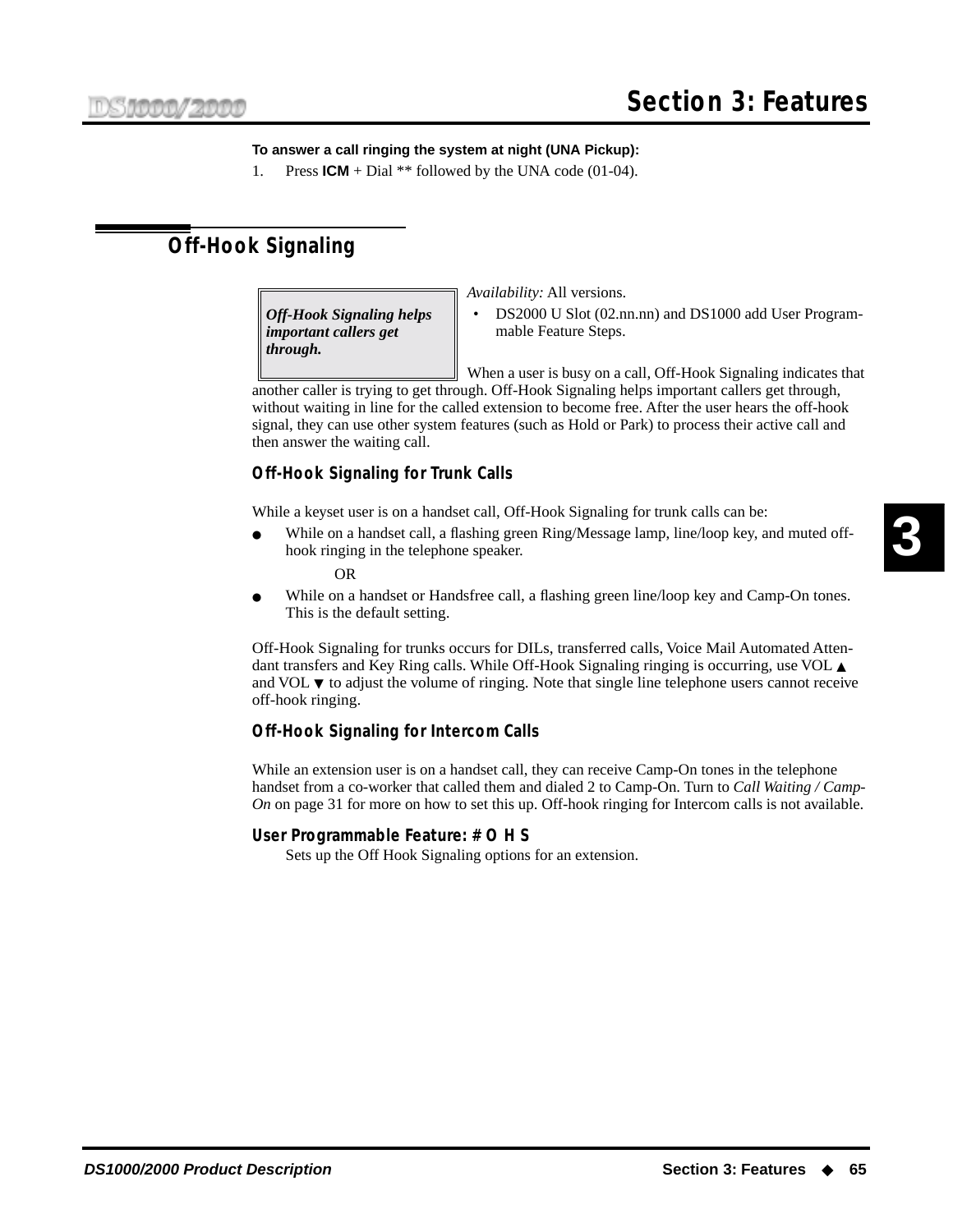# <span id="page-73-0"></span>**Off-Premise Extensions / On-Premise SLT Extensions**

*Connect analog devices such as single line telephones, fax machines and voice mail systems to the system.*

*Availability:* All DS2000 versions.

- 2-OPX Modules require DS2000 02.00.01.
- 2-OPX Modules are not available in DS1000.

The system is compatible with 500 type (dial pulse) and 2500 type (DTMF) analog telephone devices. This includes telco OPX circuits (DS2000 only), onpremise single line telephones (SLTs), fax machines, modems and Voice Mail ports. The DS1000

and DS2000 systems do not provide the signaling required to light SLT Message Waiting lamps.

In DS2000, off-premise SLTs can connect to 2-OPX Modules. On-premise SLTs can connect to 2-OPX Modules or ASTU PCBs.

DS2000 ASTU PCBs are available in two models, providing 4 and 8 ports, respectively. Each ASTU port provides power and ring voltage for the connected SLT. ASTU PCBs use system DTMF receivers. The CPU provides 10 DTMF receivers that are shared by all devices connected to ASTU ports.

Each DS2000 2-OPX Module provides two OPX ports. The first 2-OPX extension number is the same as the port's extension number. The second 2-OPX extension number is the first port *plus 201*. For example, the two extension numbers for the 2-OPX module plugged into extension 314 are 314 and 515. In addition, the 2-OPX Module has its own DTMF receivers (one for each port), internal ring generator and power supply to provide the connected SLT with power and ring voltage.

In DS1000, on-premise SLTs connect to dedicated analog ports in the main equipment cabinet. DS1000 does not support off-premise extensions via 2-OPX Modules.

#### **Ringing For Incoming Calls**

On- and Off-Premise single line extensions can ring directly for the following types of calls:

- **[Direct Inward Line](#page-47-0)** (page 40)
- **Intercom** [\(page 56\)](#page-63-0)
- **[Group Ring](#page-59-0)** (page 52)
- **[Ringdown Extension](#page-83-0)** (page 76)
- **Transfer** [\(page 92\)](#page-99-0)

#### **Feature Quick Steps**

Refer to the Single Line Telephone Quick Reference Guide (P/N 80000SLT\*\*).

**One-Touch Keys**

Available for Personal Speed Dial. Refer to *Speed Dial* [on page 80](#page-87-0).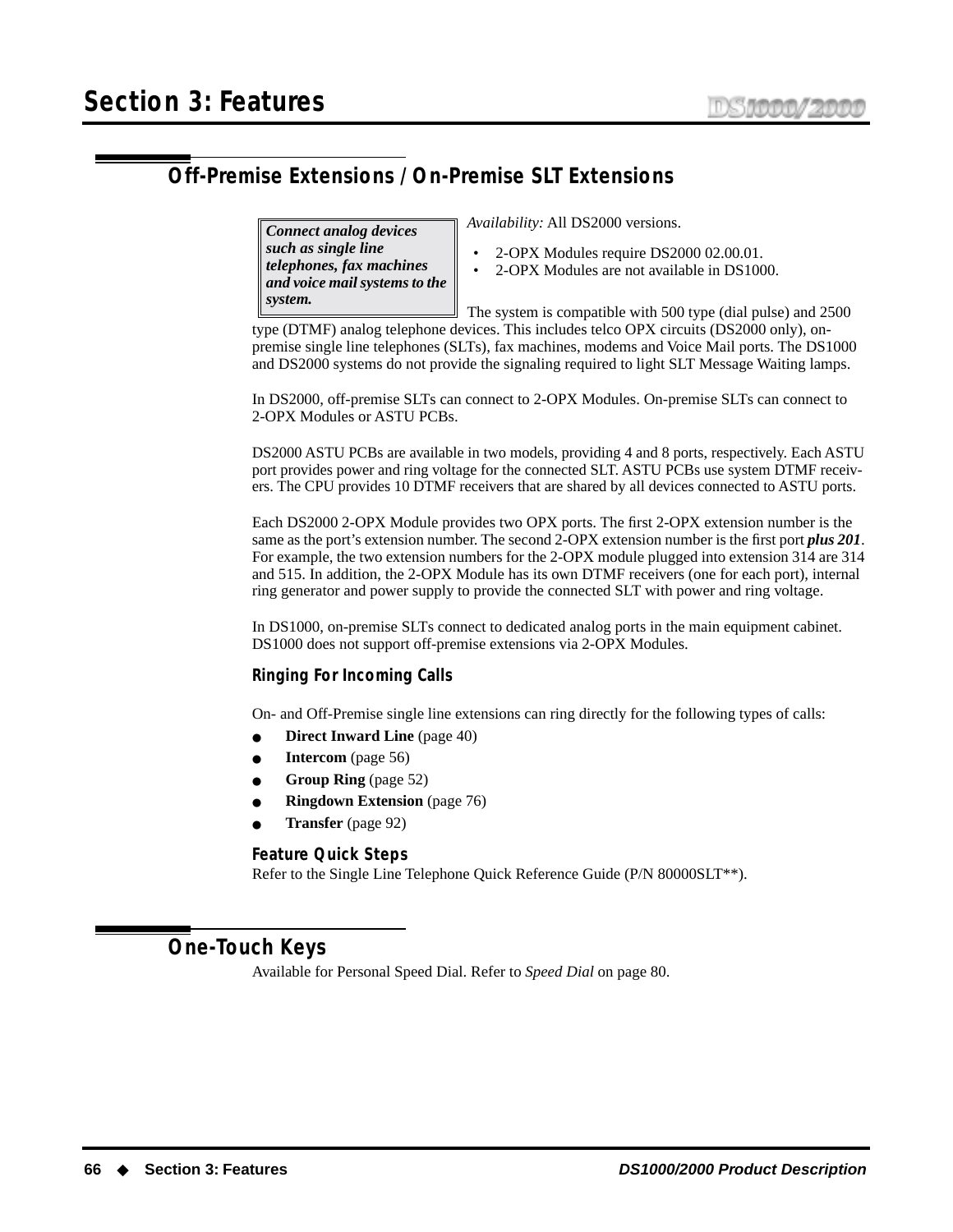# <span id="page-74-0"></span>**Paging**

*Use Paging to broadcast announcements or quickly locate co-workers.*

*Availability:* All versions.

• DS2000 U Slot (02.nn.nn) and DS1000 add User Programmable Feature Steps.

assigned zone.

• Page relay support available in DS2000 U Slot 02.00.04 and higher and DS1000.

Paging lets extension users broadcast announcements to other keyset users and to external Paging speakers. Paging allows a user to locate a co-worker or make an announcement without calling each extension individually. There are two types of Paging: Internal Paging and External Paging.

#### **Internal Paging**

Internal Paging allows extension users to broadcast announcements into 7 internal Paging Zones and All Call (all zone). When a user makes a zone page, the announcement broadcasts to all extensions assigned to the specified zone. If the user makes an All Call announcement, the announcement simultaneously broadcasts to extensions in all zones. All Call Paging automatically overrides any zone pages already in progress. A system timer can optionally limit the duration of Paging announcements.

To simplify Paging access, a keyset can have Programmable Function Keys assigned as Page keys.

**3**

**Paging Key Busy Lamp Indications When the key is: The zone is:** Off Idle On (red) A co-worker is Paging into the assigned zone On (green) The extension user is Paging into the

**External Paging**

When a user pages into Internal All Call Page or Internal page Zone 1, the system simultaneously broadcasts the announcement into the External Paging Zone. In DS2000, access to the external zone is via pins on the CPU's 8-pin mod jack. In DS1000, access to the external zone is via the AUDIO jack in the main equipment cabinet. Refer to the system *Hardware Manual* for additional installation details.

#### **Page Relay Support**

Paging can activate system relays. In DS1000, Paging can activate the relay contacts in the DOOR1 and DOOR2 jacks. In DS2000, Paging can activate a single relay located on the CPRU.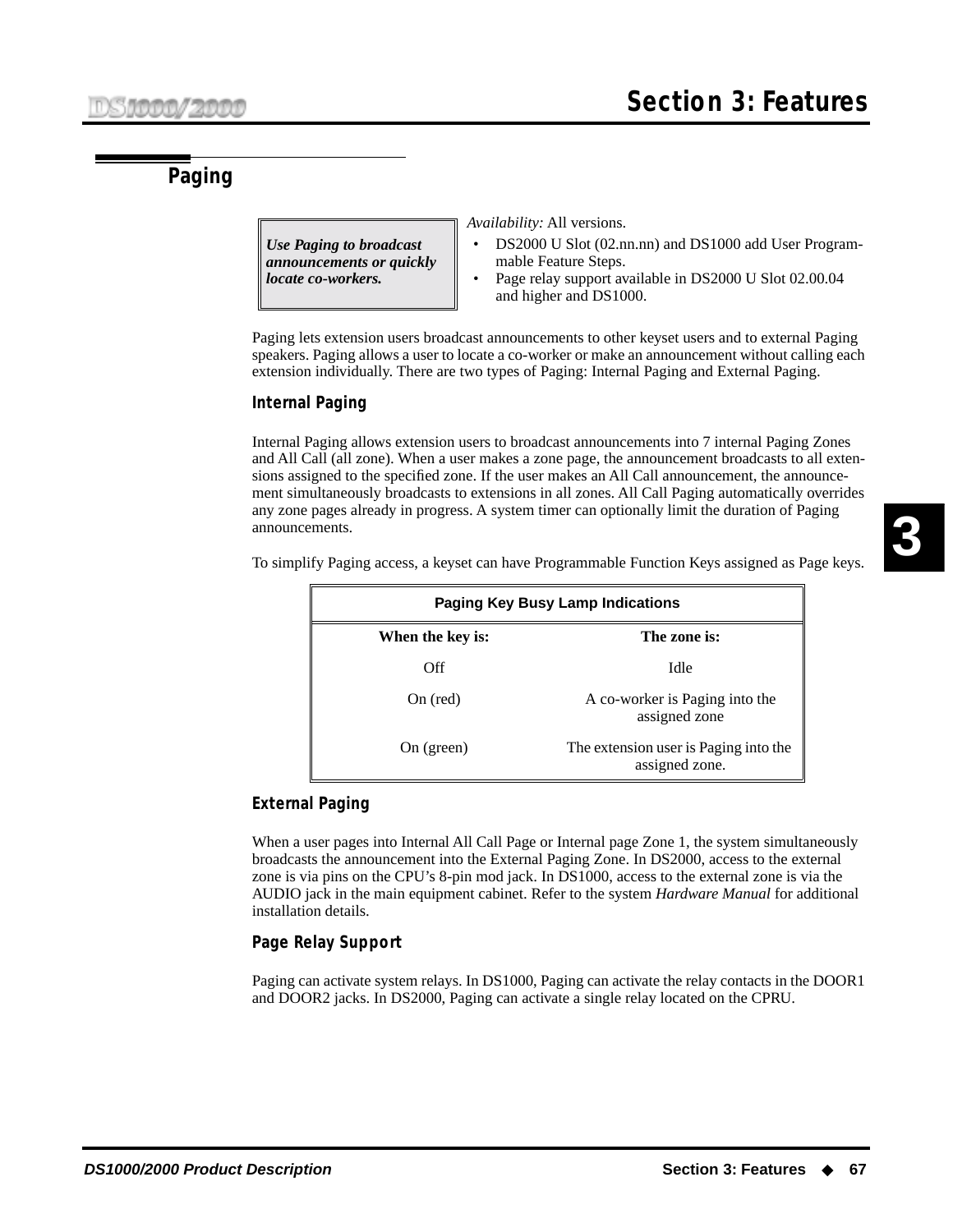#### **Feature Quick Steps**

#### **To make an Internal Paging announcement:**

- 1. Lift handset + Press **ICM**.
- 2. Dial \*1 and page zone number (1-7 or 0 for All Call) + Make announcement and hang up. OR
- 1. Lift handset + Press Paging key + Make announcement and hang up.

#### **User Programmable Feature: # V P**

Enables or disables an extension's ability to receive Paging announcements.

**Park**

*Park a call in orbit so a coworker can pick it up. With Park, it is not necessary to locate a person to handle their calls.*

*Availability:* All versions.

Park places a trunk call in a waiting state (called a Park Orbit) so that an extension user may pick it up. There are two types of Park: System and Personal. Use System Park when you want to have the call wait in one of 10 system orbits (60-69). Personal

Park allows you to Park a call at an extension so a co-worker can pick it up. After parking a call, a user can Page the person receiving the call and hang up. The paged party dials a code or presses a programmed System Park key to pick up the call. Many calls can be parked at the same extension, and are retrieved in LIFO (last-in, first-out) order.

A call parked in System Park Orbit for too long will recall the extension that initially parked it. The recall duration for System Park Orbits 60-67 is programmable. The recall for System Park Orbits 68 and 69 is permanently fixed at 5 minutes. If the recall remains unanswered, the call diverts to Key Ring.

A call parked in Personal Park Orbit for too long will initially recall to the extension at which it is parked. If unanswered there, it recalls to the extension that parked the call. If still unanswered, it diverts to Key Ring.

When an extension has System Park keys, the keys provide a Busy Lamp Field (BLF) for the orbit assigned to the key.

| <b>Park Key Busy Lamp Indications</b> |                                                                           |  |
|---------------------------------------|---------------------------------------------------------------------------|--|
| When the key is:                      | The Park orbit is:                                                        |  |
| Off                                   | Idle                                                                      |  |
| On (red)                              | A co-worker has parked a call in the<br>orbit assigned to the key.        |  |
| Single wink on (green)                | The extension user has parked a call<br>in the orbit assigned to the key. |  |

#### **Feature Quick Steps**

#### **To Park a call in system orbit:**

1. While on a trunk call, press **ICM** + Dial **\*** + System Park Orbit (60-69) + Hang up.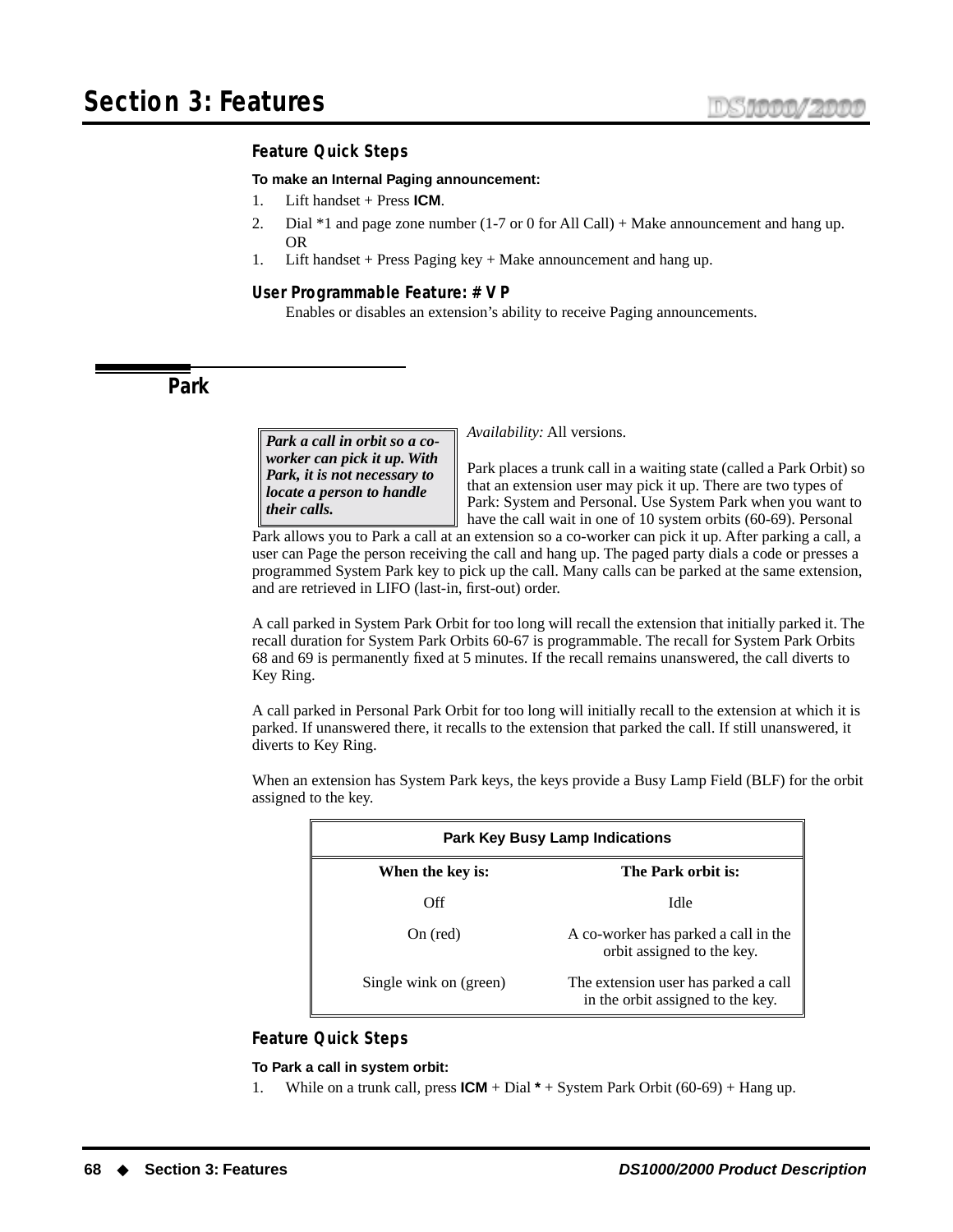#### OR

1. While on a trunk call, press Park key  $+$  Hang up.

#### **To retrieve a call from system Park orbit:**

- Lift handset + Press  $ICM$  + Dial  $*$  + System Park Orbit (60-69). OR
- 1. Lift handset + Press Park key.

#### **To Park a call at an extension (using Personal Park):**

1. While on a trunk call, press **ICM** + Dial **\* \*** + Number of extension at which you want to park the call  $(300-331)$  + Hang up.

#### **To retrieve a call parked at an extension:**

1. Lift handset + Press **ICM** + Dial **\* \*** + Number of extension at which the call is parked.

# <span id="page-76-0"></span>**Prime Line Preference**

*Place or answer an outside call on your Prime Line just by lifting the handset.*

*Availability:* All versions.

DS2000 U Slot (02.nn.nn) and DS1000 add User Programmable Feature Steps.

Prime Line Preference allows a keyset user to place or answer a

call by just lifting the handset. The user does not have to press a line key, loop key, or the ICM key first. This simplifies handling calls. In programming, you designate a line key, loop key, or the ICM key as a Prime Line Key. With a line or loop key, the trunk or trunk group assigned to that key becomes your Prime Line. With the ICM key, you get Intercom dial tone when you lift the handset. Any number of extensions can have the same Prime Line assignment.

There are two types of Prime Line Preference: Idle Prime Line and Intercom Prime Line.

#### **Idle Prime Line**

Idle Prime Line lets a user place or answer a Prime Line call by just lifting the handset. If the Prime Line Key is a line key, lifting the handset places or answers a call on the trunk assigned to the key. If the Prime Line key is a Loop Key, lifting the handset places or answers a call on a trunk assigned to the key.

#### **Intercom Prime Line**

With Intercom Prime Line, an idle extension user hears Intercom dial tone whenever they lift the handset or press SPK. Intercom Prime Line may help the extension user that most often uses Intercom functions or calls co-workers.If an extension's Busy Lamp Field is disabled (the default setting in DS1000 and U Slot), the Programmable Function Keys do not go into the DSS mode when the user lifts the handset.

#### **Feature Quick Steps**

#### **To place or answer a call on your Prime Line:**

*To bypass your Prime Line, press another key (e.g., a line or loop key) before lifting the handset.*

1. Lift the handset.

#### **User Programmable Feature: # P L A**

Assigns a line, loop, or ICM key as the Prime Line key.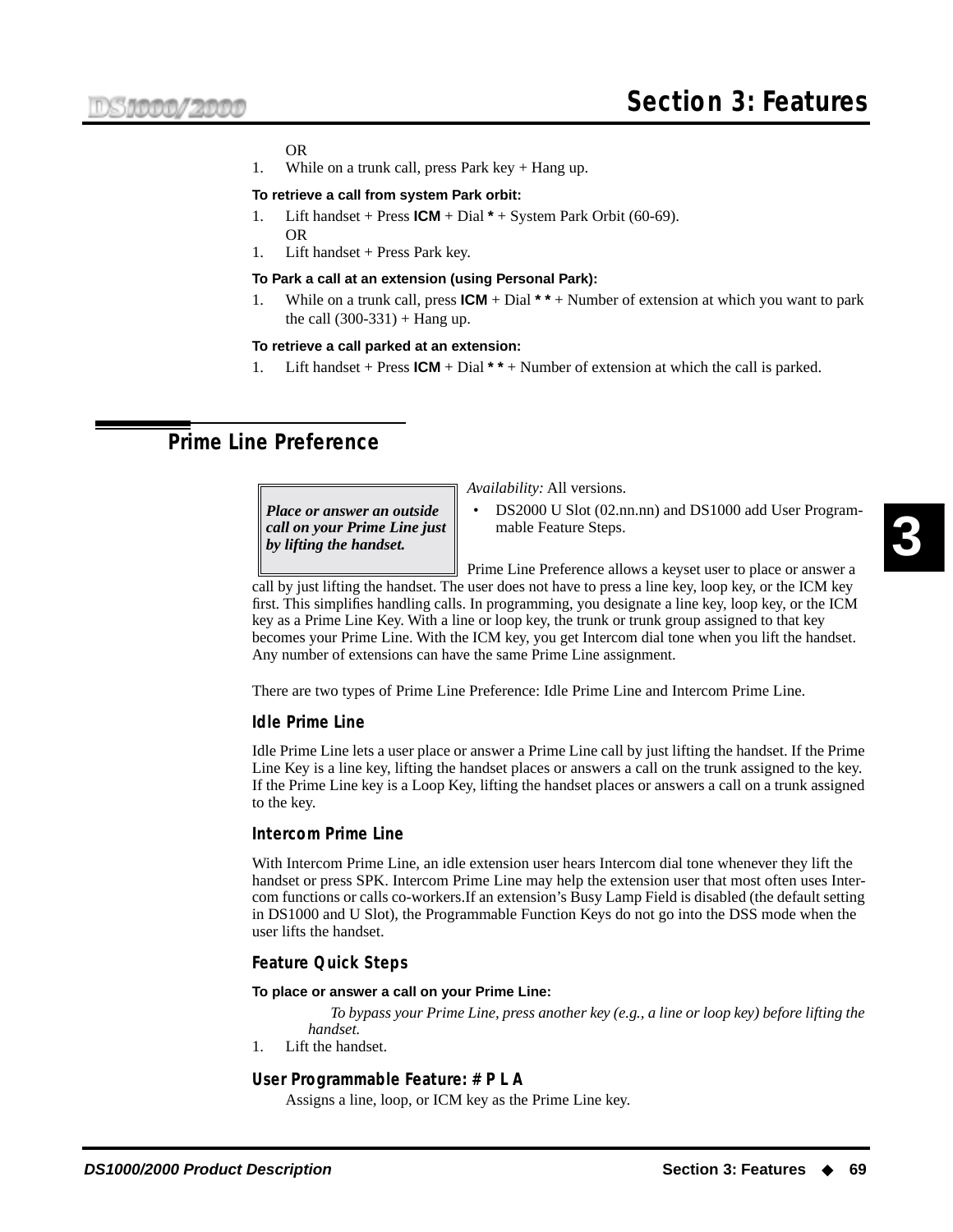# **Privacy**

*Use Privacy to prevent interruptions at high priority extensions.*

*Availability:* All versions.

An extension with Privacy blocks incoming Barge In attempts and Call Waiting (Camp-On) signals. Privacy helps extension users that don't want their conversations interrupted.

Note that if an extension with Privacy *enabled* is on a call with an extension with Privacy *disabled*, they are still subject to Barge In attempts and Call Waiting signals to the non-private extension.

# **Privacy Release Groups**

*Quickly join in a coworker's outside call.* *Availability:* All versions.

You can program extensions into Privacy Release Groups to simplify sharing trunk calls. Co-workers in the same Privacy Release Group can easily join another group member's trunk call just by pressing the busy line key. The co-worker immedi-

ately joins in unannounced and uninvited. Privacy Release Groups are a quick alternative to Conference where control over the Conference is not required. In a Customer Service group, for example, a supervisor could just press a busy line key to monitor any agent's call.

If desired, an extension user can prevent other members of their Privacy Release Group from interrupting their active call. This ensures that group members will not interrupt confidential calls.

Any number of extensions can be in the same Privacy Release Group. However, an extension can only be in a single group. Members of the Privacy Release Group must have line keys and access to the trunks they want to share.

Privacy Release Groups utilizes a Conference circuit. The following table shows the Conference capacities:

| <b>Description</b>                                                                 | Capacity |
|------------------------------------------------------------------------------------|----------|
| Conference circuits                                                                | 32       |
| Maximum simultaneous users in Conference<br>(total of all Conferences system-wide) | 32       |
| Maximum simultaneous conferences                                                   | 8        |
| Maximum parties in any one Conference<br>(trunks and/or extensions)                | 8        |

The system's 32 Conference circuits are dynamically allocated as users request them.

#### **Feature Operation**

**To join a trunk call with a member of your Privacy Release Group:**

1. Press line key.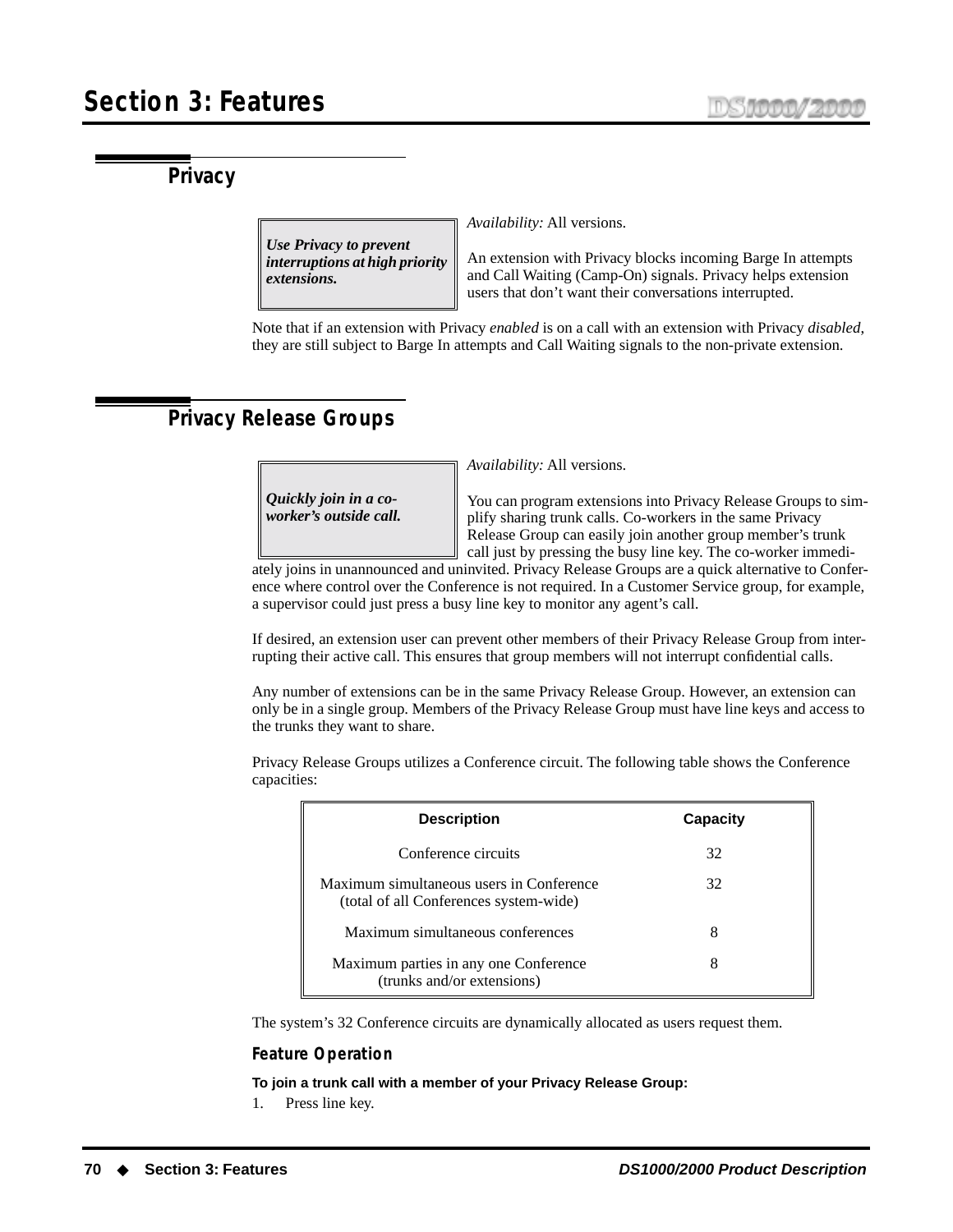# **Section 3: Features**

#### **To prevent a member of your Privacy Release Group from joining your call:**

1. Place or answer trunk call on line key + Press line key *Press line key again to allow users to join your call.*

# **Private Line**

*You can have a line reserved exclusively for your own use.*

*Availability:* All versions.

A Private Line is a trunk reserved for a keyset for placing and answering calls. A user with a Private Line knows when important calls are for them. Additionally, the user has their own trunk for placing calls that is not available to others in the system.

There are three types of Private Lines:

**Incoming Only** 

The keyset has a Private Line only for incoming calls. The user cannot place a call on the Private Line. A customer service representative may want an incoming only Private Line to be sure customers can always get through.

**Outgoing Only** 

The keyset has a Private Line only for outgoing calls. The Private Line does not ring for incoming calls. A service dispatcher may want an outgoing only Private Line so they can always get in touch with field technicians.

**Both Ways** 

The keyset has a Private Line for both incoming and outgoing calls. An executive may want a both ways Private Line that is available only to them for placing and answering calls.

You can optionally set up shared Private Lines between a group of co-workers that work closely together.

#### **Feature Quick Steps**

#### **To answer an incoming call on your Private Line:**

1. Lift handset.

#### **To place a call over your Private Line:**

1. Lift handset + Press line key + Dial outside number.

# <span id="page-78-0"></span>**Programmable Function Keys**

*Programmable Function Keys simplify feature operation.*

*Availability:* All versions.

• DS2000 U Slot (02.nn.nn) and DS1000 add User Programmable Feature Steps.

Each keyset has Programmable Function Keys. These Programmable Function Keys simplify placing calls, answering calls and using certain features. You can customize the function of any keyset's Programmable Function Keys from the User Programmable Features.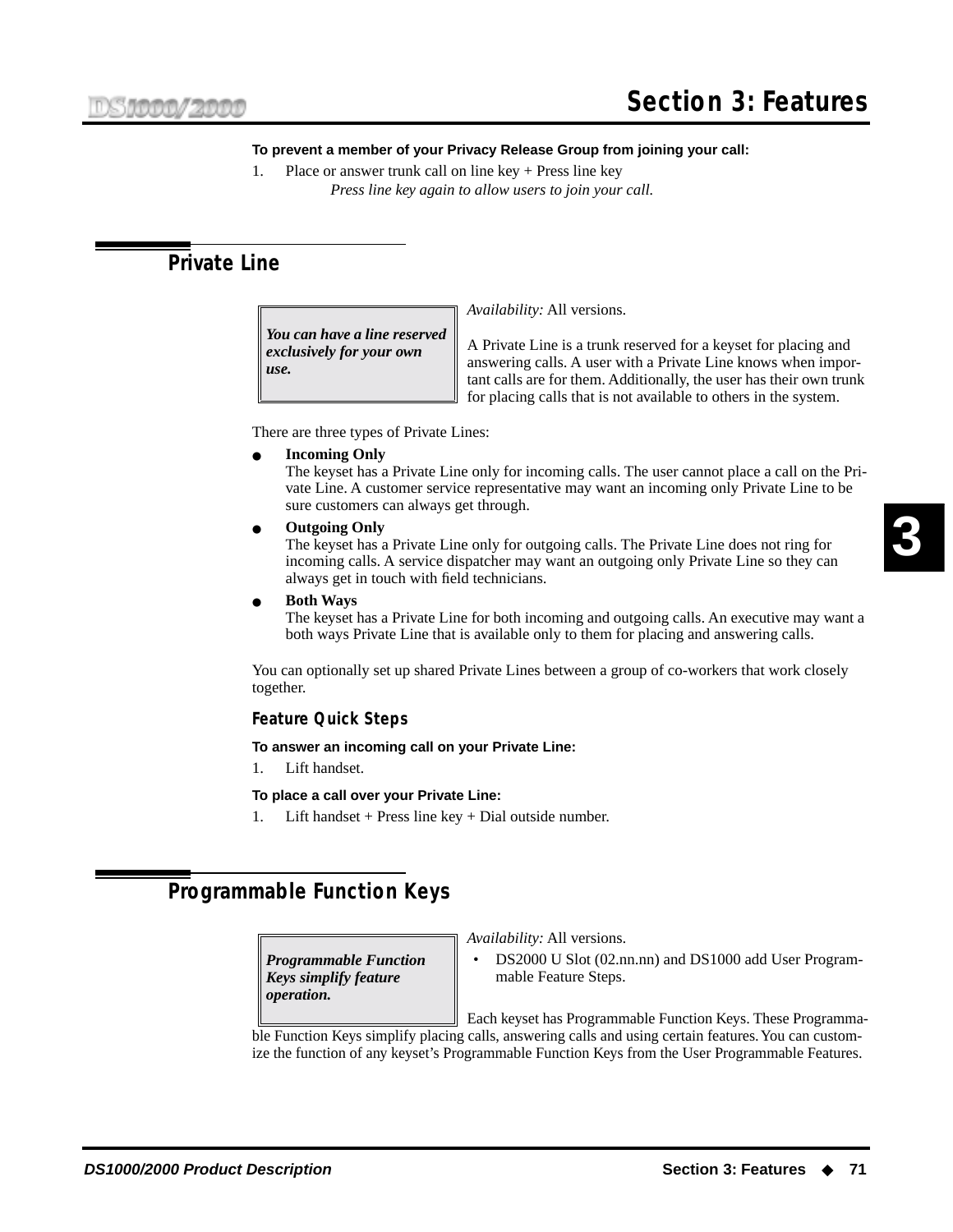



The **22-Button Standard** and **Display Telephones** feature 12 Programmable Function Keys.



The **34-Button Display Telephone** features 24 Programmable Function Keys.



The **34-Button Super Display Telephone** also features 24 Programmable Function Keys.

The following chart lists the available Programmable Function Key assignments.

- 
- Call Timer Loop Key, Switched Save
- 
- 
- Intercom Directory Dialing
- 

#### **Feature Quick Steps**

#### **To use your line or loop key:**

1. Press the trunk key.

#### **To use your Park key:**

1. Press Park key to Park or retrieve call.

- Call Coverage Loop Key, Fixed Reverse Voice Over
	-
	- Group Pickup Message Center Speed Dial, Personal
	- Hotline Night Key Speed Dial, System
		- Page Zones Split Key
- Line Key Park Orbit Voice Mail Record Key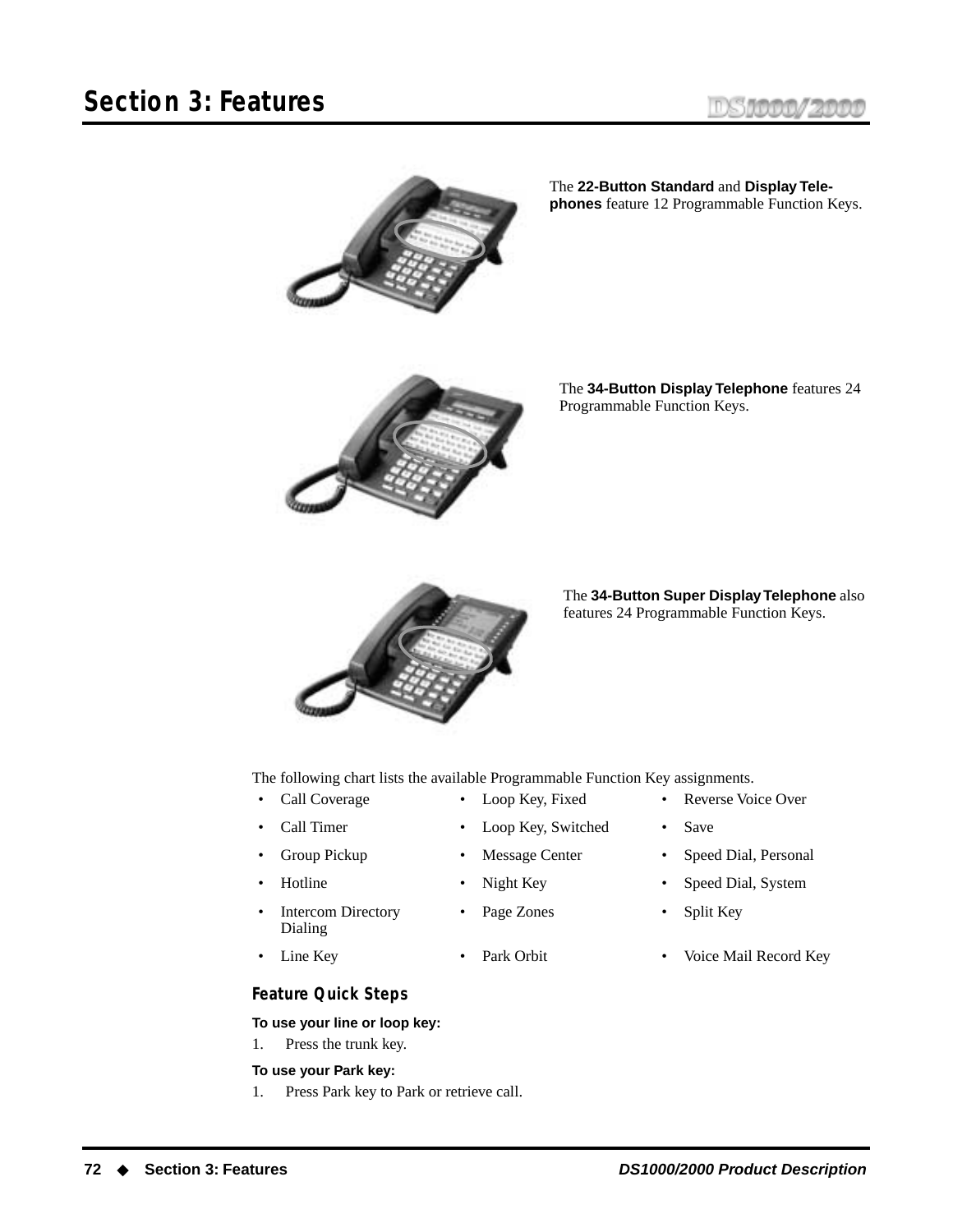#### **To use your Hotline key:**

1. Press key to call Hotline partner.

#### **To use your Call Coverage key:**

1. Press key to call covered extension or pick up ringing call. *You can set up the Call Coverage key for immediate ring, delayed ring, or no ring.*

#### **To use your Group Call Pickup key:**

- 1. Press key to answer call ringing Pickup Group.
	- *You can set up the Group Call Pickup key for immediate ring, delayed ring, or no ring.*

#### **To use your Page Zone key:**

1. Press key to Page into assigned zone.

#### **To use your System Speed dial key:**

1. Press key to dial stored number. *System Speed Dial keys provide no BLF.*

#### **To use your Personal Speed dial key:**

1. Press key to dial stored number. *Personal Speed Dial keys provide no BLF.*

#### **To use your Call Timer key:**

1. Press key to start or stop the Call Timer. *If you have an Automatic Call Timer Key, the timer will start automatically after you place or answer an outside call.*

#### **To use your Voice Mail Record key:**

1. Press key to record conversation in mailbox.

*You must have Voice Mail installed to use this key. A voice prompt and a periodic beep will remind you that your calls are being recorded.*

#### **To use your Night key:**

1. Press key to put the system in the night mode.

#### **To use your Split key:**

*Turn to the Split feature on [page 82](#page-89-0).*

#### **To use your ICM Directory key:**

1. Press key to access Intercom Directory Dialing.

#### **To use your Reverse Voice Over key:**

1. While on a handset call, press key to place Private Intercom call to covered extension.

#### **To use your Message Center key:**

1. Press key to see how many messages are waiting in the Message Center. OR

Lift the handset or press  $SPK + key$  to call Message Center mailbox.

#### **To use your Save key:**

- 1. While on a call, press key to Save the number you just dialed.
	- OR

While idle, press key to redial a previously saved number. *Save keys provide no BLF.*

#### **User Programmable Feature: # K P**

Assigns functions to Programmable Function Keys.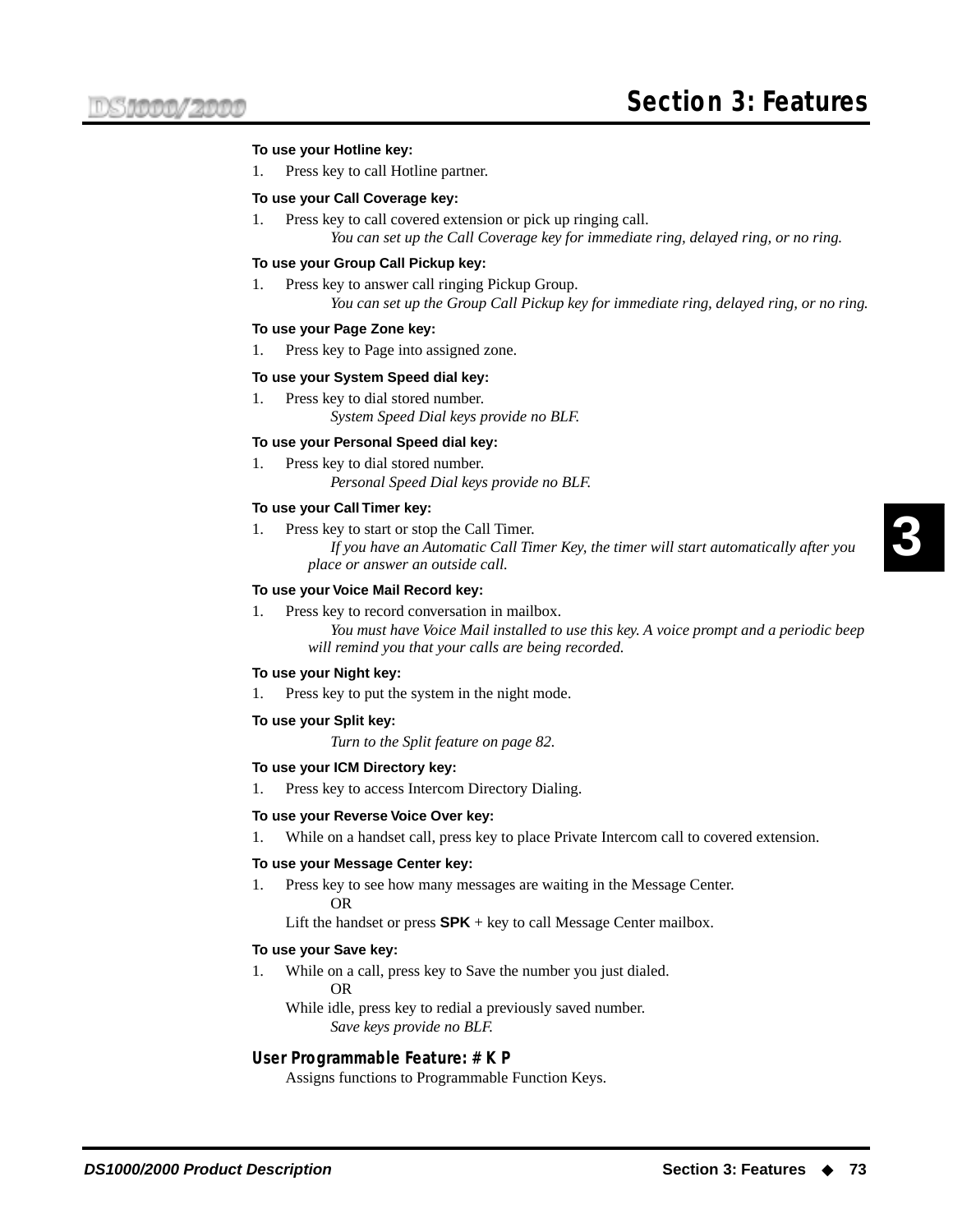# **Pulse to Tone Conversion**

*Use special services (such as telephone banking) over dial pulse trunks.*

*Availability:* All versions.

An extension can use Pulse to Tone Conversion while placing a trunk call to change the dialing mode from dial pulse to DTMF. For a system in a dial pulse area, this permits users to access DTMF services (such as telephone banking) from their DP area.

Pulse to tone conversion also helps dial pulse callers use another company's automated attendant dialing options. The user can, for example:

- Place a call to their bank over a DP trunk.
- After the banking service answers, wait 6 seconds. (The system automatically converts dialing to DTMF.)
- Dial additional banking options.

Refer to *[Central Office Calls, Answering](#page-41-0)* on page 34 and *[Central Office Calls, Placing](#page-42-0)* on page 35 for the specifics on setting up your trunk calling.

#### **Feature Quick Steps**

#### **To convert your phone's dialing to DTMF after placing your call on a DP trunk:**

1. Dial initial digits for call  $+$  Wait 6 seconds  $+$  Dial additional digits.

# **Removing Trunks and Extensions From Service**

*Temporarily remove problem extensions and trunks from service until they can be repaired.*

*Availability:* All versions.

Supervisors and attendants can remove problem trunks and extensions from service. This helps ensure maximum system performance. For example, the attendant can busy-out a noisy trunk or problem extension until service personnel can repair the

problem. The trunk or extension then appears busy to all callers. Following repair, the attendant or supervisor can return the trunk to service.

The extension or trunk removed from service shows as busy on the appropriate key (e.g., line key or Hotline key). The port activity LED on the DS2000 ATRU PCB indicates that the trunk is busy.

#### **Feature Quick Steps**

#### **To remove or return an extension or trunk to service:**

- 1. Press **ICM** and dial #40.
- 2. Dial the number of the extension or trunk you want to remove or return to service.
- 3. Dial 4 to return or Dial 6 to remove + Press **SPK** to hang up.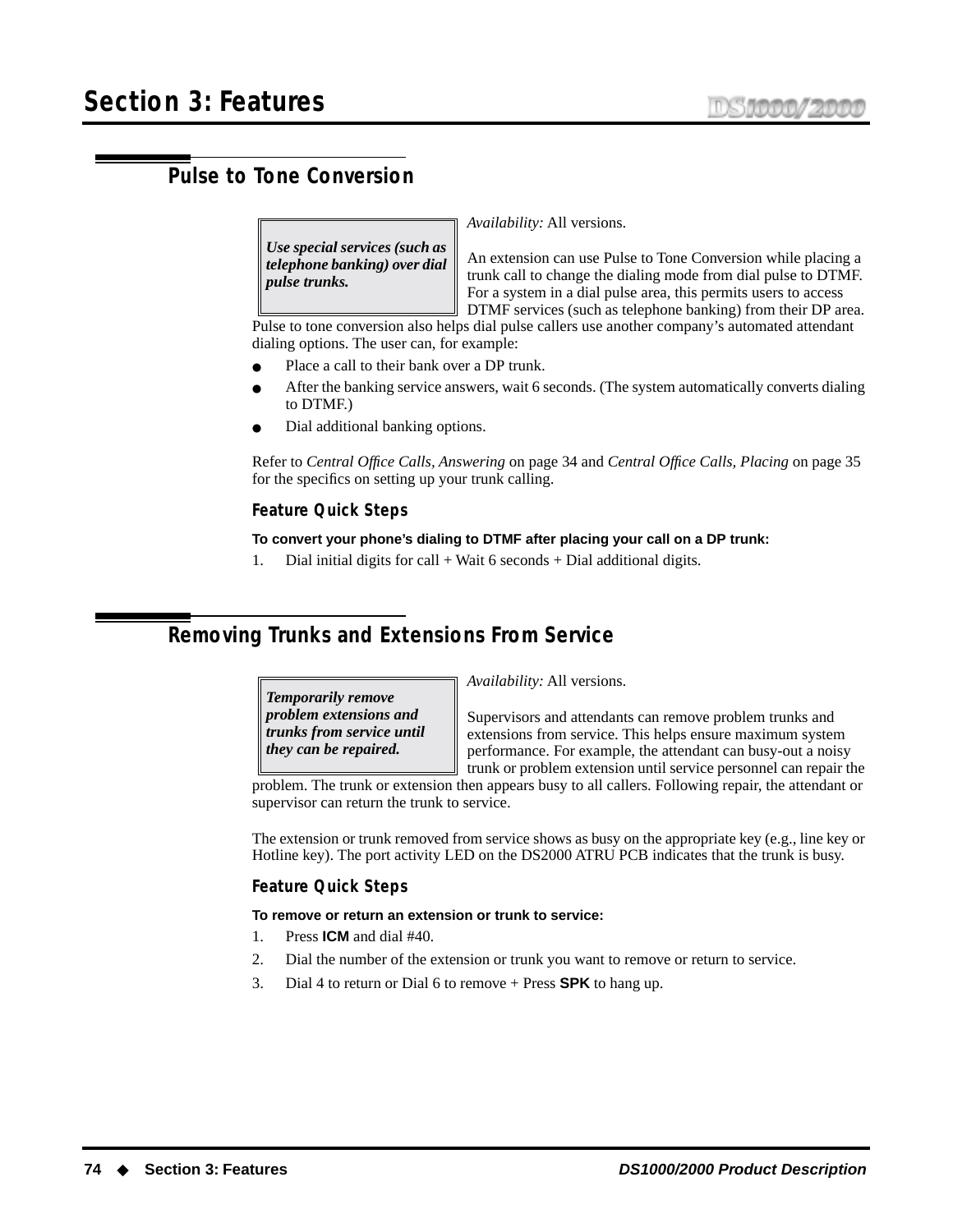# **Reverse Voice Over**

*Privately call a co-worker while you're busy on your handset.*

*Availability:* All versions.

While on a handset call, Reverse Voice Over lets a busy keyset user make a private Intercom call to an idle co-worker. The busy user just presses and holds down a programmed Reverse Voice Over key to make a private call to the assigned co-worker. The

initial caller cannot hear the Reverse Voice Over conversation. The private Intercom call continues until the Reverse Voice Over caller releases the key. The initial handset call can be a trunk call or an Intercom call. An extension can have Reverse Voice Over keys for more than one co-worker.

Reverse Voice Over could help a salesperson, for example, when placing a call to an important client. The salesperson can talk with the client and give special instructions to an assistant — without interrupting the initial call.

When the keyset is idle, the Reverse Voice Over key functions the same as a Hotline key. (You cannot, however, use it to Transfer calls.) The key also shows at a glance the status of the associated extension:

| <b>Reverse Voice Over Busy Lamp Indications</b> |                           |  |
|-------------------------------------------------|---------------------------|--|
| When the key is:                                | The covered extension is: |  |
| Off                                             | Idle or not installed     |  |
| On.                                             | Busy or ringing           |  |
| Flashing fast                                   | In Do Not Disturb         |  |

Reverse Voice Over uses a system Conference circuit while it is active. The following table shows the system's Conference capacities:

| <b>Description</b>                                                                 | Capacity |
|------------------------------------------------------------------------------------|----------|
| Conference circuits                                                                | 32       |
| Maximum simultaneous users in Conference<br>(total of all Conferences system-wide) | 32       |
| Maximum simultaneous conferences                                                   |          |
| Maximum parties in any one Conference<br>(trunks and/or extensions)                | 8        |

The system's 32 Conference circuits are dynamically allocated as users request them.

#### **Feature Quick Steps**

#### **To place a Reverse Voice Over call:**

1. While on a handset call, press and hold your Reverse Voice Over key.

#### **To return to your initial caller:**

1. Release your Reverse Voice Over key.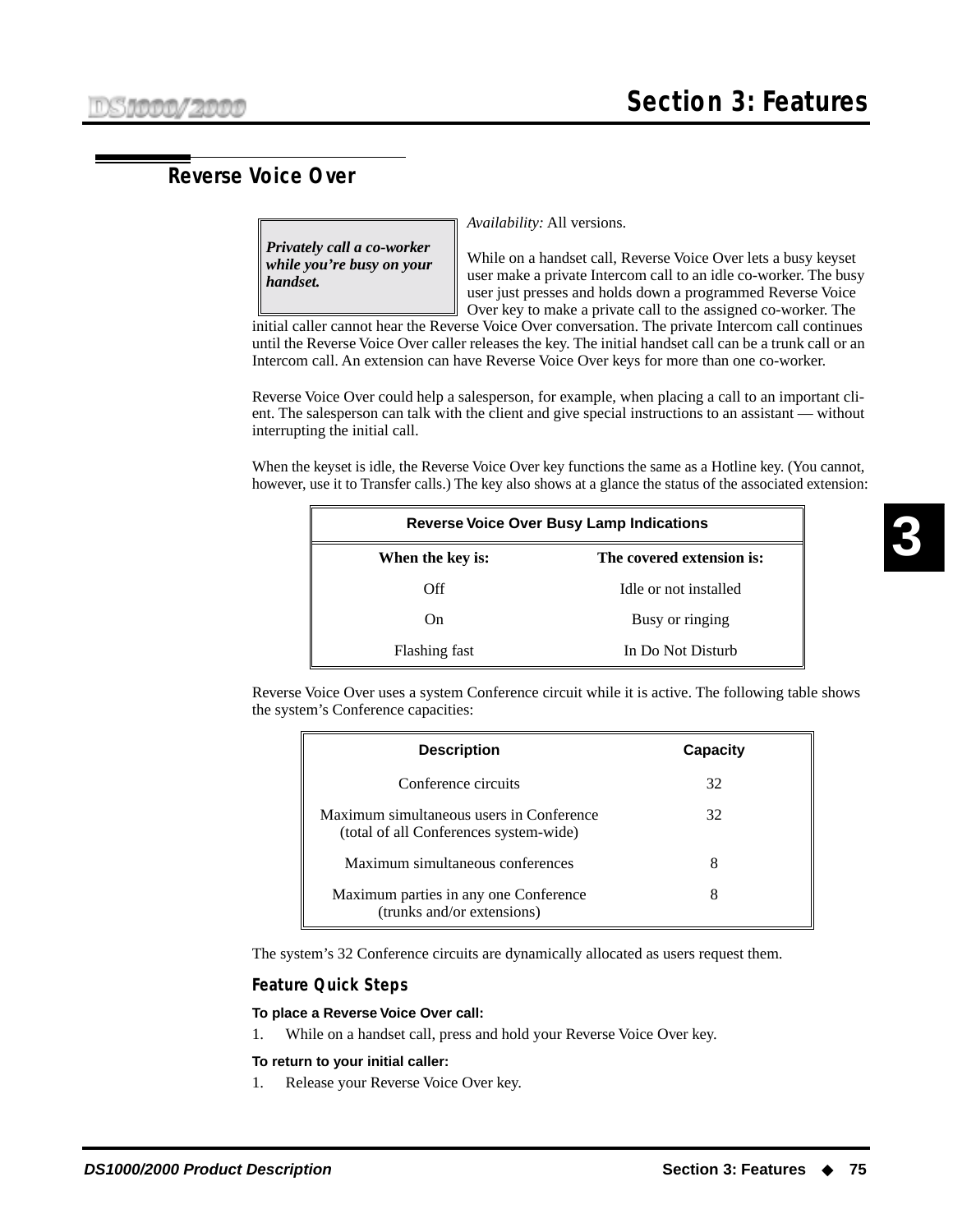#### **To place a call to your assigned Reverse Voice Over destination:**

1. While your telephone is idle, press your Reverse Voice Over key.

# **Ring Groups**

Refer to *[Group Ring](#page-59-0)* on page 52 for more information.

# <span id="page-83-0"></span>**Ringdown Extension**

*Call another extension, group or Voice Mail just by lifting the handset.*

*Availability:* All versions.

A Ringdown Extension automatically calls a co-worker, Voice Mail, a Ring Group or a UCD Hunting group when the user lifts the handset. The call automatically goes through — there is no need for the user to dial digits or press additional keys. Ring-

down extensions are frequently used for lobby phones, where the caller just lifts the handset to get the information desk.

#### **Feature Quick Steps**

#### **To use Ringdown Extension:**

1. Lift handset or press **SPK**.

#### **To bypass Ringdown (if your keyset is set up as a Ringdown Extension):**

1. Before lifting the handset or pressing **SPK**, press **ICM**, a Line key or a Programmable Function Key

# <span id="page-83-1"></span>**Ringing Line Preference**

*Simply lift the handset to answer a ringing call.*

*Availability:* All versions.

• DS2000 U Slot (02.nn.nn) and DS1000 add User Programmable Feature Steps.

Ringing Line Preference lets a keyset user answer a ringing call by just lifting the handset. For a user that primarily answers calls, Ringing Line Preference ensures that ringing calls have priority. The tables below show the interaction between Ringing Line Preference and other features for both handset and headset calls.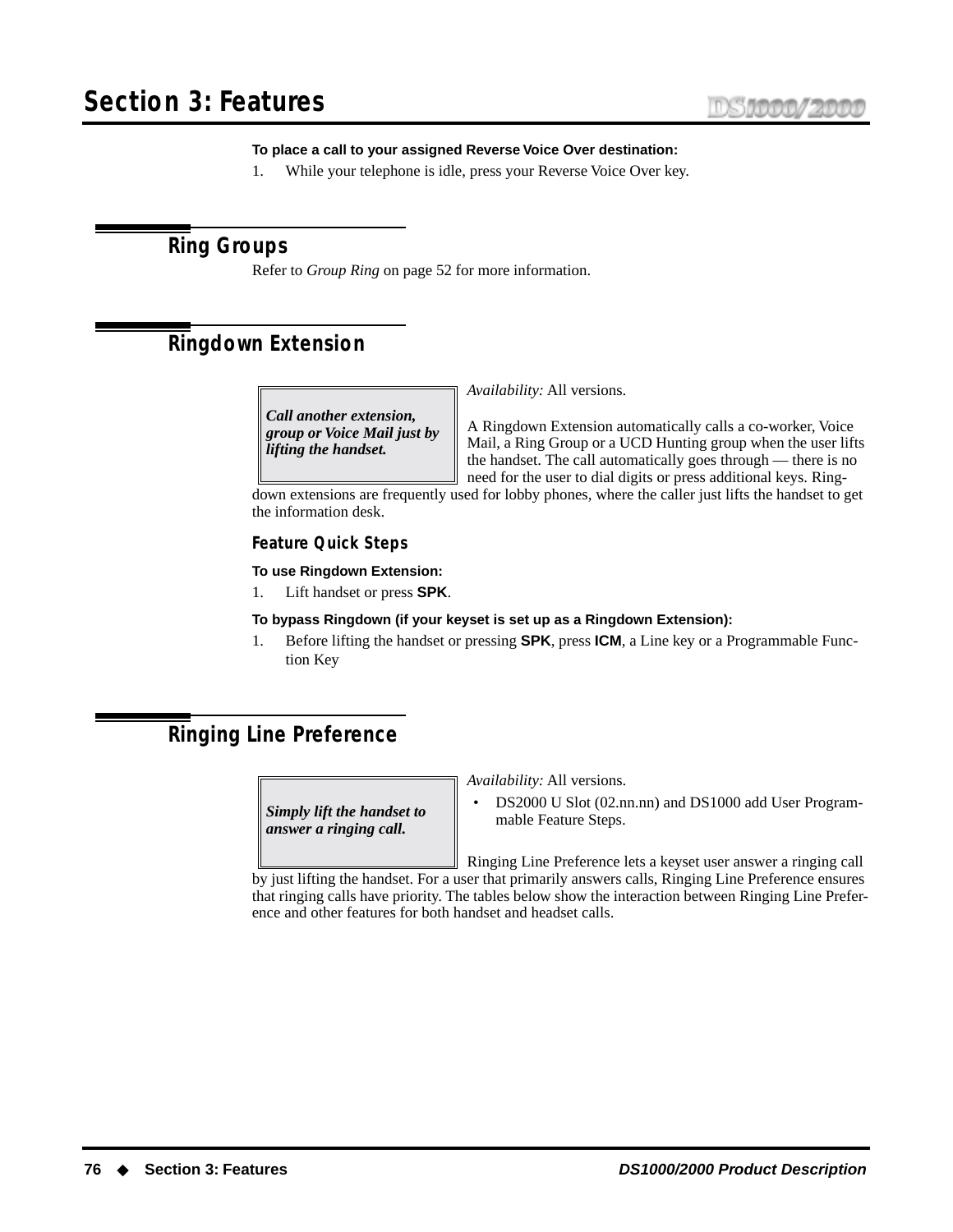|                                                                                            | <b>Keyset</b>  |                                                   | <b>Attendant</b> |                  |
|--------------------------------------------------------------------------------------------|----------------|---------------------------------------------------|------------------|------------------|
| <b>Feature</b>                                                                             | $RLP = Y$      | $RLP = N$                                         | $RLP = Y$        | $RLP = N$        |
|                                                                                            |                | Does lifting the handset answer the ringing call? |                  |                  |
| <b>Intercom</b> (page 56)<br>Ringing Intercom calls                                        | <b>Yes</b>     | <b>Yes</b>                                        | Yes <sup>1</sup> | Yes <sup>1</sup> |
| <b>Key Ring</b> (page 57)<br>(Line/Loop Keys)                                              | <b>Yes</b>     | N <sub>0</sub>                                    | Yes              | N <sub>0</sub>   |
| Transfer (page 92)                                                                         | <b>Yes</b>     | N <sub>0</sub>                                    | <b>Yes</b>       | N <sub>0</sub>   |
| <b>Direct Inward Line</b> (page 40)                                                        | <b>Yes</b>     | N <sub>0</sub>                                    | <b>Yes</b>       | N <sub>0</sub>   |
| Group Ring (page 52)                                                                       | <b>Yes</b>     | Yes                                               | N/A              | N/A              |
| <b>Extension Hunting</b> (page 47)<br>(Call to UCD master)                                 | Yes            | Yes                                               | N <sub>0</sub>   | N <sub>0</sub>   |
| Call Coverage Keys (page 29)                                                               | N <sub>0</sub> | N <sub>0</sub>                                    | N <sub>0</sub>   | N <sub>0</sub>   |
| Group Call Pickup (page 51)                                                                | N <sub>0</sub> | N <sub>0</sub>                                    | N <sub>0</sub>   | N <sub>0</sub>   |
| <sup>1</sup> Ringing Line Preference will not answer a call ringing the Operator Call Key. |                |                                                   |                  |                  |

### **Table 2: Ringing Line Preference for Handset Calls**

### **Table 3: Ringing Line Preference for Headset Calls**

|                                                            | <b>Keyset</b>                                                                  |                | <b>Attendant</b> |                |
|------------------------------------------------------------|--------------------------------------------------------------------------------|----------------|------------------|----------------|
| <b>Feature</b>                                             | $RLP = Y$                                                                      | $RLP = N$      | $RLP = Y$        | $RLP = N$      |
|                                                            | Does pressing <b>SPK</b> while in the Headset mode<br>answer the ringing call? |                |                  |                |
| <b>Intercom</b> (page 56)<br>Ringing Intercom calls        | <b>Yes</b>                                                                     | <b>Yes</b>     | Yes              | Yes            |
| <b>Key Ring</b> (page 57)<br>(Line/Loop Keys)              | Yes                                                                            | N <sub>0</sub> | Yes              | N <sub>0</sub> |
| <b>Transfer</b> (page 92)                                  | <b>Yes</b>                                                                     | N <sub>0</sub> | <b>Yes</b>       | N <sub>0</sub> |
| <b>Direct Inward Line</b> (page 40)                        | <b>Yes</b>                                                                     | N <sub>0</sub> | Yes              | N <sub>0</sub> |
| <b>Group Ring</b> (page 52)                                | <b>Yes</b>                                                                     | <b>Yes</b>     | N/A              | N/A            |
| <b>Extension Hunting</b> (page 47)<br>(Call to UCD master) | Yes                                                                            | Yes            | N <sub>0</sub>   | N <sub>0</sub> |
| <b>Call Coverage Keys</b> (page 29)                        | No                                                                             | N <sub>0</sub> | N <sub>0</sub>   | N <sub>0</sub> |
| <b>Group Call Pickup</b> (page 51)                         | N <sub>0</sub>                                                                 | No             | N <sub>0</sub>   | N <sub>0</sub> |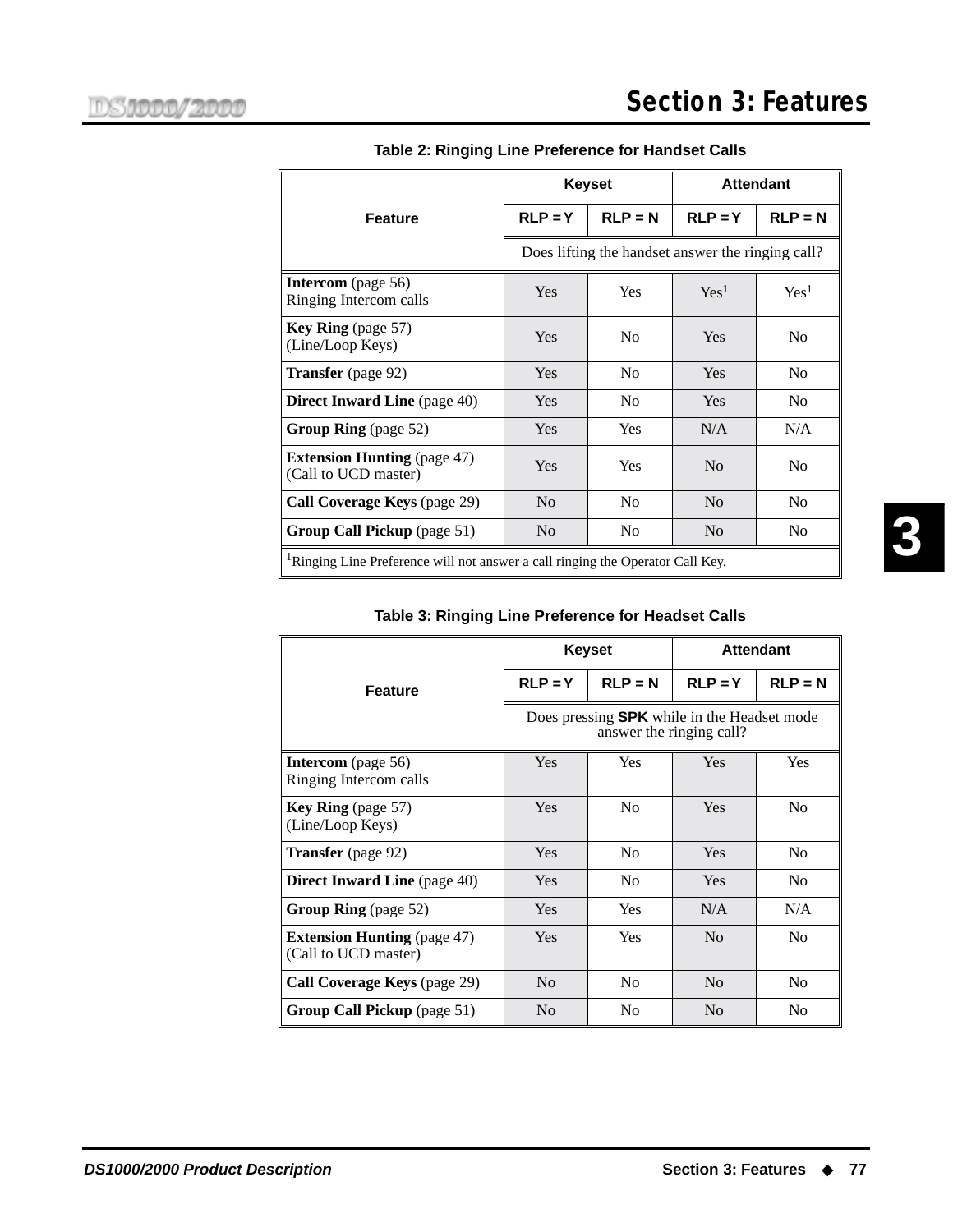# **Section 3: Features**

When multiple calls ring an extension simultaneously, the system services the ringing calls in the following order:

- 1. **ICM** Key
- 2. Line Key (from lowest to highest)
- 3. Loop Key (from lowest to highest)

#### **Feature Quick Steps**

#### **To use Ringing Line Preference:**

1. Lift handset or press **SPK**.

#### **To bypass Ringing Line Preference:**

1. Before lifting the handset or pressing **SPK**, press **ICM**, a Line key or a Programmable Function Key.

#### **User Programmable Feature: # R L P**

Enables or disables Ringing Line Preference.

# **Save Number Dialed**

*Save the number you just dialed for quick redialing.* *Availability:* All versions.

Save Number Dialed permits an extension user to save their last outside number and easily redial it later on. For example, an extension user can recall a busy or unanswered number without manually dialing the digits. The system retains the saved number

until the user stores a new one in its place.

Save Number Dialed saves in system memory a dialed number up to 32 digits. The system remembers the digits regardless of whether the call was answered, unanswered or busy. The system normally uses the same trunk as for the initial call. However, if that trunk is busy and is part of a trunk group, Save Number Dialed will automatically select the next trunk in the group. The user can also preselect a specific trunk if desired.

Save Number Dialed requires a uniquely programmed Programmable Function Key or DSS Console Key.

#### **Feature Quick Steps**

**To save the outside number you just dialed (up to 32 digits):**

1. Press Save Number Dialed Key.

#### **To redial a saved number:**

1. (Optional) Press a line key to preselect a trunk for the call + Press Save Number Dialed key.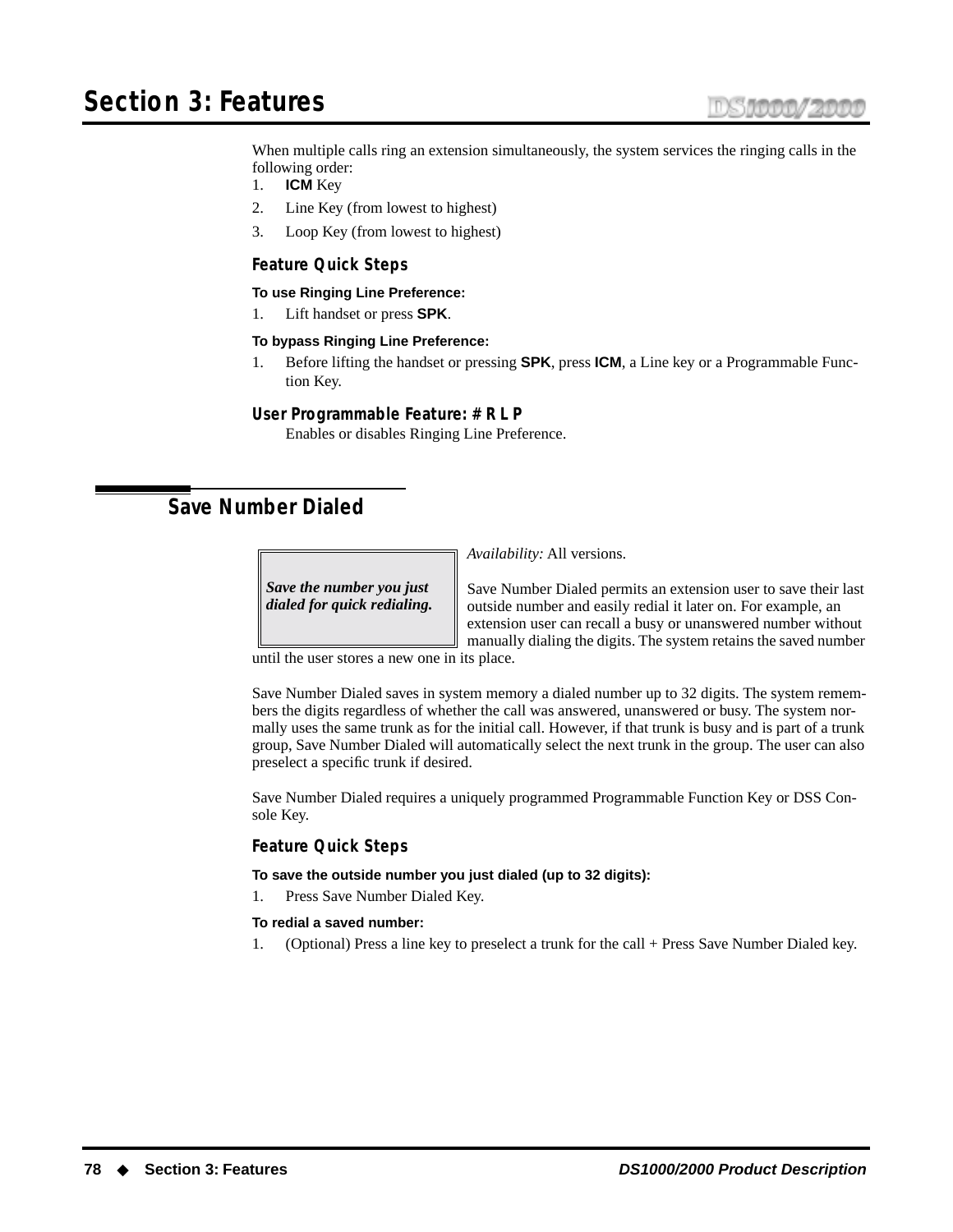# **Selectable Display Messaging**

*While you're away from the phone, display telephone callers can receive personalized text messages you set up.*

*Availability:* All versions.

An extension user can select a preprogrammed Selectable Display Message for their extension. Display keyset callers see the selected message when they call the user's extension. Selectable Display Messaging provides personalized text messaging. For

example, an extension user could select the message "GONE FOR THE DAY." Any display keyset user calling the extension would see the message. Other than displaying the message, the system puts the call though normally.

There are 16 Selectable Display Messages (01-16), set up in system programming. Messages 01-09 are preset by default, but can be changed to meet the site requirements. Messages 10-16 are initially undefined. Any message can be appended by the extension user. For example, a user could select message 09 (OUT UNTIL) and append the time they are expected back (e.g., 5:00). The total length of the message *plus* any user appended entries cannot exceed 20. Selectable Display Messages cannot begin with numbers.

Following are the 16 default Selectable Display Messages.

# **Option Default Message 01** CALL (plus 15 user entries) **Message 02** BACK BY (plus 12 user entries) **Message 03** MEETING IN RM (plus 4 user entries) **Message 04** OUT TO LUNCH (plus 7 user entries) **Message 05** GONE FOR THE DAY (plus 3 user entries) **Message 06** ON VACATION (plus 8 user entries) **Message 07** ON BUSINESS TRIP (plus 3 user entries) **Message 08** IN THE MEETING (plus 7 user entries) **Message 09** OUT UNTIL (plus 10 user entries) **Message 10** Undefined (up to 20 characters) **Message 11** Undefined (up to 20 characters) **Message 12 Undefined (up to 20 characters) Message 13** Undefined (up to 20 characters) **Message 14** Undefined (up to 20 characters) **Message 15** Undefined (up to 20 characters) **Message 16** Undefined (up to 20 characters)

#### **Table 4: Selectable Display Messages**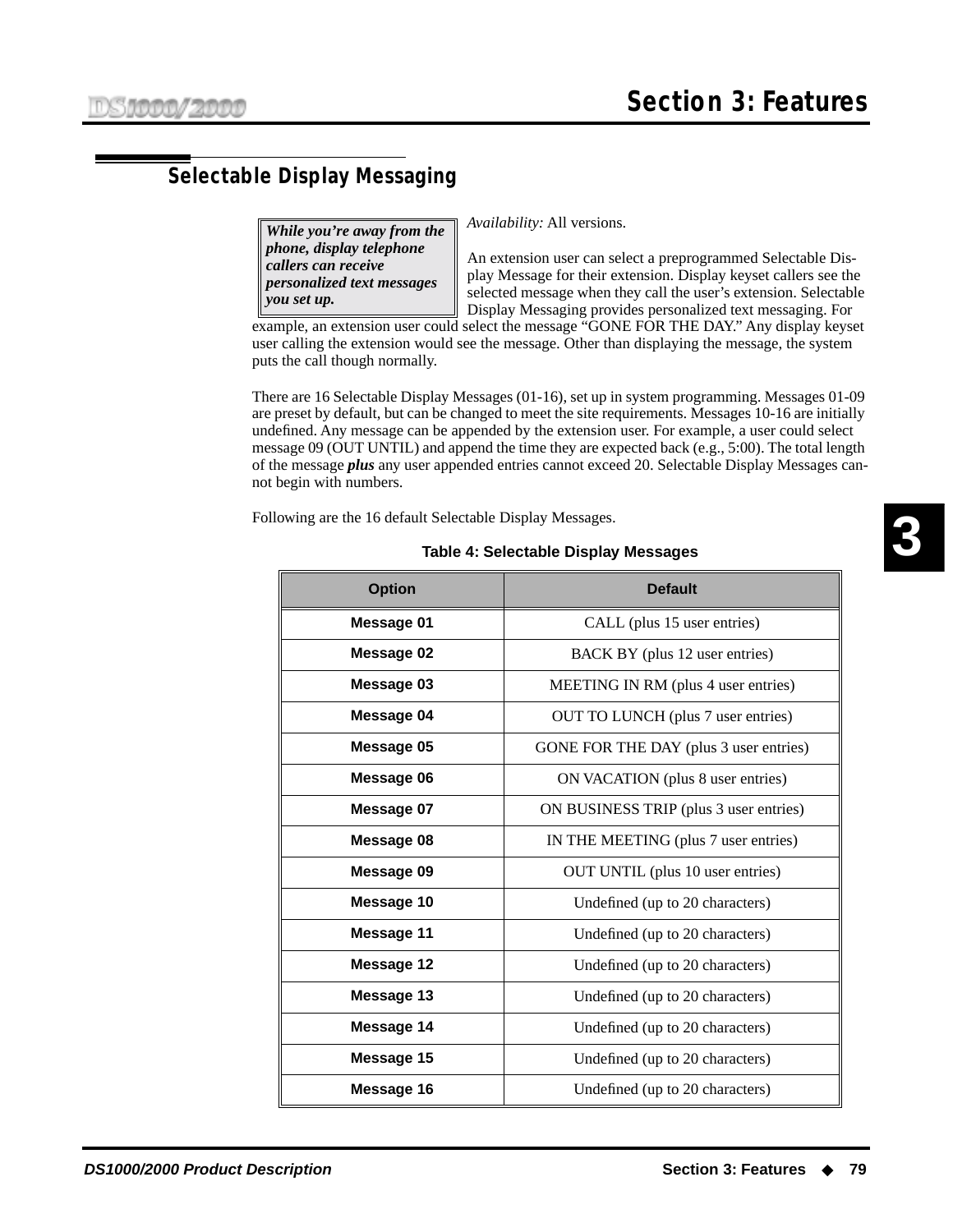#### **Feature Quick Steps**

#### **To select a Selectable Display Message:**

- 1. Press  $ICM + Dial * 38 + Message number (01-16)$ . *You can press VOL* ▲ *or VOL* ▼ *to scroll through the messages instead of dialing the message number.*
- 2. Press HOLD + Enter any additional characters or digits + Press HOLD + Press SPK to hang up.

**To cancel a Selectable Display Message:**

1. Press  $ICM + Dial * 30 + Press SPK$  to hang up.

### **Silent Monitor**

See *[Monitor / Silent Monitor](#page-69-0)* on page 62.

# **Single Line Telephones**

Refer to *[Off-Premise Extensions / On-Premise SLT Extensions](#page-73-0)* on page 66 for more.

# **Soft Keys**

See *[Interactive Soft Keys](#page-63-1)* on page 56.

# <span id="page-87-0"></span>**Speed Dial**

*Instead of dialing a long telephone number to reach a client or customer, use Speed Dial instead. Also, store Intercom digits for quick access to commonly used features.*

*Availability:* All versions.

- In DS2000 U Slot (02.nn.nn) and DS1000, the Super Display telephone display shows the first 10 characters of the programed Personal Speed Dial name (or first 10 digits of the stored number if there is no name).
- DS2000 U Slot and DS1000 also add new User Programmable Feature steps.

Speed Dial gives an extension user quick access to frequently called numbers. There are two types of Speed Dial: System and Personal. Speed Dial numbers can be up to 30 digits long, using 0-9, # and \*. Every Speed Dial can have a programmed name up to 16 characters long. The name shows in the telephone display as the Speed Dial number dials out.

Speed Dial can store outside numbers and Intercom digits. The capability to store Intercom digits provides the user with "one-touch" access to features they use most often. For example, a user can have a Speed Dial bin that simplifies forwarding calls to Voice Mail or a co-worker.

#### **System Speed Dial**

System Speed Dial gives every extension access to the same set of stored numbers. The system provides up to 1000 System Speed Dial numbers. Depending on the system option selected, the system provides either 10, 100 or 1000 System Speed Dial numbers.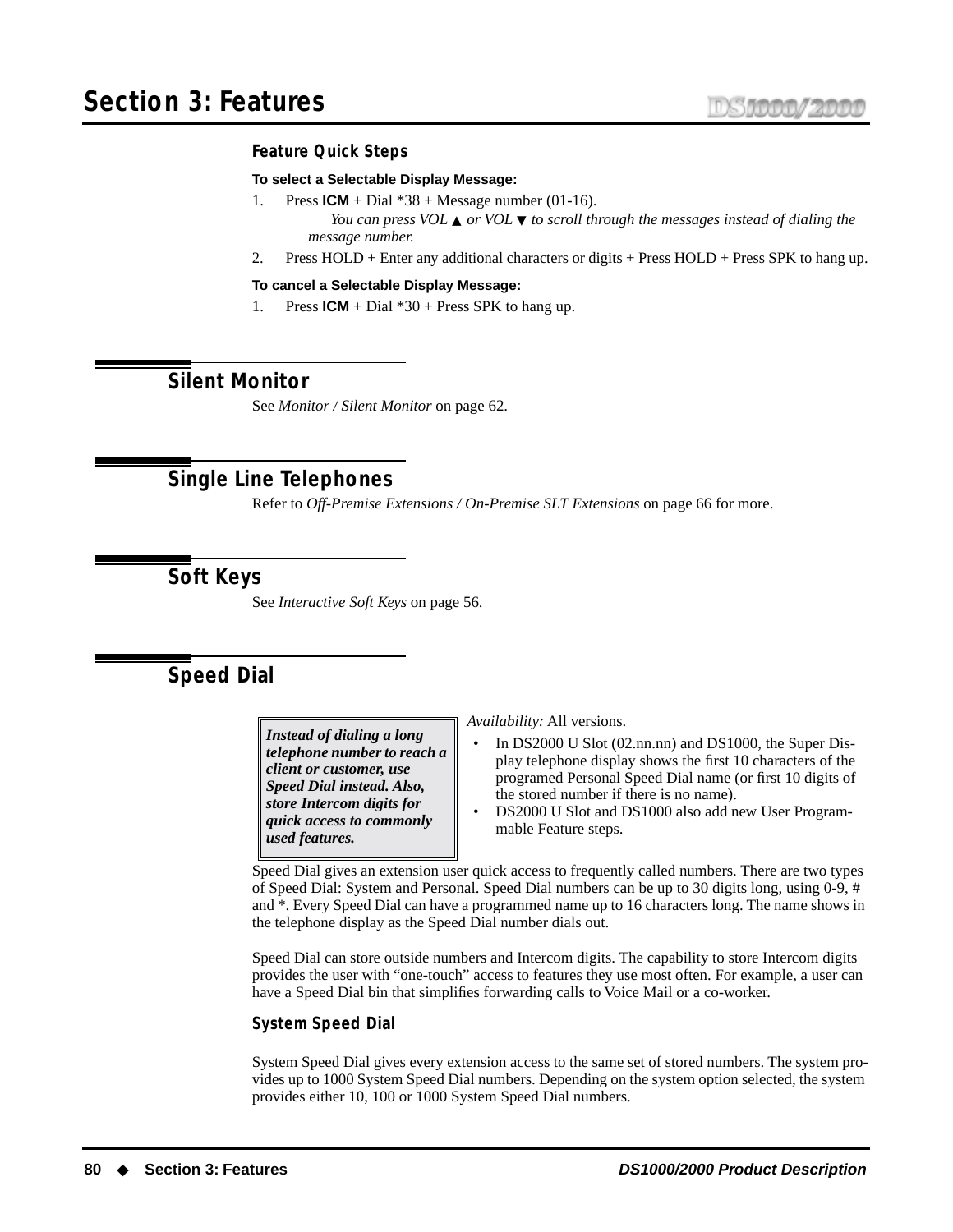#### **Personal Speed Dial**

Personal Speed Dial provides extensions with 20 numbers stored privately for their own use. The Personal Speed Dial keys on a DSS Console access the same bins as the extension to which it is attached.

#### **Unique Speed Dial Entries**

In addition to the digits 0-9, # and \*, you can enter the following for additional dialing options:

| For this option | Use this key: |
|-----------------|---------------|
| Pause           | MIC           |
| Flash           | FLASH         |

#### **Storing Trunk Routing in a Speed Dial Bin**

When you program a Speed Dial bin, you can select either a trunk or a Trunk Group over which the call should route. For example, you can enter 1 for trunk 1 or 90 for Trunk Group 0.

#### **Centrex Compatibility**

Speed Dial offers unique compatibility with connected Centrex services. A Speed Dial number can accommodate *both* placing a new call *and* outdialing the stored Speed Dial number on an active Centrex trunk. This enables features such as Centrex Transfer and Conference. Refer to the *Speed Dial* feature in your *Software Manual* for more on this unique capability.

#### **Feature Quick Steps**

#### **Personal Speed Dial**

#### **To Program a Personal Speed Dial Number:**

- 1. With U Slot software: Dial **#SP**. With Fixed Slot software: Press **ICM** and dial ##.
- 2. Dial the Personal Speed Dial bin number (701-720). or Press Personal Speed Dial Key (for bins 1-10), or Press **DIAL** and the Personal Speed Dial Key for bins 11-20.
- 3. Press **HOLD**.
- 4. Enter the trunk number you want the system to use when dialing your stored number, OR

Enter the Trunk Group number you want the system to use when dialing your stored number (e.g., 90 for Trunk Group 0)

OR

Skip this step if you want to enter Intercom codes.

- 5. Press **HOLD** + Enter the number you want to store (up to 30 digits long) + Press **HOLD**.
- 6. Enter a name for the Speed Dial number + Press **HOLD**.
- 7. Repeat from step 2 to program another bin number, or press **SPK** to exit.

#### **To dial a Personal Speed Dial Number:**

- 1. Press **ICM** and dial #.
- 2. Dial the Personal Speed Dial bin number (701-720).

#### **For one-button access to your Personal Speed Dial numbers:**

1. Press Personal Speed Dial Key for bins 1-10, or Press **DIAL** then Personal Speed Dial key for bins 11-20, or Press Programmable Function key for Personal Speed Dial bin.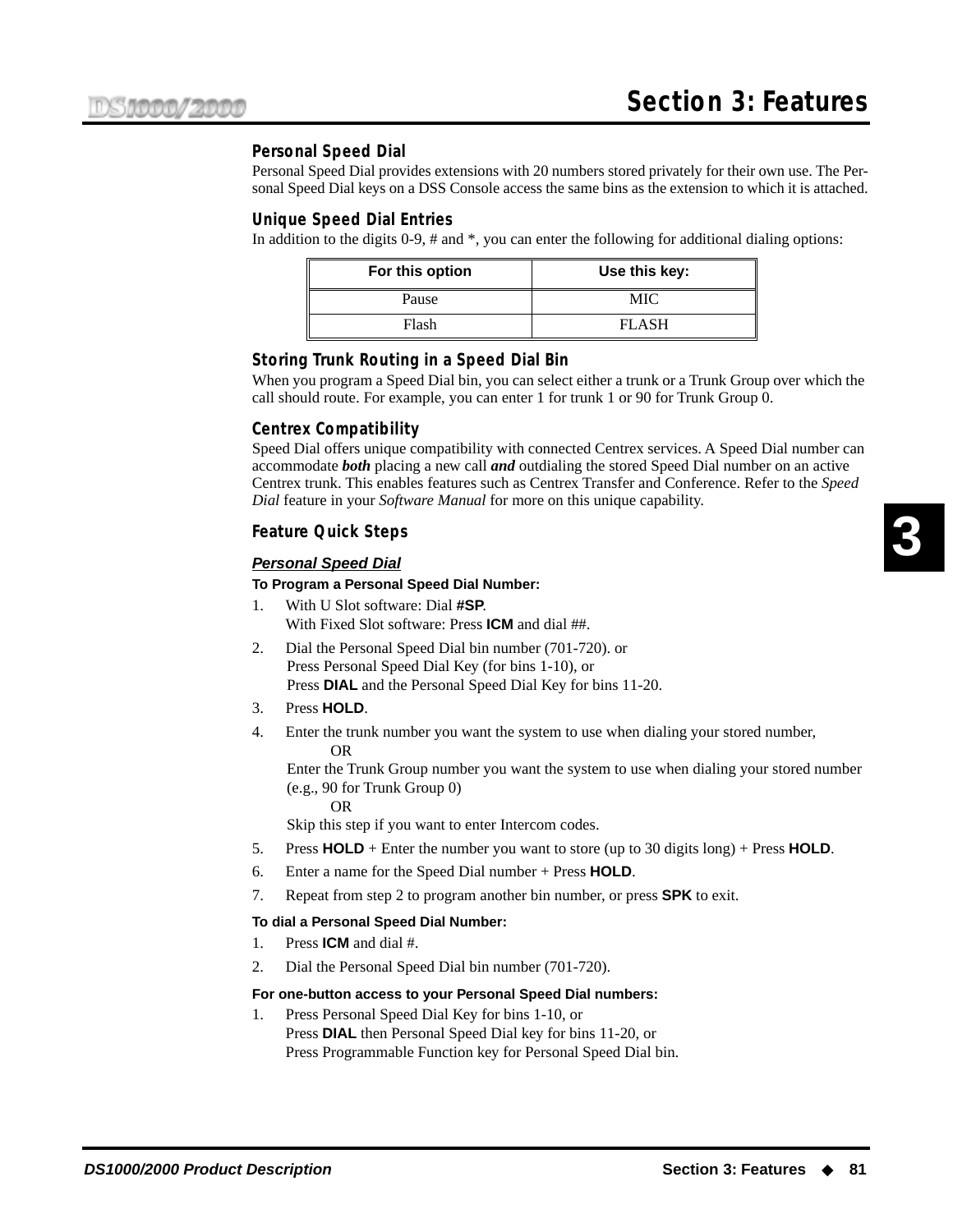#### **System Speed Dial**

#### **To Program a System Speed Dial Number:**

- 1. With U Slot software: Dial **#SP**. With Fixed Slot software: Press **ICM** and dial ##.
- 2. Dial the System Speed Dial bin number (normally 200-299) + Press **HOLD**.
- 3. Enter the trunk number you want the system to use when dialing your stored number, OR

Enter the Trunk Group number you want the system to use when dialing your stored number (e.g., 90 for Trunk Group 0).

- 4. Press **HOLD** + Enter the number you want to store (up to 30 digits long) + Press **HOLD**.
- 5. Enter a name for the Speed Dial number + Press **HOLD**.
- 6. Repeat from step 2 to program another bin number, or Press **SPK** to exit.

#### **To dial a System Speed Dial Number:**

- 1. Press **ICM** and dial #.
- 2. Dial the System Speed Dial bin number (normally 200-299), or Press Programmable Function Key for System Speed Dial bin.

#### **User Programmable Feature (U Slot): # S P**

#### **User Programmable Feature (Fixed Slot): ICM # # Bin**

Allows user to program Personal and System Speed Dial numbers.

# <span id="page-89-0"></span>**Split (Alternate)**

*Switch between active calls without Conferencing the calls together.*

*Availability:* All versions.

With Split, an extension user can split (alternate) between a current call and a new call. Split lets the extension user easily alternate between the calls without joining (Conferencing) the parties together.

#### **Feature Quick Steps**

#### **To Split between your current Intercom call and a new Intercom call:**

- 1. Press **HOLD** to place your current Intercom call on Hold, then hang up.
- 2. Place or answer Intercom call + Press the Split key to switch between your two Intercom calls.

#### **To Split between your current trunk call and an Intercom call:**

- 1. Press **ICM** to place trunk call on Hold, then hang up.
- 2. Place or answer waiting Intercom call + Press the Split key to switch between the Intercom call and the trunk call.

#### **To Split between your current Intercom call and a trunk call:**

- 1. Press HOLD to place your current Intercom call on Hold.
- 2. Answer trunk call + Press the Split key to switch between your two calls.

#### **To Split between your current trunk call and a waiting trunk call:**

- 1. Press ICM to place your current trunk call on Hold, then hang up.
- 2. Place or answer new trunk call + Press the Split key to switch between your two calls.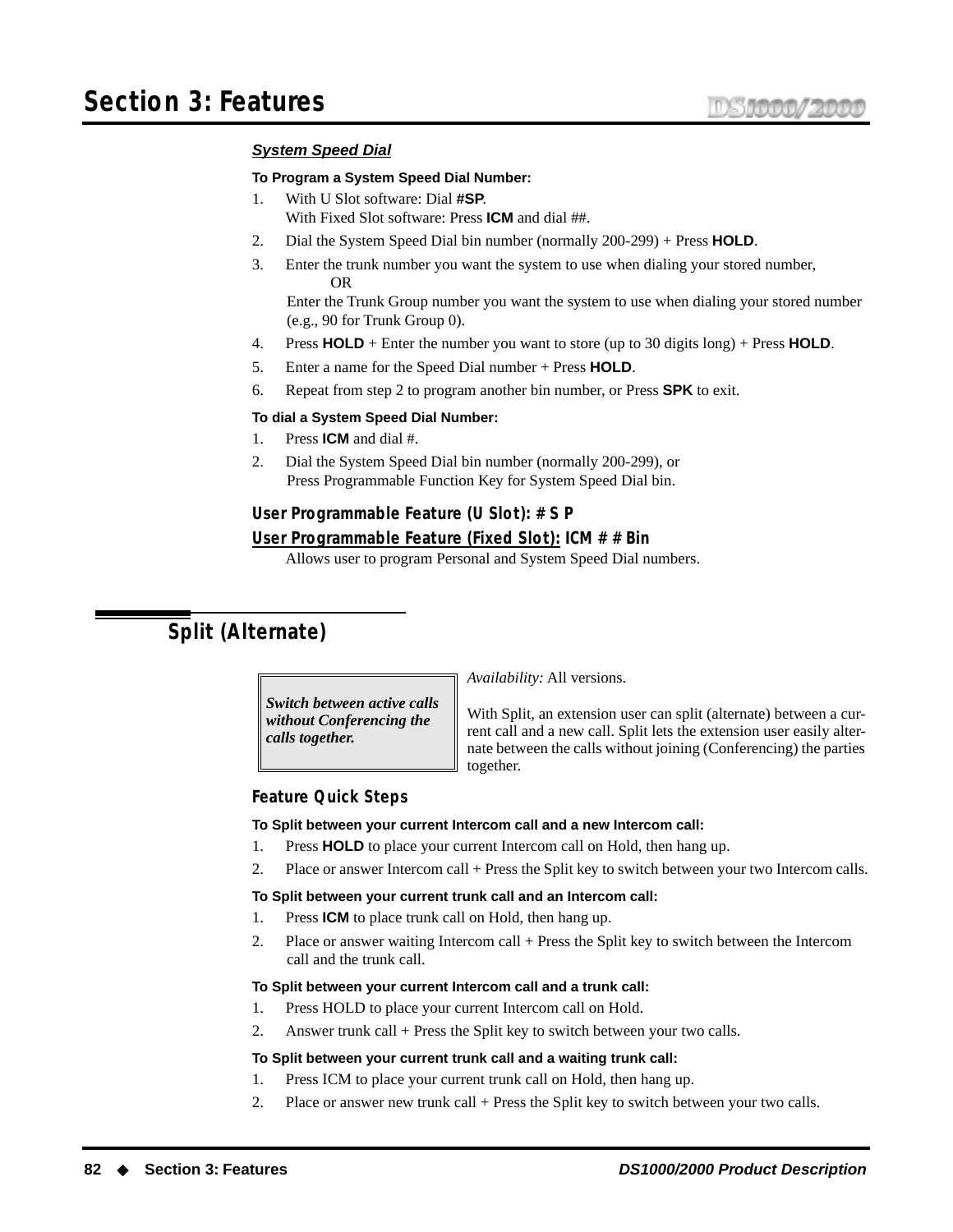# **Station Message Detail Recording**

*SMDR provides a printed record of your calls.*

*Availability:* All versions.

• DS2000 U Slot (02.nn.nn) and DS1000 expand the last column of the report from 1 to 3 characters.

Station Message Detail Recording (SMDR) provides a record of

the system's trunk calls. Typically, the record outputs to a customer-provided printer, terminal or SMDR data collection device. SMDR allows you to monitor the usage at each extension and trunk. This makes charge-back and traffic management easier. SMDR includes both incoming and outgoing calls, and can be turned off system-wide or selectively for each trunk.

The SMDR call record outputs when the call completes. The system assigns the SMDR record to the last extension on the call. For example, if extension 306 answers the call, talks for 20 minutes, and then Transfers the call to extension 302, extension 302 "owns" the entire call record as soon as they hang up.

The system buffers 50 SMDR call records. When the SMDR buffer fills, new call records will overwrite previously buffered call records.

#### **Sample SMDR Report**

Following is a sample SMDR report:

Station Message Detail Recording 05/07/1999 09:10P

|     | Sta Lin | Number Dialed | Account | Start                  | Duration T |  |
|-----|---------|---------------|---------|------------------------|------------|--|
| 306 | 01      | 12039265400   |         | 09:10:18P 00:00:05 0UT |            |  |
| 306 | 01      | 19055072888   |         | 09:10:48P 00:01:13 OUT |            |  |
| 301 | 02      |               |         | 09:12:13P 00:01:12 IN  |            |  |
| 304 | 01      |               |         | 09:12:07P 00:01:20 IN  |            |  |
| 306 | 01      | 18003651928   |         | 09:15:38P 00:00:14 0UT |            |  |

**Note:** In Fixed Slot systems, the last column is only 1 character long  $(O = Outgoing and I = Incoming)$ .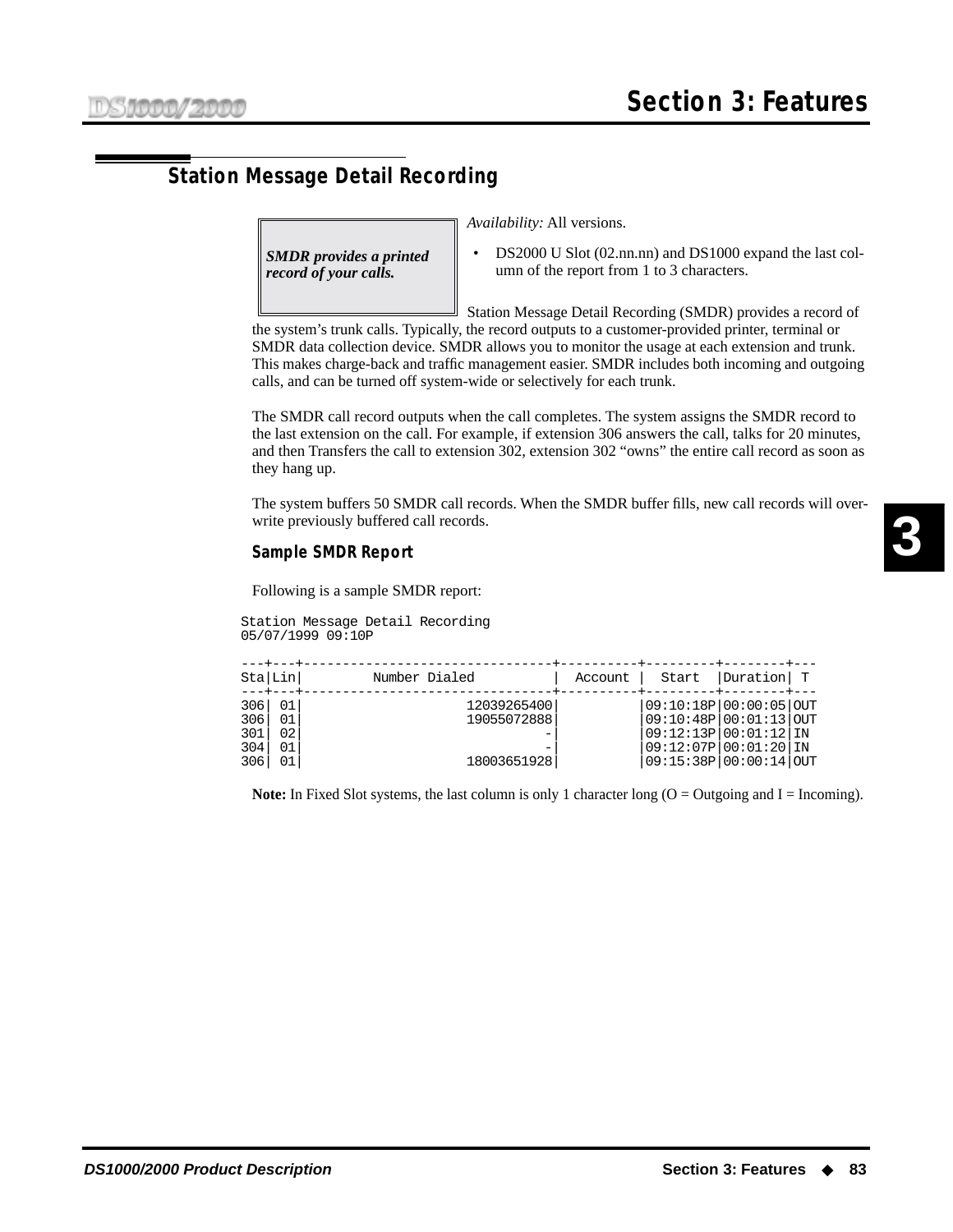# **System Programming Backup and Restore**

*Backup and restore site data to a PC card.*

*Availability:* DS2000 only.

- Fixed Slot 01.nn.nn provides 12 data base storage addresses on PC Card P/N 80050-V\*\*.\*\*.\*\*.
- U Slot 02.00.00 provides 8 data base storage addresses on PC Card P/N 80050-V02.00.00.
- U Slot 02.00.01 and higher provide 16 data base storage addresses on PC Card P/N 85880.

You can use PC Card P/N 85880 to back up and restore your site data. Each PC card can store up to 16 complete data bases. In addition, you can assign a name (up to 10 characters long) to each stored data base.

The PC Card provides a permanent, non-volatile backup of all the site's programming. If you have backed up your site data to a PC Card, for example, you can easily restore all site programming after an extended power failure.

# **System Programming Password Protection**



*Availability:* All versions.

Programming 1704 - DSS Console Key Assignments requires DS2000 U Slot (02.nn.nn) and DS1000.

The system controls access to the programmable options according to the programming password the administrator enters.

There are three password levels:

| Logging On with this Password:                        | Gives you access to these programs:                                                                                                                                                                                                             |
|-------------------------------------------------------|-------------------------------------------------------------------------------------------------------------------------------------------------------------------------------------------------------------------------------------------------|
| System Administrator 1 (level 1)<br>Password = $0000$ | 0302 - System Identification<br>1101 - System Speed Dial Numbers                                                                                                                                                                                |
| System Administrator 2 (level 2)<br>Password = $9999$ | 0302 - System Identification<br>0801 - Selectable Display Messages<br>1101 - System Speed Dial<br>1701 - Programmable Function Key Assignments<br>1702 - Personal Speed Dial<br>1703 - DSS Key Assignment<br>1704 - DSS Console Key Assignments |
| Installer (level 3)<br>Password - 372000              | All                                                                                                                                                                                                                                             |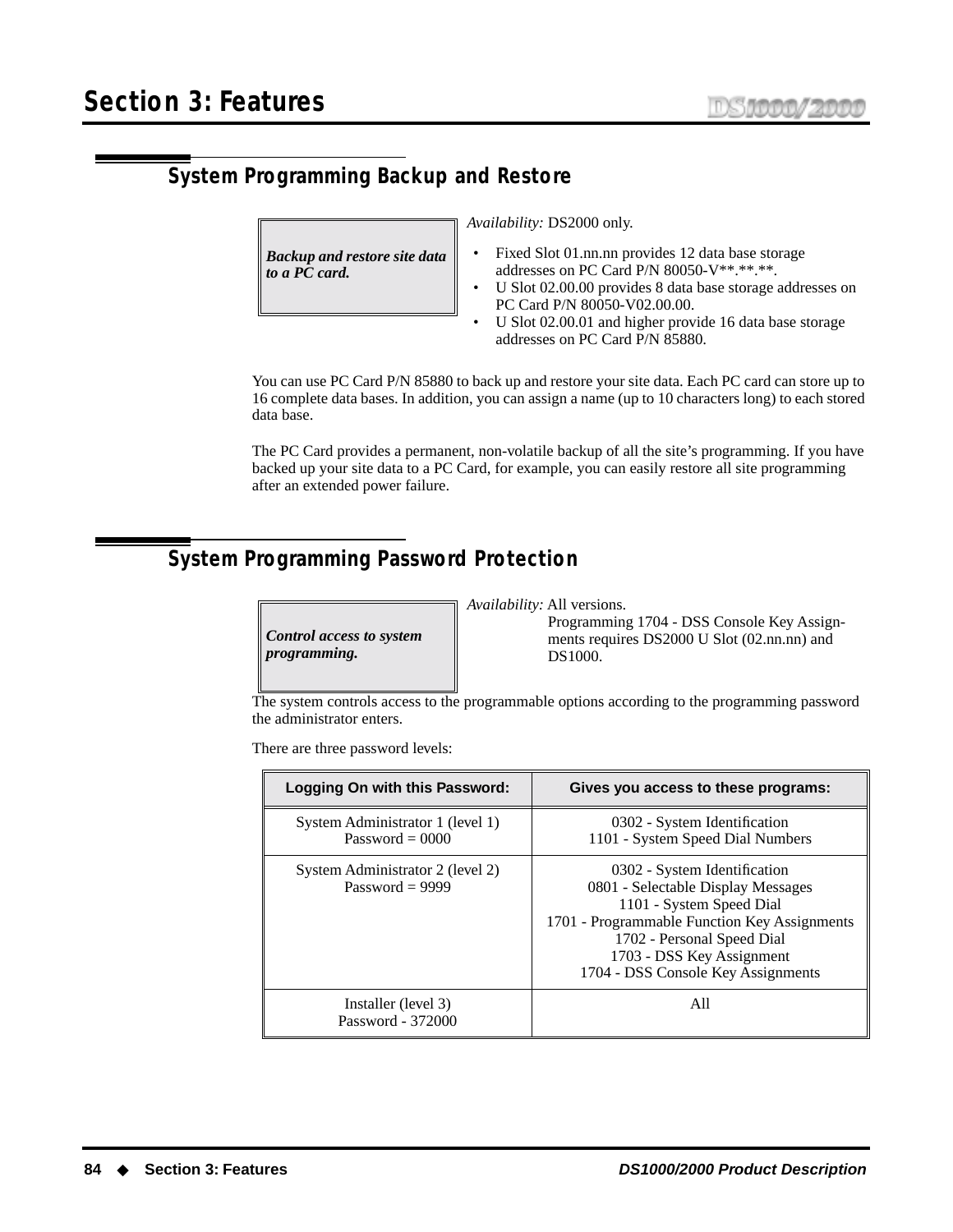# **System Timers**

*Use the system-wide timers to tailor the system to the site's requirements.*

*Availability:* All versions.

The system-wide timers allow the administrator to tailor system performance to meet the specific application requirements. Review the table below for a description of each timer.

| <b>Option</b>               | <b>Description</b>                                                                                                                                                                                                                                                                                                                                    |
|-----------------------------|-------------------------------------------------------------------------------------------------------------------------------------------------------------------------------------------------------------------------------------------------------------------------------------------------------------------------------------------------------|
| <b>Park Orbit</b>           | Use this timer to set how long a call stays in System Park Orbit<br>before it recalls the extension that parked it. This timer is for<br>orbits 60-67 only. The recall for orbits 68 and 69 is fixed at 5<br>minutes.                                                                                                                                 |
| <b>Transfer Recall</b>      | Use this timer to set how long a transferred call rings the destina-<br>tion extension before recalling the extension from which it was<br>initially transferred. This option pertains to all idle extensions, as<br>well as busy multibutton extensions. Note that this timer does<br>not control how long a transferred call rings a busy operator. |
| <b>Intercom Inter-digit</b> | When an extension user places a call, they must dial each suc-<br>ceeding digit within this interval.                                                                                                                                                                                                                                                 |
| <b>Meet-Me Conference</b>   | When a user initiates a Meet-Me Conference, the system waits<br>this interval for the Paged parties to join the call.                                                                                                                                                                                                                                 |
| <b>Dialing Pause</b>        | For Automatic Route Selection, the system waits this interval<br>when it encounters a pause in an ARS Dial Treatment.                                                                                                                                                                                                                                 |
|                             | For Speed Dial, the system waits this interval when it encounters<br>a pause in a Speed Dial bin.                                                                                                                                                                                                                                                     |
| <b>Page Duration</b>        | Use this timer to set the maximum length of Page announce-<br>ments.                                                                                                                                                                                                                                                                                  |
| <b>Door Unlock</b>          | When a single line (2500 type) user hookflashes while talking to<br>a Door Box, the Door Box strike opens for this interval.                                                                                                                                                                                                                          |
| <b>DIL No Answer</b>        | This timer sets how long a DIL rings an idle extension before<br>Key Ring occurs. Key Ring rings all extensions programmed to<br>ring for that line.                                                                                                                                                                                                  |
| <b>Trunk Revert</b>         | This timer sets how long Hold Recall rings the extension that<br>placed the call on hold before Key Ring occurs. Key Ring rings<br>all extensions programmed to ring for that line.                                                                                                                                                                   |
|                             | This timer also sets how long a Transfer Recall rings the exten-<br>sion that initially transferred the call before Key Ring occurs.                                                                                                                                                                                                                  |
| <b>Trunk Delay Ring</b>     | Use this timer to set how long the system waits before ringing an<br>extension that has the Delayed Ringing option enabled.                                                                                                                                                                                                                           |

#### **Table 5: System Timers**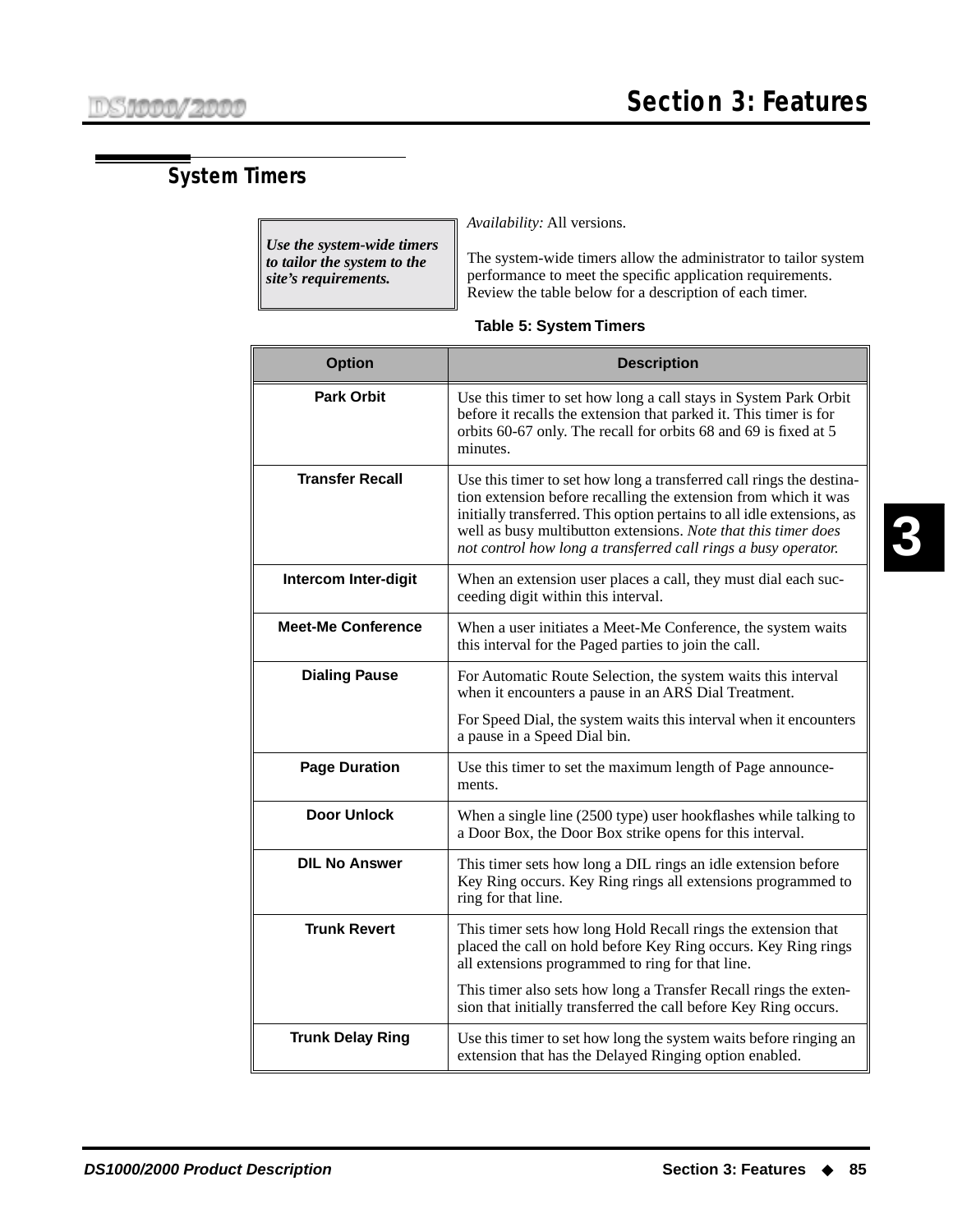| <b>Option</b>                                | <b>Description</b>                                                                                                                                                      |
|----------------------------------------------|-------------------------------------------------------------------------------------------------------------------------------------------------------------------------|
| <b>ACD/UCD Overflow</b>                      | This timer sets when UCD overflow occurs. When all UCD<br>agents are busy, a queued call rings for this interval and then<br>overflows to the UCD Overflow destination. |
| <b>Number of Password</b><br><b>Attempts</b> | Use this option to set how many times the system allows a user<br>to enter the incorrect programming password before locking<br>them out.                               |
| <b>Program Lockout Time</b>                  | Once the system locks out a user, it will wait this interval before<br>allowing the user to reenter the programming mode.                                               |
| <b>Force Program Exit</b>                    | If a telephone in the programming mode is inactive longer than<br>this interval, the system automatically cancels the programming<br>mode and makes the telephone idle. |

**Table 5: System Timers** (Continued)

# **System Timers, Stations**

| <b>Adjustable station timers</b> | <i>Availability: All versions.</i>                               |
|----------------------------------|------------------------------------------------------------------|
| allow the system to more         | The system provides many station timers that the administrator   |
| precisely meet the site          | can customize. Review the tables below for a description of each |
| requirements.                    | station timer.                                                   |

#### **Table 6: Station Timers**

| <b>Option</b>                                | <b>Description</b>                                                                                                                                                                                                                                                                                                                                                                                                                                       |
|----------------------------------------------|----------------------------------------------------------------------------------------------------------------------------------------------------------------------------------------------------------------------------------------------------------------------------------------------------------------------------------------------------------------------------------------------------------------------------------------------------------|
| <b>Hold Recall</b>                           | Use this timer to set how long a call stays on Hold before it<br>recalls the extension that initially placed it on Hold.                                                                                                                                                                                                                                                                                                                                 |
| <b>Exclusive Hold</b>                        | Use this timer to set how long a call stays on Exclusive Hold<br>before it recalls the extension that initially placed it on Exclusive<br>Hold.                                                                                                                                                                                                                                                                                                          |
| <b>Call Forward Ring No</b><br><b>Answer</b> | When Call Forwarding Ring No Answer is enabled, this timer<br>sets how long a forwarded call rings an unanswered extension<br>before routing to the forwarding destination.<br>Also use this timer to set how long a transferred call rings a busy<br>operator extension before recalling the extension from which it<br>was initially transferred. Note that this timer does not control<br>how long a transferred call rings any other busy extension. |
| <b>Call Waiting Tone Interval</b>            | Use this timer to set the interval between Call Waiting tones.<br>Also use this timer to set the interval between Off Hook Signal-<br>ing alert tones.                                                                                                                                                                                                                                                                                                   |
| <b>Call Coverage Delay</b>                   | For extensions with Delayed Ringing Call Coverage keys, this<br>timer sets how long a call flashes the key at an extension before<br>it starts to ring.                                                                                                                                                                                                                                                                                                  |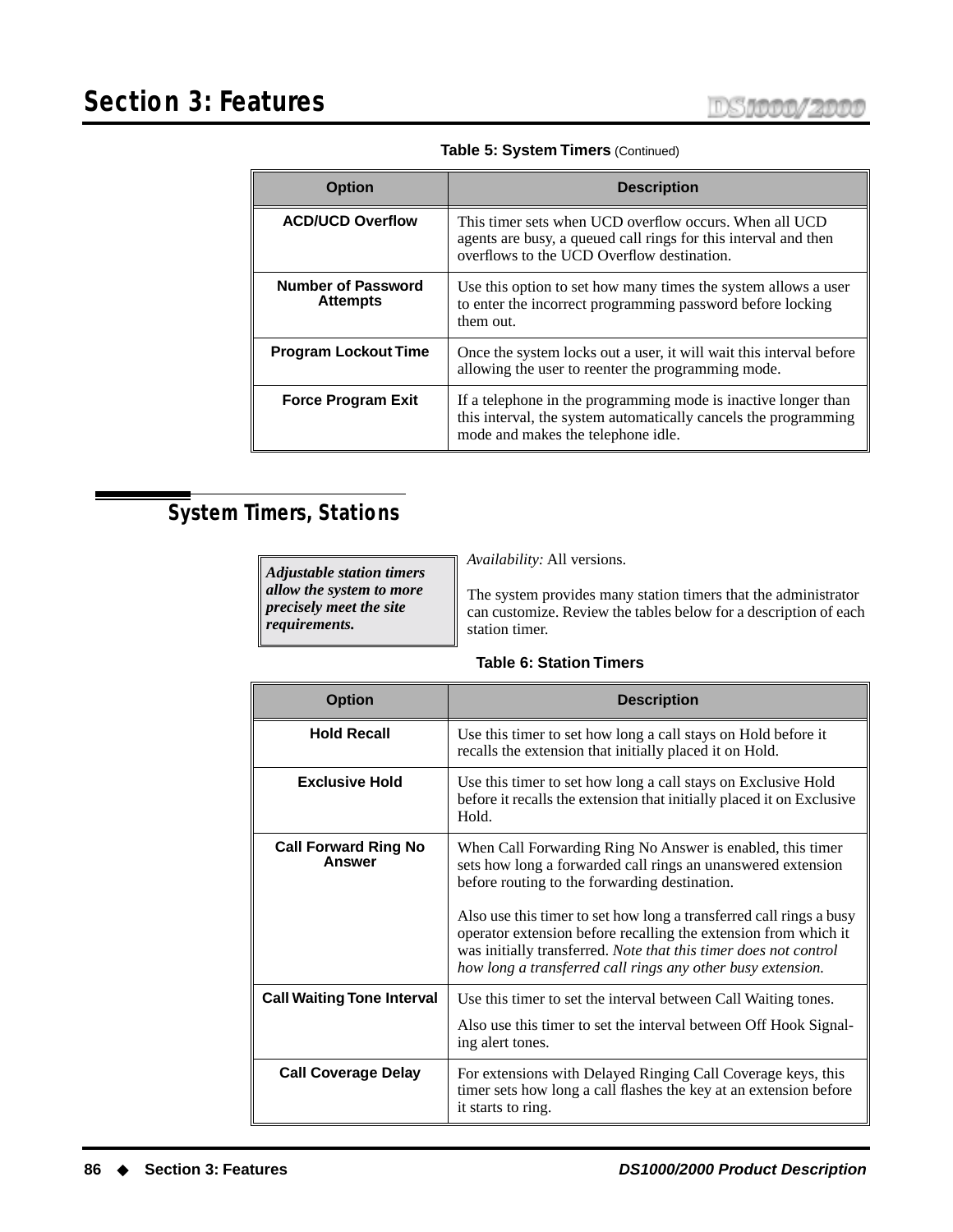| <b>Option</b>                             | <b>Description</b>                                                                                                                                                                                                                                                                                                        |  |
|-------------------------------------------|---------------------------------------------------------------------------------------------------------------------------------------------------------------------------------------------------------------------------------------------------------------------------------------------------------------------------|--|
| <b>Number of Extended</b><br><b>Rings</b> | If an extension's Class of Service enables Extended Ringing, use<br>this timer to set the duration of the Extended Ringing.                                                                                                                                                                                               |  |
| <b>Drop Pulse Send</b>                    | Use this timer to set the duration of the ASTU PCB drop pulse.<br>This pulse is sent from the ASTU PCB to the connected analog<br>device to initiate a disconnect.                                                                                                                                                        |  |
| <b>DTMF</b> Detect                        | Use this timer to set the DTMF detection threshold for single<br>line (analog device) ports. If the analog device sends a DTMF<br>signal longer than this interval, the system recognizes it as a<br>valid DTMF tone and decodes it. If the DTMF signal is equal to<br>or less than this interval, the system ignores it. |  |
| <b>Ring No Answer Hunt</b>                | Use this timer to set the Extension Hunting Ring No Answer<br>Time. A call will ring a hunt group member extension for this<br>interval before automatically cycling to the next extension in the<br>group.                                                                                                               |  |

**Table 6: Station Timers (Continued)**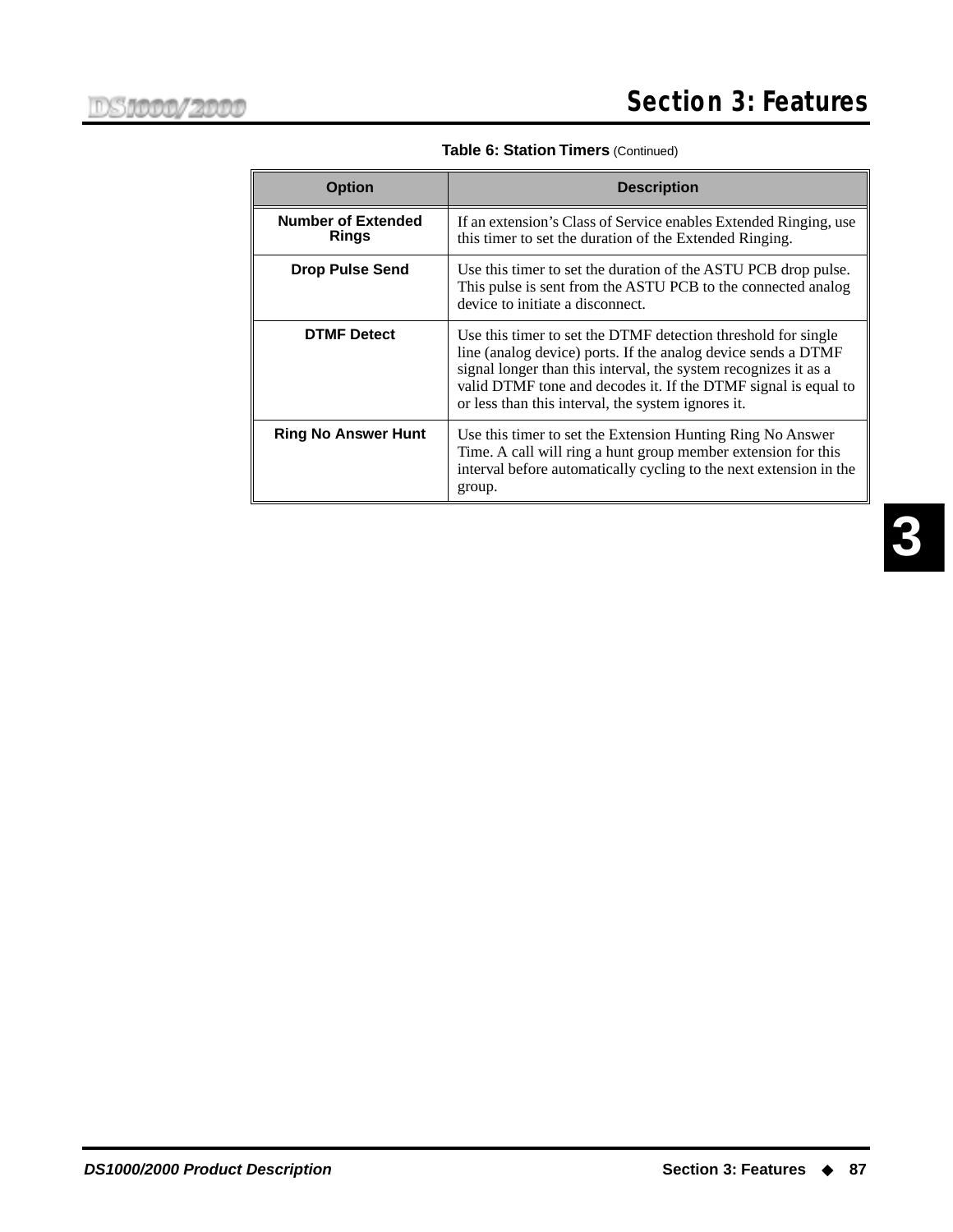Following is a summary of Analog Station Timers.

|  |  |  |  | <b>Table 7: Analog Station Timers</b> |
|--|--|--|--|---------------------------------------|
|--|--|--|--|---------------------------------------|

| <b>Option</b>                      | <b>Description</b>                                                                                                                                                                                                                                 |  |
|------------------------------------|----------------------------------------------------------------------------------------------------------------------------------------------------------------------------------------------------------------------------------------------------|--|
| <b>Loop Current</b>                | Use this option to set the maximum allowed loop current for the<br>system's ASTU PCBs. Normally choose 25mA for short loops<br>and 35mA for long loops. In general, a long loop is 3000 feet or<br>longer and a short loop is less than 3000 feet. |  |
| <b>Minimum Break Time</b>          | This timer defines the minimum amount of time the loop must<br>be opened to properly decode the dial pulse digits sent from ana-<br>log devices connected to ASTU PCBs.                                                                            |  |
| <b>Maximum Break Time</b>          | This timer defines the maximum amount of time the loop must<br>be opened to properly decode the dial pulse digits sent from ana-<br>log devices connected to ASTU PCBs.                                                                            |  |
| <b>Minimum Make Time</b>           | This timer defines the minimum amount of time the loop must<br>be closed to properly decode the dial pulse digits sent from ana-<br>log devices connected to ASTU PCBs.                                                                            |  |
| <b>Maximum Make Time</b>           | This timer defines the maximum amount of time the loop must<br>be closed to properly decode the dial pulse digits sent from ana-<br>log devices connected to ASTU PCBs.                                                                            |  |
| <b>Minimum Hookflash Time</b>      | For ASTU PCBs, this timer defines the minimum amount of<br>time the loop must be opened before the system starts to detect a<br>transfer or hang up sequence. Open loop intervals shorter than<br>the setting are ignored by the ASTU PCB.         |  |
| <b>Maximum Hookflash</b><br>Time   | For ASTU PCBs, this timer defines the maximum amount of<br>time the loop can be opened in order for the system to detect a<br>Transfer sequence. Open loop intervals longer than the setting<br>are interpreted as hang up.                        |  |
| <b>Minimum Off-Hook Time</b>       | For ASTU PCBs, this timer defines how long a connected analog<br>device must remain off-hook before the system recognizes the<br>off-hook status.                                                                                                  |  |
| <b>Off-Hook Guard Time</b>         | The ASTU PCB waits this interval after an analog device hangs up<br>before accepting any additional input from the device. This timer<br>helps prevent erroneous detection due to hardware stabilization.                                          |  |
| <b>Dial Pulse Guard Timer</b>      | The ASTU PCB waits this interval between dial pulse digits<br>before attempting to detect any additional DP digits. This timer<br>helps prevent erroneous DP dialing due to hardware stabilization.                                                |  |
| <b>Loop Disconnect Time</b>        | When the far end disconnects, the ASTU PCB opens the loop to<br>the connected analog device for this interval.                                                                                                                                     |  |
| <b>Ring/MW Wait Period</b><br>Time | This timer determines the ringing sequence for the devices con-<br>nected to ASTU PCBs.                                                                                                                                                            |  |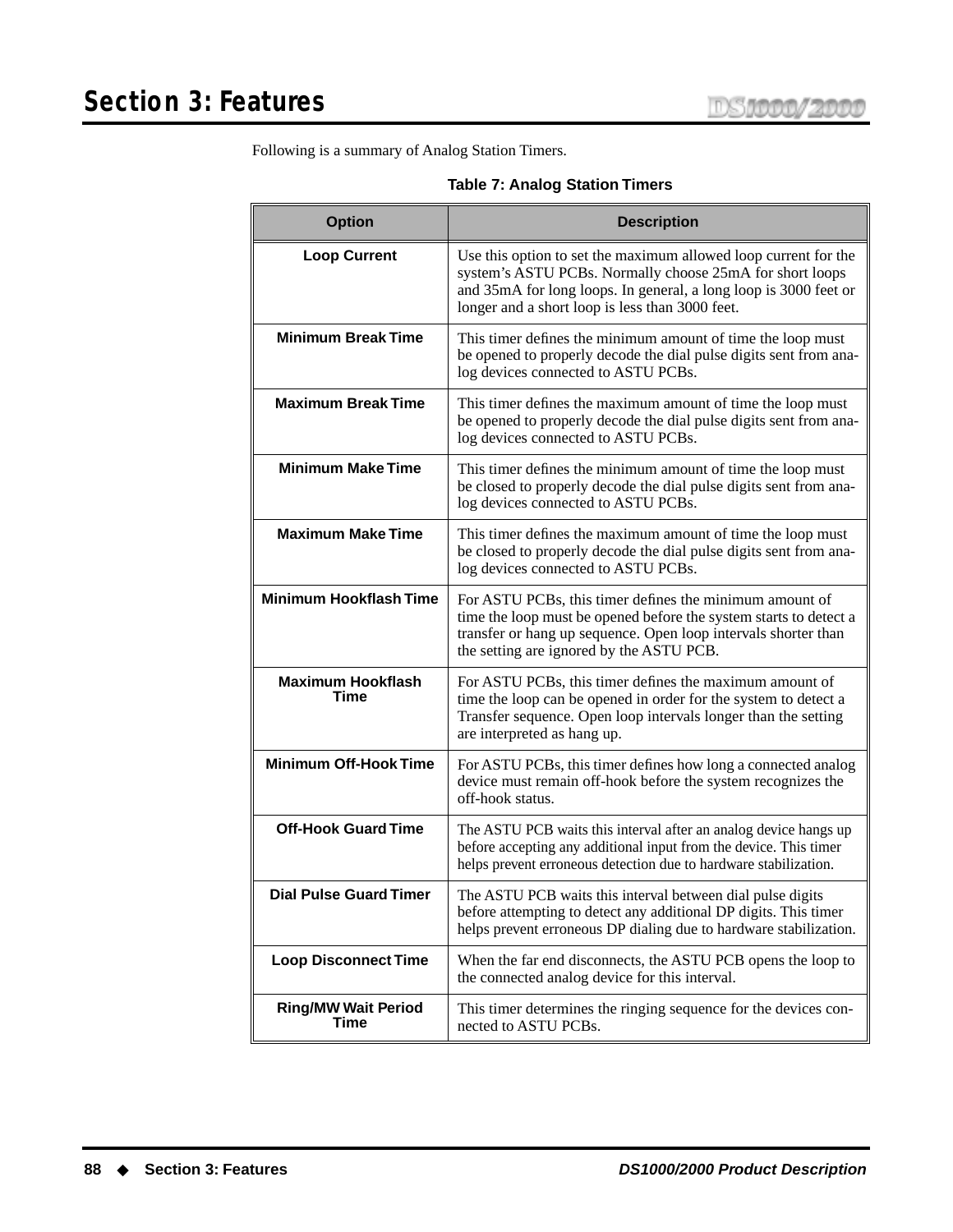# <span id="page-96-0"></span>**System Timers, Trunks**

*Customize critical trunk timers for compatibility with the connected telco or PBX/ Centrex.*

*Availability:* All versions.

The system provides many trunk timers that the administrator can customize. Review the table below for a description of each trunk timer.

| <b>Option</b>                           | <b>Description</b>                                                                                                                                                                                                                                              |
|-----------------------------------------|-----------------------------------------------------------------------------------------------------------------------------------------------------------------------------------------------------------------------------------------------------------------|
| <b>Line Response</b>                    | When the system fails to detect loop current on a trunk, it will<br>wait this interval before marking the trunk as defective.                                                                                                                                   |
| <b>Dial Tone Detect</b>                 | When the system seizes a line to place a Speed Dial call, it waits<br>this interval for dial tone before outdialing the call.                                                                                                                                   |
| <b>PBX/Centrex Flash</b>                | Use this timer to set the Flash interval. When a user flashes a<br>trunk, the system opens the trunk circuit for this interval.                                                                                                                                 |
| <b>Force Idle (Trunk Guard</b><br>Time) | Use this timer to set the guard time for trunks. When the system<br>disconnects a trunk (e.g., after a user hang up), the system keeps<br>the line idle until this timer expires. The Trunk Guard Time helps<br>prevent call collisions.                        |
| <b>Minimum Ring Detection</b><br>Timer  | Use this timer to set the threshold for ring detection. If the ring<br>signal is longer than this interval, the system interprets the signal<br>as valid ringing. If the signal is equal to or shorter than this inter-<br>val, the system ignores the ringing. |
| <b>DP Make Timer</b>                    | Use this timer to set the duration of the Dial Pulse Make signal<br>(i.e., relay closed). This is the "on" time in a Dial Pulse digit.                                                                                                                          |
| <b>DP Break Timer</b>                   | Use this timer to set the duration of the Dial Pulse Break signal<br>(i.e., relay open). This is the "off" time in a Dial Pulse digit.                                                                                                                          |
| <b>DP Interdigit Timer</b>              | Use this timer to set the duration of the Dial Pulse Interdigit sig-<br>nal (i.e., time <i>between</i> digits).                                                                                                                                                 |
| <b>Manual DTMF Tone On</b>              | This timer sets the duration of DTMF digits for trunk calls man-<br>ually dialed by an extension user. This is required because the<br>system buffers the digits the user dials.                                                                                |
| <b>Manual DTMF Tone Off</b>             | This timer sets the duration of the interval between DTMF digits<br>for trunk calls manually dialed by an extension user. This is<br>required because the system buffers the digits the user dials.                                                             |
| <b>Speed Dial DTMF Tone</b><br>On       | This timer sets the duration of DTMF digits for Speed Dial trunk<br>calls automatically dialed by the system.                                                                                                                                                   |
| <b>Speed Dial DTMF Tone</b><br>Off      | This timer sets the duration of the quiet time between DTMF dig-<br>its for Speed Dial trunk calls automatically dialed by the system.                                                                                                                          |
| <b>Loop Current Detection</b><br>Time   | For loop start trunks, loop current must be present for this inter-<br>val before the system seizes the trunk.                                                                                                                                                  |

#### **Table 8: Trunk Timers**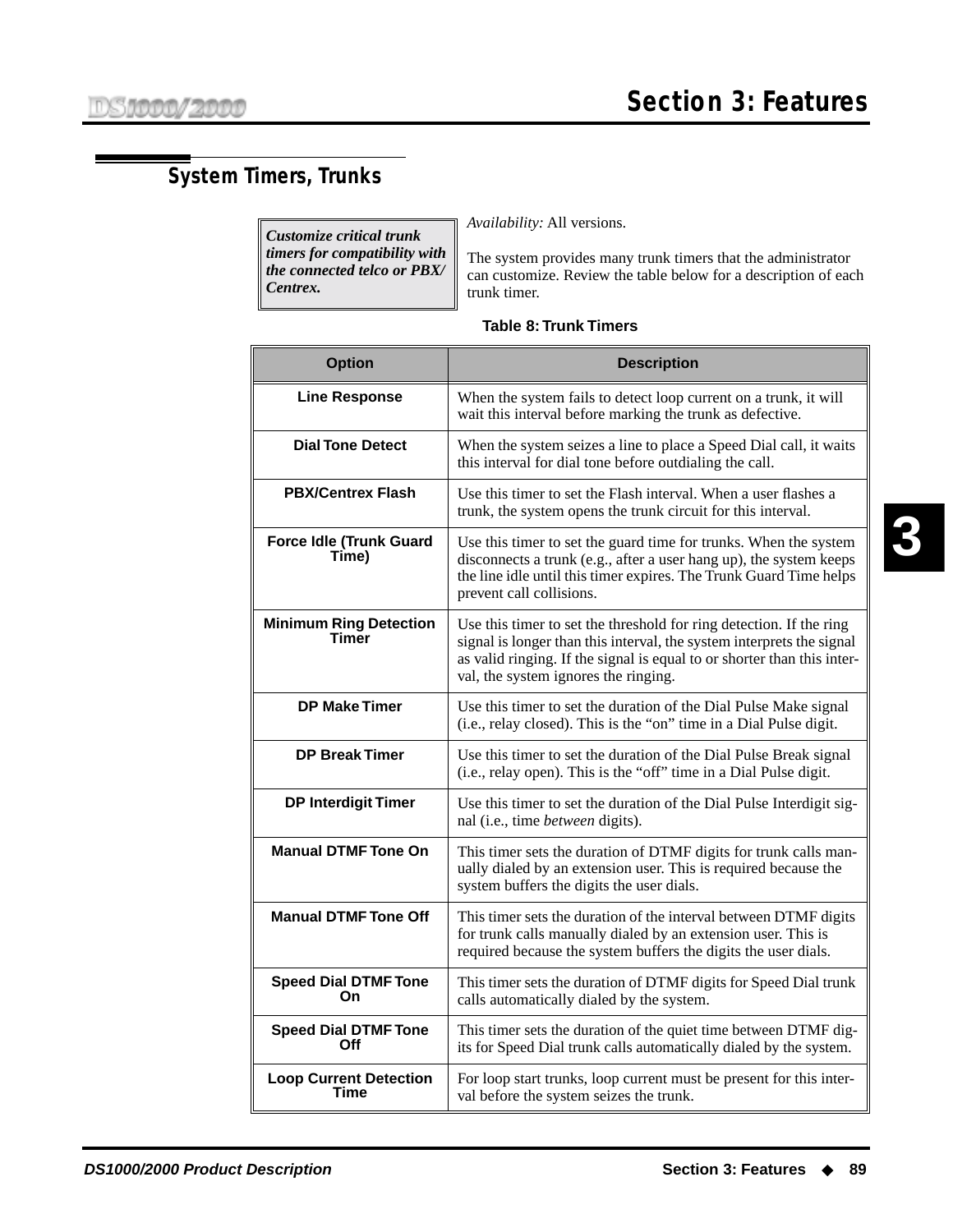| <b>Option</b>                                            | <b>Description</b>                                                                                                                                                                                                                                                                                                                                                                          |  |
|----------------------------------------------------------|---------------------------------------------------------------------------------------------------------------------------------------------------------------------------------------------------------------------------------------------------------------------------------------------------------------------------------------------------------------------------------------------|--|
| <b>Far End Disconnect</b>                                | Use this timer to set the loop disconnect interval for trunk calls.<br>If the system detects a loop current interruption longer than this<br>interval it assumes the telco has disconnected the trunk. It then<br>returns the trunk to idle.                                                                                                                                                |  |
| <b>Minimum Single Ring</b><br><b>Detection Timer</b>     | The system uses this timer to detect valid ringing signal from the<br>connected telco or PBX. Valid single ring must be longer than<br>this interval.                                                                                                                                                                                                                                       |  |
| <b>Minimum Double Ring</b><br><b>Detection Off Timer</b> | The system uses this timer to detect valid double ring from the con-<br>nected PBX. Valid double ring must be longer than this interval.                                                                                                                                                                                                                                                    |  |
| <b>Maximum Double Ring</b><br><b>Detection Off Timer</b> | The system uses this timer to detect valid double ring from the<br>connected PBX. Valid double ring must be less than this interval.                                                                                                                                                                                                                                                        |  |
| <b>Ringing Signal End</b><br><b>Detect Timer</b>         | If the ringing signal on a trunk call is interrupted for longer than<br>this interval, the system assumes ringing has stopped and termi-<br>nates the call.                                                                                                                                                                                                                                 |  |
| P.F. Recovery Detect<br>Timer                            | When the ATRU PCB recovers from a power failure, it checks<br>the power failure trunk (trunk 1) for loop current for the P.F.<br>Recovery Detect interval. If loop current is detected, it assumes<br>the Power Failure Telephone is still connected and does not tear<br>down the call. If loop current is not detected, the ATRU PCB<br>switches the trunk out of the power failure mode. |  |

**Table 8: Trunk Timers** (Continued)

# **Tandem Trunking / Unsupervised Conference**

*Join two callers in Conference, leave the call and let their conversation continue.*

*Availability:* All versions.

Tandem Trunking allows an extension user to join two outside callers in a trunk-to-trunk conference. The extension user can then drop out of the call, leaving the trunks in an Unsupervised Conference. The extension user that established the Conference

is not part of the conversation. The Conference continues until either outside party hangs up.

Tandem Trunking uses a Conference circuit. The following table shows the system's Conference capacities:

| <b>Description</b>                                                                 | Capacity |
|------------------------------------------------------------------------------------|----------|
| Conference circuits                                                                | 32       |
| Maximum simultaneous users in Conference<br>(total of all Conferences system-wide) | 32       |
| Maximum simultaneous conferences                                                   | 8        |
| Maximum parties in any one Conference<br>(trunks and/or extensions)                | 8        |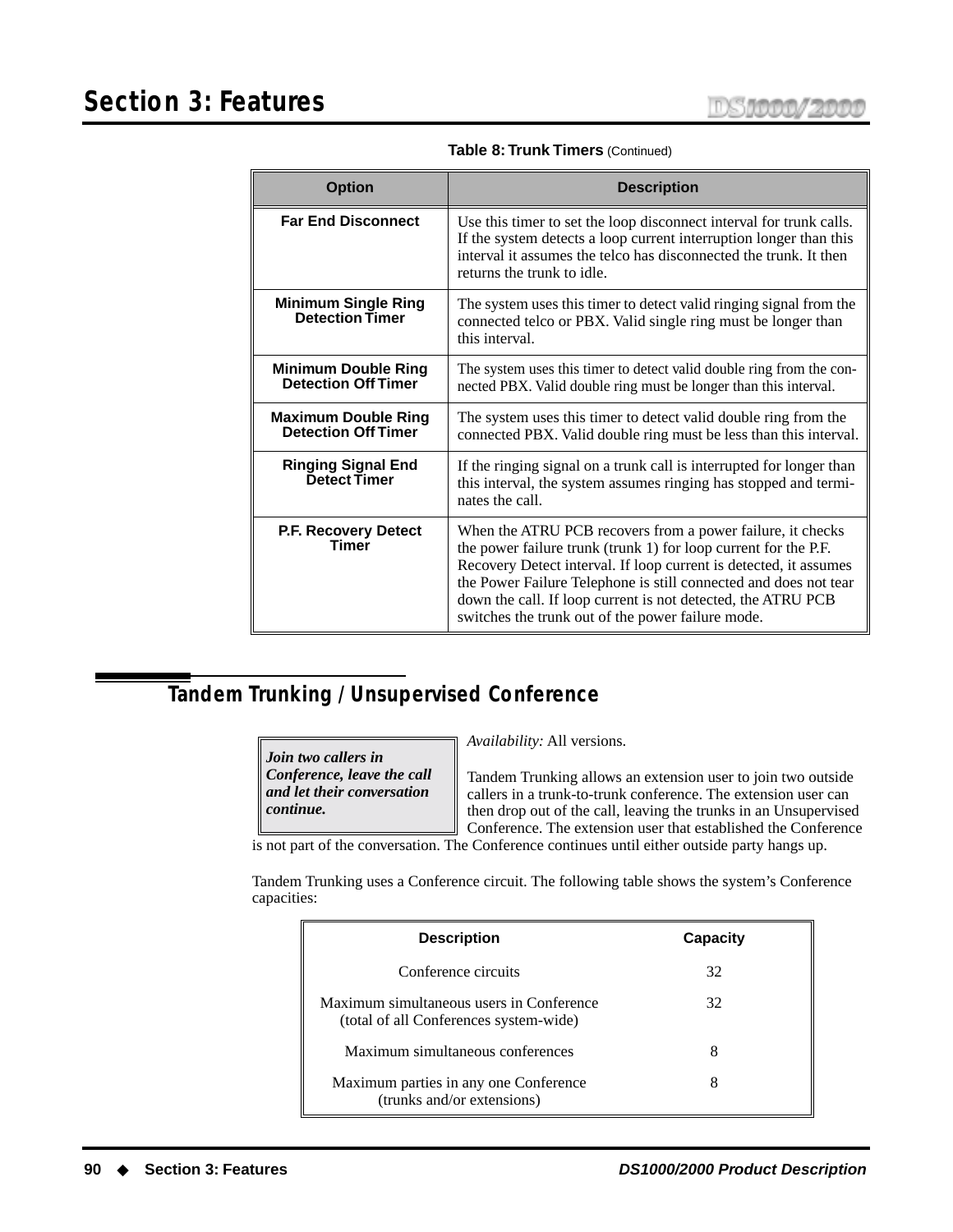The system's 32 Conference circuits are dynamically allocated as users request them.

#### **Feature Quick Steps**

#### **To set up a tandem call (Unsupervised Conference):**

- 1. Establish trunk call + Press **CONF**.
- 2. Place or answer trunk call + press **CONF** to set up the Conference + Hang up.

#### **To disconnect a tandem call (using Forced Trunk Disconnect):**

1. Press line key for busy trunk. or Press **ICM** and dial the trunk's Direct Trunk Access code (e.g., 401 for trunk  $1$ ) + Dial # to disconnect the line.

#### **To Barge In on a tandem call:**

1. Press line key for busy trunk, or press **ICM** and dial the trunk's Direct Trunk Access code (e.g., 401 for trunk  $1$ ) + Dial 4.

# <span id="page-98-0"></span>**Time and Date**

mable Feature Steps. *The time and date shows on telephone displays and prints on system reports.*

*Availability:* All versions.

• DS2000 U Slot (02.nn.nn) and DS1000 add User Program-

The system Time and Date appears on:

- ●Display Telephones
- ●Station Message Detail Recording reports

The system administrator can change the time and date from the system programming mode. Although the data is entered in 24-hour format, it always displays in 12-hour format (e.g.,  $1300 =$ 1:00PM).

#### **User Programmable Feature: # T D**

Sets the system time and date.

# **Toll Restriction**

*Use Toll Restriction to help you control the costs of outgoing long distance calls.* *Availability:* All versions.

Toll Restriction limits the numbers an extension user may dial. By allowing extensions to place only certain types of calls, the system administrator can control long distance costs. The system applies Toll Restriction according to an extension's Toll Restric-

tion Level. For each of the 7 Toll Restriction Levels, the administrator can enable or disable the following options.

#### ● **Active Dial Pad (Continuous Dialing)**

Active Dial Pad continuously enables the telephone dial pad. This is important if co-workers typically use dial-up services (such as automated banking) or frequently dial into Voice Mail systems. With Active Dial Pad disabled, the system disables the telephone dial pad 6 seconds after the user has dialed their last digit. Toll Restriction controls Active Dial Pad for both incoming and outgoing calls.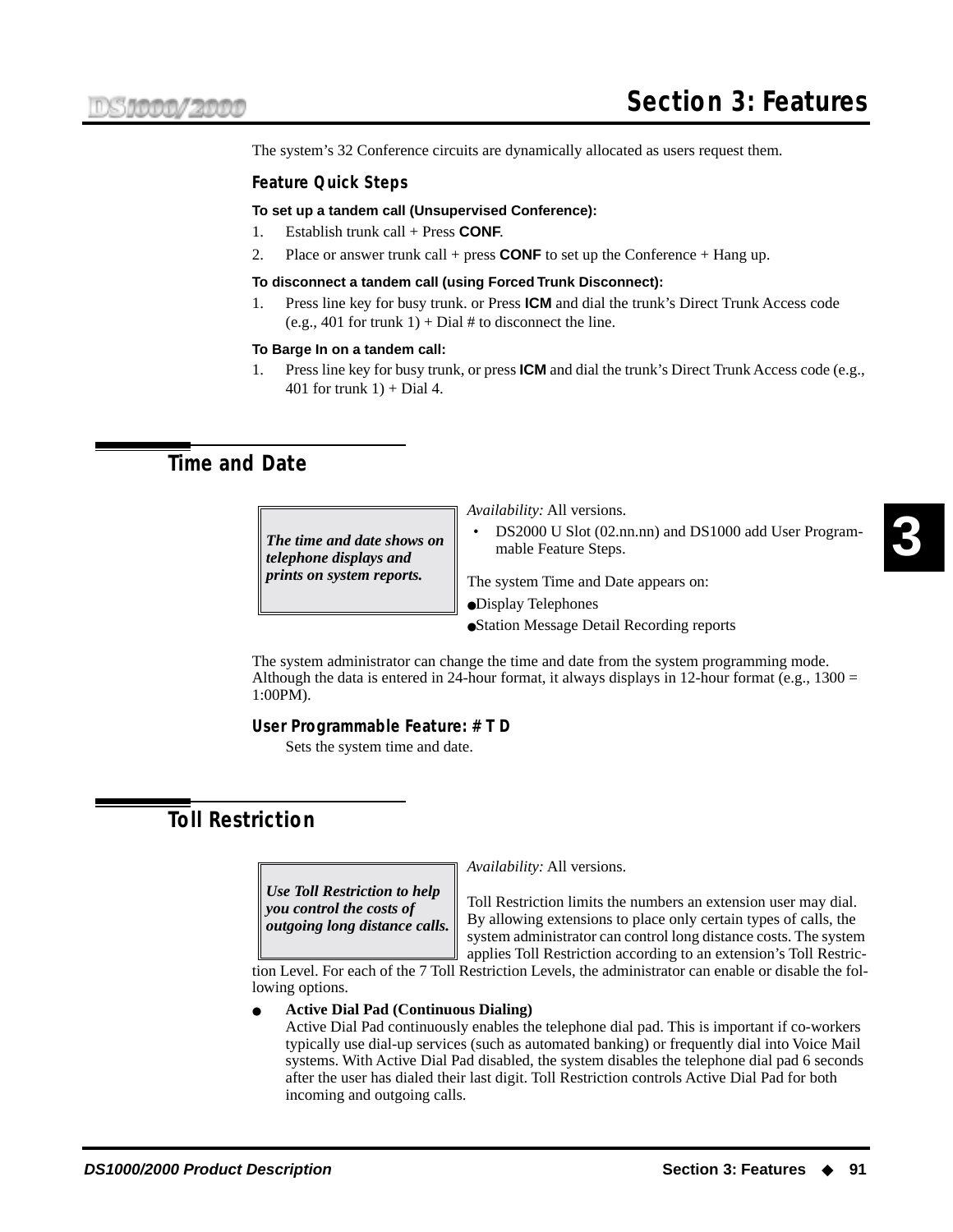#### ● **N11 Dialing**

N11 Dialing enables or disables an extension's ability to use N11 services such as directory assistance (411) and repair (611). Consider enabling this option if the connected telco charges by the call (i.e., meters) these services. *Note that the system never restricts a user from dialing 911 or 1* + 911. (Toll Restriction uses the NPA Dialing table to control 1 + N11 dialing.)

#### ● **0 + Dialing**

 $0 +$  Dialing enables or disables an extension's ability to manually dial  $0 +$  (operator assisted) calls. These calls typically include collect calls and credit card calls. Be sure to disable this option if you don't want co-workers making these types of calls. The setting of  $0 +$  Dialing does not affect the operation of international dialing (see the option immediately following).

#### ● **International (011) Dialing**

Use the International Dialing option to restrict extension access to high-cost international (011) dialing. You can, for example, enable international dialing for high priority users and executives while disabling international dialing for all other co-workers.

#### ● **Equal Access (10XXX) Dialing**

Equal Access allows users to select long distance carriers other than your primary carrier. Your primary carrier is the long distance provider you access when you seize a trunk and dial 1. To reach another provider, dial 10 and that provider's three-digit code (e.g., 10321). The system does not restrict the numbers dialed after the Equal Access code, but can prevent users from dialing specific 10XXX codes. Enter the codes you want to deny or allow in the 10XXX Toll Restriction Table.

#### ● **NXX Dialing**

NXX Dialing provides restriction for calls not exceeding 7 digits that begin with the digits 2- 9. These are typically local exchanges. Enter the codes you want to deny or allow in the NXX Dialing Toll Restriction Table. You might want to prevent local calling to all exchanges that are not in the immediate vicinity of your company.

#### ● **NPA Dialing**

NPA Dialing performs 3-digit analysis on numbers dialed that exceed 7 digits and are not 0+, 011, or 10XXX calls. Enter the codes you want to deny or allow in the NPA Dialing Toll Restriction Table. To control long distance costs, for example, you might want to limit NPA calls to in-state or neighboring state area codes. Note that if a number is allowed or denied by NPA Dialing, it can be further allowed or denied by 6-Digit Analysis below.

#### ● **6-Digit Analysis (NPA + NXX translation)**

The 6-Digit Analysis option evaluates both the NPA and NXX component of the number dialed. Enter the 6-digit codes you want to deny or allow in the 6-Digit Analysis Toll Restriction Table. This option allows for more flexible Toll Restriction assignments. For example, you can allow calls only to the area code and exchange for your out-of-state branch and restrict all other exchanges within that area code.

# <span id="page-99-0"></span>**Transfer**

*Send the trunk call you are on to a co-worker.*

*Availability:* All versions.

Transfer permits an extension user to send (i.e., extend) an active trunk call to any other extension in the system, a Ring Group, UCD Hunting Group or Voice Mail. With Transfer, any extension user can quickly send a call to the desired co-worker. A call

a user transfers automatically recalls if not picked up at the destination extension. If still unanswered, the call diverts to Key Ring. This assures that users do not lose or inadvertently abandon their transfers.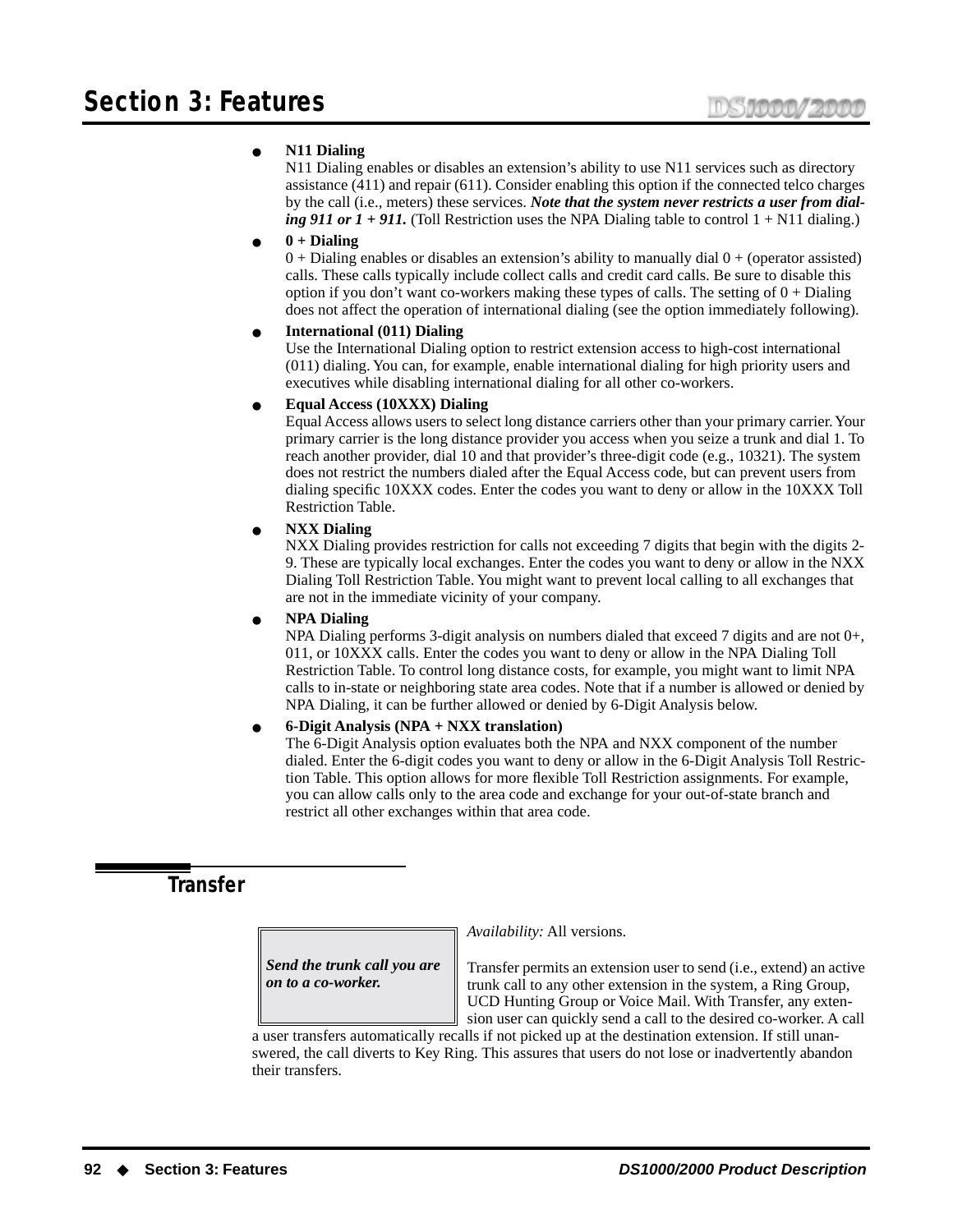The system allows the following types of transfers:

- **Screened Transfer** The transferring user announces the call to the destination before hanging up.
- **Unscreened Transfer** The transferring party extends the call without an announcement.

The system cannot Transfer Intercom calls.

#### **Feature Quick Steps**

#### **To Transfer your call:**

1. Do not hang up + Press **ICM**.

*You can press your Call Coverage or Hotline key instead of* **ICM***.*

- 2. Dial your co-worker's extension, press a DSS key, dial a Ring Group master number, or dial a UCD Hunting group master number.
- 3. Announce call to make a Screened Transfer., hang up to send the call through Unscreened.

#### **To Transfer your call to a co-worker's mailbox:**

- 1. Do not hang up + Press **ICM**. *You can press your Call Coverage or Hotline key instead of* **ICM***.*
- 2. Dial your co-worker's extension + Press **MW** + Hang up.

# <span id="page-100-0"></span>**Trunk Group Routing**

*Dial a single code to place a call over the first available trunk in a trunk group.*

*Availability:* All versions.

• DS2000 U Slot (02.nn.nn) and DS1000 allow all extension users to dial 9 for an outside line by default.

With Trunk Group Routing enabled, an extension user can just

press **ICM** and dial 9 to place a trunk call. Trunk Group Routing automatically selects the first available trunk in the extension's programmed "dial 9" trunk group. This simplifies placing calls in systems that have a lot of trunks for outgoing calls. Rather than press one of many line keys, the user just dials 9 instead.

#### **Feature Quick Steps**

**To place a call over a trunk group:**

1. Lift handset + Press  $ICM$  + Dial 9 + Dial outside number.

# <span id="page-100-1"></span>**Trunk (Line) Queuing / Trunk Callback**

#### **Trunk Queuing**

*When all trunks are busy, Trunk Queuing lets a user wait in line for a trunk to become free.*

*Availability:* All versions.

Trunk Queueing permits an extension user to queue (wait in line) off hook for a busy trunk or trunk group to become free. The system connects the queued extension as soon as the trunk is available. The user does not have to manually retry the trunk later.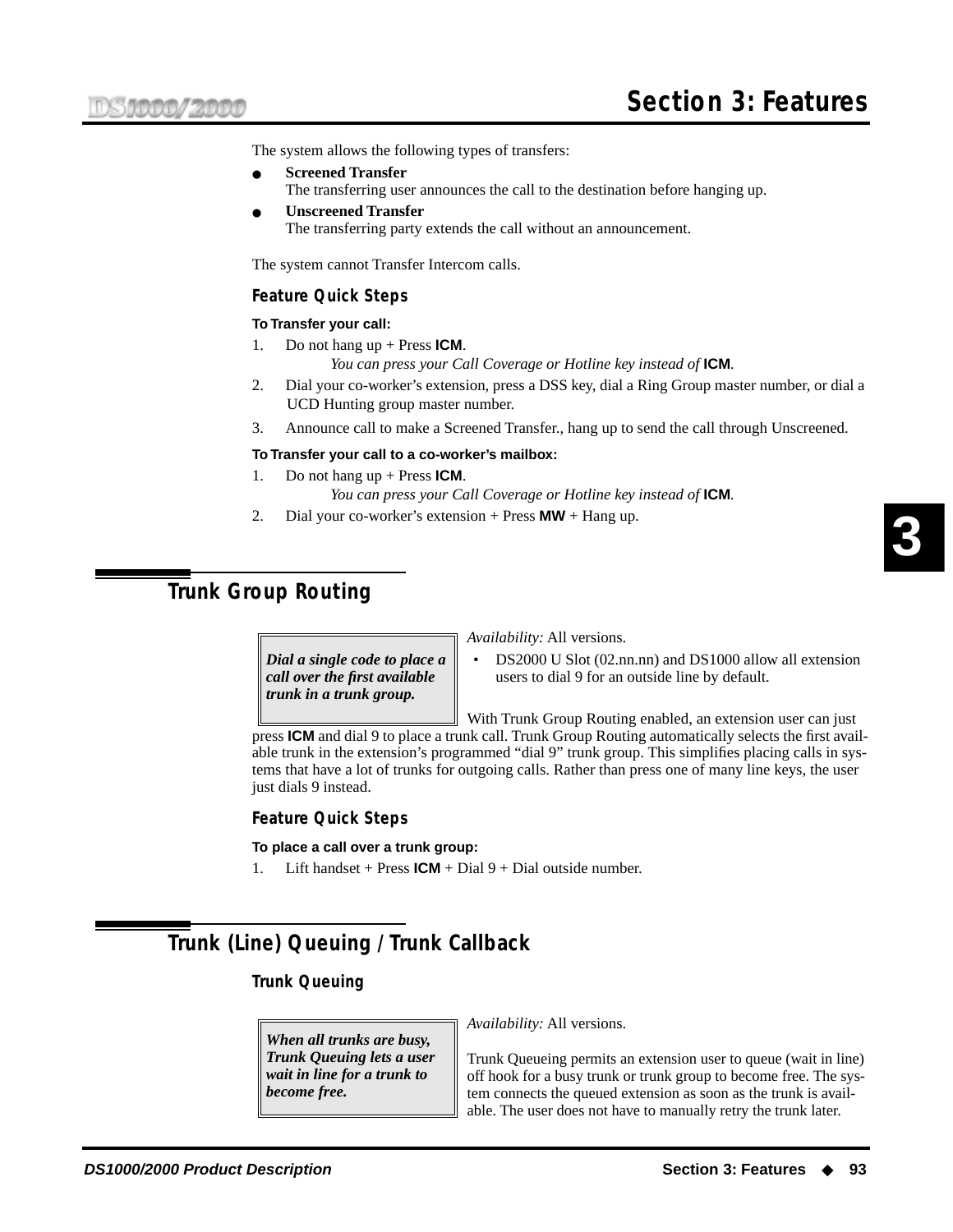#### **Trunk Callback**

*Trunk Callback will automatically call the user back when a trunk is available.*

*Availability:* All versions.

After queuing for a trunk, the extension user just hangs up to convert the Trunk Queue into a Trunk Callback. When the trunk becomes free, the system automatically recalls the extension. As soon as the extension user answers the callback ring, the system

connects the extension to the trunk.

An extension user can leave a Trunk Callback for many trunks. The system processes the callbacks as the trunks become free. In addition, many extensions can leave a Trunk Callback for the same trunk. The system processes the Trunk Callbacks on a first-in/first-out (FIFO) basis.

If an extension user leaves a Trunk Callback request and then fails to answer the callback ring within four rings, the system cancels the Callback.

#### **Trunk Queuing Priority**

Selected extensions can have Trunk Queuing Priority enabled in their Class of Service. If more than one extension queues for a busy trunk, the system services the extension with Trunk Queuing Priority first. If more than one extension with priority is queued for the same busy trunk, the system services the priority extensions on a first-in/first-out (FIFO) basis.

#### **Feature Quick Steps**

Trunk (Line) Queuing

- 1. Access busy trunk + Dial 2; do not hang up.
	- *If you hang up, the system converts your queue to a Trunk Callback.*
- 2. When the trunk becomes free, you are automatically connected + Place your outside call.

#### Trunk Callback

- 1. Access busy trunk + Dial  $2 +$  Hang up.
- 2. When the trunk becomes free, the system recalls you.
- 3. Answer recall + Place your outside call.

# **Trunk Groups**

*Dial codes to access trunk groups for outgoing calls.*

*Availability:* All versions.

• DS2000 U Slot (02.nn.nn) and DS1000 allow all extension users to dial 9 for an outside line by default.

Extension users can optionally dial trunk group access codes 90-

98 to select trunk groups 0-8 for outgoing calls. This is helpful in applications that have different services arranged into trunk groups. For example, dialing 90 could access a group of DDD trunks for local calls, and dialing 91 could access a group of WATS trunks for long distance calls. Note that systems with **[Trunk Group Routing](#page-100-0)** (page 93) enabled cannot also dial trunk group access codes 90-98.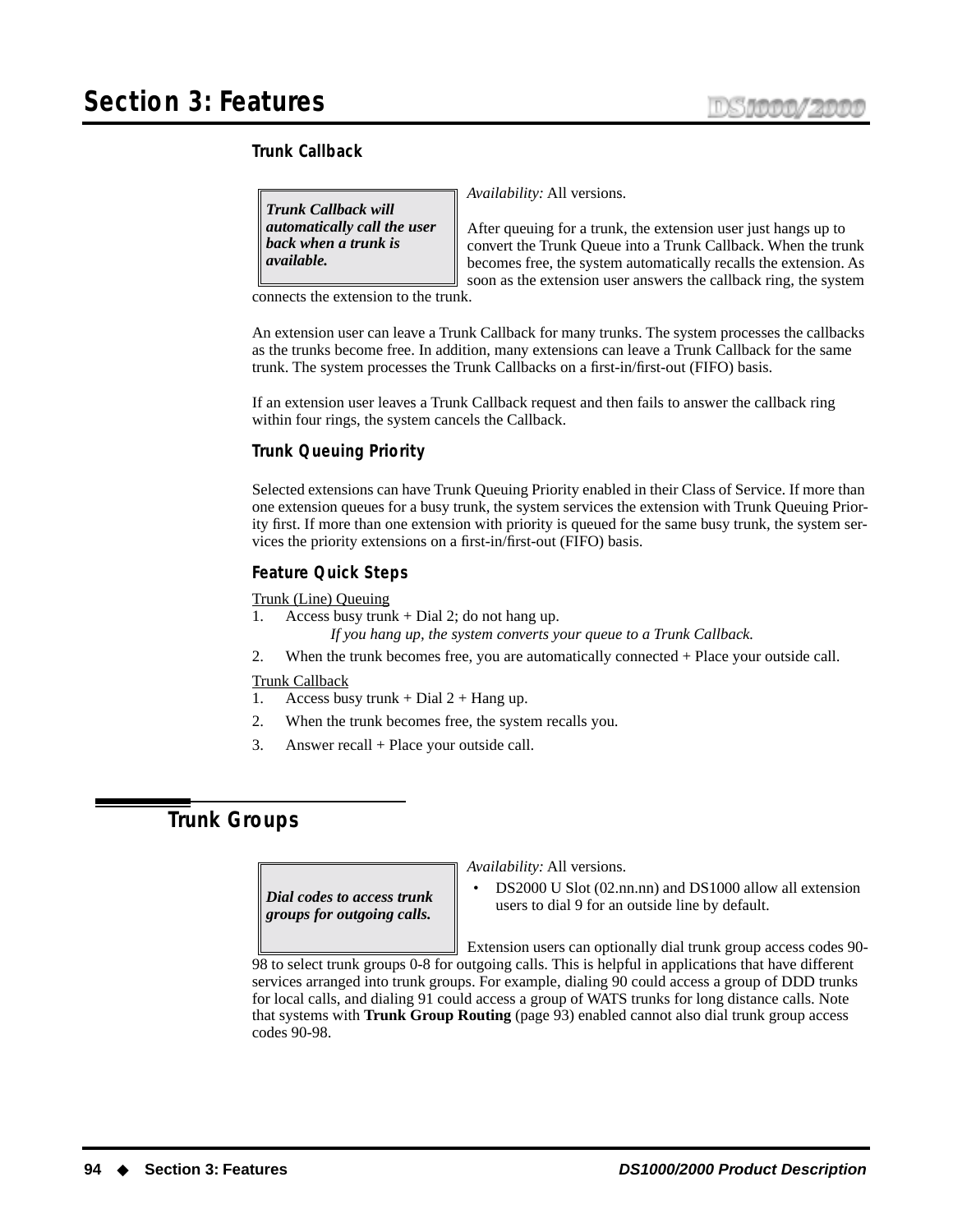When a user dials a trunk group access code (90-98), the system selects the lowest number in the group that is available. If that trunk is busy, it automatically selects the next highest trunk. If all trunks in the group are busy, the user can optionally queue for a trunk to become free. See *[Trunk](#page-100-1)  [\(Line\) Queuing / Trunk Callback](#page-100-1)* on page 93 for more.

Systems using Trunk Groups or Trunk Group Access should use the hybrid FCC registration number (i.e., the number that ends in MF-E). Look at the label on the bottom of your equipment cabinet for more information.

A trunk can only be in one Trunk Group.

#### **Feature Quick Steps**

1. Lift handset + Press **ICM** + Dial trunk group code (90-98) + Dial outside number.

### **Trunk Timers**

See *[System Timers, Trunks](#page-96-0)* on page 89 for more.

# **User Programmable Features**

*Extension users can set up their telephones to meet their own unique requirements.*

*Availability:* All versions.

- DS2000 Fixed Slot (01.nn.nn) provides basic User Programmable Features to all users.
- DS2000 U Slot (02.nn.nn) and DS1000 offer extensive User Programmable Features, based on an extension's access level.

User Programmable Features allow an extension user to customize their telephone to work just the way they want. With User Programmable Features, there is no need to rely on a System Administrator or Communications Manager to set up each phone. The following list shows the system's User Programmable Features, including the user-dialable codes. For example, a user just dials **# H S** to access the Headset Mode option.

- **Direct Station Selection (DSS) Assignment: # B L F**<sup>1</sup> See *[Direct Station Selection \(DSS\)](#page-48-0)* on page 41 for more.
- **Headset Mode: # H S**<sup>1</sup> See *[Headset Compatibility](#page-61-0)* on page 54 for more.
- **Hotline Key Assignment: # H L**<sup>1</sup> See *Hotline* [on page 55 for more.](#page-62-0)
- **Off Hook Signaling Setup: # O H S**<sup>1</sup> See *Off-Hook Signaling* [on page 65 for more.](#page-72-0)
- **Paging (Incoming):**  $\sharp V P^1$ See *Paging* [on page 67 for more.](#page-74-0)
- **Prime Line Assignment: # P L A**<sup>1</sup> See *[Prime Line Preference](#page-76-0)* on page 69 for more.
- **Programmable Function Key Assignment: # K P**<sup>1</sup> See *[Programmable Function Keys](#page-78-0)* on page 71 for more.
- **Programmable Function Key Ringing: Call Coverage Keys**: **# R A C** (U Slot) or **# R C**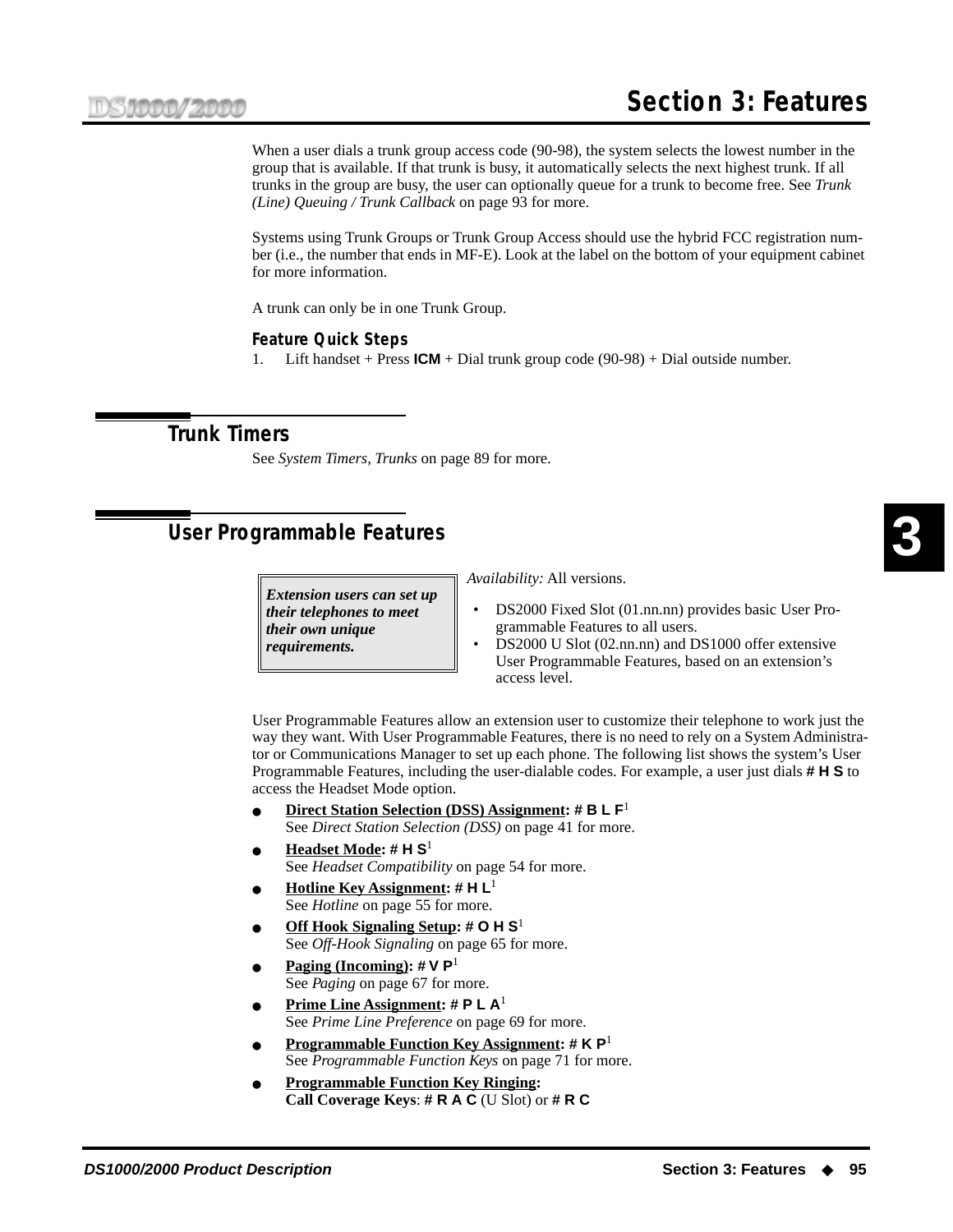See *Call Coverage Keys* [on page 29 for more.](#page-36-0) **Group Call Pickup**: **# R A P** (U Slot) or **# R G** See *Group Call Pickup* [on page 51 for more.](#page-58-0) **Line Keys**: **# R A L** (U Slot) or **# R L** See *Line Keys* [on page 58 for more.](#page-65-0)

- **Ringing Line Preference: # R L P**<sup>1</sup> See *[Ringing Line Preference](#page-83-1)* on page 76 for more.
- **Speed Dial Bin Setup (Personal and System): # S P** (U Slot) or **ICM # # Bin** (Fixed Slot) See *Speed Dial* [on page 80 for more.](#page-87-0)
- **Time and Date: # T D**<sup>1</sup> See *Time and Date* [on page 91 for more.](#page-98-0)
- **Voice Announce (for incoming Intercom calls)**: **# V A** (U Slot) or **# IV**, **# I R** (Fixed Slot) See *Intercom* [on page 56 for more.](#page-63-0)

<sup>1</sup> Feature only available in DS2000 U Slot (02.nn.nn) and DS1000 systems.

# **Voice Mail**

*Voice Mail ends the frustration and cost of missed calls, inaccurate written messages and telephone tag, freeing up the company's receptionists and secretaries for more productive work.*

*Availability:* All versions.

• In DS2000 U Slot (02.nn.nn) and DS1000, the telephone display shows the number of new messages in the user's mailbox.

The system is fully compatible with the NVM-Series Voice Mail with Automated Attendant Systems. These systems provide telephone users with comprehensive Voice Mail and Automated Attendant features. Automated Attendant automatically answers

the system's incoming calls. After listening to a customized message, an outside caller can dial a system extension or use Voice Mail. Integrated Voice Mail enhances the telephone system with the following features:

#### **Call Forwarding to Voice Mail**

An extension user can forward their calls to Voice Mail. Once forwarded, calls to the extension connect to that extension's mailbox. The caller can leave a message in the mailbox instead of calling back later. Forwarding can occur for all calls immediately, for unanswered calls or when the extension is busy, or just for unanswered calls.

#### **Leaving a Message**

Voice Mail lets a keyset extension user easily leave a message at an extension that is unanswered, busy, or in Do Not Disturb. The caller just presses their Voice Mail key to leave a message in the called extension's mailbox. There is no need to call back later.

#### **Transferring to Voice Mail**

By using Transfer to Voice Mail, an extension user can Transfer a call to the user's own or a coworker's mailbox. After the Transfer goes through, the caller can leave a message in the mailbox.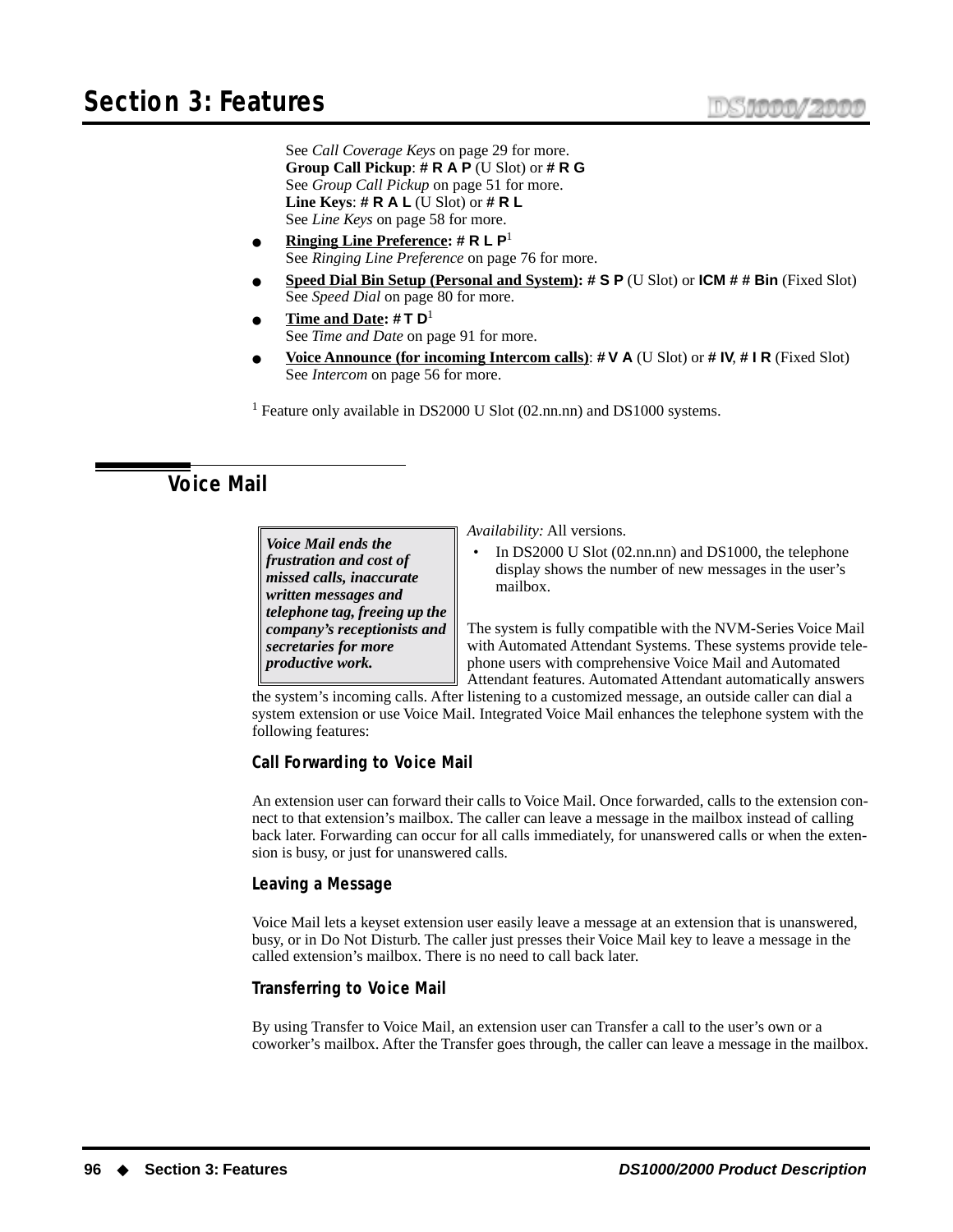#### **Conversation Record**

While on a call, an extension user can have Voice Mail record the conversation. The keyset user just presses their Voice Mail Record Key. Once recorded, the Voice Mail stores the conversation as a new message in the user's mailbox. After calling their mailbox, a user can save, edit or delete the recorded conversation.

#### **Personal Answering Machine Emulation**

A keyset user can have their idle extension emulate a personal answering machine. This lets Voice Mail screen their calls, just like their answering machine at home. If activated, the extension's incoming calls route to the user's subscriber mailbox. Once the mailbox answers, the user hears two alert tones followed by the caller's incoming message. The keyset user can then:

- Let the call go through to their mailbox.
- Intercept the call before it goes to their mailbox.

#### **Voice Mail Overflow**

If Voice Mail automatically answers trunks, Voice Mail Overflow can reroute those trunks to an extension, Ring Group or UCD Hunting group when all Voice Mail ports are busy. During periods of high traffic, this prevents the outside calls from ringing Voice Mail for an inordinate amount of time. Without overflow, the outside calls ring Voice Mail until a port becomes available or the outside caller hangs up.

In addition, Voice Mail can be the *overflow destination* for the following types of calls (refer to the individual features for the specifics):

- **[Direct Inward Line](#page-47-0)** (page 40) A trunk that directly rings an extension can overflow to Voice Mail.
- **[Extension Hunting](#page-54-0)** (page 47) A trunk that rings an Extension Hunting group can overflow to Voice Mail.
- **[Group Ring](#page-59-0)** (page 52) A trunk that rings a group of extensions can overflow to Voice Mail.
- **Key Ring** [\(page 57\)](#page-64-0) A trunk ringing extension's line keys can overflow to Voice Mail.

#### **Message Center Mailbox**

A Message Center Mailbox is a mailbox shared by more than one extension. Any keyset that has a Message Center Key for the shared mailbox can:

- Listen to the messages stored in the mailbox.
- Transfer calls to the shared mailbox.
- Use many other Voice Mail features previously available only at an extension's individual mailbox.

A Message Center Mailbox helps co-workers that work together closely - such as members of the same Pickup Group. For example, the group supervisor can send important messages to the shared Message Center Mailbox, to which any group member can respond when time allows. Each group member's Message Center Key flashes when messages are waiting.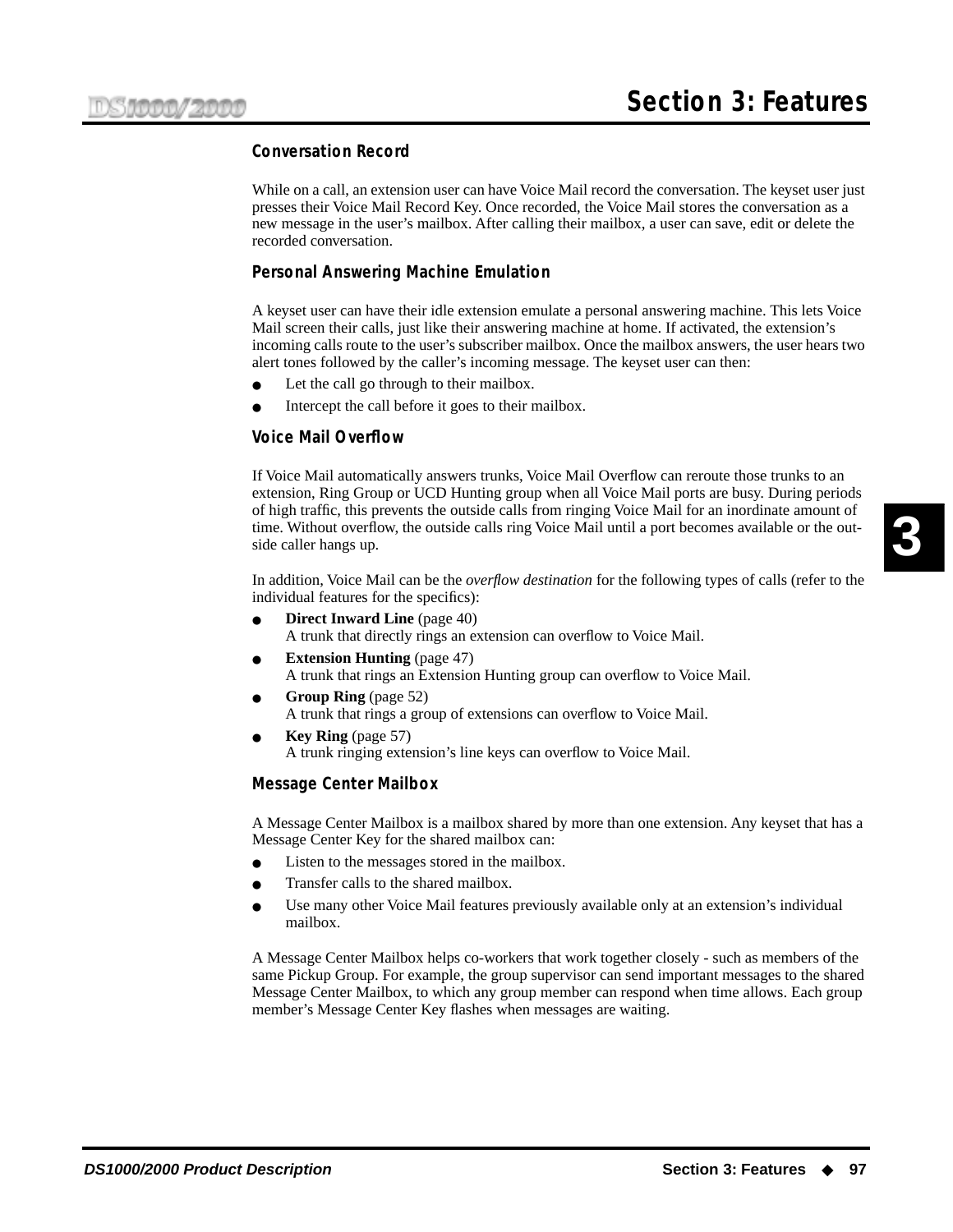#### **Interactive Soft Key Shows New Messages**

The Display and Super Display Telephone interactive soft keys show the number of new messages in the user's mailbox. For example, if a Display Telephone user has 2 new messages in their mailbox, their soft key shows: **VM02**. If a Super Display Telephone user has 2 new messages in their mailbox, their Voice Mail soft key shows **V-MAIL 02**.

#### **Feature Quick Steps**

#### **To call your mailbox:**

- 1. Press **ICM** + Press **MW** or dial Voice Mail master number followed by your mailbox number.
- 2. If requested by Voice Mail, enter your security code.

#### **To leave a message in a mailbox of an unanswered extension:**

1. Press **MW**.

#### **To activate or cancel Call Forwarding to your mailbox:**

- 1. Press **ICM** + Dial **\*3**.
- 2. Dial Call Forwarding type:  $(0 = \text{Cancel forwarding}, 2 = \text{Busy/No Answer}, 4 = \text{Immediate}, 6 = \text{True} \cdot \text{True} \cdot \text{True} \cdot \text{True} \cdot \text{True} \cdot \text{True} \cdot \text{True} \cdot \text{True} \cdot \text{True} \cdot \text{True} \cdot \text{True} \cdot \text{True} \cdot \text{True} \cdot \text{True} \cdot \text{True} \cdot \text{True} \cdot \text{True} \cdot \text{True} \cdot \text{True} \cdot \text{True} \cdot \text{True} \cdot \text{True} \cdot \text$ No answer)
- 3. Press **MW** + Press **SPK** to hang up.

#### **To Transfer your active call to a mailbox:**

- 1. Press **ICM** + Dial the number of the mailbox to receive the Transfer + Press **MW**.
- 2. Press **SPK** to hang up.

#### **To record your active call in your mailbox:**

1. Press Voice Mail Record key.

#### **To activate Answering Machine Emulation:**

- 1. Press **ICM** + Dial **\*3** + Dial **7**.
- 2. Dial Answering Machine Emulation option (2 or hang up to forward all calls, 8 to forward just trunk calls) + Press **SPK** to hang up.

#### **To cancel Answering Machine Emulation:**

1. Press  $ICM + Dial *30 + Press SPK$  to hang up.

#### **When Answering Machine Emulation broadcasts your caller's message, you can:**

- Do nothing to have the caller's message automatically recorded in your mailbox,
- Lift the handset to intercept the call and speak to your caller.

#### **To check your messages:**

1. Press **MW**.

#### **To use the Message Center**

- 1. Press **SPK** or lift handset + Press the Message Center key.
- 2. If requested by Voice Mail, enter the security code for the Message Center mailbox.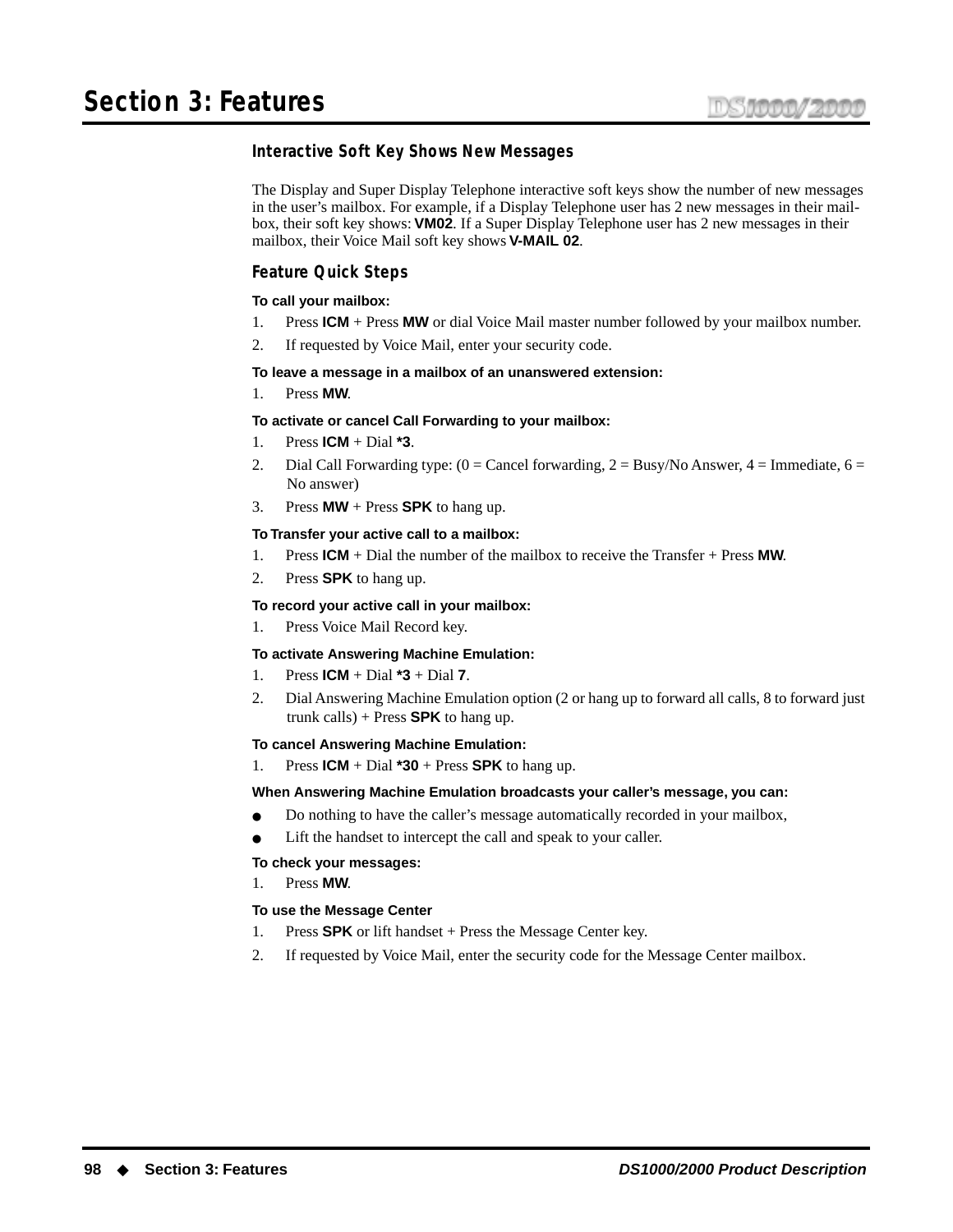# **Voice Over**

*Get through to a co-worker busy on a handset call without interrupting their call.*

*Availability:* All versions.

Voice Over lets a user get through to a keyset extension user busy on a handset call. With Voice Over, the busy keyset extension user hears an alert tone followed by the voice of the interrupting party. The keyset extension user can respond to the

interrupting party without being heard by the original caller. If desired, the keyset extension user can easily switch between their original caller and the interrupting co-worker. The original caller and the interrupting party can never hear each other's conversation.

Voice Over could help a lawyer, for example, waiting for an urgent call. While on a call with another client, the lawyer's paralegal could announce the urgent call as soon as it comes in. The lawyer could then give the paralegal instructions on how to handle the situation — all without the original client hearing the conversation.

Either a keyset or SLT can initiate a Voice Over, but only a keyset can receive a Voice Over.

Voice Over uses a system Conference circuit. The following table shows the system's Conference capacities:

| <b>Description</b>                                                                 | <b>Capacity</b> |
|------------------------------------------------------------------------------------|-----------------|
| Conference circuits                                                                | 32              |
| Maximum simultaneous users in Conference<br>(total of all Conferences system-wide) | 32              |
| Maximum simultaneous conferences                                                   | x               |
| Maximum parties in any one Conference<br>(trunks and/or extensions)                | x               |

The system's 32 Conference circuits are dynamically allocated as users request them.

#### **Feature Quick Steps**

**To initiate a Voice Over to a busy extension:**

1. Dial **9**.

#### **To respond to a Voice Over alert tone to your extension:**

1. Press and hold **MIC**. *Release MIC to talk to your initial caller.*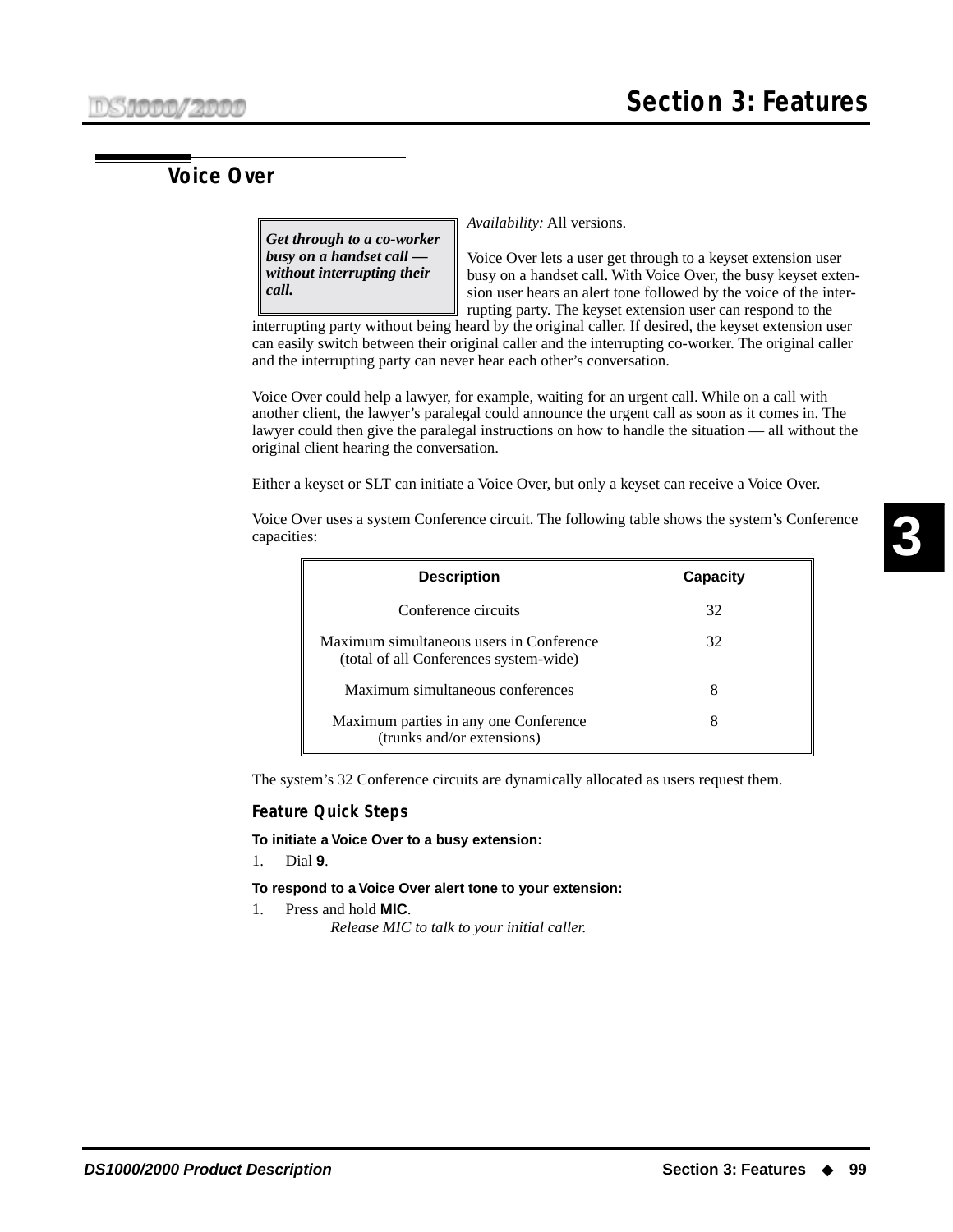# **Volume Controls**

*Easily adjust the volume of ringing, Paging and other features.*

*Availability:* All versions

A keyset user can press VOL  $\blacktriangle$  and VOL  $\nabla$  to adjust the volume of the following features while they are active. Note that the categories grouped together are the same control. For example, adjusting Intercom ringing also adjusts trunk ringing.

- Incoming Intercom and trunk ringing<sup>1,2</sup>
- Background Music, Paging, Handsfree speaker, and incoming Intercom voice announcements broadcast through the telephone speaker<sup>1</sup>
- Handset/headset receiver volume and incoming Voice Over Announcements<sup>1</sup>
- Off Hook Ringing<sup>1,2</sup>
- **Incoming Voice Over Announcement**

<sup>1</sup>These features retain the user-set volume levels.  $2$ Additionally, these features retain the user-set volume levels after a system reset or power-down.

There are six steps in the Volume Control adjustment range. This makes it easier for the keyset user to set up just the right volume levels.

#### **Feature Quick Steps**

#### **To adjust the volume of a feature while it is active:**

*While your keyset is idle, pressing VOL* ▲ *and VOL* ▼ *adjusts the keyset display contrast. Turn to [Alphanumeric Display](#page-32-0)* on page 25 *for more.*

1. Press VOL ▲ and VOL ▼.

# **Year 2000 Compliance**

*The system is fully Y2K (Year 2000) compliant.*

*Availability:* All versions.

The system provides Year 2000 Compliance. The change of the date from one century to the next is handled by the system software and is no different than the change from one year to the next. The day following 12/31/99 will be 01/01/00. The system

will process the leap year correctly and will not require an upgrade or reprogramming. In addition, the SMDR report will properly show the years in the 21st century.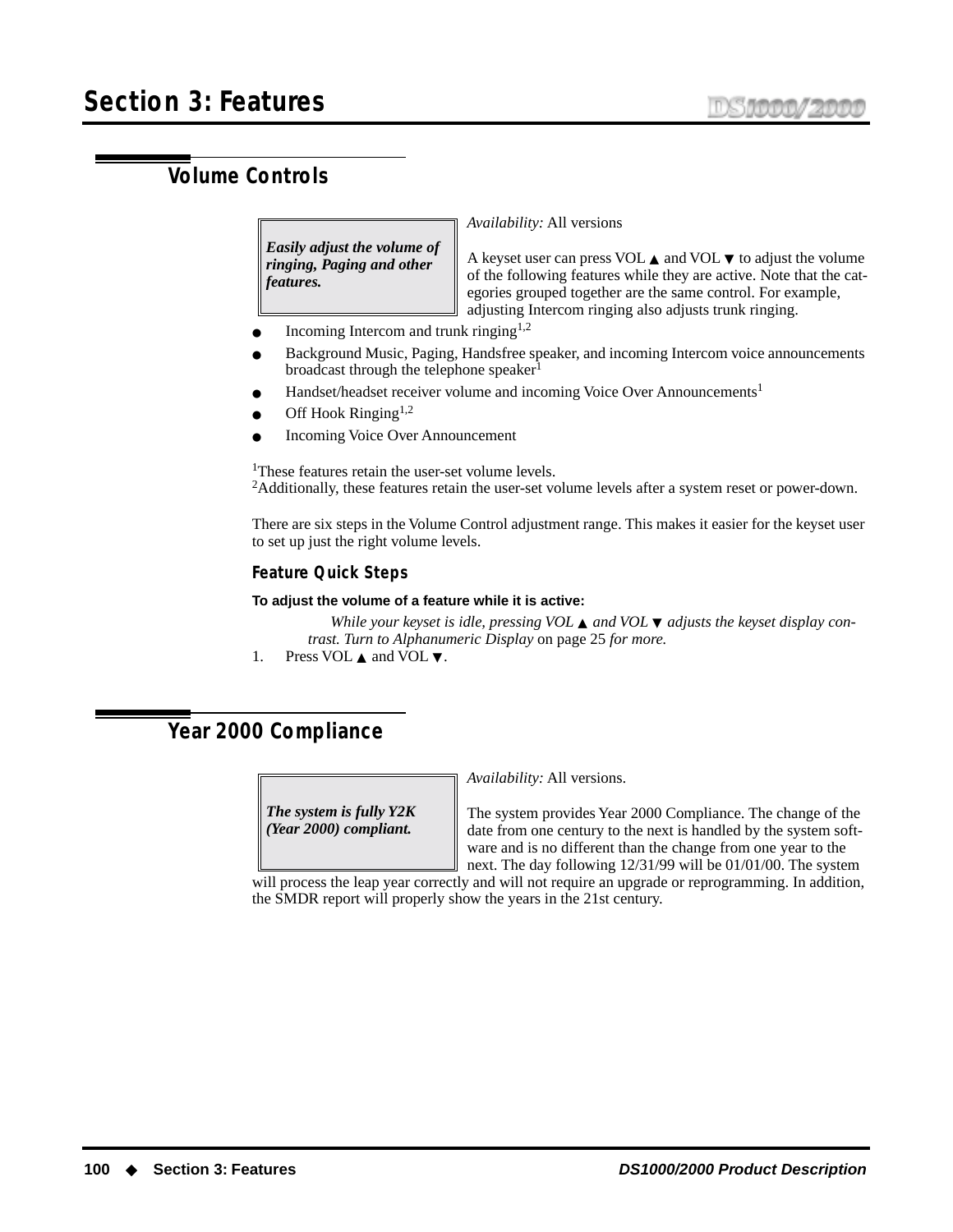# **Section 4 Specifications and Parts List**

## **Specifications**

| <b>System Capacities</b>                    |                                             |                                              |                                                |             |
|---------------------------------------------|---------------------------------------------|----------------------------------------------|------------------------------------------------|-------------|
| Cabinets:                                   | 1                                           |                                              |                                                |             |
| Talk Timeslots (Intercom/line):             |                                             | Non-blocking                                 |                                                |             |
| Analog Trunks (CO/PBX lines):               | <b>DS2000</b><br>$4$ Slot U:<br>$8$ Slot U: | 4 Slot Fixed: 16<br>24<br>48                 | <b>DS1000</b><br>Base:<br>Expansion:<br>Total: | 3<br>3<br>6 |
| DS2000 Digital and/or Analog<br>Telephones: | $4$ Slot U:<br>$8$ Slot U:                  | 4 Slot Fixed: 32<br>40<br>96                 |                                                |             |
| DS1000 Digital Telephones                   | Base:<br>Total:                             | 8<br>8<br>Expansion:<br>16                   |                                                |             |
| DS1000 Analog Telephones                    | Base:<br>Expansion:<br>Total:               | 4<br>$\overline{4}$<br>8                     |                                                |             |
| <b>DSS</b> Consoles:                        |                                             | 1 max. per keyset, 4 max per system          |                                                |             |
| Power Failure Telephones:                   | <b>DS2000</b><br>$4$ Slot U:<br>$8$ Slot U: | 2 per ATRU PCB<br>4 Slot Fixed: 4<br>6<br>12 | <b>DS1000</b>                                  |             |
| Door Boxes (digital):                       |                                             | 1 per digital station port                   |                                                |             |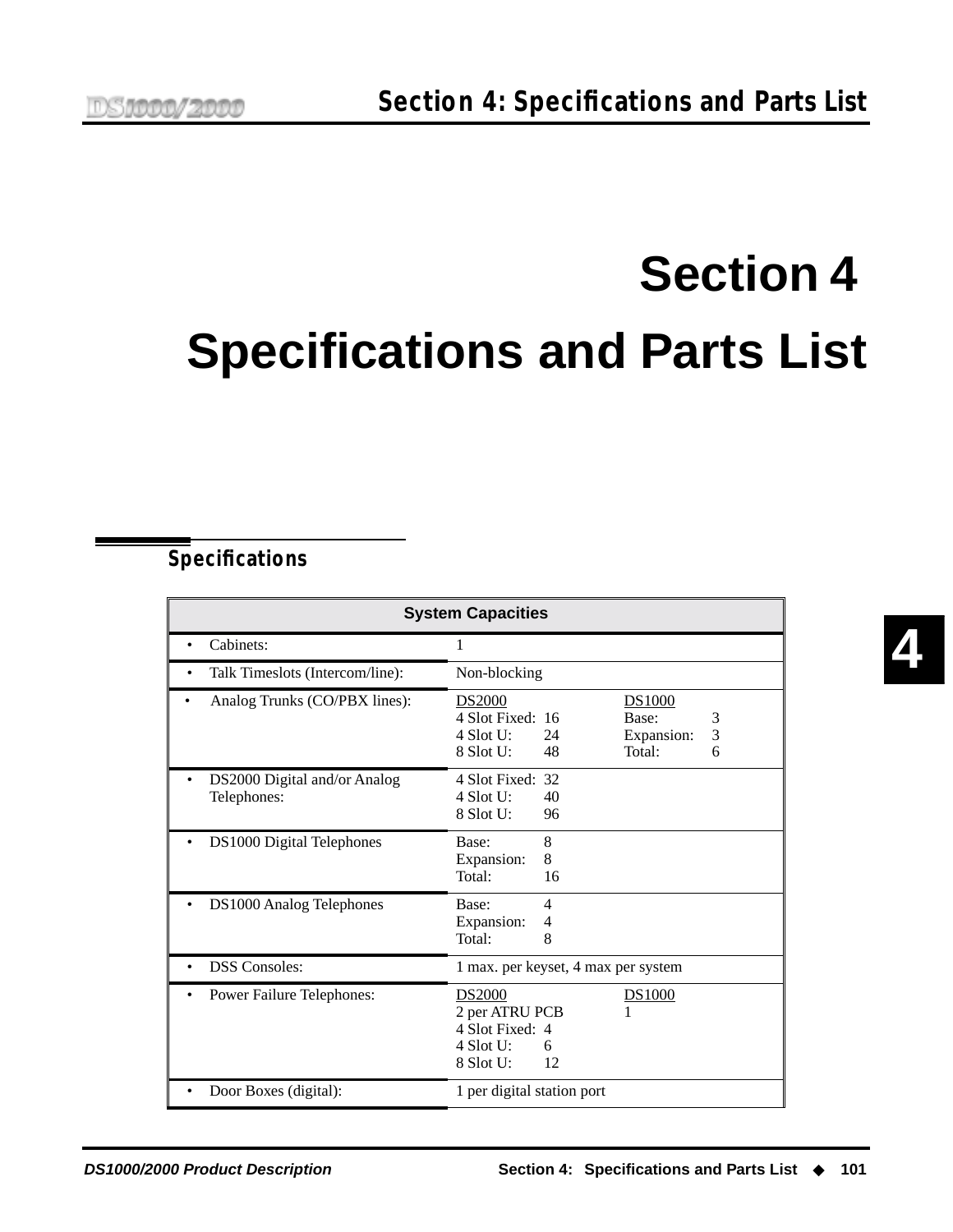# **Section 4: Specifications and Parts List**

| <b>System Capacities (Continued)</b>                           |                                                                                   |  |  |
|----------------------------------------------------------------|-----------------------------------------------------------------------------------|--|--|
| Door Boxes (analog - DS1000 Only)                              | Base:<br>1<br>Expansion:<br>1<br>$\overline{2}$<br>Total:                         |  |  |
| <b>External Paging Zones:</b>                                  | 1                                                                                 |  |  |
| Page Audio Output                                              | 1                                                                                 |  |  |
| <b>Internal Paging Zones:</b>                                  | 8 (7 and All Call)                                                                |  |  |
| Music Input                                                    | 1                                                                                 |  |  |
| <b>Conference Circuits:</b>                                    | Conference circuits dynamically allocated, with 8<br>parties max. per Conference. |  |  |
| <b>REJ Recording Jack Units</b>                                | 1 max. per 34-Button or Super Display keyset                                      |  |  |
| DS2000 4 ATRU Analog Trunk<br>PCBs <sup>1</sup>                | 4 Slot Fixed: 2<br>$4$ Slot U:<br>3<br>8 Slot U:<br>6                             |  |  |
| DS2000 8 ATRU Analog Trunk<br>PCBs <sup>1</sup>                | 4 Slot Fixed: 2<br>$4$ Slot U:<br>3<br>8 Slot U:<br>6                             |  |  |
| DS2000 16DSTU Digital Station<br>PCBs <sup>1</sup>             | 4 Slot Fixed: 2<br>4 Slot U:<br>2<br>8 Slot U:<br>6                               |  |  |
| DS2000 4ASTU Analog Station<br>PCBs <sup>1</sup>               | 4 Slot Fixed: 1<br>4 Slot U:<br>2<br>8 Slot U:<br>5                               |  |  |
| DS2000 8ASTU Analog Station<br>PCBs <sup>1</sup>               | 4 Slot Fixed: 1<br>4 Slot U:<br>$\overline{2}$<br>8 Slot U:<br>5                  |  |  |
| <b>DS2000 CPU Central Processing</b><br>Unit                   | 1                                                                                 |  |  |
| System Load Factor determines maximum allowable configuration. |                                                                                   |  |  |

#### **Environmental Requirements**

Meeting established environmental standards maximizes the life of the system. Refer to the Standard Practices Manual for further information. Be sure that the telephone equipment is not:

- In direct sunlight or in hot, cold or humid places.
- In dusty areas or in areas where sulfuric gases are produced.
- In places where shocks or vibrations are frequent or strong.
- In places where water or other fluids comes in contact with the main equipment.
- In areas near high-frequency machines or electric welders.
- Near computer, telexes, microwaves, air conditioners, etc.
- Near radio antennas (including shortwave).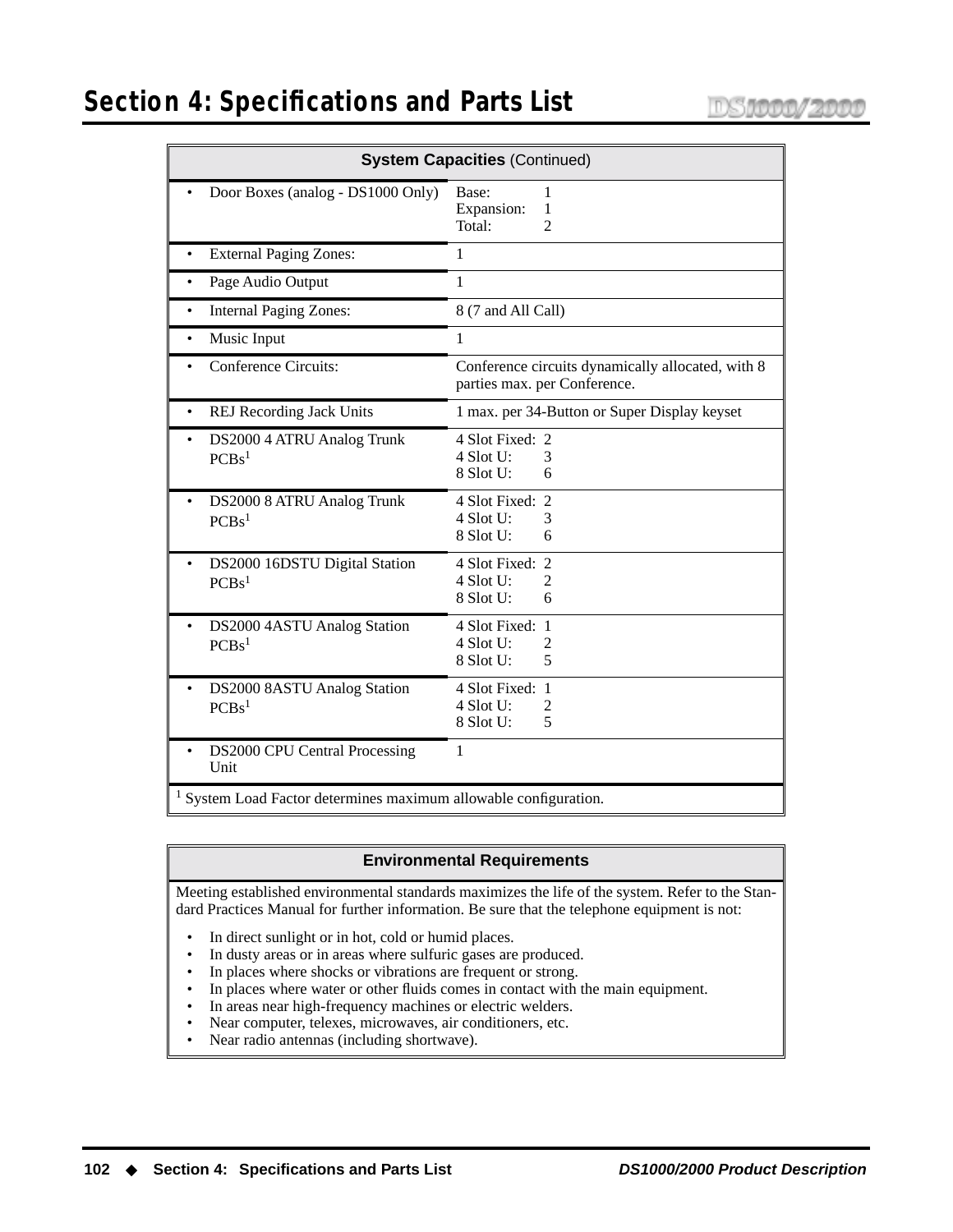#### **Power Requirements**

• A dedicated 110 VAC 60 Hz circuit located within 4 1/2 feet of the cabinet is required.

#### **Environmental Specifications**

Cabinets, Key Telephones and Digital Door Box

- Temperature: 0-45 C (32-113F)
- Humidity: 10-95% (non-condensing)
- Digital Door Box not intended for outdoor installation.

Analog Door Box (DS1000 only)

- Temperature: -20-60C (4-140F)
- Humidity: 10-95% (non-condensing)

| <b>Electrical Specifications</b>                                   |                                                                        |  |  |
|--------------------------------------------------------------------|------------------------------------------------------------------------|--|--|
| The following specifications apply to each power supply installed. |                                                                        |  |  |
| Power Supply:                                                      | $120 \text{ VAC} + -10\% \text{ @ } 50\text{-}60 \text{ Hz}$           |  |  |
| <b>Output Power:</b>                                               | DS2000: 91 Watts @ 100% full load<br>DS1000: 35 Watts @ 100% full load |  |  |
| Input Current:                                                     | DS2000: 1.50A @ 110 V<br>DS1000: 550mA @ 110 V                         |  |  |
| VA:                                                                | DS2000:165<br>DS1000: 66                                               |  |  |
| Kwh:                                                               | DS2000: 0.165<br>DS1000: 0.066                                         |  |  |
| BTU:                                                               | DS2000: 563<br>DS1000: 225                                             |  |  |
| Grounding Requirements:                                            | 12 AWG copper wire                                                     |  |  |

| <b>Mechanical Specifications</b> |         |       |          |                  |  |
|----------------------------------|---------|-------|----------|------------------|--|
| Equipment                        | Width   | Depth | Height   | Weight           |  |
| 4-Slot DS2000 KSU                | 10.3/4" | 57/8" | 1311/16" | $4$ lbs. $5$ oz. |  |
| 8-Slot DS2000 KSU                | 191/2"  | 57/8" | 1311/16" | 6 lbs 12 oz.     |  |
| <b>DS1000 KSU</b><br>٠           | 13.3/4" | 21/2" | 101/2"   | $4$ lbs. 1 oz.   |  |
| Non-display Keyset               | 71/4"   | Q''   | 27/8"    | $1$ lb. $11$ oz. |  |
| Display Keyset                   | 71/4"   | Q''   | 27/8"    | $1$ lb. $12$ oz. |  |
| Super Display Keyset             | 71/4"   | Q''   | 27/8"    | $1$ lb. $16$ oz. |  |
| 110 DSS Console<br>٠             | 77/8"   | 87/8" | 2.3/4"   | $1$ lb. $6$ oz.  |  |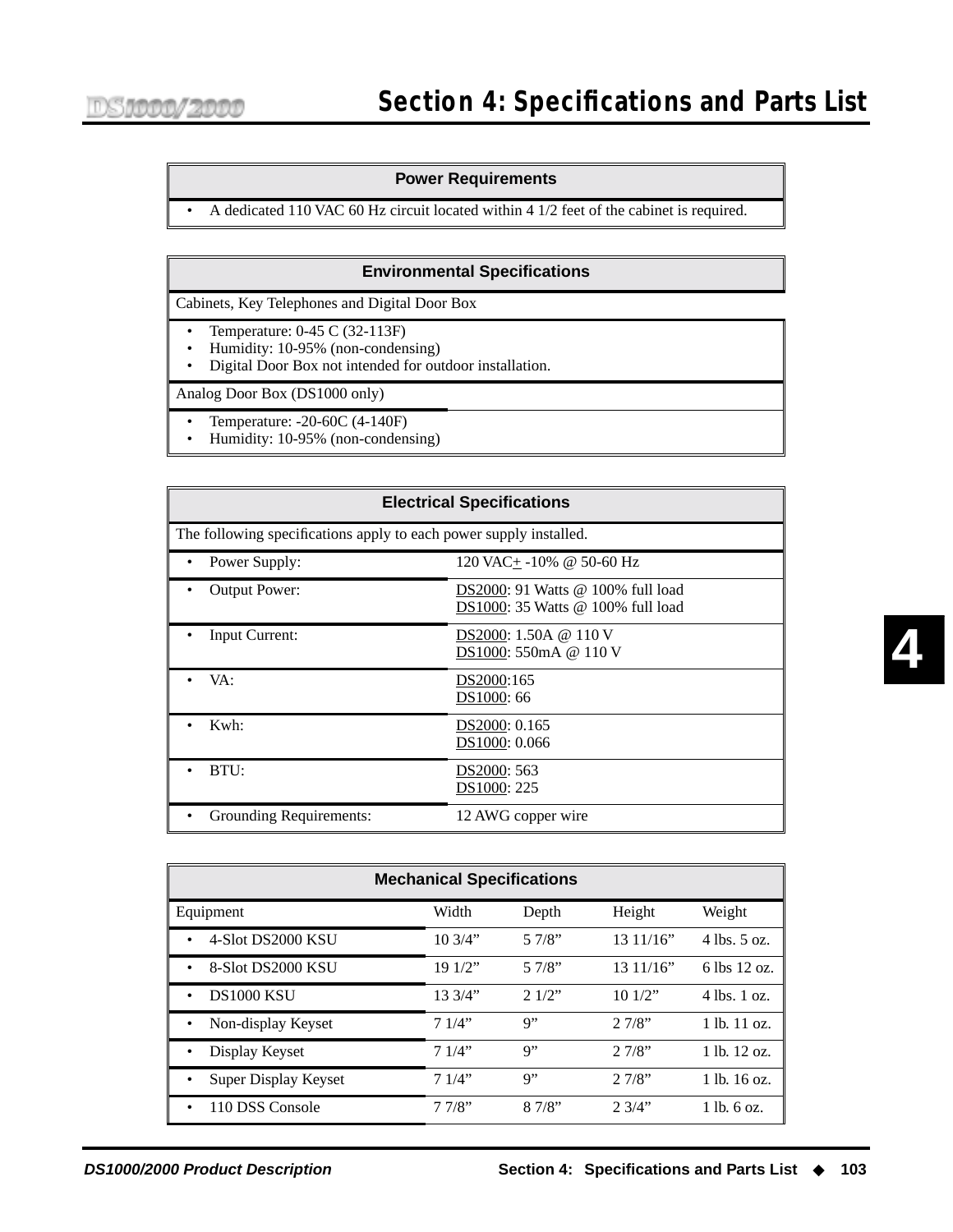| <b>Mechanical Specifications</b>                                  |        |        |       |        |  |
|-------------------------------------------------------------------|--------|--------|-------|--------|--|
| Digital Door Box<br>⁄l''<br>11/2"<br>5.3/16"<br>$10 \text{ oz}$ . |        |        |       |        |  |
| Analog Door Box (DS1000 Only) 3 3/4"                              |        | 1"     |       | 6 oz.  |  |
| 2-OPX Module (DS2000 Only)                                        | 9.3/8" | 7.3/8" | 11/4" | 3 lbs. |  |

| <b>Relay Contacts</b>                      |                                                     |                                                    |  |
|--------------------------------------------|-----------------------------------------------------|----------------------------------------------------|--|
| <b>Contact Configuration:</b>              | Normally open                                       |                                                    |  |
| Maximum Load:                              | <b>DS2000</b><br>60 mA @ 30 VDC<br>10 mA @ $90$ VDC | <b>DS1000</b><br>1A @ 24 VDC<br>$0.5A \ @ 120$ VAC |  |
| <b>Maximum Initial Contact Resistance:</b> | <b>DS2000</b><br>50 mOhms                           | <b>DS1000</b><br>100 mOhms                         |  |

| <b>External Paging</b> |                  |  |
|------------------------|------------------|--|
| Output Impedance:      | 600 Ohm          |  |
| Output Level:          | 0 dBr at 1.0 KHz |  |

| <b>BGM/MOH Music Source Input</b> |                                             |                                                   |  |
|-----------------------------------|---------------------------------------------|---------------------------------------------------|--|
| Input Impedance:                  | 10K Ohms                                    |                                                   |  |
| Input Level:                      | $+18$ dBr ( $+/-2$ dBr) @ 1.0 KHz           |                                                   |  |
| Music input:                      | <b>DS2000</b><br>Located on the CPU<br>PCB. | <b>DS1000</b><br>Located in the AUDIO<br>mod jack |  |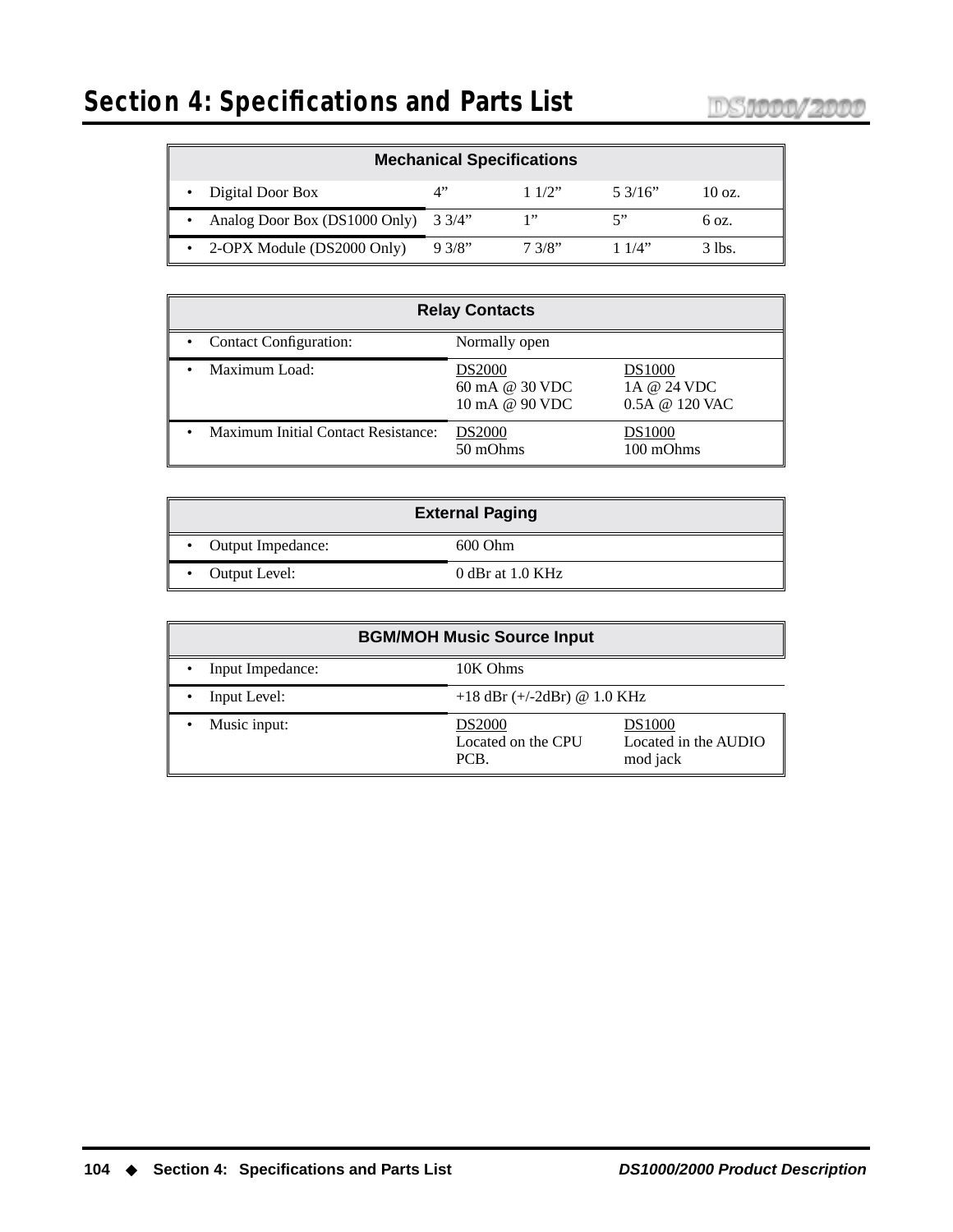| <b>DS2000 FCC Registration Information</b>  |                    |                                      |                 |                          |  |
|---------------------------------------------|--------------------|--------------------------------------|-----------------|--------------------------|--|
| Model:                                      |                    | <b>DS2000</b>                        |                 |                          |  |
| Manufacturer:                               |                    | NEC Infrontia, Inc.                  |                 |                          |  |
| FCC Part 15 Registration                    |                    | Class A                              |                 |                          |  |
| FCC Registration Number                     |                    | IZDTHA27007-KF-E<br>IZDTHA27044-MF-E |                 |                          |  |
| Industry Canada Certificate (DOC)<br>Number |                    | 854 9522 A                           |                 |                          |  |
| Reg. Status:                                | FIC:               | Mfrs. Port<br>Identifier:            |                 | <b>Network</b><br>Jacks: |  |
| Original                                    | 02LS <sub>2</sub>  | 80010<br>80011                       | <b>REN 0.6B</b> | RJ11C<br>RJ21X           |  |
| Registered                                  | OL <sub>13</sub> A | $2$ OPX-A                            | <b>SOC 9.0F</b> | RJ21X                    |  |
|                                             | OL13B              | $2$ OPX-A                            | SOC 9.0F        | RJ21X                    |  |
|                                             | OL <sub>13</sub> C | $2$ OPX-A                            | <b>SOC 9.0F</b> | RJ21X                    |  |

| <b>DS1000 FCC Registration Information</b> |                                                 |                                      |                 |                          |
|--------------------------------------------|-------------------------------------------------|--------------------------------------|-----------------|--------------------------|
| Model:                                     |                                                 | <b>DS1000</b>                        |                 |                          |
| Manufacturer:<br>٠                         |                                                 | NEC Infrontia, Inc.                  |                 |                          |
| • FCC Part 15 Registration                 |                                                 | Class A                              |                 |                          |
| <b>FCC Registration Number</b>             |                                                 | IZDTHA35391-KF-E<br>IZDTHA35392-MF-E |                 |                          |
| Number                                     | <b>TRD</b><br>Industry Canada Certificate (DOC) |                                      |                 |                          |
| <b>Reg. Status:</b>                        | FIC:                                            | <b>Mfrs. Port</b><br>Identifier:     |                 | <b>Network</b><br>Jacks: |
| Original                                   | 02LS2                                           | 80200                                | <b>REN 0.6B</b> | RJ11C                    |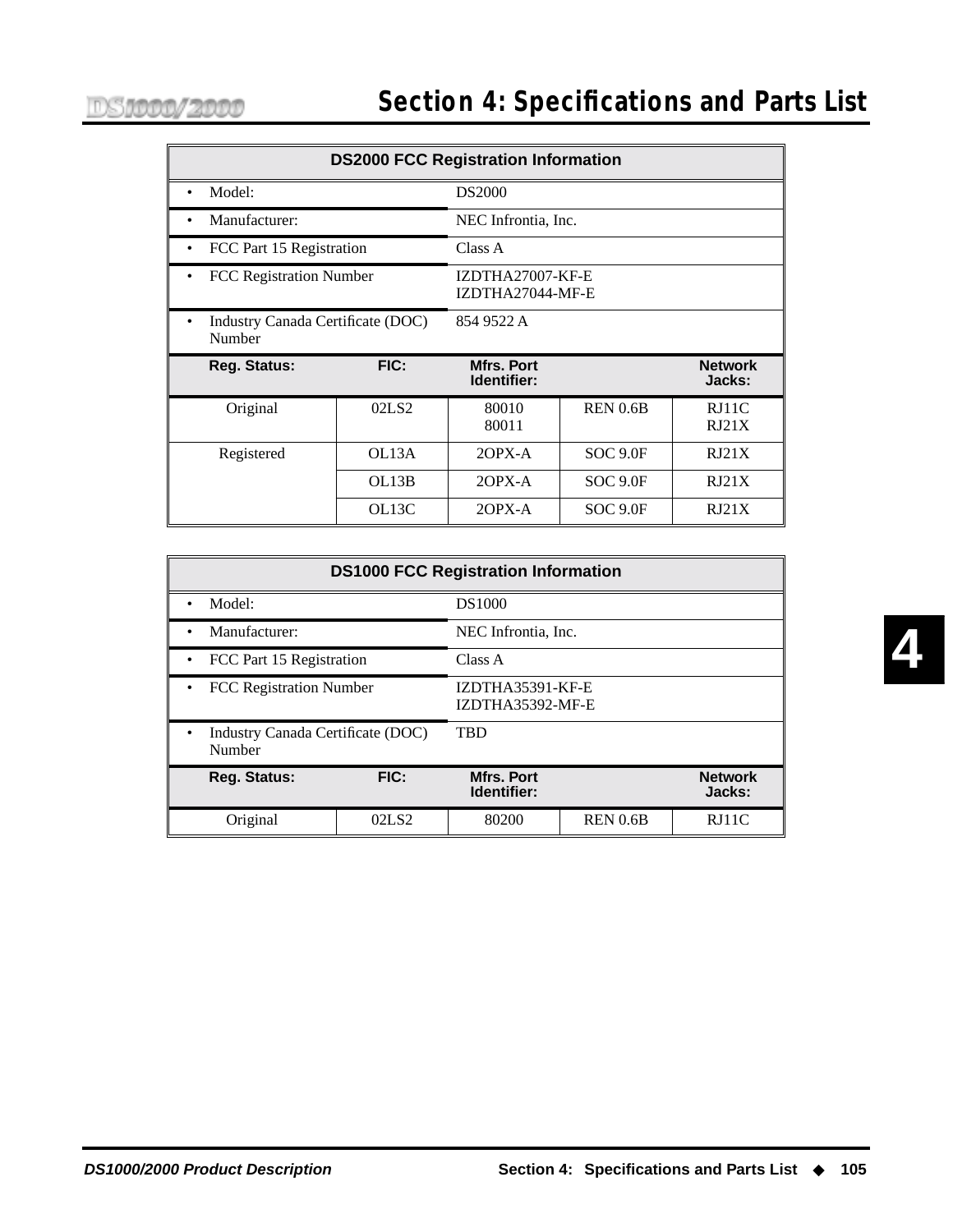#### **Cabling Requirements**

- Do not run station cable parallel with the AC source, telex or computer, etc. If the cables are near cable runs to those devices, use shielded cable with grounded shields or install the cable in conduit.
- When cables must be run on the floor, use cable protectors.
- Cable runs for key telephones, single line telephones and Door Boxes must be a dedicated, isolated cable pair.

| <b>Device</b>                              | <b>Cable Type</b>              | <b>Cable Run</b><br>Length (ft.)                            | <b>Notes</b>      |
|--------------------------------------------|--------------------------------|-------------------------------------------------------------|-------------------|
| Key Telephone &<br>Digital Door Box        | 2-wire 26 AWG<br>2-wire 24 AWG | DS2000: 1300<br>DS1000: 650<br>DS2000: 2000<br>DS1000: 1000 |                   |
| Single Line<br>Telephone                   | 2-wire 26 AWG                  | DS2000: 11,500<br>DS1000:8000                               | at constant 20 mA |
|                                            | 2-wire 24 AWG                  | DS2000: 18,000<br>DS1000:12000                              | at constant 20 mA |
|                                            | 2-wire 22 AWG                  | DS2000: 29,000<br>DS1000:16000                              | at constant 20 mA |
| Analog Door Box<br>$(DS1000 \text{ Only})$ | 2-wire 24 AWG<br>2-wire 22 AWG | 330<br>550                                                  |                   |
| 2-OPX (DS2000)<br>Only)                    | 2-wire 24 AWG                  | 1000                                                        |                   |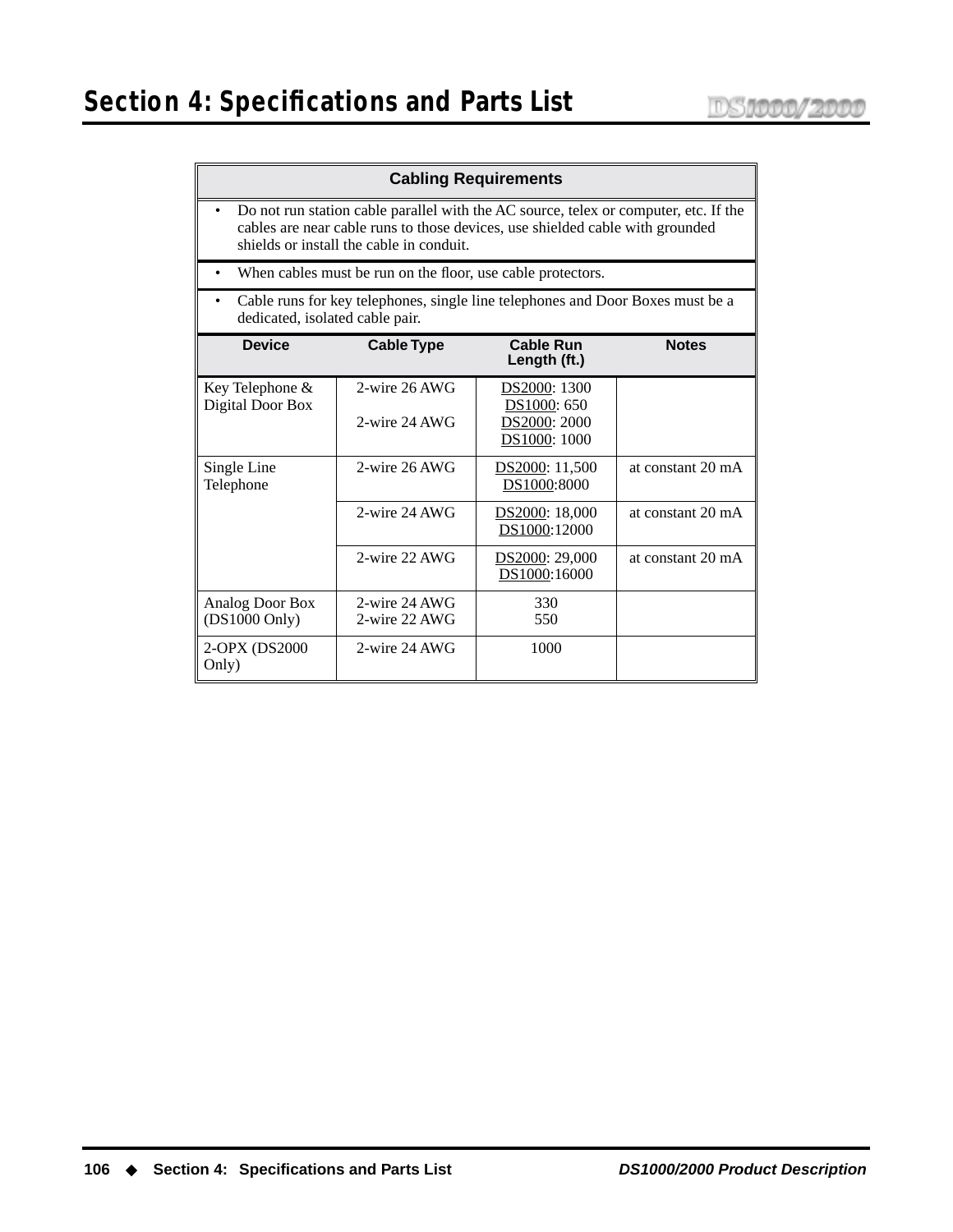# **Parts List**

| <b>The Telephones</b>                |                    |          |  |  |
|--------------------------------------|--------------------|----------|--|--|
| <b>Description:</b>                  | <b>Part Number</b> | Quantity |  |  |
| 34-Button Super Display Telephone    | 80673              |          |  |  |
| 34-Button Display Telephone          | 80663              |          |  |  |
| 22-Button Display Telephone<br>٠     | 80573              |          |  |  |
| 22-Button Telephone<br>٠             | 80570              |          |  |  |
| ST4 Analog Telephone                 | 85403W             |          |  |  |
| Analog Telephone (customer-provided) | N/A                |          |  |  |

| <b>Other Station Equipment</b>                         |                    |          |
|--------------------------------------------------------|--------------------|----------|
| <b>Description:</b>                                    | <b>Part Number</b> | Quantity |
| 110-Button DSS Console<br>$\bullet$                    | 80555              |          |
| 24-Button DSS Console                                  | 80556              |          |
| 2-OPX Module (DS2000 Only)                             | 92177A             |          |
| Digital Doorbox <sup>1</sup>                           | 80560              |          |
| Analog Door Box (DS1000 Only)<br>٠                     | 92245              |          |
| Wall Mount Kit                                         | 80579              |          |
| <b>REJ Recording Jack Module</b>                       | 80175              |          |
| Labelmaker Software                                    | 80055              |          |
| 34-Button Super Display Laser Labels<br>(Pkg of 10)    | 80625-834          |          |
| 34-Button Laser Labels (Pkg of 25)                     | 80625-34           |          |
| 22-Button Laser Labels (Pkg of 25)                     | 80625-22           |          |
| 110-Button DSS Console Laser Labels<br>(Pkg of 10)     | 80625-DSS          |          |
| 24-Button DSS Console Laser Labels<br>(Pkg of 10)      | 80625-24DSS        |          |
| <sup>1</sup> Requires DS2000 U Slot software or DS1000 |                    |          |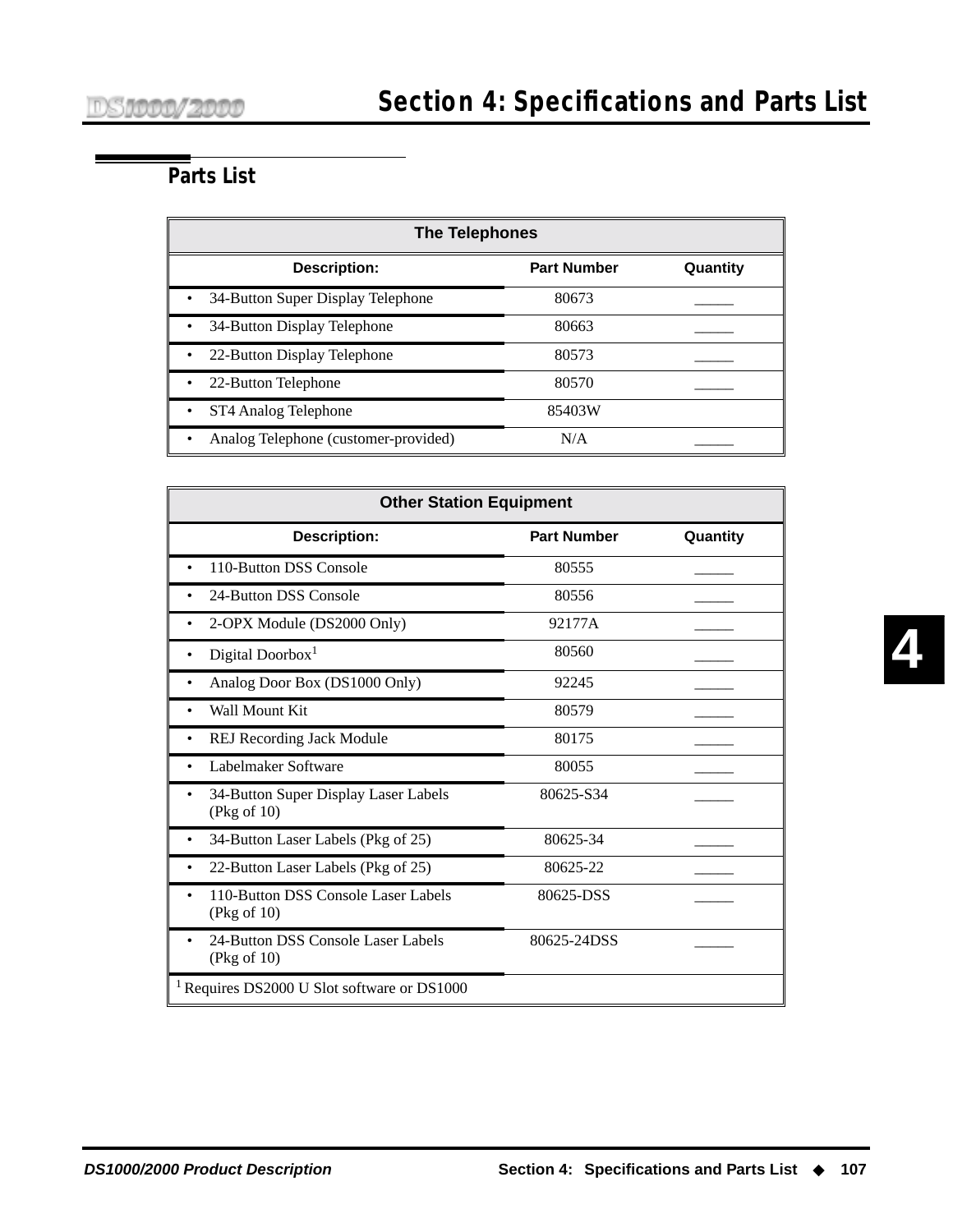# **Section 4: Specifications and Parts List**

| <b>DS2000 Common Equipment</b>                                                                                                                           |                              |          |
|----------------------------------------------------------------------------------------------------------------------------------------------------------|------------------------------|----------|
| <b>Description:</b>                                                                                                                                      | <b>Part Number</b>           | Quantity |
| 4-Slot KSU                                                                                                                                               | 80000                        |          |
| 8-Slot KSU                                                                                                                                               | 80001                        |          |
| Power Supply                                                                                                                                             | 80005<br>80005A <sup>1</sup> |          |
| PC Card with system software preloaded<br>(**.** denotes the system software level).<br>This item is for software versions 02.00.01<br>and higher.       | 80051-V**.**                 |          |
| PC Card with system software preloaded<br>٠<br>(**.** denotes the system software level).<br>This item is for software versions prior to<br>$02.00.01$ . | $80050-V**.**$               |          |
| <b>Blank PC Card</b>                                                                                                                                     | 85880                        |          |
| <sup>1</sup> Required in 8-Slot KSU                                                                                                                      |                              |          |

| <b>DS2000 PCBs</b>                                                    |                              |          |
|-----------------------------------------------------------------------|------------------------------|----------|
| <b>Description</b>                                                    | <b>Part Number</b>           | Quantity |
| <b>CPU Central Processing Unit</b>                                    | 80025<br>80025A <sup>1</sup> |          |
| 16DSTU Digital Station PCB                                            | 80021<br>80021A <sup>1</sup> |          |
| 8ASTU 8 Port Analog Station PCB                                       | 80041<br>80041A <sup>1</sup> |          |
| 4ASTU 4 Port Analog Station PCB                                       | 80040<br>80040A <sup>1</sup> |          |
| 8ATRU 8 Port Analog Trunk PCB (loop start)                            | 80011<br>80011A <sup>1</sup> |          |
| 4ATRU 4 Port Analog Trunk PCB (loop start)                            | 80010<br>80010A <sup>1</sup> |          |
| 8 Circuit Caller ID Daughter Board for<br><b>8ATRU PCB 80011A PCB</b> | 80013                        |          |
| 4 Circuit Caller ID Daughter Board for<br>4ATRU PCB 80010A PCB        | 92012                        |          |
| <sup>1</sup> Required in 8-Slot KSU                                   |                              |          |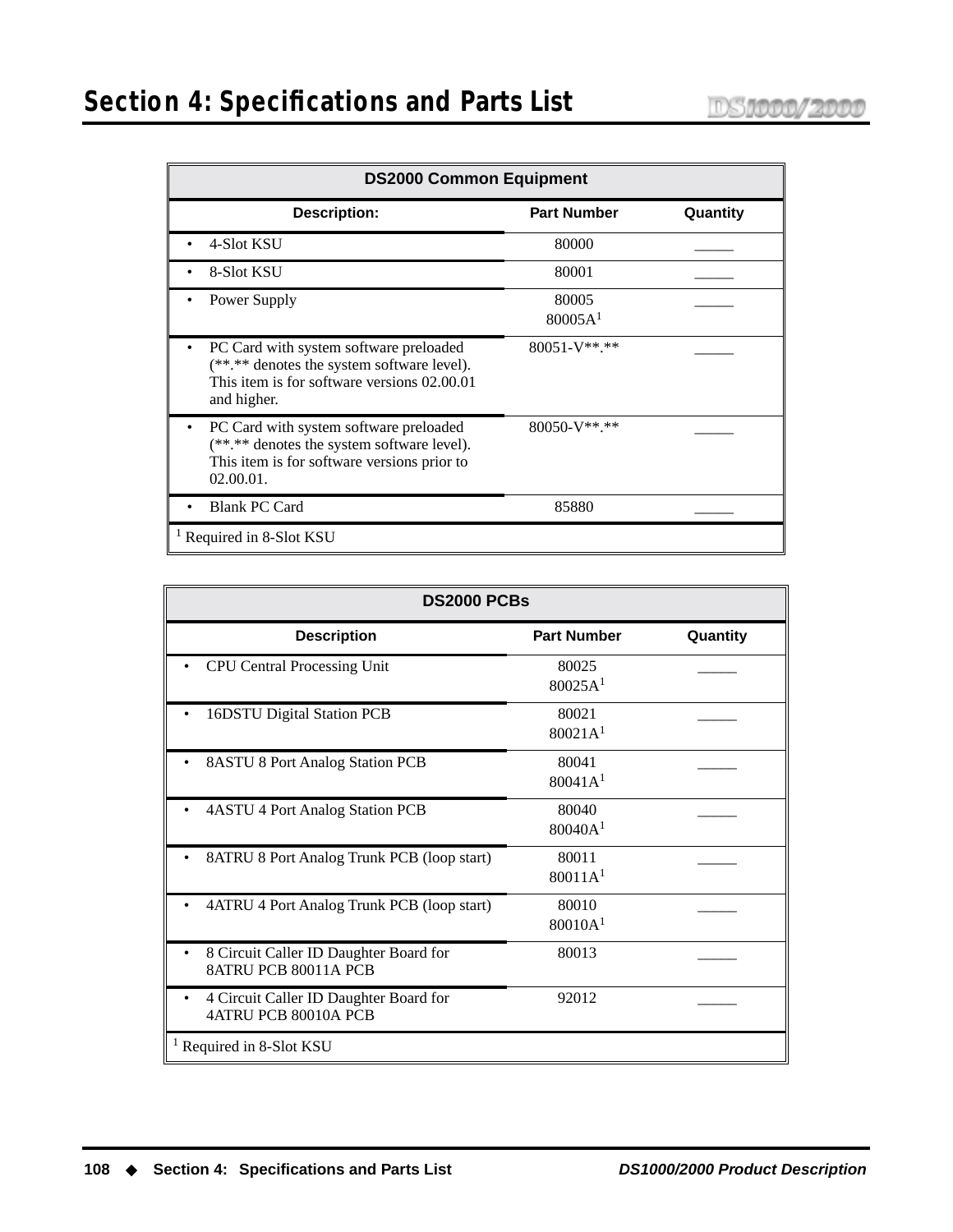| <b>DS1000 Common Equipment</b>                              |                    |          |
|-------------------------------------------------------------|--------------------|----------|
| Description:                                                | <b>Part Number</b> | Quantity |
| • DS1000 Cabinet $(3 \times 8 \times 4)$                    | 80200              |          |
| DS1000 Expansion Board $(3 \times 8 \times 4)$<br>$\bullet$ | 80221              |          |

| <b>Miscellaneous and Optional Equipment</b> |                    |          |
|---------------------------------------------|--------------------|----------|
| <b>Description:</b>                         | <b>Part Number</b> | Quantity |
| Adaptor Box (DS2000)                        | 80890              |          |
| RJ61X 8-Conductor Cable (DS2000)            | 80891              |          |
| 8-Pin DIN to Mod-8 Cable (DS2000)           | 80893              |          |
| DB9 Female to Mod-8 Adaptor                 | 85980              |          |
| DB25 Male to Mod-8 Adaptor                  | 85981              |          |
| <b>Installation Cable</b>                   | 80892              |          |

| <b>Replacement Parts</b>                               |                    |          |
|--------------------------------------------------------|--------------------|----------|
| <b>Description</b>                                     | <b>Part Number</b> | Quantity |
| Noise Cancelling Handset<br>$\bullet$                  | 80150NC            |          |
| RFI Bead Kit<br>$\bullet$                              | 88901              |          |
| Handset and Cord Assembly<br>$\bullet$                 | 80150              |          |
| Handset Coil Cord - Black 9'<br>$\bullet$              | 92297-9            |          |
| Handset Coil Cord - Black 13'<br>٠                     | 92297-13           |          |
| Handset Coil Cord - Black 25'                          | 92297-25           |          |
| Telephone Line Cord - Black 7'                         | 82476-7            |          |
| Telephone Line Cord - Black 14'                        | 82476-14           |          |
| 34-Button Super Display Clear Plastic Cover            | 80600-S34          |          |
| 34-Button Clear Plastic Cover                          | 80600-34           |          |
| 22-Button Clear Plastic Cover                          | 80600-22           |          |
| 110-Button DSS Console Clear Plastic<br>Cover          | 80600-DSS          |          |
| 24-Button DSS Console Clear Plastic Cover<br>$\bullet$ | 80600-24DSS        |          |
| Directory Tray<br>٠                                    | 92602              |          |
| Wall Mount Handset Clip Holder                         | 80578              |          |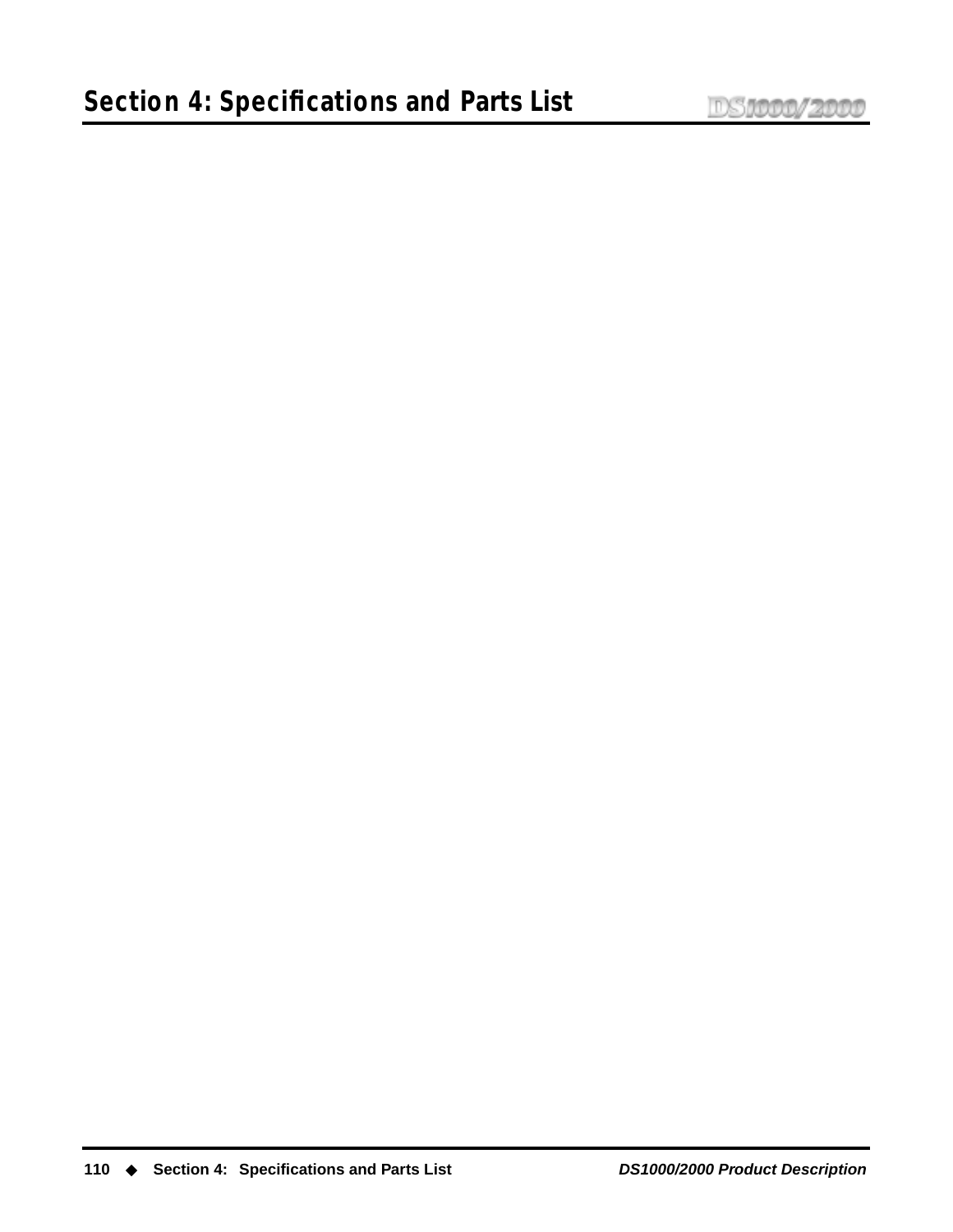# **Glossary**

| 2-OPX Module                 | A true OPX station device that connects to a single digital station port<br>and provides 2 analog circuits for connecting single line sets, modems,<br>fax machines, and Voice Mail ports.                                                                          |
|------------------------------|---------------------------------------------------------------------------------------------------------------------------------------------------------------------------------------------------------------------------------------------------------------------|
|                              | Reference: 2-OPX Module (P/N 92177A) on page 8.                                                                                                                                                                                                                     |
|                              |                                                                                                                                                                                                                                                                     |
| <b>All Call Paging</b>       | See Paging on page 122 in this glossary.                                                                                                                                                                                                                            |
|                              |                                                                                                                                                                                                                                                                     |
| <b>Alphanumeric Display</b>  | The keyset LCD display that shows date and time, feature status mes-<br>sages, and Soft Key definitions. The 22- and 34-button keysets have a 2-<br>line, 20 character per line display. The Super Display keyset has an 8-<br>line, 20 character per line display. |
|                              | Reference: Alphanumeric Display on page 25.                                                                                                                                                                                                                         |
|                              |                                                                                                                                                                                                                                                                     |
| <b>Alternate</b>             | See Split (Alternate) on page 124 in this glossary.                                                                                                                                                                                                                 |
|                              |                                                                                                                                                                                                                                                                     |
| <b>Assigned Night Answer</b> | See Night Service / Night Ring on page 121 in this glossary.                                                                                                                                                                                                        |
|                              |                                                                                                                                                                                                                                                                     |
| <b>ATRU</b>                  | Analog trunk port.                                                                                                                                                                                                                                                  |
|                              | Reference: 8ATRU 8 Port Analog Trunk PCB (P/Ns 80011 and 80011A)<br>on page 14 and DS1000 Cabinet (P/N 80200) on page 15.                                                                                                                                           |
|                              |                                                                                                                                                                                                                                                                     |
| <b>ASTU</b>                  | Analog station port.                                                                                                                                                                                                                                                |
|                              | Reference: 8ASTU 8 Port Analog Station PCB (P/Ns 80041 and<br>80041A) on page 13 and DS1000 Cabinet (P/N 80200) on page 15.                                                                                                                                         |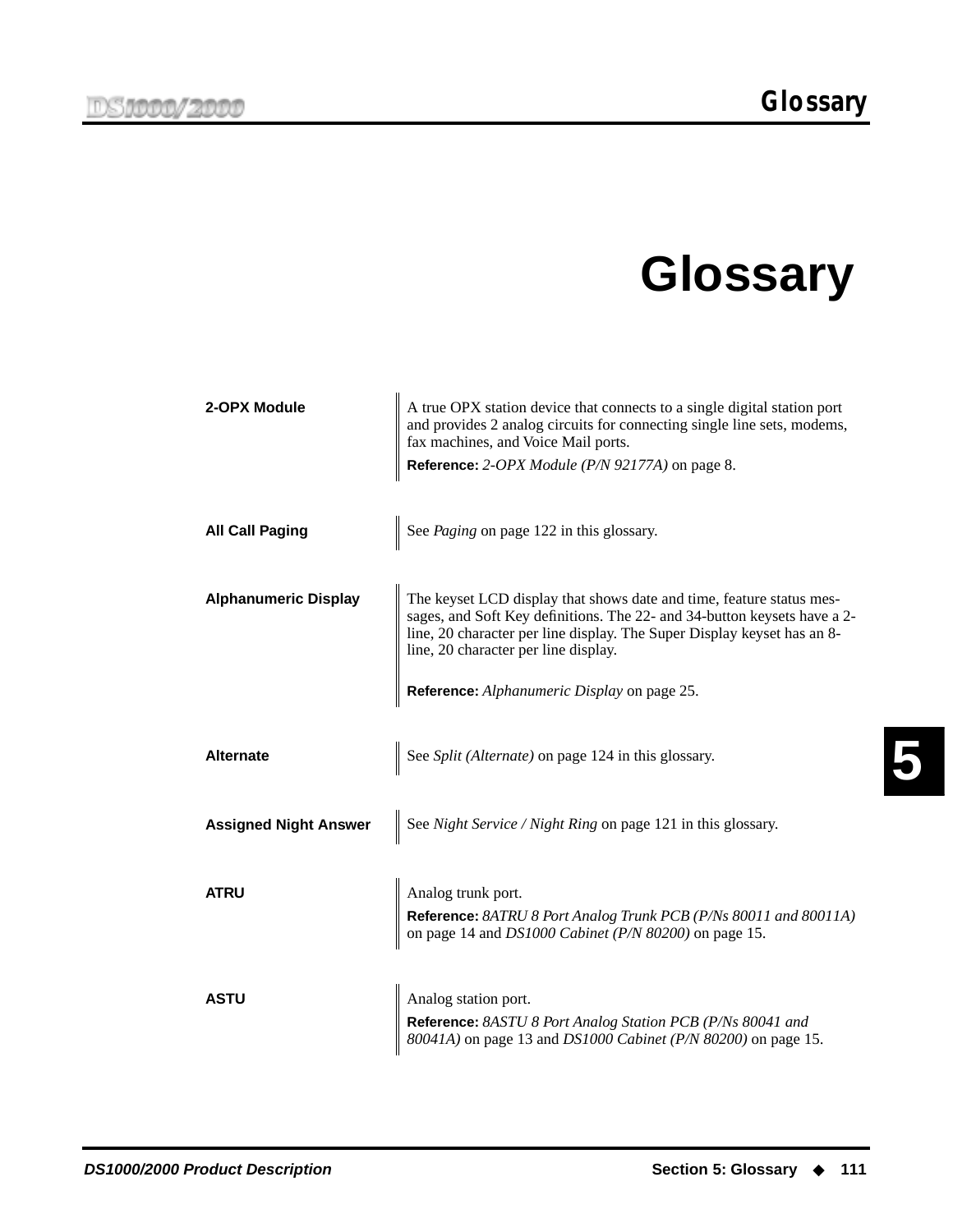<span id="page-119-1"></span><span id="page-119-0"></span>

| <b>Attendant</b>              | The attendant is the system operator. A system can have up to 4 atten-<br>dants. Normally, the attendant is set up with unique call processing capa-<br>bilities.<br>Reference: Attendant Position on page 26.                                                                                                                    |
|-------------------------------|-----------------------------------------------------------------------------------------------------------------------------------------------------------------------------------------------------------------------------------------------------------------------------------------------------------------------------------|
| <b>Attendant Call Queuing</b> | The method by which Intercom callers queue for the attendant. Since the<br>attendant is never considered busy for Intercom calls, these types of calls<br>"stack up" under the attendant's Operator Call Key. This key is perma-<br>nently assigned on each attendant extension.<br>Reference: Attendant Call Queuing on page 25. |
| <b>Automatic Hold</b>         | Allows an extension user to be on an outside (trunk) call, activate a fea-<br>ture, and automatically place the call on HOLD. See also Exclusive Hold<br>on page 116, Intercom Hold on page 119, and System Hold on page 125<br>in this glossary.<br>Reference: <i>Hold</i> on page 54.                                           |
| <b>Background Music</b>       | The music that plays over the telephone speakers while the phone is idle.<br>Background Music requires a customer-provided music source that is<br>connected to the telephone system.<br><b>Reference:</b> Background Music on page 27.                                                                                           |
| <b>Backup</b>                 | See System Programming Backup and Restore on page 125 in this glos-<br>sary.                                                                                                                                                                                                                                                      |
| <b>Barge In</b><br>Ш          | The capability of an extension to join an existing conversation without<br>being invited. This feature is usually invoked only in emergency or prior-<br>ity situations.<br>Reference: Barge In (Intrusion) on page 28.                                                                                                           |
| <b>Battery Backup</b>         | The capability of the system to use its internal battery to back up system<br>memory and the date and time. The battery typically holds memory and<br>date and time for 10-14 days.<br>Reference: Battery Backup on page 28.                                                                                                      |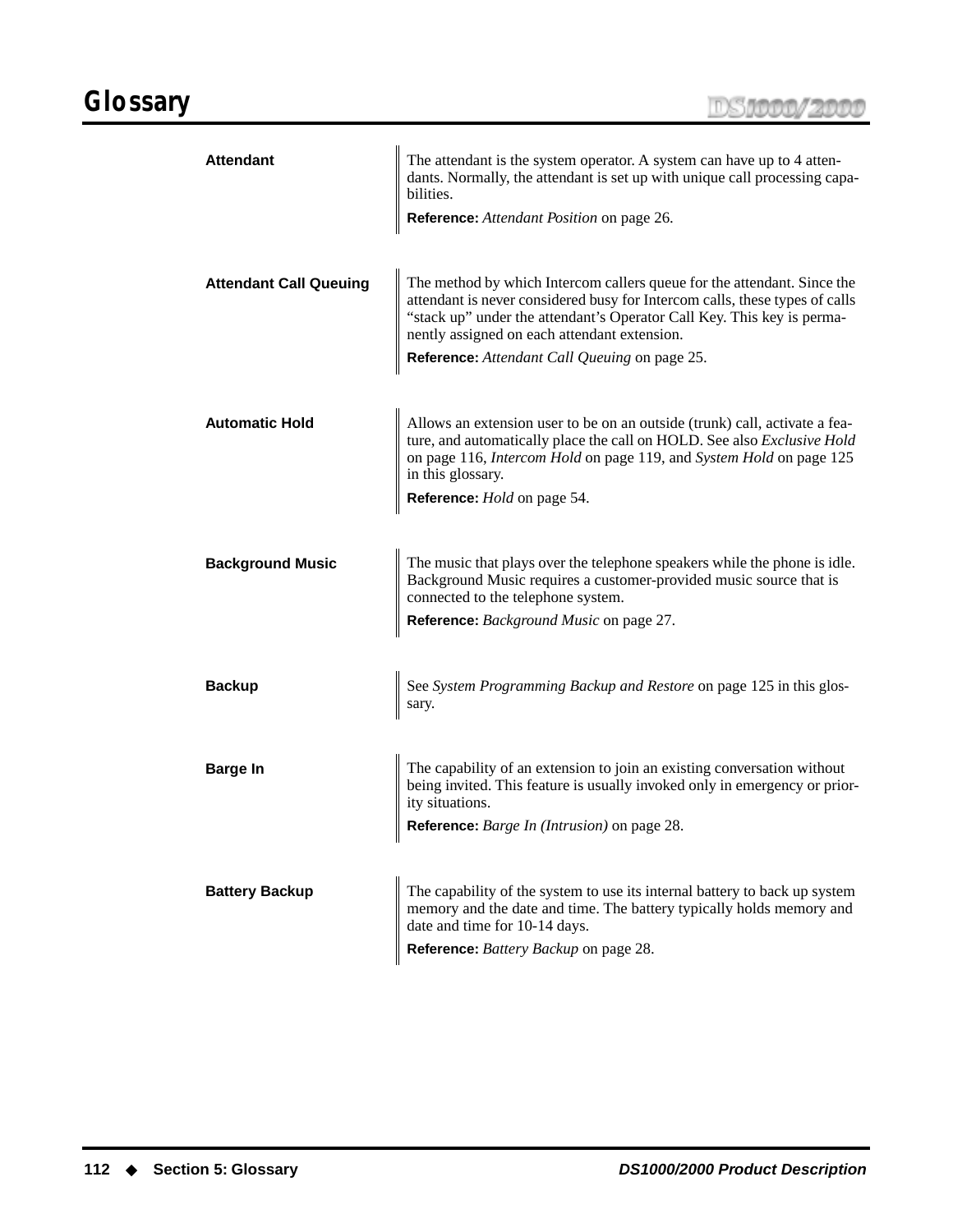**5**

<span id="page-120-0"></span>

| <b>Call Coverage Keys</b>                     | A type of Programmable Function Key, assigned to a particular (i.e.,<br>covered) extension, that provides:<br>A Busy Lamp Field for the covered extension which shows on-hook<br>(idle), off-hook (busy), Do Not Disturb, and ringing status of that<br>extension.<br>One button intercept of calls ringing the covered extension.<br>One button Intercom calling to the covered extension while it is idle.<br>$\bullet$<br>Reference: Call Coverage Keys on page 29. |
|-----------------------------------------------|------------------------------------------------------------------------------------------------------------------------------------------------------------------------------------------------------------------------------------------------------------------------------------------------------------------------------------------------------------------------------------------------------------------------------------------------------------------------|
| <b>Call Forwarding</b>                        | Permits an extension user to redirect their calls to another extension.<br>Reference: Call Forwarding on page 30.                                                                                                                                                                                                                                                                                                                                                      |
| <b>Call Timer</b>                             | A telephone display application that allows the keyset user to time their<br>trunk calls.<br>Reference: Call Timer on page 30.                                                                                                                                                                                                                                                                                                                                         |
| <b>Call Waiting</b>                           | Provides a busy extension user with an audible indication (i.e., Camp-On<br>tones in the telephone handset) that an additional call is waiting to be<br>answered.<br>Reference: Call Waiting / Camp-On on page 31.                                                                                                                                                                                                                                                     |
| <b>Callback</b>                               | With Callback, an extension can call a busy extension, dial the Callback<br>code, hang up, and have the busy extension automatically call them back<br>when it becomes free.<br><b>Reference:</b> <i>Callback</i> on page 31.                                                                                                                                                                                                                                          |
| <b>Caller ID</b>                              | The capability of a display keyset to show an incoming trunk caller's<br>number and optional name in the telephone display. Caller ID requires<br>that telco provide Caller ID service on each trunk that should display the<br>Caller ID data.<br>Reference: Caller ID on page 32.                                                                                                                                                                                    |
| <b>Caller ID, Second Call</b>                 | Displays the Caller ID data for a waiting (i.e, second) trunk call while<br>the display keyset user is busy on a call.<br>Reference: Caller ID on page 32.                                                                                                                                                                                                                                                                                                             |
| <b>Caller ID, Third Party</b><br><b>Check</b> | Permits the display keyset user to press a line key, loop key, Call Cover-<br>age key or Hotline key to display the Caller ID data for a trunk that is not<br>ringing their phone.<br>Reference: Caller ID on page 32.                                                                                                                                                                                                                                                 |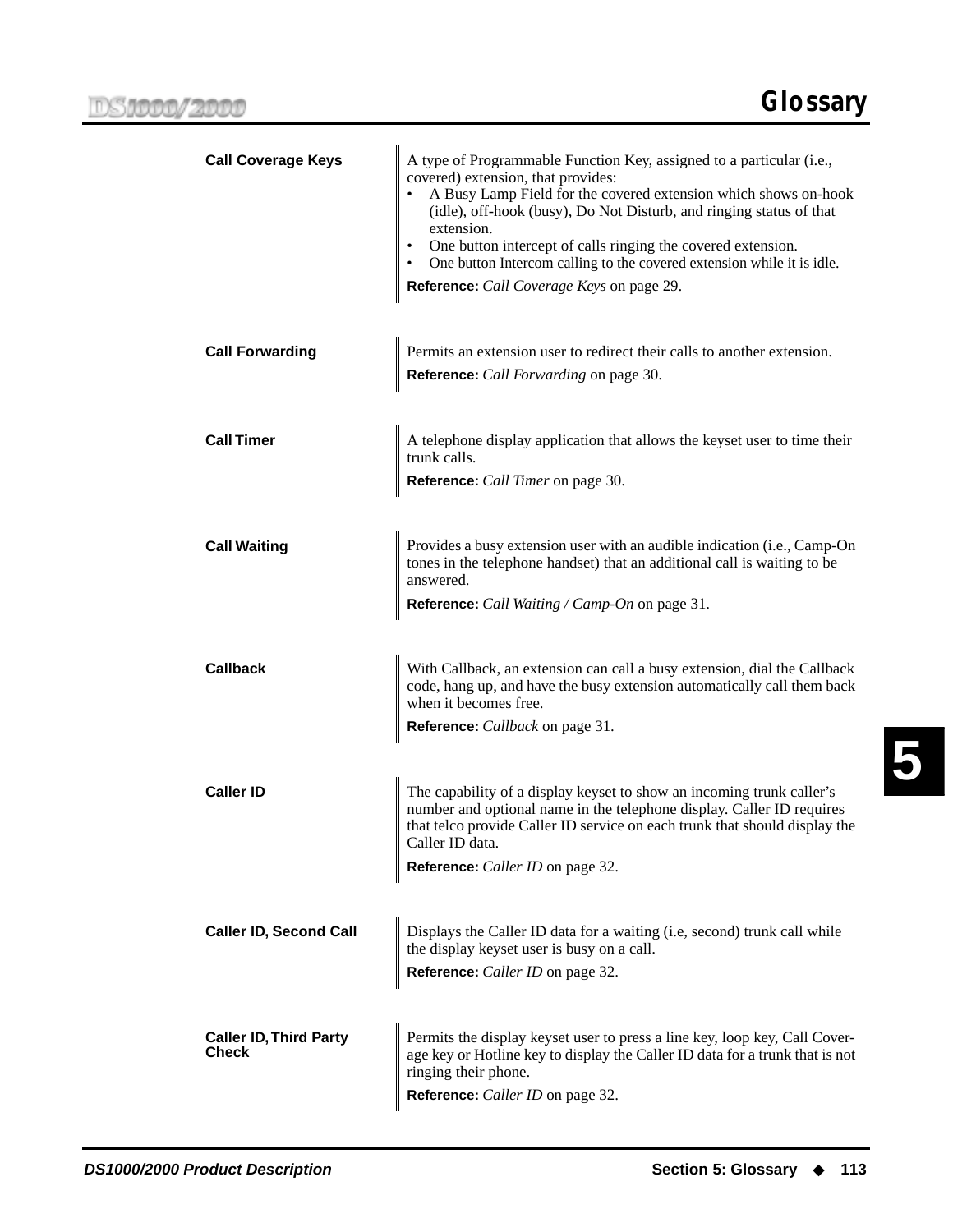<span id="page-121-0"></span>

| Camp-on                     | Allows an extension user to wait in line without hanging up for a busy                                                                                                                                                                                                                                                                                               |
|-----------------------------|----------------------------------------------------------------------------------------------------------------------------------------------------------------------------------------------------------------------------------------------------------------------------------------------------------------------------------------------------------------------|
|                             | extension to become free.<br>Reference: <i>Call Waiting / Camp-On</i> on page 31.                                                                                                                                                                                                                                                                                    |
| <b>Central Office Calls</b> | Call placed or answered on trunks provided by the connected telephone                                                                                                                                                                                                                                                                                                |
|                             | company (telco).<br><b>Reference:</b> <i>Central Office Calls, Answering</i> on page 34 and <i>Central Office Calls, Placing</i> on page 35.                                                                                                                                                                                                                         |
|                             |                                                                                                                                                                                                                                                                                                                                                                      |
| <b>Check Key</b>            | A unique key on a display telephone that allows the user to check key assignments and Personal Speed Dial programmed entries.<br>Reference: <i>Check Key</i> on page 36.                                                                                                                                                                                             |
|                             |                                                                                                                                                                                                                                                                                                                                                                      |
|                             |                                                                                                                                                                                                                                                                                                                                                                      |
| <b>Circular Hunting</b>     | A type of Extension Hunting in which a call unanswered at a member<br>extension rings the next extension in the hunt group and, if unanswered,<br>continues to cycle through all the members of the group (until it is<br>answered or abandoned). See also Terminal Hunting on page 126 and<br>Uniform Call Distribution (UCD) Hunting on page 127 of this glossary. |
|                             | Reference: Extension Hunting on page 47.                                                                                                                                                                                                                                                                                                                             |
| <b>Class of Service</b>     | A table of feature and dialing options that can be customized and<br>assigned to individual or multiple extensions. The system has 15 unique, customizable Class of Service tables.                                                                                                                                                                                  |
|                             | Reference: Class of Service on page 36.                                                                                                                                                                                                                                                                                                                              |
|                             |                                                                                                                                                                                                                                                                                                                                                                      |
| <b>Conference</b>           | A facility that allows an extension user to add multiple inside or outside callers into an existing telephone conversation.<br>Reference: <i>Conference</i> on page 39.                                                                                                                                                                                              |
|                             |                                                                                                                                                                                                                                                                                                                                                                      |
|                             |                                                                                                                                                                                                                                                                                                                                                                      |
| <b>Date and Time</b>        | See Time and Date on page 126 in this glossary.                                                                                                                                                                                                                                                                                                                      |
| <b>Delayed Ringing</b>      | Allows a call to immediately flash a line or Call Coverage key and then<br>ring after a programmed delay.                                                                                                                                                                                                                                                            |
|                             | Reference: Delayed Ringing on page 39.                                                                                                                                                                                                                                                                                                                               |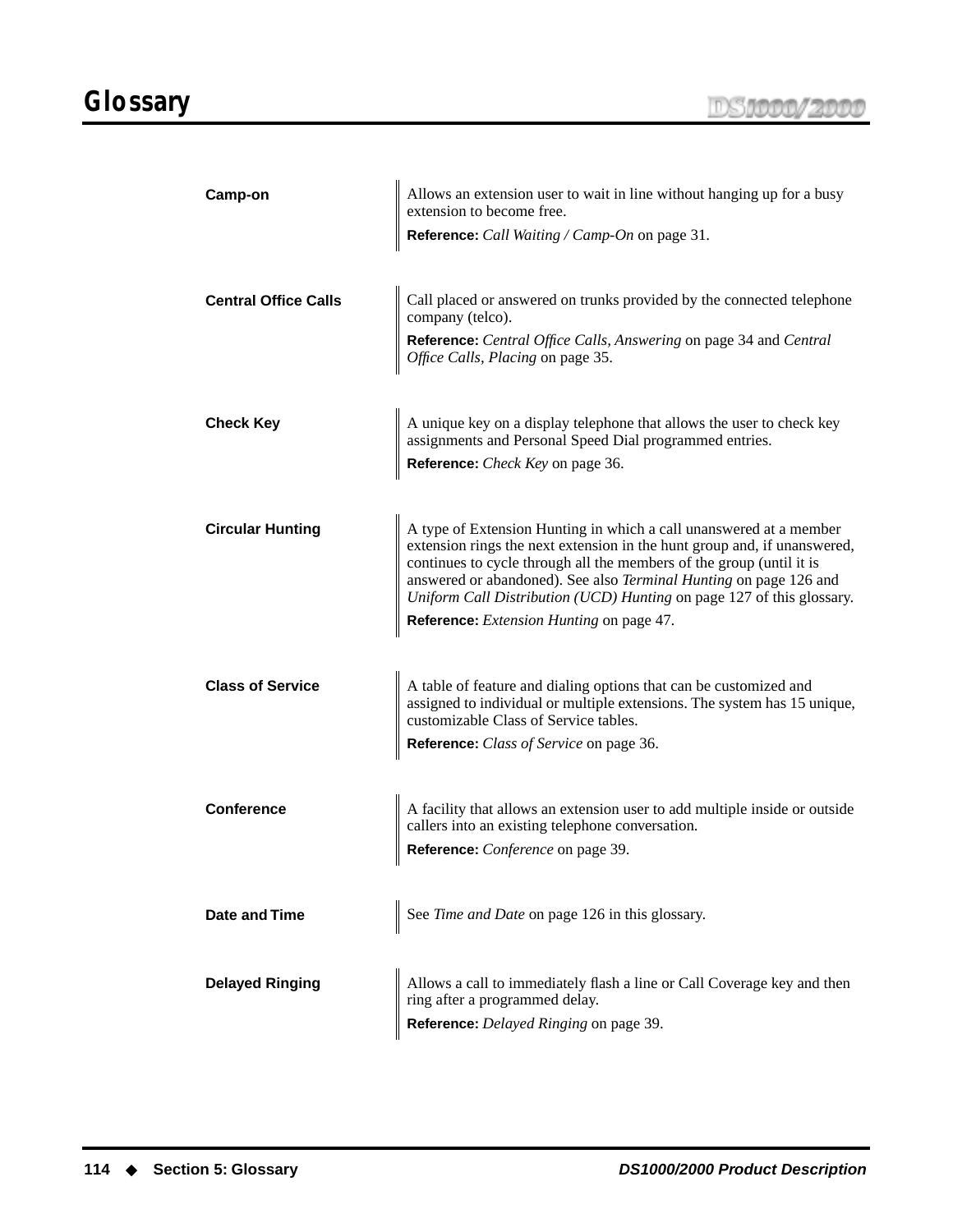| <b>Dial Number Preview</b>                       | The ability of a display keyset user to dial and review a number on the<br>telephone display before the system dials it out.                                                                                                                                                                                                                                                                                                            |
|--------------------------------------------------|-----------------------------------------------------------------------------------------------------------------------------------------------------------------------------------------------------------------------------------------------------------------------------------------------------------------------------------------------------------------------------------------------------------------------------------------|
|                                                  | Reference: Dial Number Preview on page 40.                                                                                                                                                                                                                                                                                                                                                                                              |
| <b>Direct Inward Line</b>                        | An outside line (trunk) that directly rings an extension, Ring Group mas-<br>ter number, or UCD Group master number (including Voice Mail). The<br>DIL will not directly ring any other extensions in the system, although it<br>may flash another extension's line key (depending on Programmable<br>Function Key programming).<br>Reference: Direct Inward Line on page 40.                                                           |
| <b>Direct Station Selection</b><br>(DSS)         | A "second level" function of an extension's Programmable Function Keys<br>that provides one-button Intercom access, call Transfer, and Busy Lamp<br>Field for the extension assigned to the key. If enabled in programming,<br>DSS keys automatically activate when the user presses the <b>ICM</b> key.<br>Reference: Direct Station Selection (DSS) on page 41.                                                                       |
| <b>Direct Station Selection</b><br>(DSS) Console | A unique station instrument that plugs into a 34-Button Display or 34-<br>Button Super Display telephone that provides additional Programmable<br>Function Keys. There are two models: a 24-button model and a 110-button<br>modem. The keys on a DSS Console can be programmed with many of the<br>same functions available to a keyset's Programmable Function Keys.<br>Reference: Direct Station Selection (DSS) Console on page 42. |
| <b>Direct Trunk Access</b>                       | The capability of an extension user to dial a specific code to access (seize)<br>an individual outside line (trunk), and then dial without restriction.<br>Reference: Direct Trunk Access on page 44.                                                                                                                                                                                                                                   |
| <b>Directed Call Pickup</b>                      | The ability of an extension user to dial a specific code to intercept a call<br>ringing another extension.<br>Directed Call Pickup on page 44.                                                                                                                                                                                                                                                                                          |
| <b>Directory Dialing</b>                         | A dial-by-name facility of the telephone system that allows a display<br>keyset user to select a co-worker or outside call from a list of displayed<br>names. Directory Dialing can show a list of System Speed Dial names,<br>Personal Speed Dial names, or Intercom names.<br>Reference: Directory Dialing on page 45.                                                                                                                |
| <b>Display Messaging</b>                         | See Selectable Display Messaging on page 124 in this glossary.                                                                                                                                                                                                                                                                                                                                                                          |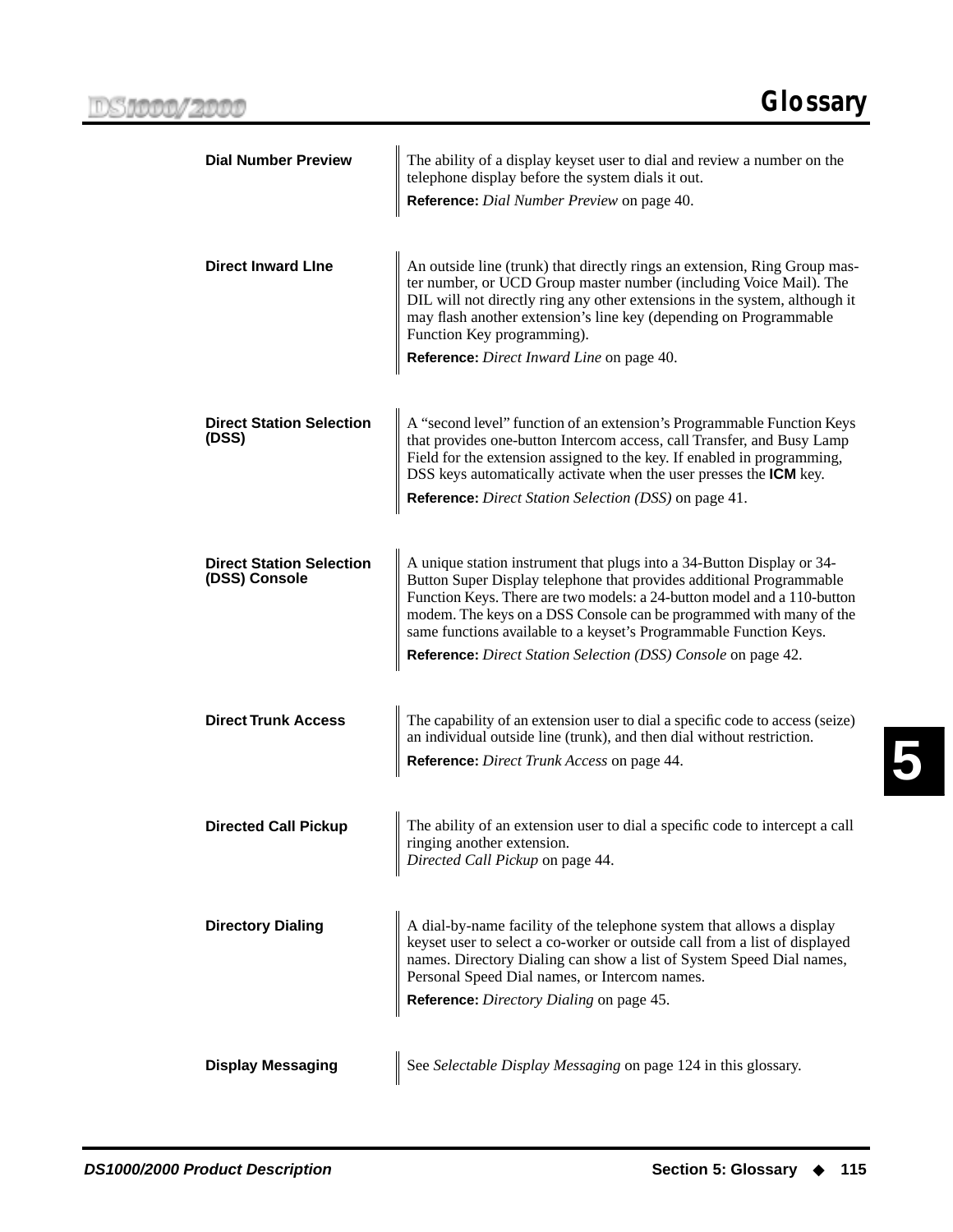<span id="page-123-0"></span>

| <b>Do Not Disturb</b>     | Blocks incoming calls, Off-Hook Signaling, and Paging announcements<br>at an extension.<br><b>Reference:</b> <i>Do Not Disturb</i> on page 45.                                                                                                                                                                 |
|---------------------------|----------------------------------------------------------------------------------------------------------------------------------------------------------------------------------------------------------------------------------------------------------------------------------------------------------------|
| Door Box                  | A unique station instrument, typically placed next to an entrance door,<br>that allows visitors at the door to communicate with selected internal<br>extensions. The Door Box works like a door bell with an integral speaker<br>and microphone.<br>Reference: <i>Door Box</i> on page 46.                     |
| <b>DSTU</b>               | Digital Station Port.<br><b>Reference:</b> 16DSTU Digital Station PCB (P/Ns 80021 and 80021A) on<br>page 12 and DS1000 Cabinet (P/N 80200) on page 15.                                                                                                                                                         |
| <b>Expansion Board</b>    | Expands the capabilities of the DS1000 system.<br>Reference: DS1000 Expansion Board (P/N 80221) on page 16.                                                                                                                                                                                                    |
| <b>Extended Ringing</b>   | Allows calls to ring specific extensions (such as warehouse telephones)<br>for an extended number of rings before the calls follow the system's nor-<br>mal rerouting procedures.<br>Reference: <i>Extended Ringing</i> on page 47.                                                                            |
| <b>Extension Hunting</b>  | An internal system call routing facility that allows calls to route to a pre-<br>defined group of hunt group member extensions. There are three types of<br>extension hunting: Circular Hunting, Terminal Hunting, and Uniform<br>Call Distribution (UCD) Hunting.<br>Reference: Extension Hunting on page 47. |
| <b>Extension Ringdown</b> | See Ringdown Extension on page 123 in this glossary.                                                                                                                                                                                                                                                           |
| <b>External Paging</b>    | See Paging on page 122 in this glossary.                                                                                                                                                                                                                                                                       |
| <b>Exclusive Hold</b>     | A type of Hold for outside (trunk) calls that allows only the extension<br>that initially placed the call on Hold to retrieve it from Hold. See also<br>Automatic Hold on page 112, Intercom Hold on page 119, and System<br><i>Hold</i> on page 125 in this glossary.<br>Reference: <i>Hold</i> on page 54.   |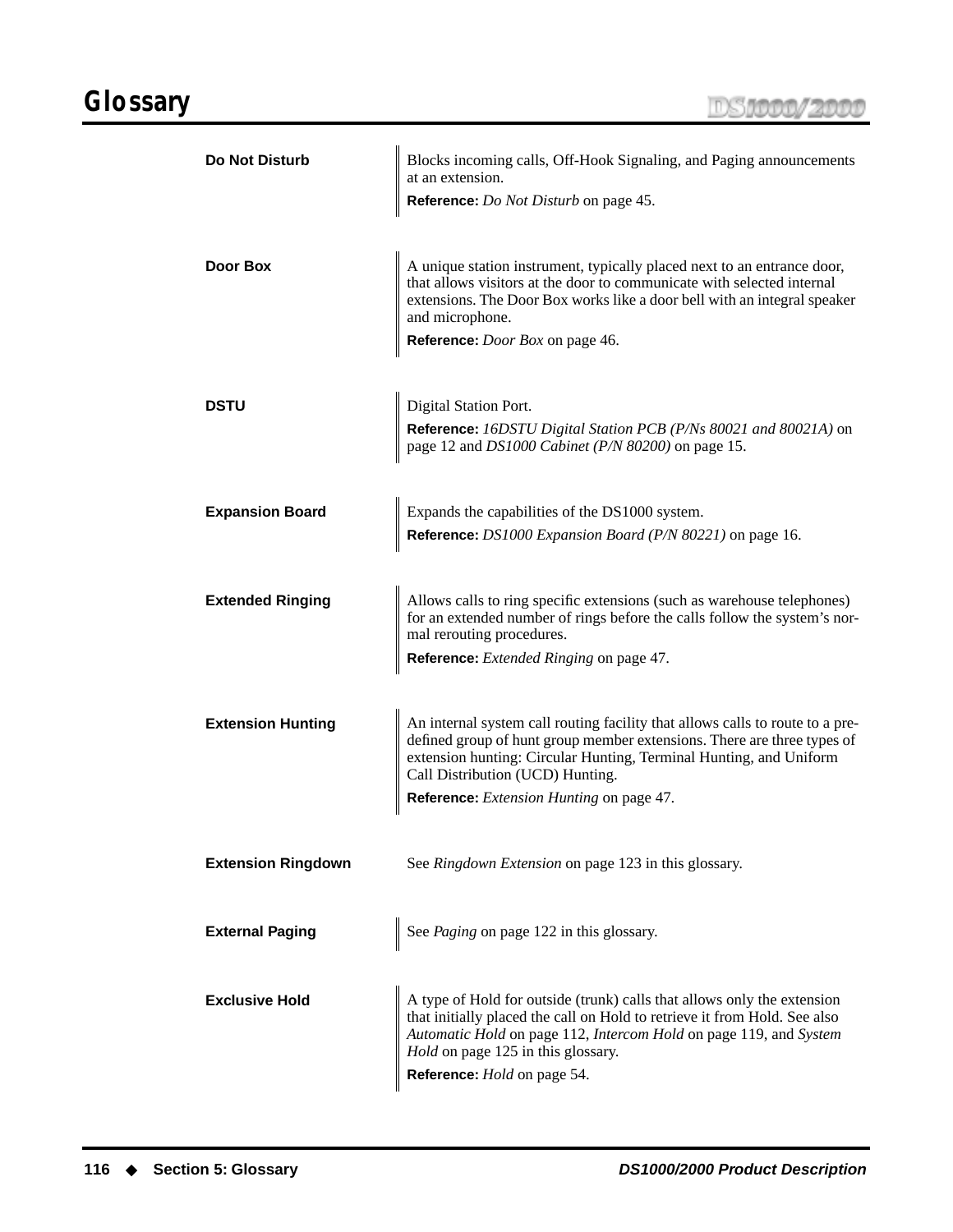| <b>Fixed Loop Keys</b>         | See Loop Keys on page 120 in this glossary.                                                                                                                                                            |  |  |  |  |  |
|--------------------------------|--------------------------------------------------------------------------------------------------------------------------------------------------------------------------------------------------------|--|--|--|--|--|
|                                |                                                                                                                                                                                                        |  |  |  |  |  |
| <b>Fixed Slot</b>              | A version of the DS2000 system that requires certain types of PCBs to<br>be installed in specific cabinet slots.                                                                                       |  |  |  |  |  |
|                                | Reference: DS2000 System Configuration on page 18.                                                                                                                                                     |  |  |  |  |  |
|                                |                                                                                                                                                                                                        |  |  |  |  |  |
| Flash                          | Allows an extension user to access certain CO and PBX features by<br>interrupting (flashing) trunk loop current. Flash only has an effect if the<br>additional features are provided by the CO or PBX. |  |  |  |  |  |
|                                | <b>Reference:</b> <i>Flash</i> on page 49.                                                                                                                                                             |  |  |  |  |  |
|                                |                                                                                                                                                                                                        |  |  |  |  |  |
| <b>Flexible Number Plan</b>    | Enables the system programmer to change the digits users dial to reach<br>the attendant, other co-workers, and outside lines (trunks).                                                                 |  |  |  |  |  |
|                                | Reference: Flexible Numbering Plan on page 50.                                                                                                                                                         |  |  |  |  |  |
|                                |                                                                                                                                                                                                        |  |  |  |  |  |
| <b>Forced Intercom Ringing</b> | Causes all incoming Intercom calls to ring an extension.<br>Reference: Handsfree Answerback and Forced Intercom Ringing on                                                                             |  |  |  |  |  |
|                                | page 56.                                                                                                                                                                                               |  |  |  |  |  |
| <b>Forced Trunk Disconnect</b> | Lets an extension user dial specific codes to immediately disconnect                                                                                                                                   |  |  |  |  |  |
|                                | (release) another extension's active outside (trunk) call.                                                                                                                                             |  |  |  |  |  |
|                                | Reference: Forced Trunk Disconnect on page 50.                                                                                                                                                         |  |  |  |  |  |
| <b>Group Call Pickup</b>       | Allows an extension to intercept (pick up) a call ringing another exten-                                                                                                                               |  |  |  |  |  |
|                                | sion in the Pickup Group to which the extension belongs. The extension<br>user can either dial a specific code or use a uniquely programmed Group                                                      |  |  |  |  |  |
|                                | Call Pickup Programmable Function Key.                                                                                                                                                                 |  |  |  |  |  |
|                                | Reference: Group Call Pickup on page 51.                                                                                                                                                               |  |  |  |  |  |
| <b>Group Listen</b>            | The capability of a keyset extension to allow the user to talk on a handset                                                                                                                            |  |  |  |  |  |
|                                | call conversation and simultaneously broadcast the other party's voice<br>over the telephone speaker.                                                                                                  |  |  |  |  |  |
|                                | Reference: Group Listen on page 51.                                                                                                                                                                    |  |  |  |  |  |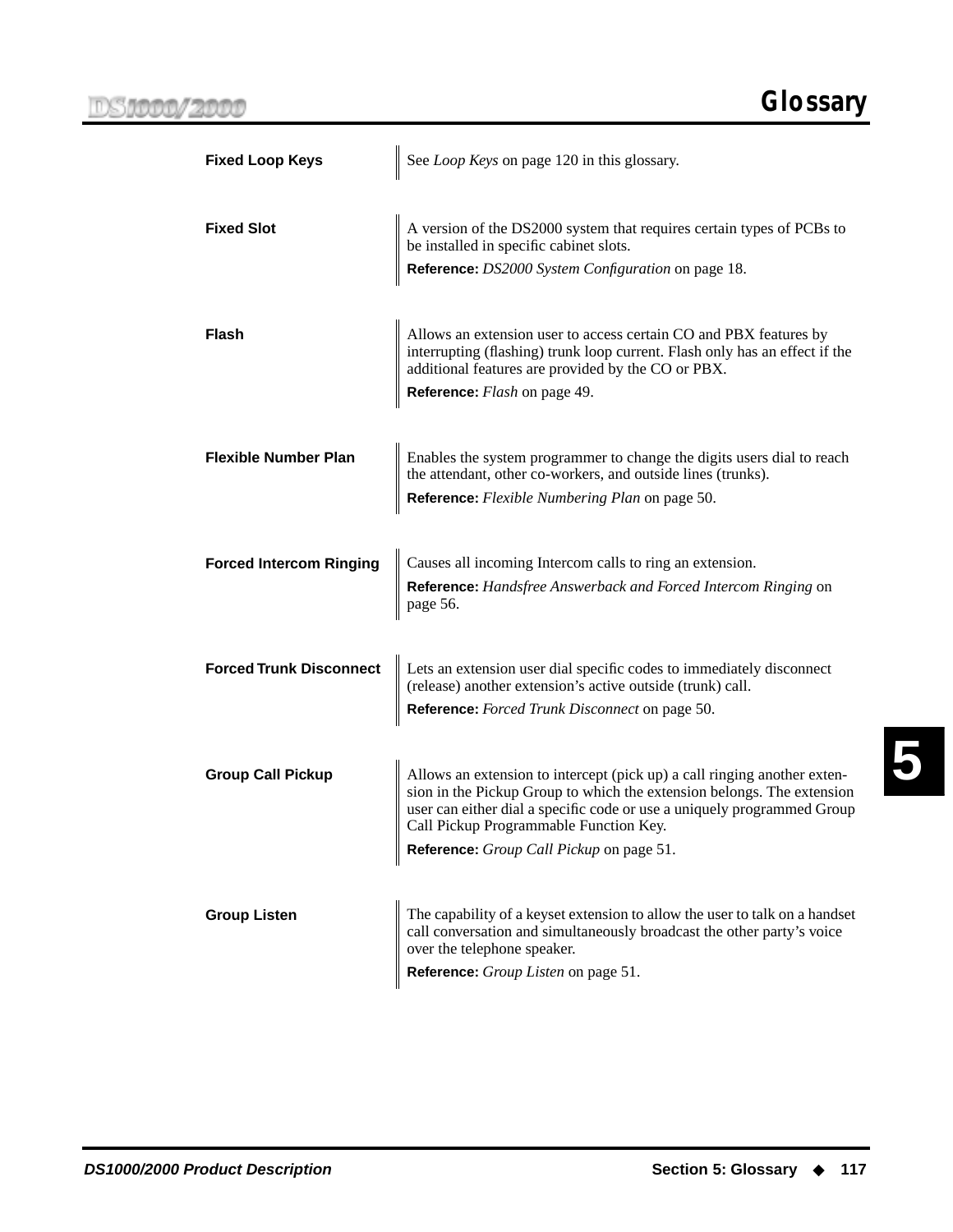<span id="page-125-0"></span>

| <b>Group Ring</b>            | Allows the system programmer to arrange extensions into Ring Groups<br>to control the ringing for incoming outside (trunk) calls. Ring Groups are<br>based around a programmed Ring Group master number. When a call is<br>directed to ring the master number, all extensions in the Ring Group<br>simultaneously ring.<br>Reference: Group Ring on page 52. |  |  |  |  |
|------------------------------|--------------------------------------------------------------------------------------------------------------------------------------------------------------------------------------------------------------------------------------------------------------------------------------------------------------------------------------------------------------|--|--|--|--|
| <b>Handsfree</b>             | Gives the keyset user the ability to process calls using the speaker and<br>microphone in the telephone, instead of the handset.<br>Reference: Handsfree and Handsfree Answerback on page 53.                                                                                                                                                                |  |  |  |  |
| <b>Handsfree Answerback</b>  | The capability of a keyset extension to broadcast an incoming Intercom<br>caller's voice over the telephone speaker, and to additionally allow the<br>receiving extension user to reply by using the microphone in the tele-<br>phone (without lifting the handset).<br>Reference: Handsfree Answerback and Forced Intercom Ringing on<br>page 56.           |  |  |  |  |
| Handsfree, Automatic         | The ability of a keyset user to place or answer a call by pressing a key,<br>without first lifting the handset or pressing SPK.<br>Reference: Automatic Handsfree on page 27.                                                                                                                                                                                |  |  |  |  |
| <b>Headset Compatibility</b> | Enables a keyset user to plug in a customer-provided headset in lieu of<br>the handset. Once the headset is enabled in programming, the keyset<br>operation is uniquely modified to accommodate the headset.<br>Reference: Headset Compatibility on page 54.                                                                                                 |  |  |  |  |
| Hold                         | Lets an extension user put a call in a temporary waiting state, hang up,<br>and return to the call later on. See also Automatic Hold on page 112,<br>Exclusive Hold on page 116, Intercom Hold on page 119, and System<br>Hold on page 125 in this glossary.<br>Reference: Hold on page 54.                                                                  |  |  |  |  |
| <b>Hotline</b>               | A uniquely programmed Programmable Function Key that provides<br>one-button calling, Transfer, and a Busy Lamp Field for the extension<br>assigned to the key. The extension assigned to the key is called the Hot-<br>line partner.<br>Reference: Hotline on page 55.                                                                                       |  |  |  |  |
| <b>Idle Prime Line</b>       | See Prime Line Preference on page 122 in this glossary.                                                                                                                                                                                                                                                                                                      |  |  |  |  |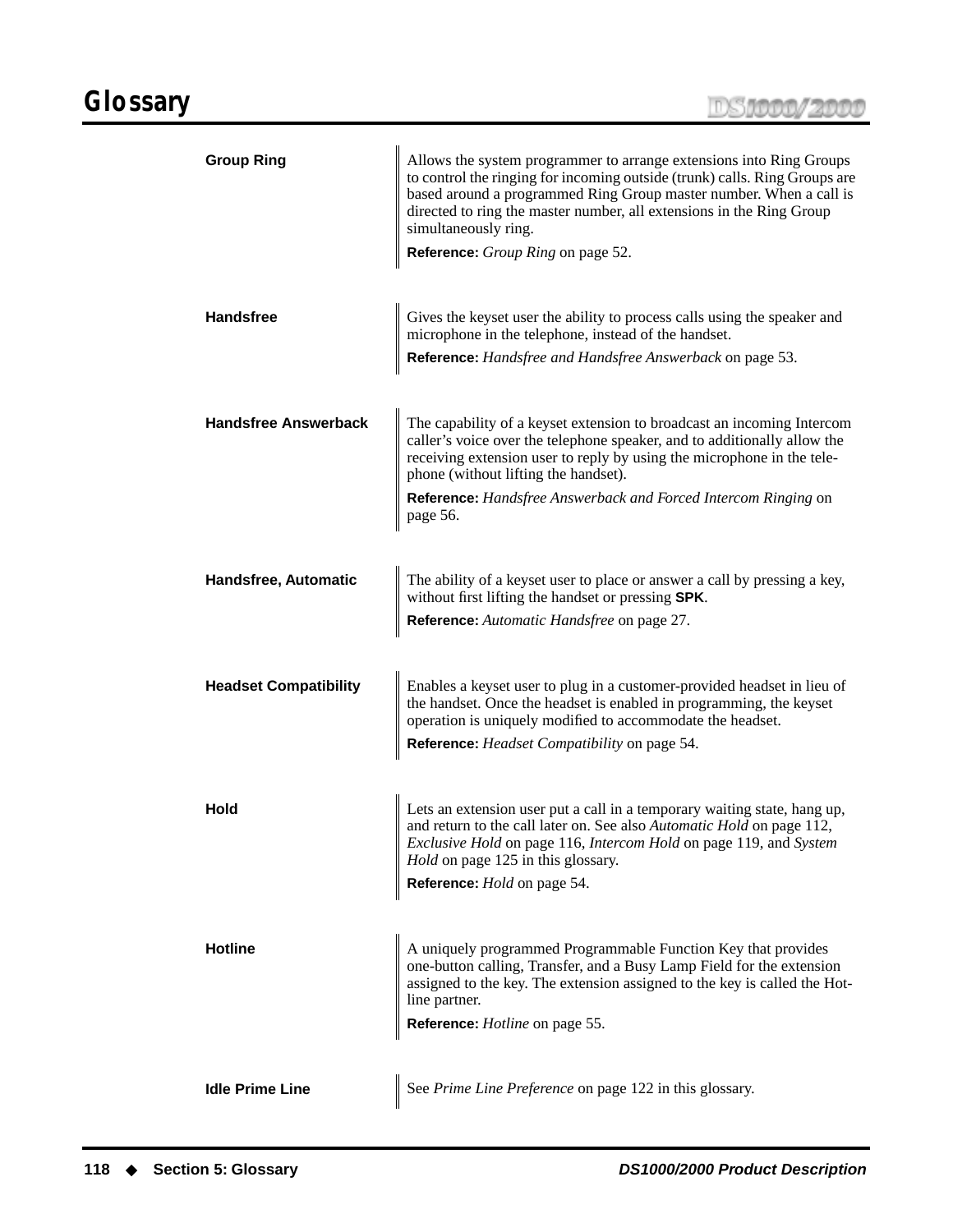**5**

<span id="page-126-2"></span><span id="page-126-1"></span><span id="page-126-0"></span>

| <b>Interactive Soft Keys</b> | Interactive feature buttons that provide intuitive call processing. On a<br>display keyset, the soft keys are the 4 buttons just beneath the telephone<br>display that change in function as the user processes calls. The display<br>area just above the buttons indicates the currently active feature function.<br>On a Super Display Keyset, there are 12 soft key buttons; 6 to the left<br>and 6 to the right of the display.<br>Reference: Interactive Soft Keys on page 56. |  |  |  |  |
|------------------------------|-------------------------------------------------------------------------------------------------------------------------------------------------------------------------------------------------------------------------------------------------------------------------------------------------------------------------------------------------------------------------------------------------------------------------------------------------------------------------------------|--|--|--|--|
| <b>Intercom</b>              | The ability of any extension to call any other extension in the system,<br>providing complete internal calling capability.<br>Reference: Intercom on page 119.                                                                                                                                                                                                                                                                                                                      |  |  |  |  |
|                              |                                                                                                                                                                                                                                                                                                                                                                                                                                                                                     |  |  |  |  |
| <b>Intercom Hold</b>         | Permits an extension user to place an Intercom call on Hold, hang up, and<br>return to the call later on. See also Automatic Hold on page 112, Exclu-<br>sive Hold on page 116, and System Hold on page 125 in this glossary.                                                                                                                                                                                                                                                       |  |  |  |  |
|                              | Reference: Hold on page 54.                                                                                                                                                                                                                                                                                                                                                                                                                                                         |  |  |  |  |
|                              |                                                                                                                                                                                                                                                                                                                                                                                                                                                                                     |  |  |  |  |
| <b>Intercom Prime Line</b>   | See Prime Line Preference on page 122 in this glossary.                                                                                                                                                                                                                                                                                                                                                                                                                             |  |  |  |  |
|                              |                                                                                                                                                                                                                                                                                                                                                                                                                                                                                     |  |  |  |  |
| <b>Internal Paging</b>       | See Paging on page 122 in this glossary.                                                                                                                                                                                                                                                                                                                                                                                                                                            |  |  |  |  |
|                              |                                                                                                                                                                                                                                                                                                                                                                                                                                                                                     |  |  |  |  |
| <b>Intrusion</b>             | See <i>Barge In</i> on page 112 in this glossary.<br>Reference: <i>Barge In (Intrusion)</i> on page 28.                                                                                                                                                                                                                                                                                                                                                                             |  |  |  |  |
|                              |                                                                                                                                                                                                                                                                                                                                                                                                                                                                                     |  |  |  |  |
|                              |                                                                                                                                                                                                                                                                                                                                                                                                                                                                                     |  |  |  |  |
| <b>Key Ring</b>              | The system's universal outside (trunk) call ringing facility, set up on an<br>extension-by-extension basis in the system's Ring Assignment program-<br>ming. When a call rings in, Key Ring can cause multiple extensions to<br>ring simultaneously or after a programmed delay. Key ring is also the<br>"overflow" destination for unanswered DILs and unanswered calls<br>recalling from Hold, Park, or Transfer.                                                                 |  |  |  |  |
|                              | Reference: Key Ring on page 57.                                                                                                                                                                                                                                                                                                                                                                                                                                                     |  |  |  |  |
|                              |                                                                                                                                                                                                                                                                                                                                                                                                                                                                                     |  |  |  |  |
| <b>Last Number Redial</b>    | Allows an extension user to quickly redial the last outside (trunk) call<br>they dialed.                                                                                                                                                                                                                                                                                                                                                                                            |  |  |  |  |
|                              | Reference: Last Number Redial on page 58.                                                                                                                                                                                                                                                                                                                                                                                                                                           |  |  |  |  |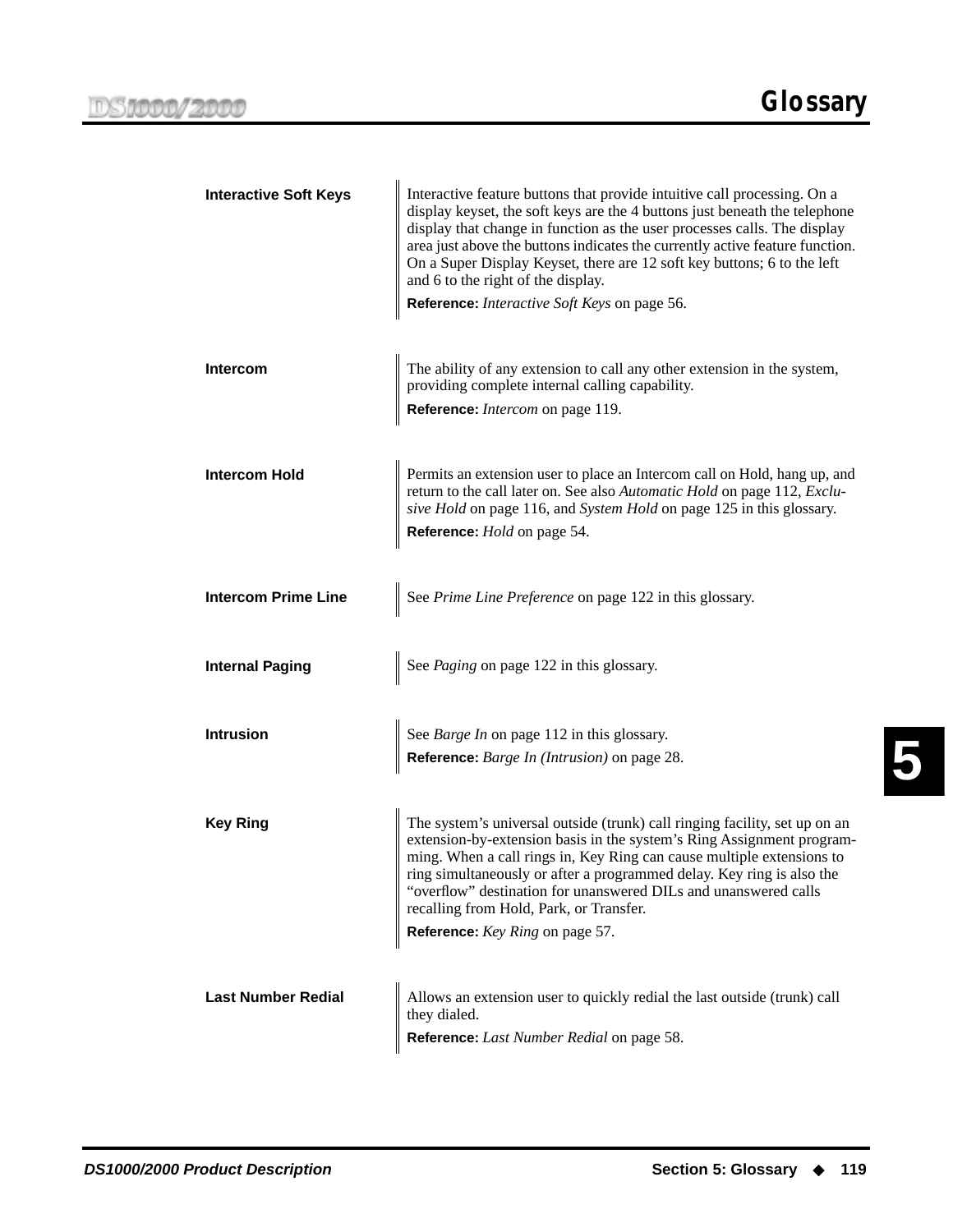DS1000/2000

<span id="page-127-0"></span>

| <b>Line Keys</b>          | Uniquely programmed Programmable Function Keys that provide<br>one-button access to an outside line (trunk) for placing and answering<br>calls. The line key also provides a Busy Lamp field for the trunk to<br>which it is assigned.<br>Reference: Line Keys on page 58                                                                                                                                                                                                                                                         |  |  |  |  |
|---------------------------|-----------------------------------------------------------------------------------------------------------------------------------------------------------------------------------------------------------------------------------------------------------------------------------------------------------------------------------------------------------------------------------------------------------------------------------------------------------------------------------------------------------------------------------|--|--|--|--|
| <b>Line Queuing</b>       | See Trunk (Line) Queuing / Trunk Callback on page 127 in this glossary.                                                                                                                                                                                                                                                                                                                                                                                                                                                           |  |  |  |  |
| <b>Load Factor</b>        | A representation of the system's power supply capacity that may limit<br>the number of components that can be connected to the system.<br>Reference: DS2000 System Load Factor Calculations on page 19 and<br>DS1000 System Load Factor Calculations on page 23.                                                                                                                                                                                                                                                                  |  |  |  |  |
| Loop Keys                 | Uniquely programmed Programmable Function Keys that provide an<br>appearance for outside lines (trunks) not assigned to a line key. There are<br>two types of Loop Keys: Switched Loop and Fixed Loop. For incoming<br>calls, both Switched Loop and Fixed Loop Keys provide an appearance<br>for any trunk not assigned to a line key. For outgoing calls, Switched<br>Loop Keys simplify access to trunk groups. Fixed Loop keys provide<br>access to a <i>specific</i> trunk group.<br>Reference: <i>Loop Keys</i> on page 59. |  |  |  |  |
| <b>Meet-Me Conference</b> | A "telephone meeting" an extension user sets up with their co-workers at<br>one of the two predefined Meet-Me Conference locations. The number<br>of people that can join the Conference is limited only by the system's<br>Conference circuit capacity.<br>Reference: Meet-Me Conference on page 60.                                                                                                                                                                                                                             |  |  |  |  |
| <b>Message Waiting</b>    | An indication (flashing MW key) an extension user can leave at a busy or<br>unanswered keyset requesting a return call. Message Waiting is only<br>available in systems that don't have Voice Mail installed.<br>Reference: Message Waiting on page 61.                                                                                                                                                                                                                                                                           |  |  |  |  |
| <b>Microphone Mute</b>    | Permits a keyset user to press a key to turn off their phone's Handsfree<br>microphone at any time.<br>Reference: Microphone Mute on page 61.                                                                                                                                                                                                                                                                                                                                                                                     |  |  |  |  |
| <b>Modem Cut-Through</b>  | A unique DS1000 only feature that allows a modem connected to the<br>system's analog modem port to achieve maximum throughput speeds on<br>outside (trunk) calls.<br>Reference: Modem Cut-Through on page 62.                                                                                                                                                                                                                                                                                                                     |  |  |  |  |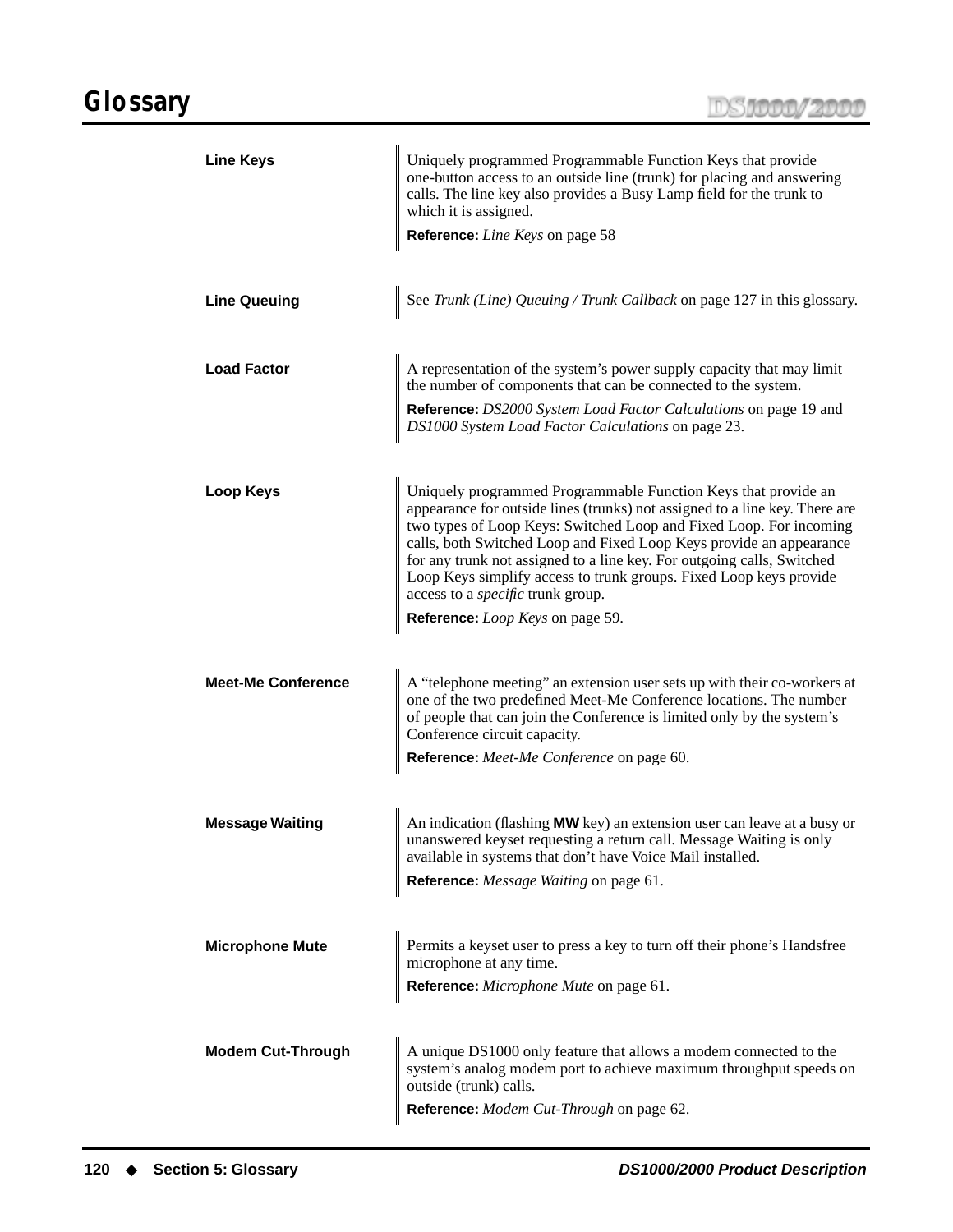<span id="page-128-1"></span><span id="page-128-0"></span>

| <b>Monitor / Silent Monitor</b>                               | Allows an extension user to listen to the conversation being held on<br>another extension without providing any indication of the intrusion.<br>Reference: Monitor / Silent Monitor on page 62.                                                                                                                                                                                                                                                                                       |  |  |  |  |  |  |
|---------------------------------------------------------------|---------------------------------------------------------------------------------------------------------------------------------------------------------------------------------------------------------------------------------------------------------------------------------------------------------------------------------------------------------------------------------------------------------------------------------------------------------------------------------------|--|--|--|--|--|--|
| <b>Multiple Directory</b><br><b>Numbers</b>                   | See Call Coverage Keys on page 113 in this glossary.                                                                                                                                                                                                                                                                                                                                                                                                                                  |  |  |  |  |  |  |
| <b>Music On Hold</b>                                          | Provides music from a customer-provided music source to callers on<br>Hold, parked callers and transferred callers.<br>Reference: Music On Hold on page 63.                                                                                                                                                                                                                                                                                                                           |  |  |  |  |  |  |
| <b>Names for Extensions</b><br>and Trunks                     | System extensions and trunks can have names programmed into system<br>memory to help identify them. These names are visible to display keyset<br>users during call processing.<br>Reference: Names for Extensions and Trunks on page 63.                                                                                                                                                                                                                                              |  |  |  |  |  |  |
| <b>Night Service / Night Ring</b>                             | Redirects outside (trunk) calls to their night mode destination. Any<br>extension user with a uniquely programmed Night key can active Night<br>Service by pressing that key. There are two types of Night Service:<br>Assigned Night Answer and Universal Night Answer. Assigned Night<br>Answer rings extensions directly at night. Universal Night Answer<br>allows a user to dial a code to pick up a call ringing at night.<br>Reference: Night Service / Night Ring on page 64. |  |  |  |  |  |  |
| <b>Off-Hook Signaling</b>                                     | Indicates to an extension user busy on a call that another caller is trying<br>to get through. Off-Hook Signaling can be muted off-hook ringing or<br>Camp-On tone, depending on system programming and the type of call.<br>Reference: Off-Hook Signaling on page 65.                                                                                                                                                                                                                |  |  |  |  |  |  |
| <b>Off-Premise Extensions</b><br><b>On-Premise Extensions</b> | Single line telephones can be installed as either On- or Off-Premise<br>Extensions, depending on the type of system and additional equipment<br>installed.<br>Reference: Off-Premise Extensions / On-Premise SLT Extensions on<br>page 66.                                                                                                                                                                                                                                            |  |  |  |  |  |  |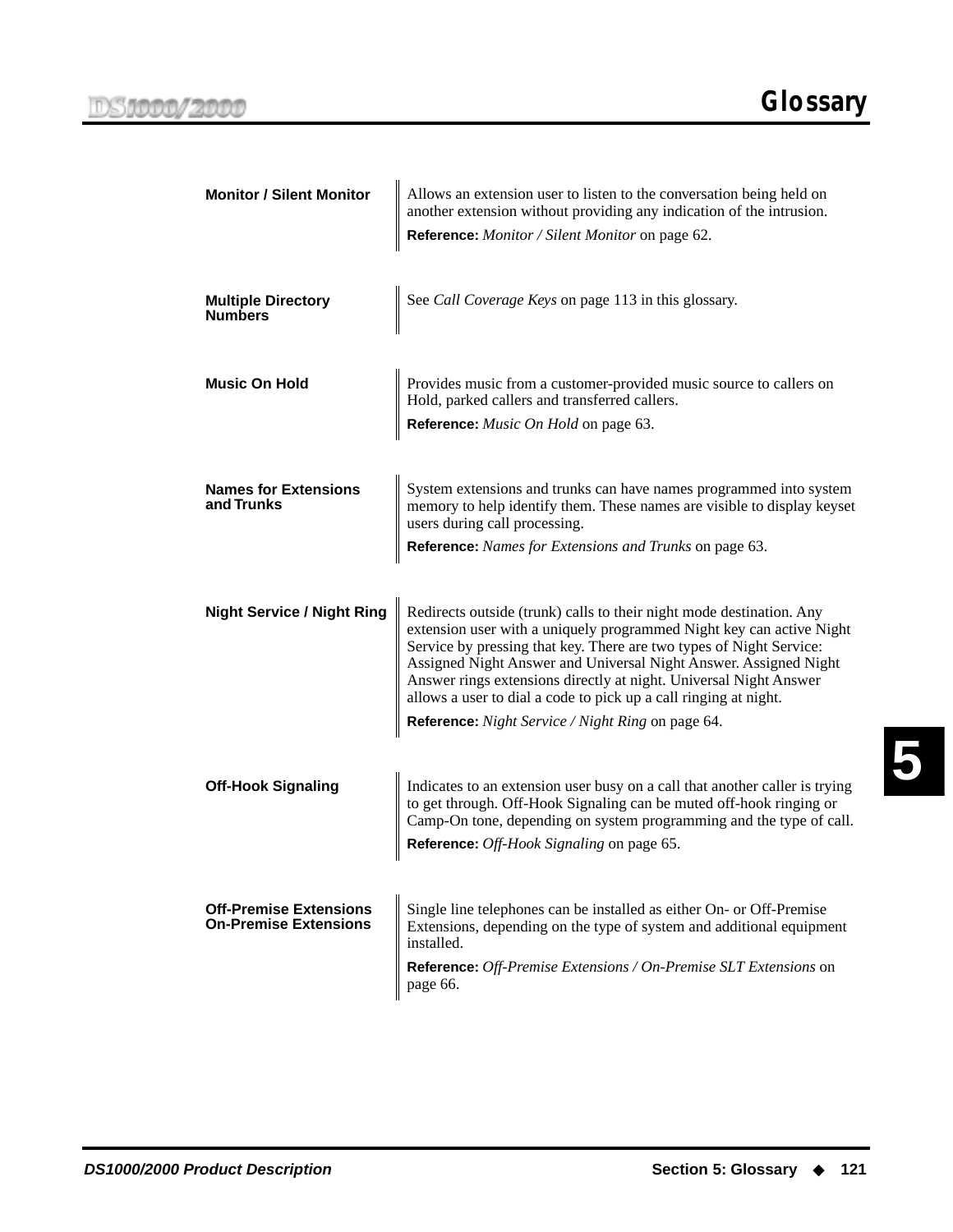<span id="page-129-1"></span><span id="page-129-0"></span>

| <b>Paging</b>                 | Enables extension users to broadcast announcements to speakers in key-<br>sets and/or to a customer-provided paging system. There are two types of<br>Paging: Internal Paging and External Paging. With Internal Paging, an<br>extension user can broadcast into 1 of 7 Internal Paging zones, or simul-<br>taneously into all zones (termed All Call Paging). With External Paging,<br>announcements into internal zone 1 or internal All Call automatically<br>broadcast from the system's External Paging audio port (which is typi-<br>cally connected to a customer-provided Paging system).<br>Reference: Paging on page 67. |  |  |  |  |
|-------------------------------|------------------------------------------------------------------------------------------------------------------------------------------------------------------------------------------------------------------------------------------------------------------------------------------------------------------------------------------------------------------------------------------------------------------------------------------------------------------------------------------------------------------------------------------------------------------------------------------------------------------------------------|--|--|--|--|
| Park                          | Places an outside (trunk) call into a waiting state called a Park Orbit. An<br>extension user can Park a call in one of 10 System Park Orbits, or use<br>Personal Park to have the call wait at a specific extension.<br>Reference: Park on page 68.                                                                                                                                                                                                                                                                                                                                                                               |  |  |  |  |
| <b>Password Protection</b>    | See System Programming Password Protection on page 125 in this glos-<br>sary.                                                                                                                                                                                                                                                                                                                                                                                                                                                                                                                                                      |  |  |  |  |
| <b>Personal Speed Dial</b>    | See Speed Dial on page 124 in this glossary.                                                                                                                                                                                                                                                                                                                                                                                                                                                                                                                                                                                       |  |  |  |  |
| <b>Prime Line Preference</b>  | Allows a keyset user to place or answer a call just by lifting the handset.<br>The activation of Prime Line Preference is associated in system pro-<br>gramming with a particular key on the telephone. If the association is<br>with a line or loop key, the extension has Idle Prime Line. If the associa-<br>tion is with the <b>ICM</b> key, the extension has Intercom Prime Line.<br>Reference: Prime Line Preference on page 69.                                                                                                                                                                                            |  |  |  |  |
| <b>Privacy</b>                | An extension option that, when enabled, blocks incoming Barge In<br>attempts and Call Waiting signals.<br>Reference: Privacy on page 70.                                                                                                                                                                                                                                                                                                                                                                                                                                                                                           |  |  |  |  |
| <b>Privacy Release Groups</b> | A group of extensions that can join in each other's outside (trunk) calls<br>just be pressing a busy line key. The number of group members that can<br>join the call is limited only by the system's Conference capacity.<br>Reference: Privacy Release Groups on page 70.                                                                                                                                                                                                                                                                                                                                                         |  |  |  |  |
| <b>Private Line</b>           | An outside line (trunk) reserved for a specific keyset for placing and<br>answering calls.<br>Reference: Private Line on page 71.                                                                                                                                                                                                                                                                                                                                                                                                                                                                                                  |  |  |  |  |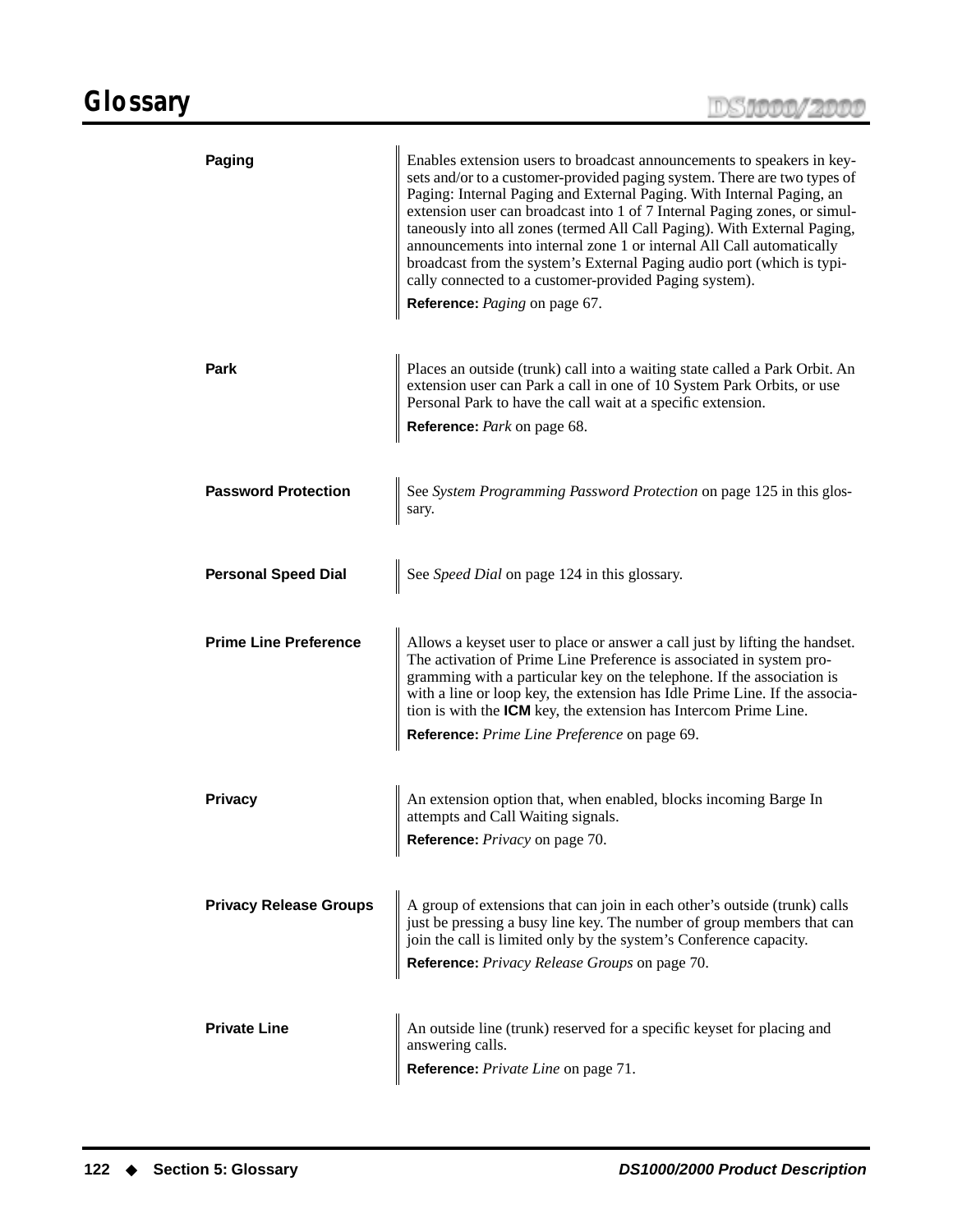<span id="page-130-0"></span>

| <b>Programmable Function</b><br>Keys                         | Keys on a keyset telephone that can be assigned to a variety of functions<br>that simplify placing calls, answering calls, and using certain features.<br>The 22-button sets have 12 Programmable Function Keys. The 34-button<br>and Super Display sets have 24 Programmable Function Keys.<br><b>Reference:</b> <i>Programmable Function Keys</i> on page 71. |  |  |  |  |
|--------------------------------------------------------------|-----------------------------------------------------------------------------------------------------------------------------------------------------------------------------------------------------------------------------------------------------------------------------------------------------------------------------------------------------------------|--|--|--|--|
| <b>Pulse to Tone Conversion</b>                              | The ability of an extension to automatically change the dialing mode of<br>an outside (trunk) call from Dial Pulse to DTMF.<br>Reference: Pulse to Tone Conversion on page 74.                                                                                                                                                                                  |  |  |  |  |
| <b>REJ Recording Jack</b><br>Module                          | A device that plugs into a Super Display or 34-Button Display Telephone<br>that provides connection for an external tape recorder (for recording<br>calls) or amplifier.<br><b>Reference:</b> REJ Recording Jack Module (P/N 80175) on page 9.                                                                                                                  |  |  |  |  |
| <b>Removing Trunks and</b><br><b>Extensions from Service</b> | The capability of specific extensions to remove problem trunks and<br>extensions from service. This is normally a repair facility most com-<br>monly reserved for system attendants and supervisors.<br>Reference: Removing Trunks and Extensions From Service on page 74.                                                                                      |  |  |  |  |
| Restore                                                      | See System Programming Backup and Restore on page 125 in this glos-<br>sary.                                                                                                                                                                                                                                                                                    |  |  |  |  |
| <b>Reverse Voice Over</b>                                    | Allows a keyset user busy on a handset call to press their uniquely pro-<br>grammed Reverse Voice Over key to set up a private Intercom call with a<br>co-worker. When the phone is idle, the Reverse Voice Over key functions<br>the same as a Hotline key.<br>Reference: Reverse Voice Over on page 75.                                                       |  |  |  |  |
| <b>Ring Groups</b>                                           | See Group Ring on page 118 in this glossary.                                                                                                                                                                                                                                                                                                                    |  |  |  |  |
| <b>Ringdown Extension</b>                                    | Automatically places a call to an extension, Voice Mail, Ring Group or<br>UCD Hunting group when the extension user lifts the handset. Ring-<br>down extensions are typically single line sets used in hotel lobbies and<br>airport terminals.<br>Reference: Ringdown Extension on page 76.                                                                     |  |  |  |  |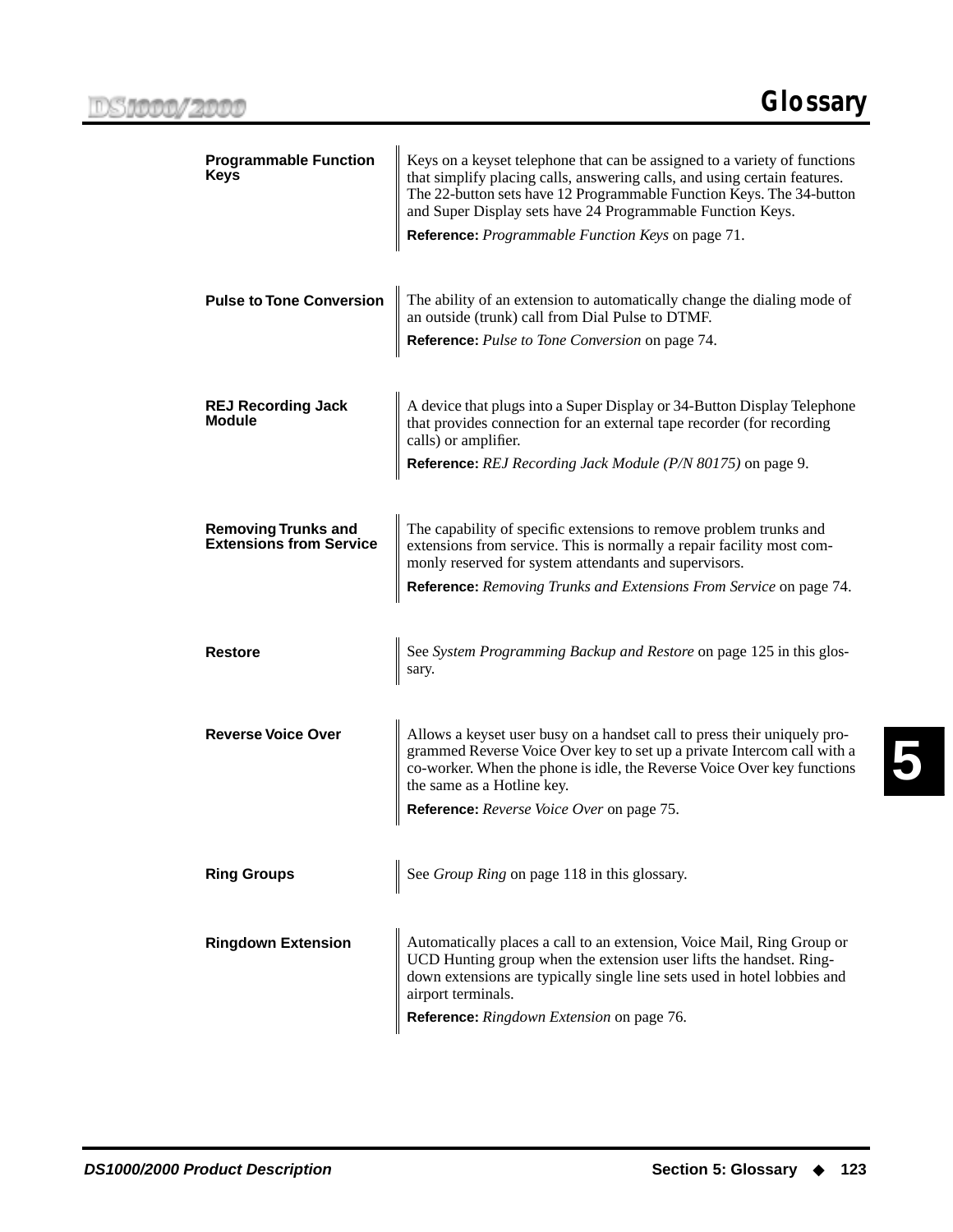<span id="page-131-2"></span><span id="page-131-1"></span><span id="page-131-0"></span>

| <b>Ringing Line Preference</b>                | Provides ringing call priority for keysets, which in turn enables a keyset<br>to automatically answer a ringing call when the user lifts the handset.<br>Reference: Ringing Line Preference on page 76.                                                                                                                                             |  |  |  |  |  |  |
|-----------------------------------------------|-----------------------------------------------------------------------------------------------------------------------------------------------------------------------------------------------------------------------------------------------------------------------------------------------------------------------------------------------------|--|--|--|--|--|--|
| <b>Save Number Dialed</b>                     | Permits an extension user to save the last outside number they dialed and<br>easily redial it later on by pressing a uniquely programmed Save Number<br>Dialed key.<br>Reference: Save Number Dialed on page 78.                                                                                                                                    |  |  |  |  |  |  |
| <b>Selectable Display</b><br><b>Messaging</b> | Lets a user enable a text message for their extension which automatically<br>shows on the display of any co-worker that calls their extension. Text<br>messages can be appended by the user to provide more specific informa-<br>tion, such as "BACK BY 5:00."<br><b>Reference:</b> Selectable Display Messaging on page 79.                        |  |  |  |  |  |  |
| <b>Screened Transfer</b>                      | See Transfer on page 126 in this glossary.                                                                                                                                                                                                                                                                                                          |  |  |  |  |  |  |
| <b>Silent Monitor</b>                         | See Monitor / Silent Monitor on page 121 in this glossary.                                                                                                                                                                                                                                                                                          |  |  |  |  |  |  |
| <b>Single Line Telephones</b>                 | Single line telephones can be installed as either On- or Off-Premise Exten-<br>sions, depending on the type of system and additional equipment installed.<br>Reference: Off-Premise Extensions / On-Premise SLT Extensions on<br>page 66.                                                                                                           |  |  |  |  |  |  |
| <b>Soft Keys</b>                              | See Interactive Soft Keys on page 119 in this glossary.                                                                                                                                                                                                                                                                                             |  |  |  |  |  |  |
| <b>Speed Dial</b>                             | Provides an extension with quick access to frequently called numbers.<br>There are 2 types of Speed Dial: Personal Speed Dial and System Speed<br>Dial. Personal Speed Dial provides 20 numbers for each extension. Sys-<br>tem Speed Dial provides up to 1000 numbers that everyone in the system<br>can use.<br>Reference: Speed Dial on page 80. |  |  |  |  |  |  |
| <b>Split (Alternate)</b>                      | Lets an extension user easily switch between their current call and a<br>waiting call, without joining the callers in Conference.<br><b>Reference:</b> Split (Alternate) on page 82.                                                                                                                                                                |  |  |  |  |  |  |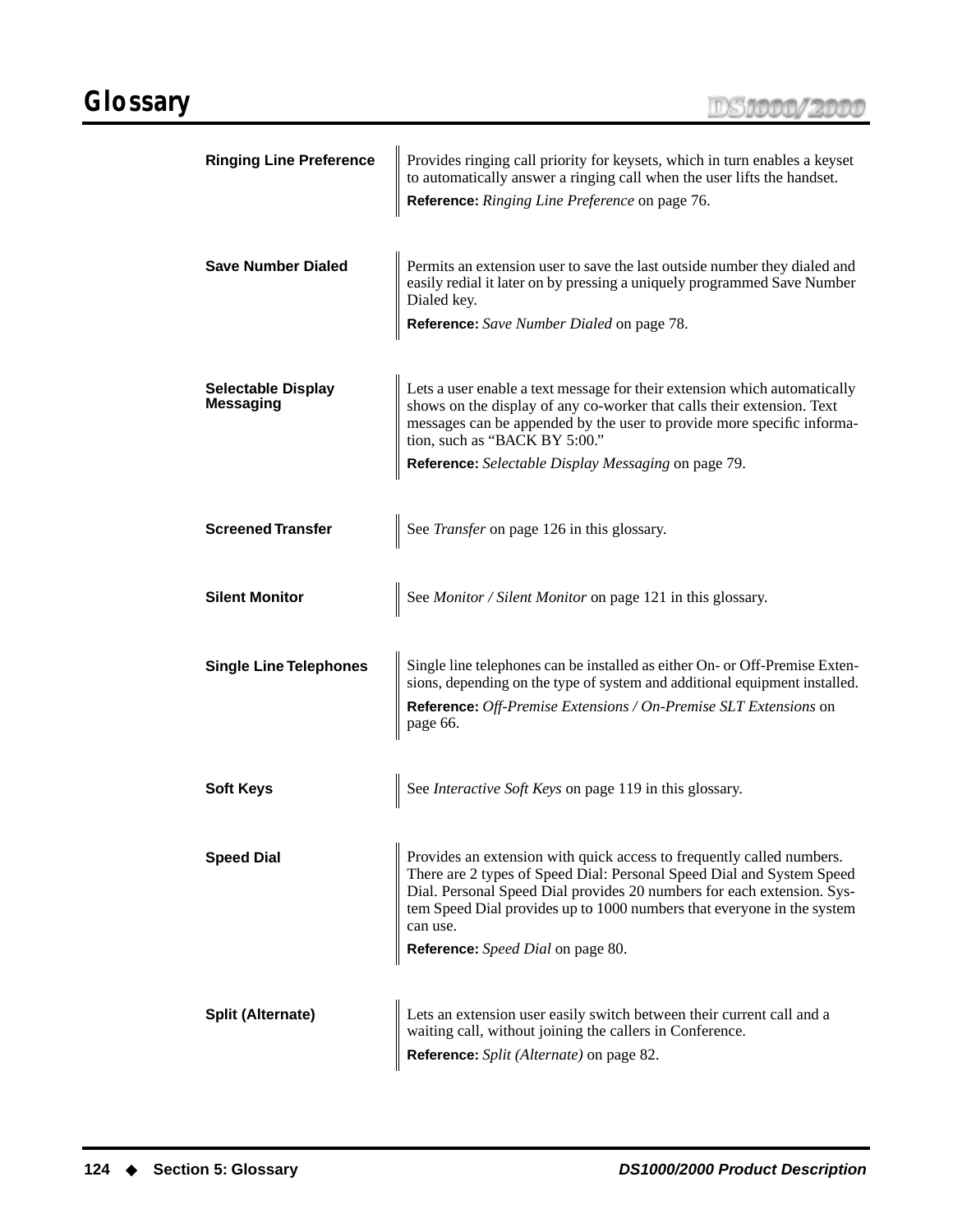<span id="page-132-4"></span><span id="page-132-3"></span><span id="page-132-2"></span><span id="page-132-1"></span><span id="page-132-0"></span>

| <b>Station Message Detail</b><br><b>Recording</b>          | A system report, typically printed on a printer connected to the system's<br>RS-232-C serial port, that provides a record of the system's outside<br>(trunk) calls.<br>Reference: Station Message Detail Recording on page 83.                                         |  |  |  |  |
|------------------------------------------------------------|------------------------------------------------------------------------------------------------------------------------------------------------------------------------------------------------------------------------------------------------------------------------|--|--|--|--|
| <b>Station Timers</b>                                      | See System Timers on page 125 in this glossary.                                                                                                                                                                                                                        |  |  |  |  |
| <b>System Programming</b><br><b>Backup and Restore</b>     | The capability of the DS2000 system to allows site-specific customer<br>data to be saved to and restored from PC Card P/N 85880.<br><b>Reference:</b> System Programming Backup and Restore on page 84.                                                                |  |  |  |  |
| <b>System Programming</b><br><b>Password Protection</b>    | The protection the system provides against unauthorized programming<br>by requiring the system programmer to enter a password prior to chang-<br>ing system options.<br>Reference: System Programming Password Protection on page 84.                                  |  |  |  |  |
| <b>System Timers</b>                                       | The system provides numerous timers that control aspects of system, sta-<br>tion, and outside line (trunk) behavior.<br>Reference: System Timers on page 85.                                                                                                           |  |  |  |  |
| <b>Switched Loop Keys</b>                                  | See Loop Keys on page 120 in this glossary.                                                                                                                                                                                                                            |  |  |  |  |
| <b>System Hold</b>                                         | A type of Hold for outside (trunk) calls that allows any extension user to<br>retrieve the call from Hold. See also Automatic Hold on page 112, Exclu-<br>sive Hold on page 116, and Intercom Hold on page 119 in this glossary.<br>Reference: <i>Hold</i> on page 54. |  |  |  |  |
| <b>System Speed Dial</b>                                   | See Speed Dial on page 124 in this glossary.                                                                                                                                                                                                                           |  |  |  |  |
| <b>Tandem Trunking /</b><br><b>Unsupervised Conference</b> | A type of Conference that lets an extension user join two outside callers<br>in a trunk-to-trunk Conference, drop out of the call, and leave the 2 trunk<br>callers connected.<br>Reference: Tandem Trunking / Unsupervised Conference on page 90.                     |  |  |  |  |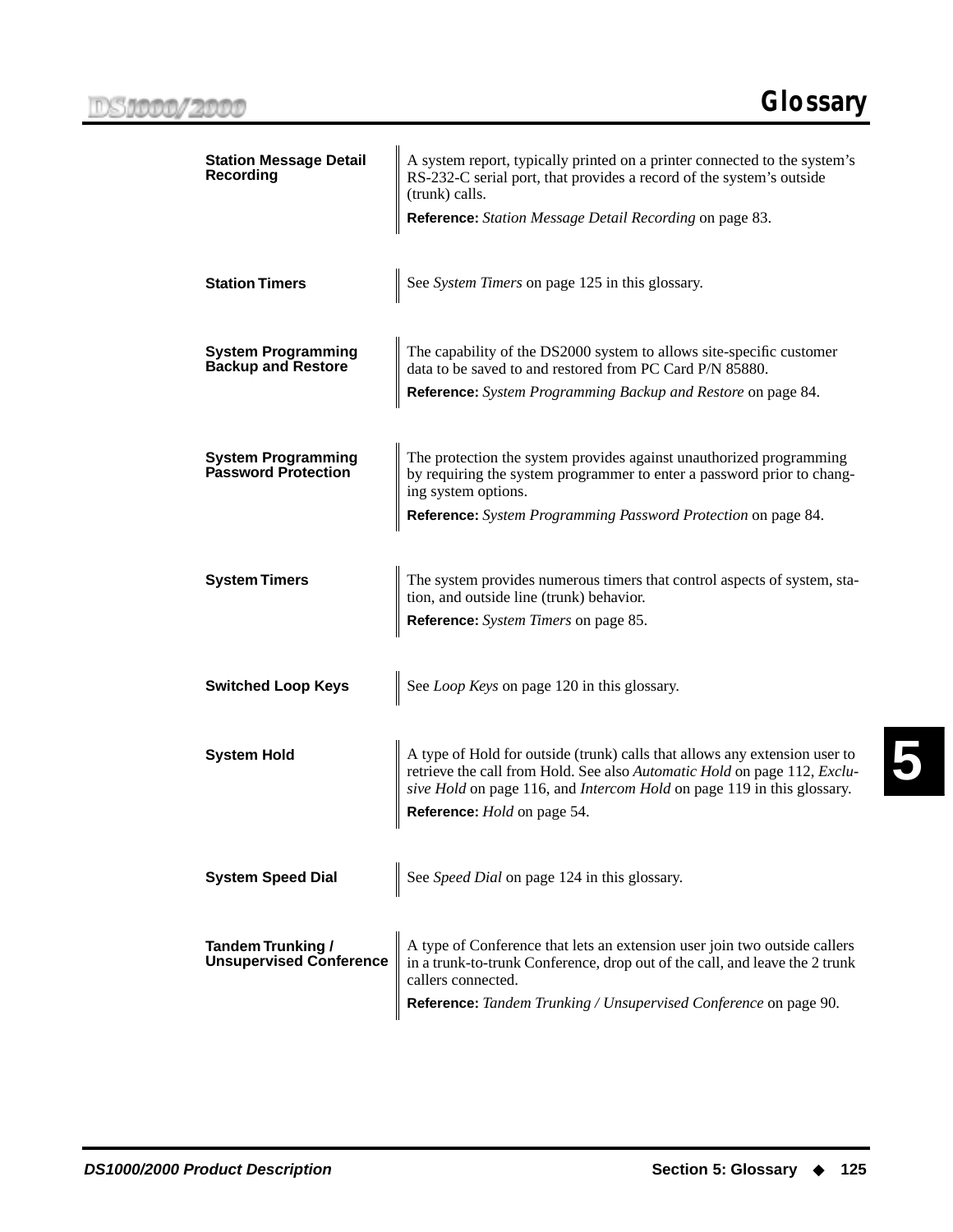<span id="page-133-2"></span><span id="page-133-1"></span><span id="page-133-0"></span>

| <b>Terminal Hunting</b>    | A type of Extension Hunting in which a call unanswered at a member<br>extension rings the next extension in the hunt group and, if unanswered,<br>rings through the group until it reaches the last member. The call will not<br>automatically cycle through all members of the group. It rings from the<br>point at which it entered the group to the last member. See also Circular<br>Hunting on page 114 and Uniform Call Distribution (UCD) Hunting on<br>page 127 of this glossary.<br>Reference: Extension Hunting on page 47. |  |  |  |  |
|----------------------------|---------------------------------------------------------------------------------------------------------------------------------------------------------------------------------------------------------------------------------------------------------------------------------------------------------------------------------------------------------------------------------------------------------------------------------------------------------------------------------------------------------------------------------------|--|--|--|--|
| <b>Text Messaging</b>      | See Selectable Display Messaging on page 124 in this glossary.                                                                                                                                                                                                                                                                                                                                                                                                                                                                        |  |  |  |  |
| <b>Time and Date</b>       | The Time and Date appears on display telephones and the Station Mes-<br>sage Detail Recording report.<br>Reference: Time and Date on page 91.                                                                                                                                                                                                                                                                                                                                                                                         |  |  |  |  |
| Timers                     | See System Timers on page 125 in this glossary.                                                                                                                                                                                                                                                                                                                                                                                                                                                                                       |  |  |  |  |
| <b>Toll Restriction</b>    | Limits the outside numbers an extension user can dial, thereby control-<br>ling the cost of long distance calls.<br>Reference: Toll Restriction on page 91.                                                                                                                                                                                                                                                                                                                                                                           |  |  |  |  |
| <b>Transfer</b>            | Extends an active call from one extension to another extension, Ring<br>Group, UCD Hunting Group, or to the Voice Mail system. There are<br>two types of Transfer: Screened and Unscreened. With Screened Trans-<br>fer, the transferring user announces the call to the destination before<br>hanging up. With Unscreened Transfer, the transferring user extends<br>the call without an announcement.<br>Reference: Transfer on page 92.                                                                                            |  |  |  |  |
| <b>Trunk Group Routing</b> | Allows an extension user to easily obtain dial tone on an outside line<br>(trunk) for placing a call. Single line telephone users lift the handset and<br>dial 9, while keyset extension users press ICM and dial 9, The system<br>automatically selects the first available trunk in the programmed "dial 9"<br>trunk group.<br>Reference: Trunk Group Routing on page 93.                                                                                                                                                           |  |  |  |  |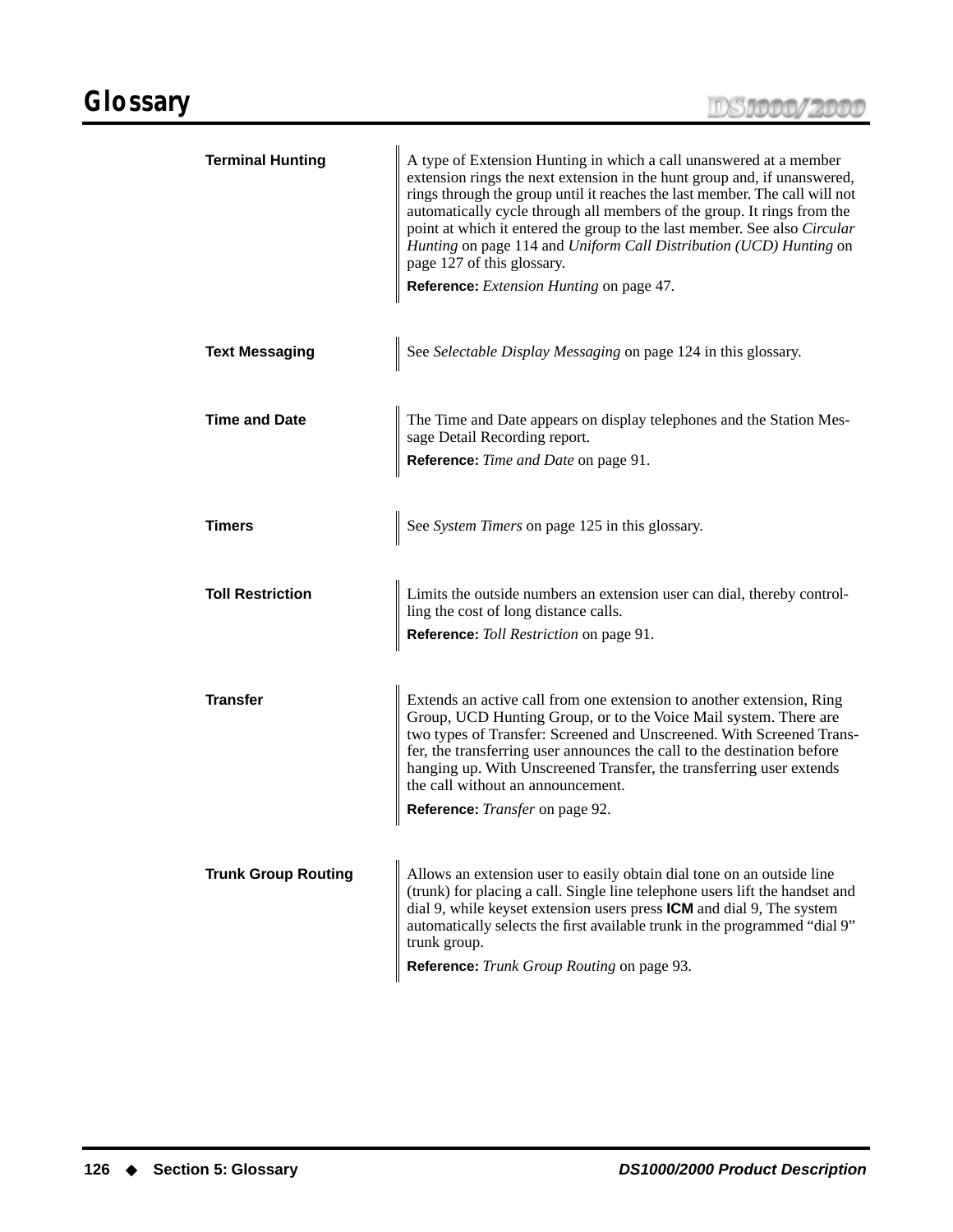**5**

<span id="page-134-1"></span><span id="page-134-0"></span>

| Trunk (Line) Queuing /<br><b>Trunk Callback</b>   | Permits an extension user to queue (wait in line) off hook for a busy<br>trunk or trunk group to become free. If the user hangs up, the system<br>automatically converts the Trunk Queue to a Trunk Callback. When the<br>trunk becomes free, the system automatically recalls the extension that<br>left the Callback. The user then just lifts the handset to answer the Trunk<br>Callback and dials their call.<br>Reference: Trunk (Line) Queuing / Trunk Callback on page 93. |  |  |  |  |  |
|---------------------------------------------------|------------------------------------------------------------------------------------------------------------------------------------------------------------------------------------------------------------------------------------------------------------------------------------------------------------------------------------------------------------------------------------------------------------------------------------------------------------------------------------|--|--|--|--|--|
| <b>Trunk Groups</b>                               | Enables extension users to dial Trunk Group access codes 90-98 to place<br>calls on Trunk Groups 0-8.<br>Reference: Trunk Groups on page 94.                                                                                                                                                                                                                                                                                                                                       |  |  |  |  |  |
| <b>Trunk Timers</b>                               | See System Timers on page 125 in this glossary.                                                                                                                                                                                                                                                                                                                                                                                                                                    |  |  |  |  |  |
| <b>U Slot</b><br><b>Universal Slot</b>            | A version of the DS2000 system that allows flexible PCB-to-cabinet slot<br>assignments.<br>Reference: DS2000 System Configuration on page 18.                                                                                                                                                                                                                                                                                                                                      |  |  |  |  |  |
| <b>Uniform Call Distribution</b><br>(UCD) Hunting | A type of Extension Hunting in which calls route to hunt group members<br>according to the frequency of use of the member extensions. The first<br>extension rung is the member that has been idle the longest. The last exten-<br>sion rung is the member that has been idle the shortest. See also Circular<br><i>Hunting</i> on page 114 and <i>Terminal Hunting</i> on page 126 of this glossary.<br><b>Reference:</b> <i>Extension Hunting</i> on page 47.                    |  |  |  |  |  |
| <b>Universal Night Answer</b>                     | See Night Service / Night Ring on page 121 in this glossary.                                                                                                                                                                                                                                                                                                                                                                                                                       |  |  |  |  |  |
| <b>Unscreened Transfer</b>                        | See Transfer on page 126 in this glossary.                                                                                                                                                                                                                                                                                                                                                                                                                                         |  |  |  |  |  |
| <b>Unsupervised Conference</b>                    | See Tandem Trunking / Unsupervised Conference on page 125 in this<br>glossary.                                                                                                                                                                                                                                                                                                                                                                                                     |  |  |  |  |  |
| <b>User Programmable</b><br><b>Features</b>       | The capability keyset users have to customize the way their telephones<br>work, without having to rely on system programmers.<br>Reference: User Programmable Features on page 95.                                                                                                                                                                                                                                                                                                 |  |  |  |  |  |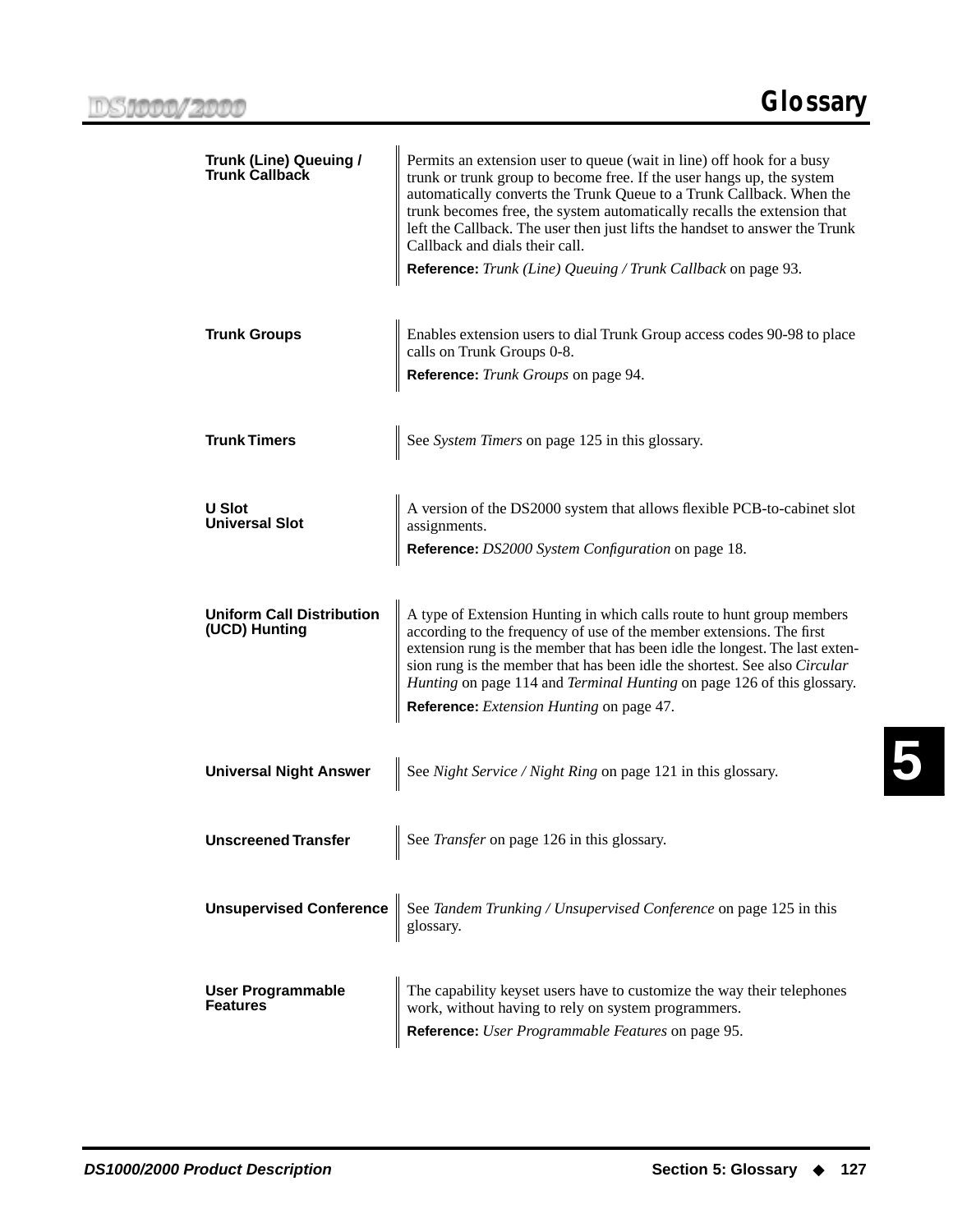# **Glossary**

|  | INVY <b>KAMA / AMA</b> |  |  |  |
|--|------------------------|--|--|--|
|  | <b>UR THEFTER</b>      |  |  |  |
|  |                        |  |  |  |

| <b>Voice Mail</b>      | NVM-Series Voice Mail provides integrated Voice Mail and Automated<br>Attendant services to every user in the telephone system.<br>Reference: Voice Mail on page 96.                                                                                            |
|------------------------|-----------------------------------------------------------------------------------------------------------------------------------------------------------------------------------------------------------------------------------------------------------------|
| <b>Voice Over</b>      | Allows an extension user to dial the Voice Over code to get through to a<br>keyset user busy on a handset call.<br><b>Reference:</b> <i>Voice Over</i> on page 99.                                                                                              |
| <b>Volume Controls</b> | The capability of a keyset user to press VOL $\blacktriangle$ and VOL $\nabla$ to adjust the<br>volume of the active feature, such as ringing, Paging, the Handsfree<br>speaker, and Background Music.<br><b>Reference:</b> <i>Volume Controls</i> on page 100. |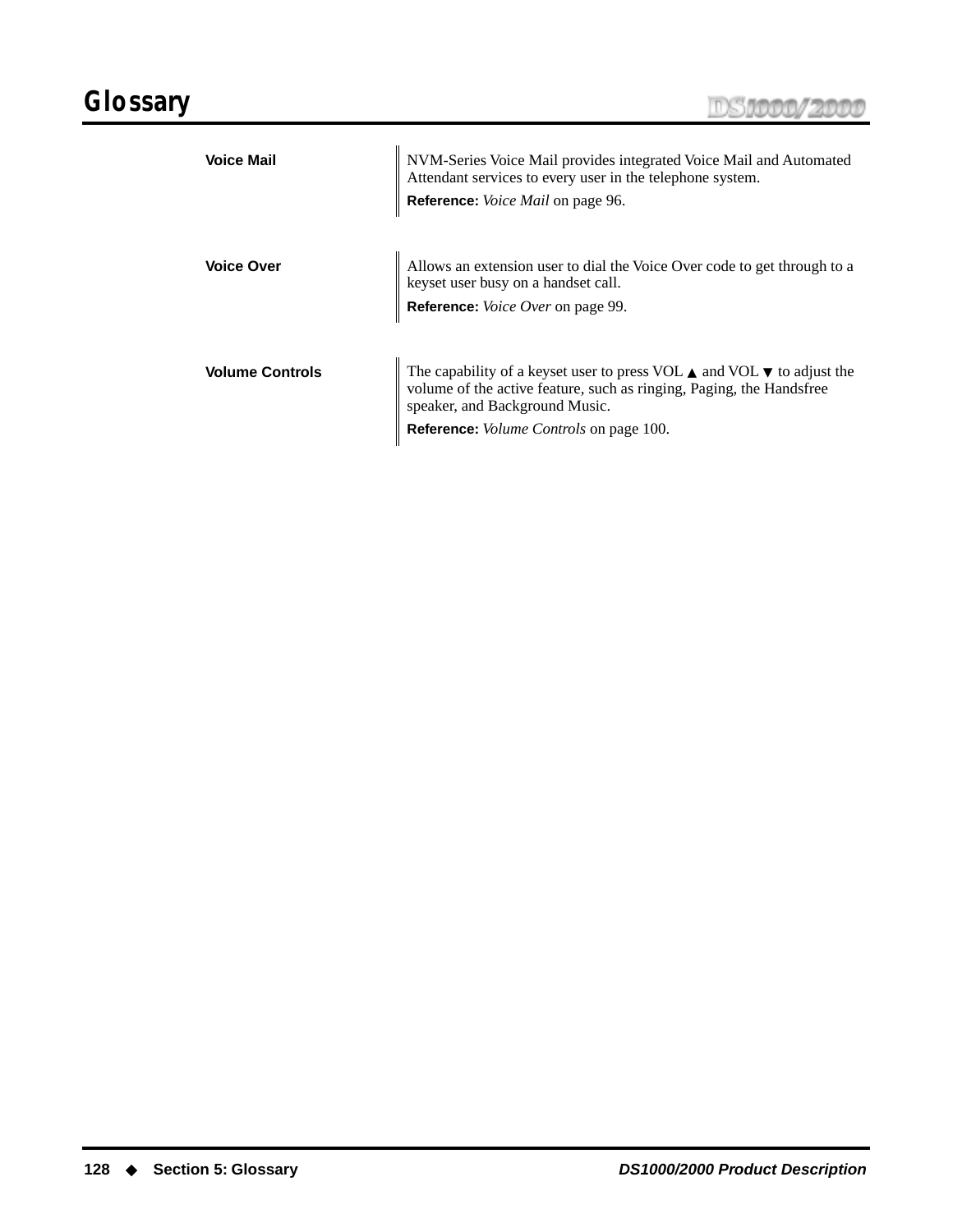#### **Numerics**

110-Button (P/N 80555) and 24-Button (P/N 80556) DSS Consoles. . .7 16DSTU Digital Station PCB (P/Ns 80021 and 80021A). . .12 22-Button Display Telephone (P/N 80573). . .6 22-Button Telephone (P/N 80570). . .6 2-OPX Module (P/N 92177A). . .8 34-Button Display Telephone (P/N 80663). . .6 34-Button Super Display Telephone (P/N 80673). . .5 4 Circuit Caller ID PCB (P/N 92012). . .15 4 Slot Cabinet with Fixed Slot Software Hardware Configuration. . .21 4ASTU 4 Port Analog Station PCB (P/Ns 80040 and 80040A). . .13 4ATRU 4 Port Analog Trunk PCB (P/Ns 80010 and 80010A). . .14 4-Slot Cabinet (P/N 80000). . .10 8 Circuit Caller ID PCB (P/N 80013). . .15 8 Slot Cabinet with Universal Slot Software Hardware Configuration. . .22 8ASTU 8 Port Analog Station PCB (P/Ns 80041 and 80041A). . .13 8ATRU 8 Port Analog Trunk PCB (P/Ns 80011 and 80011A). . .14 8-Conductor Cable (P/N 80891). . .16 8-Pin DIN to Mod-8 Cable (P/N 80893). . .17 8-Slot Cabinet (P/N 80001). . .10

#### **A**

Adaptor (P/N 85980). . .17 Adaptor (P/N 85981). . .17 Adaptor Box (P/N 80890). . .16 Alphanumeric Display. . .25 Alternate. . .82 Analog Door Box (P/N92245). . .8 Analog Trunk PCB. . .14 Announced Transfer. . .93 Answer Machine Emulation. . .97 Answering Central Office Calls. . .34 Answering Machine Emulation. . .97 Answering Priority. . .34 Attendant Call Queuing. . .25 Attendant Position. . .26 Automatic Call Timer. . .31 Automatic Handsfree. . .27 Automatic Handsfree Answerback. . .53 Automatic Hold. . .55

#### **B**

Background Music. . .27 Backup and Restore. . .84 Barge In (Intrusion). . .28 Battery Backup. . .28 BGM/MOH Music Source Input. . .104 Blank PC Card (P/N 85880). . .11

### **C**

Cabinet DS1000. . .15 Cable (P/N 80891). . .16 Cable (P/N 80892). . .17 Cable (P/N 80893). . .17 Cabling Requirement. . .106 Call Coverage. . .29 Call Coverage, Door Box. . .46 Call Forwarding. . .30 Call Forwarding to Voice Mail. . .96 Call Key. . .26 Call Park. . .68 Call Pickup, Directed. . .44 Call Pickup, Group. . .51 Call Queuing, Attendant. . .25 Call Restriction. . .91 Call Timer. . .30 Automatic. . .31 Manual. . .30 Call Waiting / Camp-On. . .31 Callback. . .31 Callback, Trunk. . .93 Caller ID. . .32 Caller ID Integration with Voice Mail. . .33 Caller ID on the SMDR Report. . .32 Display Separator. . .33 Hardware Requirements. . .33 Second Call Caller ID (Extension Level Call Waiting Caller ID). . .33 Single and Multiple Message Format Compatibility. . .32 Third Party Caller ID Check. . .33 Caller ID PCB. . .15 Camp-On. . .31 Capacities. . .101 Central Office Calls, Answering. . .34 Central Office Calls, Placing. . .35 Centrex Compatibility. . .81 Check Key. . .36 Circular Hunting. . .47 Class of Service. . .36 Common Equipment. . .108–109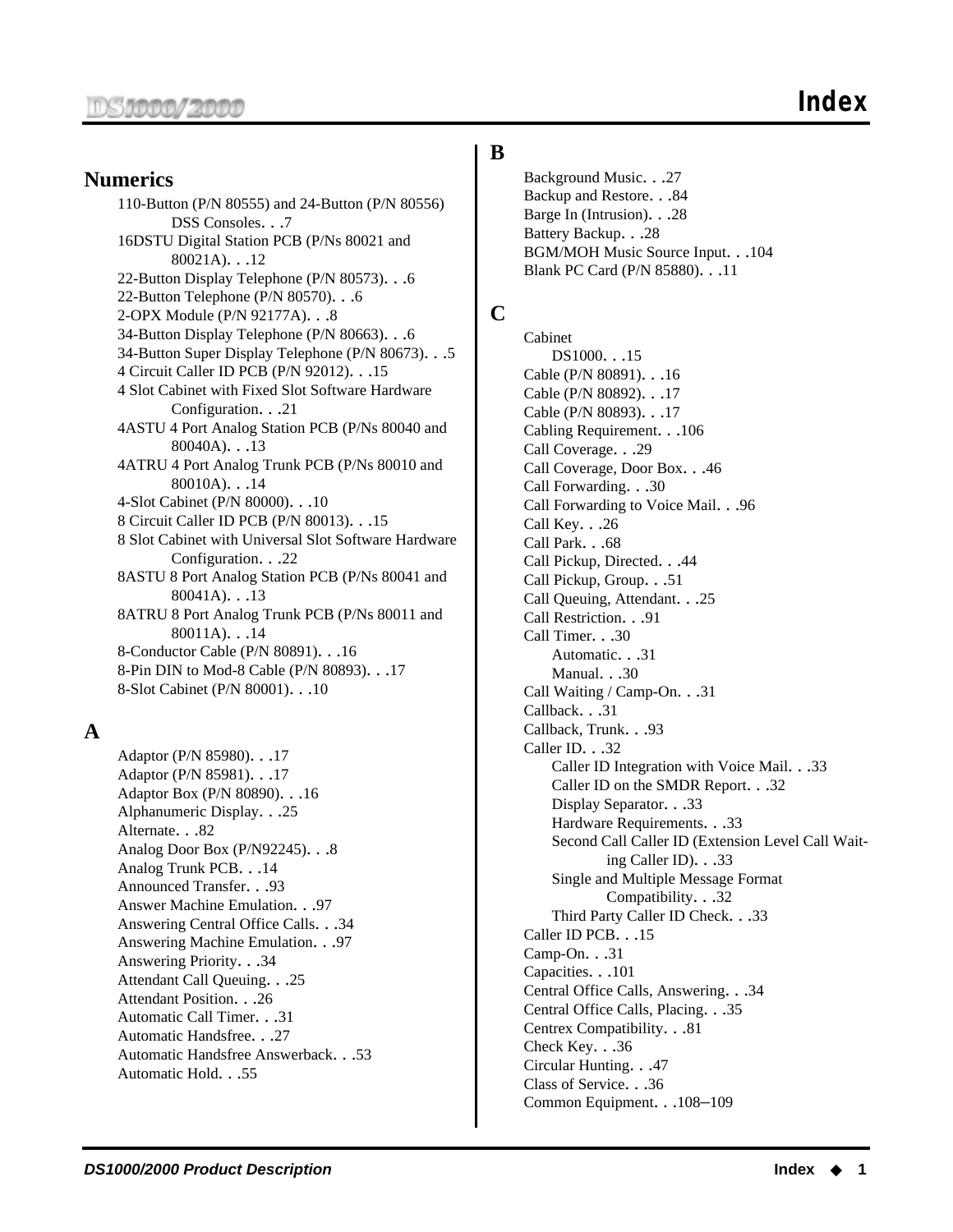## **Index**

DS1000. . .15 DS2000. . .10 Conference. . .39 Conference, Meet-Me. . .60 Configuration DS1000. . .23 DS2000. . .18 Contrast Control. . .25 Conversation Record. . .97 Conversation Record with Voice Mail. . .97 CPRU Relay Contacts. . .104 CPU Central Processing Unit (P/Ns 80025 and 80025A). . .11

#### **D**

Date and Time. . .91 DB25 Male to Mod-8 Adaptor (P/N 85981). . .17 DB9 Female to Mod-8 Adaptor (P/N 85980). . .17 Default Feature Configuration. . .24 Default Hardware Configuration DS1000. . .24 Default Setup. . .21 Delayed Ringing. . .39 Dial Number Preview. . .40 Digital Door Box. . .46 Digital Door Box (P/N 80560). . .8 Digital Station PCB. . .12 DIL. . .40 Direct Inward Line. . .40 Direct Inward Lines Overflow. . .41 Direct Station Selection (DSS). . .41 Direct Station Selection (DSS) Console. . .42 Direct Trunk Access. . .44 Directed Call Pickup. . .44 Directory Dialing. . .45 Disabling Trunks and Extensions. . .74 Display Contrast Control. . .25 Display Messaging. . .79 Displays. . .25 DND. . .45 Do Not Disturb. . .45 Door Box. . .46 Analog. . .8 Digital. . .8 Door Box Call Coverage. . .46 DS1000 Cabinet (P/N 80200). . .15 DS1000 Common Equipment. . .15 DS1000 Default Hardware Configuration. . .24 DS1000 Expansion Board (P/N 80221). . .16 DS1000 System Configuration. . .23 DS1000 System Load Factor Calculations. . .23 DS2000 Common Equipment. . .10

DS2000 Feature Overview. . .2 Calling a Co-Worker. . .2 Customizing Your Telephone's Operation. . .3 Handling and Rerouting Your Calls. . .2 Have a Telephone Meeting. . .3 Managing The System. . .3 Other Powerful System Options. . .3 Outside Calls. . .2 Placing Calls Quickly. . .3 When You Work in Groups. . .3 When Your Call Can't Go Through. . .3 DSS. . .41 DSS Console. . .42

#### **E**

Electrical Specifications. . .103 Environmental Requirements. . .102 Environmental Specifications. . .103 Exclusive Hold. . .54 Expansion Board DS1000. . .16 Extended Ringing. . .47 Extension Hunting. . .47 Extension Ringdown. . .76 External Paging. . .67, 104

#### **F**

FCC Registration Informatio. . .105 FCC Registration Information. . .105 Feature Configuration, Default. . .24 Fixed Loop Keys. . .59 Fixed Slot Software. . .18 Fixed Slot Software Hardware Configuration. . .21 Flash. . .49 Flash Utility. . .16 Flexible Numbering Plan. . .50 Forced Intercom Ringing. . .53 Forced Trunk Disconnect. . .50 Function Keys. . .71

#### **G**

Glossary. . .111 Group Call Pickup. . .51 Group Listen. . .51 Group Ring. . .52 Overflow. . .52 Groups, Trunk. . .94

#### **H**

Handsfree and Handsfree Answerback. . .53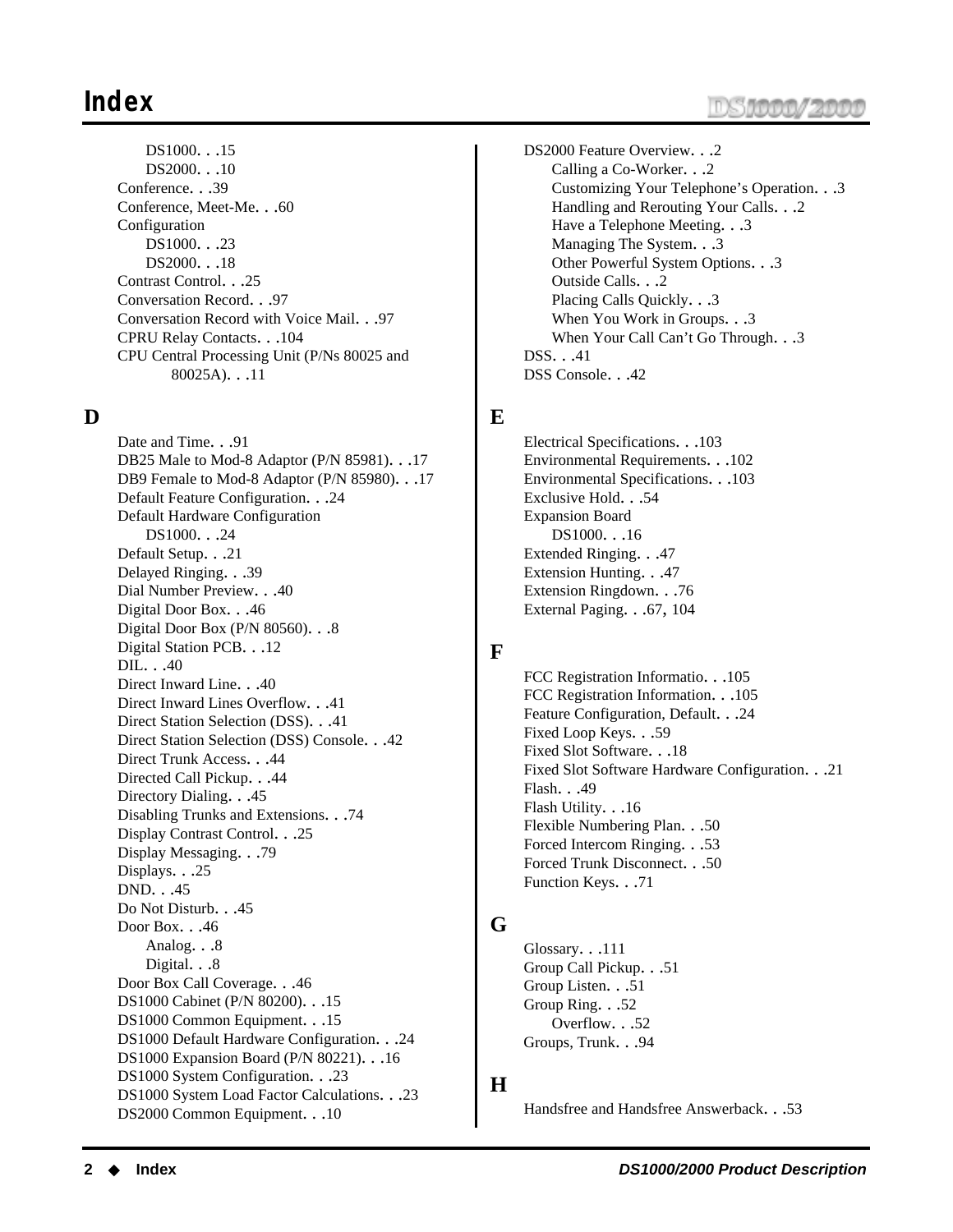#### )S**iooo/2000**

Handsfree, Automatic. . .27 Hardware Configuration DS1000. . .24 Headset Compatibility. . .54 Hold. . .54 Automatic Hold. . .55 Exclusive Hold. . .54 Intercom Hold. . .55 System Hold. . .54 Hotline. . .55 Hunting. . .47 Circular. . .47 Terminal. . .48 UCD. . .48

#### **I**

Idle Prime Line. . .69 Idle Prime Lines. . .69 Installation Cable (P/N 80892). . .17 Interactive Soft Keys. . .56 Intercom. . .56 Intercom Hold. . .55 Intercom Prime Line. . .69 Intercom Ringing, Forced. . .53 Internal Paging. . .67 Intrusion. . .28

#### **K**

Key Ring. . .57

#### **L**

Labelmaker. . .9 Last Number Redial. . .58 Leaving a Message. . .96 Leaving a Message in Voice Mail. . .96 Line Keys. . .58 Line Preference. . .69, 76 Line Queuing. . .93 Load Factor DS2000. . .18 Load Factor Calculations DS1000. . .23 DS2000. . .19 Loop Keys. . .59

#### **M**

Manual Call Timer. . .30 Mechanical Specifications. . .103 Meet-Me Conference. . .60 Message Center Mailbox. . .97

Message Waiting. . .61 Microphone Mute. . .61 Miscellaneous and Optional Equipment. . .16, 109 Mod-8 Adaptor (P/N 85980). . .17 Mod-8 Adaptor (P/N 85981). . .17 Mod-8 Cable (P/N 80893). . .17 Modem Cut-Through. . .62 Multiple Directory Numbers. . .62 Music Source Input. . .104

#### **N**

Notes for Fixed Slot Software. . .18 Notes for Universal Slot Software. . .18 Number Preview. . .40 Number Redial. . .58 Numbering Plan, Flexible. . .50

#### **O**

Off-Hook Signaling for Intercom Calls. . .65 Operator Call Key. . .26 Operators. . .26 Optional Equipment. . .16, 109 Other Station Equipment. . .7, 107 **Overflow** Voice Mail. . .97 Overflow for Direct Inward Lines. . .41 Overflow for Group Ring Calls. . .52 Overflow for Key Ring Calls. . .57 Overflow, Voice Mail. . .97

#### **P**

Page Relay Support. . .67 PAME. . .97 Park. . .68 Parts List. . . 107 Password Protection. . .84 PC Card (P/N 85880). . .11 PC Card with Software (P/N 80050-V\*\*.\*\*). . .11 PCBs. . .108 DS2000. . .11 Personal Answering Machine Emulation. . .97 Personal Answering Machine Emulation with Voice Mail. . .97 Personal Speed Dial. . .81 Placing Central Office Calls. . .35 Power Requirements. . .103 Power Supply (P/Ns 80005 and 80005A). . .11 Prime Line Preference. . .69 Privacy. . .70 Privacy Release Groups. . .70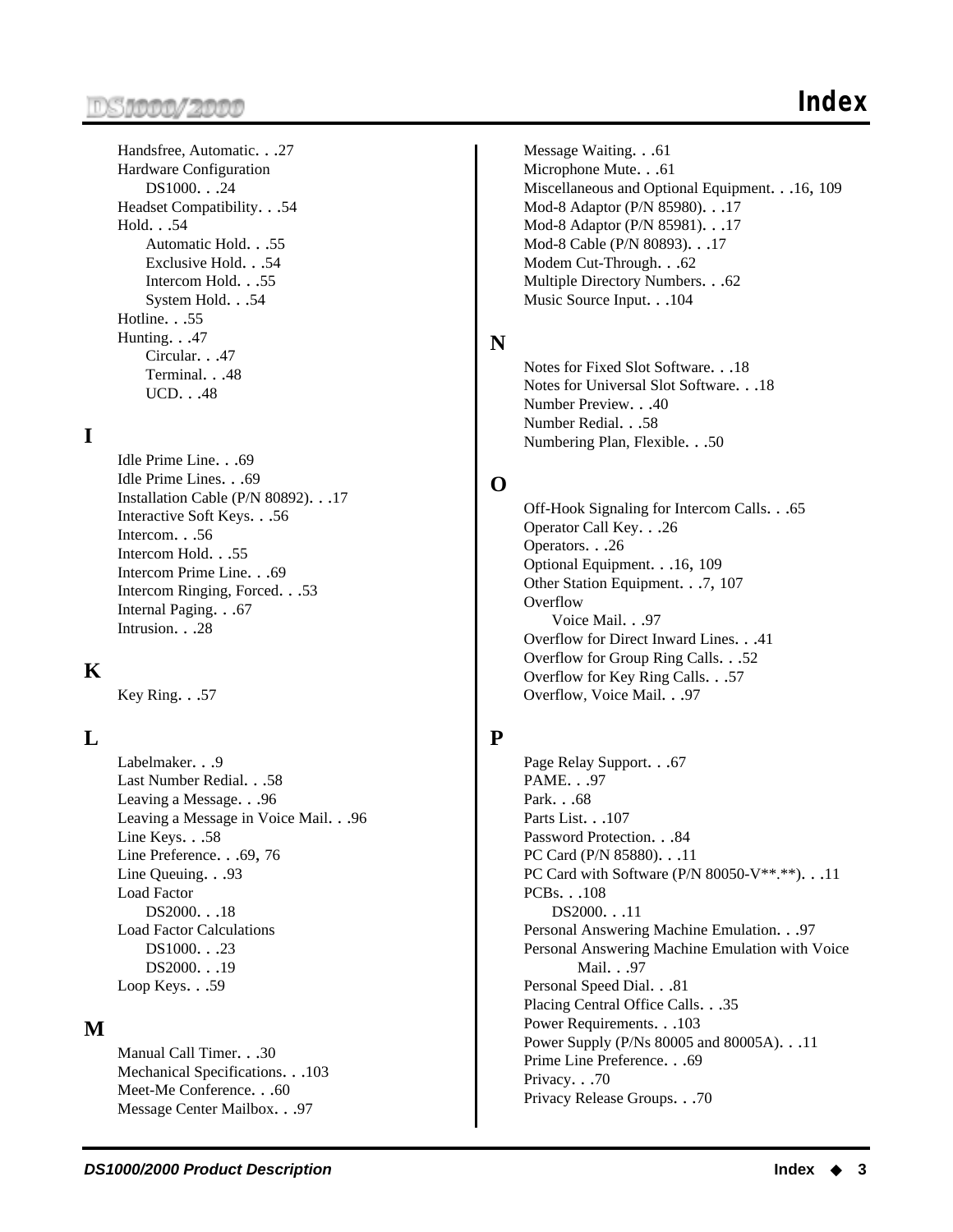## **Index**

Private Line. . .71 Programmable Function Keys. . .71 Programming Backup and Restore. . .84 Programming Password Protection. . .84 Pulse to Tone Conversion. . .74

#### **Q**

Queuing, Trunk. . .93

#### **R**

Registration Information. . .105 REJ Recording Jack Module (P/N 80175). . .9 Removing Trunks and Extensions From Service. . .74 Replacement Parts. . .109 Reverse Voice Over. . .75 Ring Groups. . .76 Ringdown Extension. . .76 Ringing Intercom. . .53 Ringing Line Preference. . .76 Ringing, Delayed. . .39 Ringing, Extended. . .47 RJ61X 8-Conductor Cable (P/N 80891). . .16 Routing, Trunk Group. . .93

#### **S**

Sample System Configurations. . .20 Save Number Dialed. . .78 Screened Transfer. . .93 Section. . .1, 5, 25, 101 Selectable Display Messaging. . .79 Silent Monitor. . .62 Single Line Telephones. . .80 SMDR. . .83 Soft Key Shows New Messages. . .98 Soft Keys. . .56 Specifications. . .101 Speed Dial. . .80 Split (Alternate). . .82 ST4 Analog Telephone (P/N 85403W). . .7 Station Message Detail Recording. . .83 Station Timers. . .86 Storing Trunk Routing in a Speed Dial Bin. . .81 Switched Loop Keys. . .59 System (Regular) Hold. . .54 System Capacities. . .101 System Configuration. . .18 DS1000. . .23 DS2000. . .18 System Configurations. . .20

System Hold. . .54 System Load Factor Calculations DS1000. . .23 DS2000. . .19 System Programming Backup and Restore. . .84 System Programming Password Protection. . .84 System Speed Dial. . .80 System Timers. . .85 System Timers, Stations. . .86 System Timers, Trunks. . .89

#### **T**

Tandem Trunking / Unsupervised Conference. . .90 Telephones. . .107 Terminal Hunting. . .48 The Telephones. . .5 Time and Date. . .91 Timers. . .85–86, 89 Toll Restriction. . .91 Transfer. . .92 Transferring to Voice Mail. . .96 Trunk (Line) Queuing / Trunk Callback. . .93 Trunk Callback. . .93 Trunk Calls Off Hook Signaling. . .65 Trunk Disconnect, Forced. . .50 Trunk Group Routing. . .93 Trunk Groups. . .94 Trunk Queuing Priority. . .94 Trunk Timers. . .89

#### **U**

UCD Hunting. . .48 Unannounced Transfer. . .93 Uniform Call Distribution (UCD) Hunting. . .48 Unique Speed Dial Entries. . .81 Universal Slot Software. . .18 Universal Slot Software Hardware Configuration. . .21 Unscreened Transfer. . .93 Unsupervised Conference. . .90 User Programmable Features. . .95 User-Programmable Features. . .101

#### **V**

Voice Mail. . .96 Conversation Record. . .97 Leaving a Message. . .96 Message Center Mailbox. . .97 Overflow. . .97 Personal Answering Machine Emulation. . .97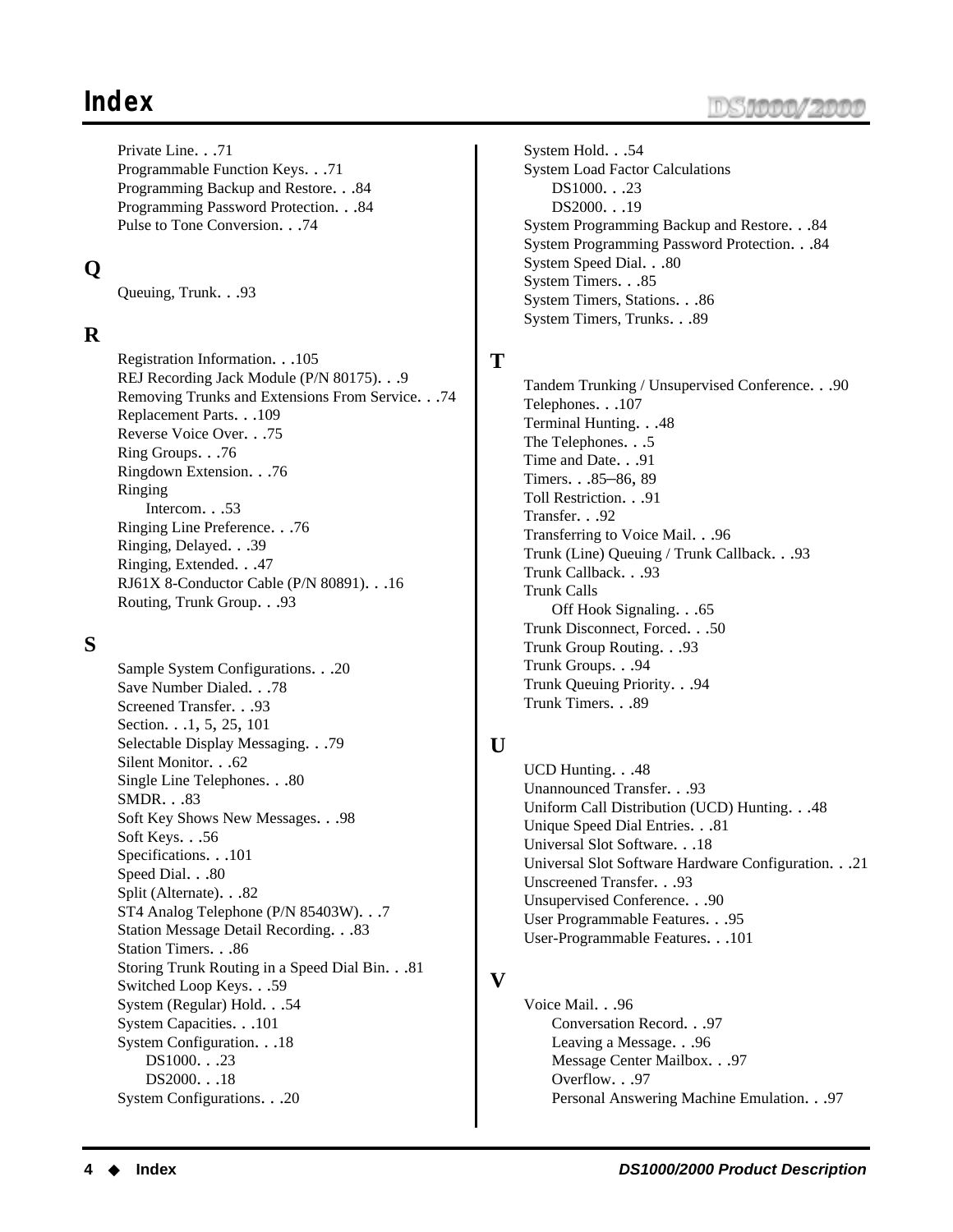Transferring to Voice Mail. . .96 Voice Mail Overflow. . .97 Voice Over. . .99 Voice Over, Reverse. . .75 Volume Controls. . .100

#### **W**

Wall Mount Kit (P/N 80579). . .9

#### **Y**

Year 2000 Compliance. . .100